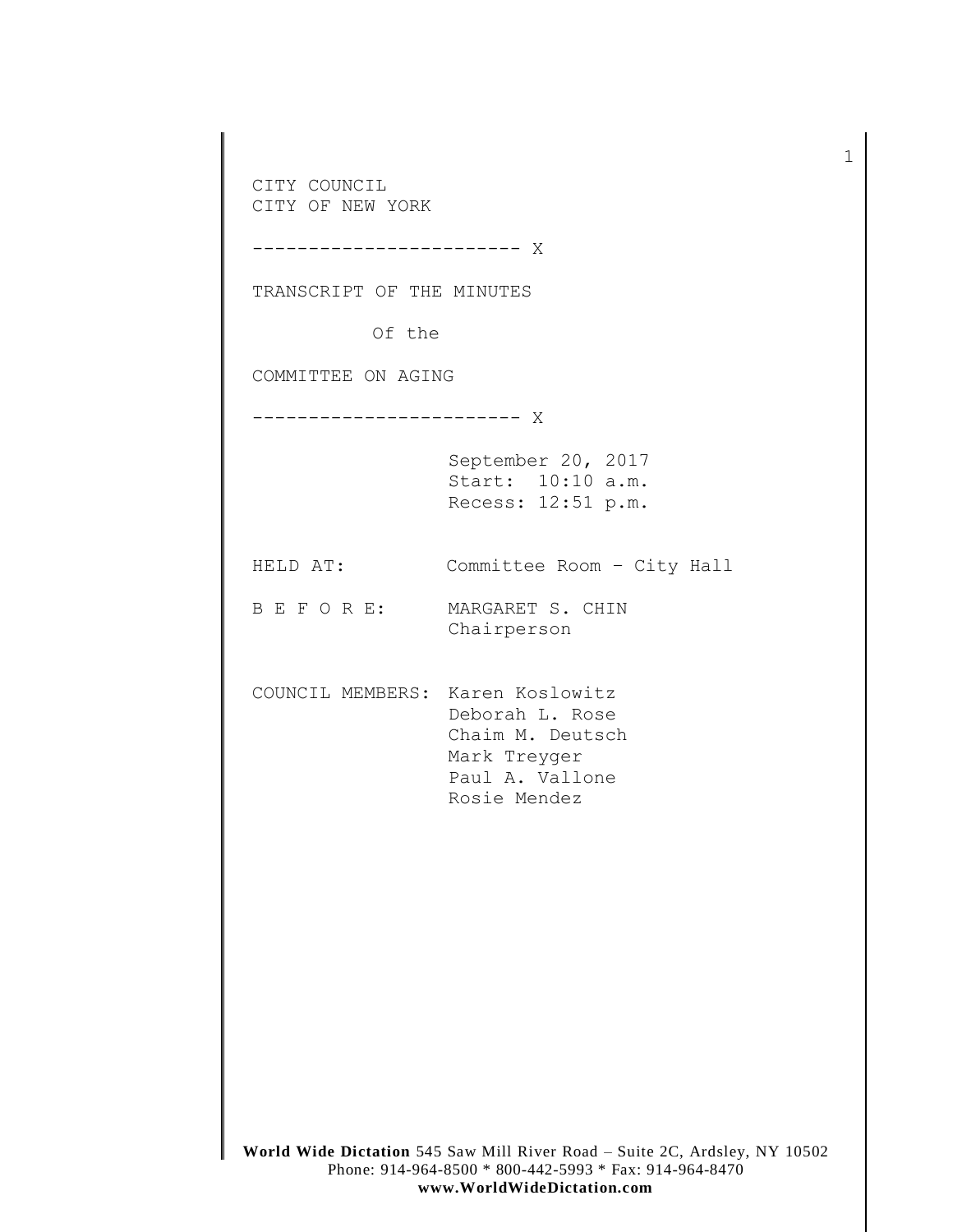## A P P E A R A N C E S (CONTINUED)

Caryn Resnick, Deputy Commissioner Department for the Aging, DFTA

Sarah Solon, Deputy Director Justice Initiatives. Mayor's Office of Criminal Justice, MOCJ

Jennifer Scaife, Executive Director Prevention Diversion and Reintegration Mayor's Office of Criminal Justice, MOCJ

Eli Fresquez, Assistant General Counsel NYC Mayor's Office for People with Disabilities

Anna Caffarrelli Injury and Violence Prevention Program NYC Department of Health and Mental Hygiene

Mario Ferrigno, Assistant Commissioner Division of Code Enforcement Housing, Preservation and Development

Monica Krakowski, Director Legislative Affairs Jewish Association for Services for the Aged, JASA

Alex Riley, Director Elderly Project, Volunteers of Legal Service

Andrea Cianfrani, Director Public Policy, Live On New York

Frances Mc Murray, Formerly Incarcerated

Virgil Cabeer, Formerly Incarcerated

Fernando Martinez Osborne Association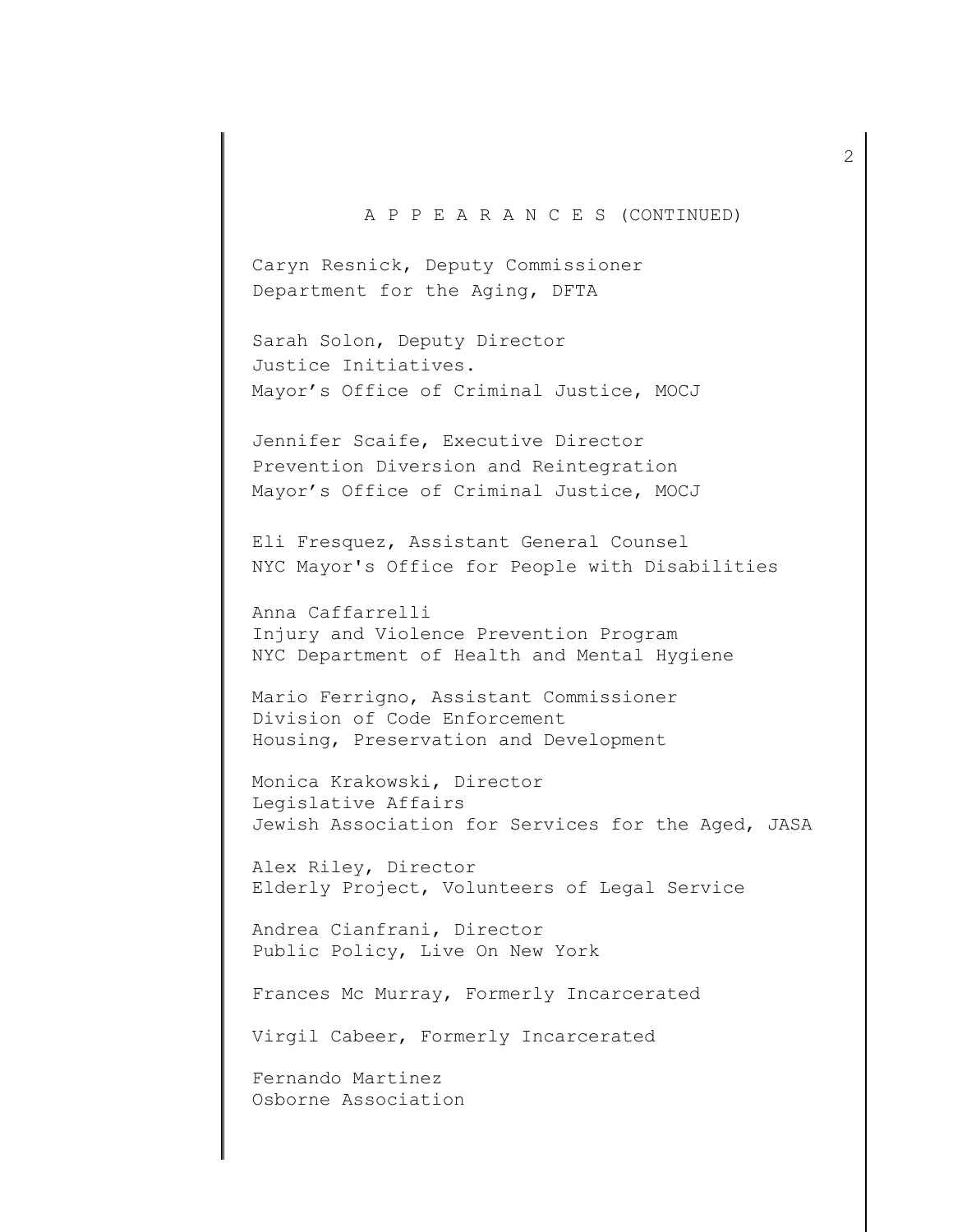Laura Whitehorn, Representative Release Aging People in Prison, RAPP

Sophia Bandelli, RAPP Representative Retired from Medgar Evers College

James Royall, Reentry Specialist Brooklyn Defender Services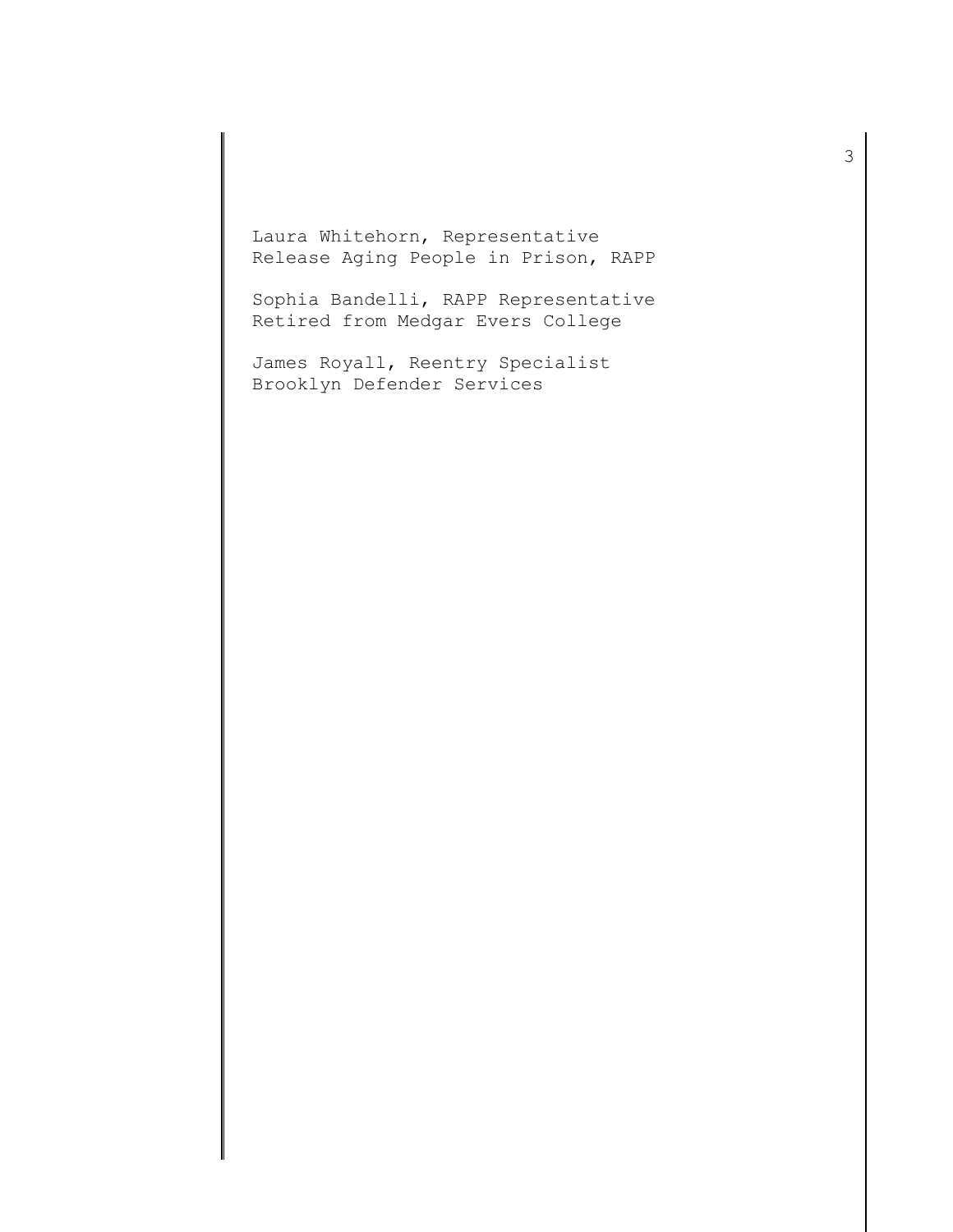2

3

4

5

[sound check, pause] [gavel] CHAIRPERSON CHIN: Good morning. COUNCIL MEMBERS: [in unison] Good morning.

6 7 8 9 10 11 12 13 14 15 16 17 18 19  $20$ 21 22 23 24 25 CHAIRPERSON CHIN: I'm Council Member Margaret Chin, and I'm the Chair of the Committee on Aging. I would like to thank my fellow committee members and the Council staff for coming together to hold this hearing. Today's hearing will provide the committee with an opportunity to discuss four legislative items. First, the committee will discuss Intro No. 189. This bill, sponsored by Council Member Danny Dromm, would require the Department for the Aging, also known as DFTA, to implement a program to aid seniors dealing with bed bugs infestations in their homes including moving furniture and heavy equipment. Seniors are particularly vulnerable to bed bugs infestations, and are often unable to carry out the physical task necessary to prepare for an exterminator to rid their home of the infestation. This bill would enable seniors to receive the help they need ensure that the exterminator can do their job properly so that the bed buts are eradicated from the seniors' homes.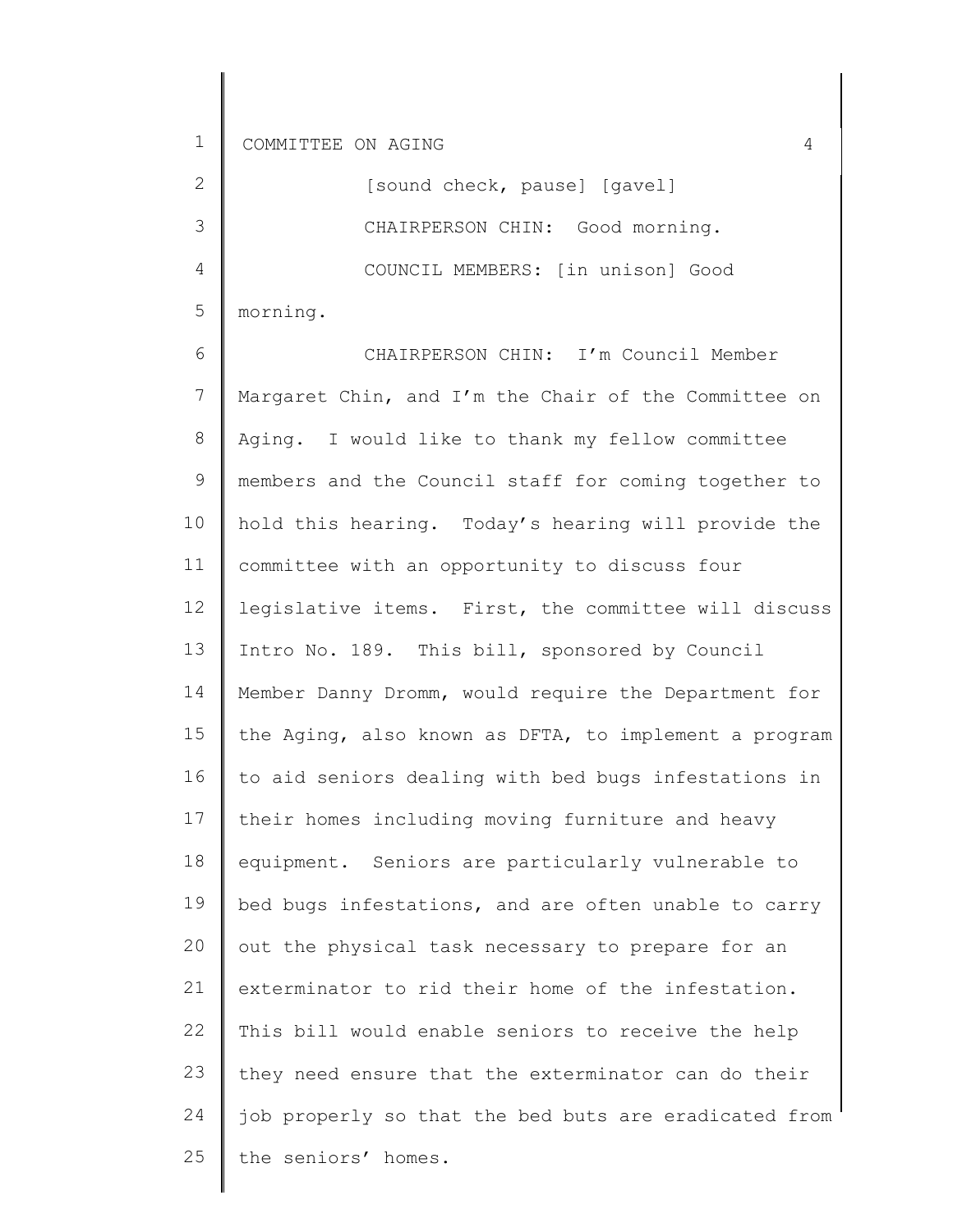2 3 4 5 6 7 8 9 10 11 12 13 14 15 16 17 18 19 20 21 22 23 24 25 Second, the committee will discuss Intro 1185 sponsored by Council Member Deutsch. This bill would require DFTA to provide information to households with users of life-sustaining equipment and individuals with a medical hardship on how to register with their utility company so that they can receive information regarding power disruption and be included in the utility company's system's emergency plan. Power outages can be life threatening to people who use life-sustaining equipment, or who have a medical hardship. This bill would require DFTA to ensure that registration information are available in senior centers, Naturally Occurring Retirement Communities, NORCs, or DFTA's website and the Mayor's Office of People with Disabilities website, and upon request. First, the committee will discuss Intro 1616, also sponsored by Council Member Dromm, which would establish a task force focused on older adults re-entering civil society after being incarcerated. The task force would report to the Mayor and the Speaker on certain data regarding this population, and also provide recommendations on how to aid seniors leaving prison, and returning to the city. Finally, the committee will discuss Intro 1684, a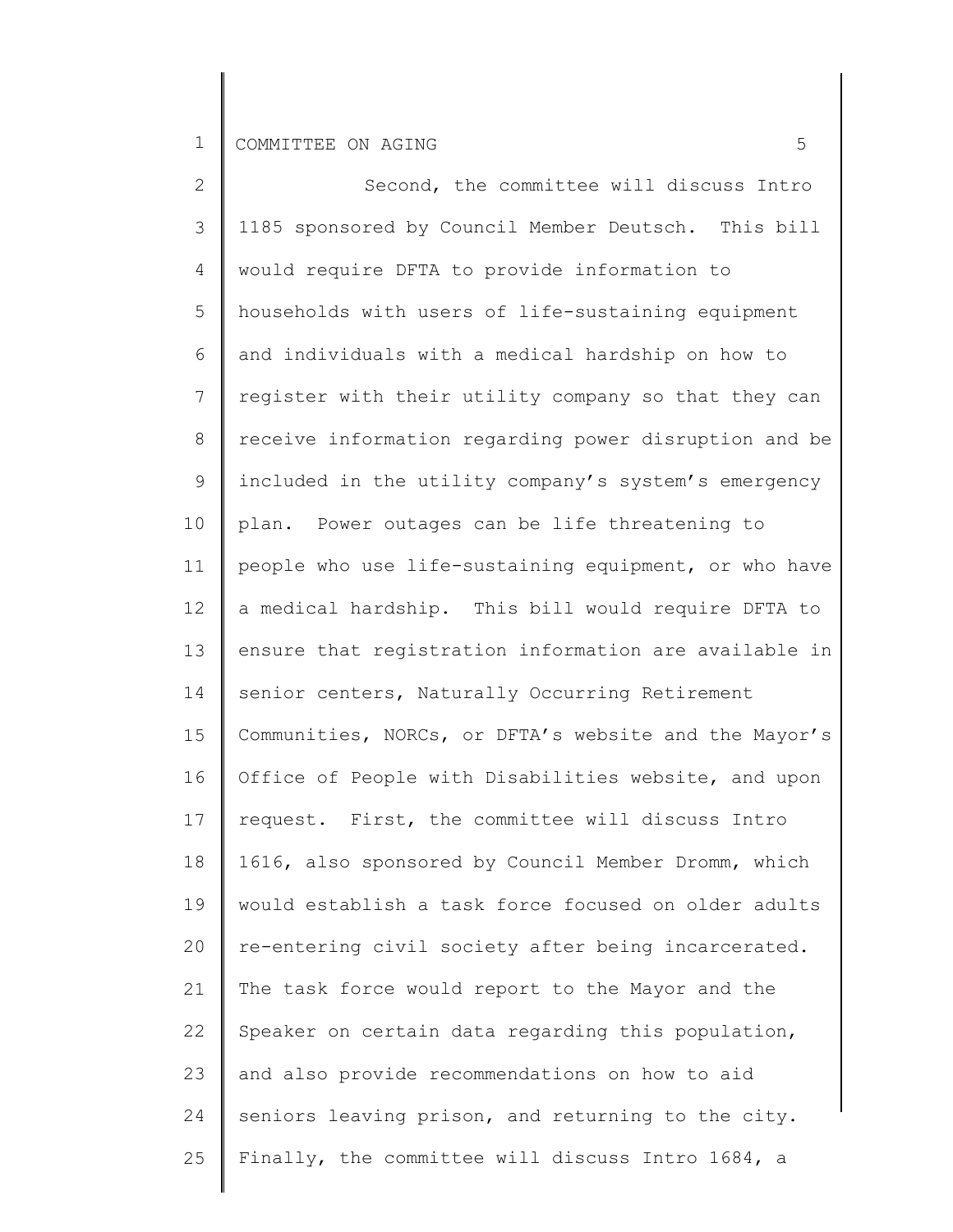2 3 4 5 6 7 8 9 10 11 12 13 14 15 16 17 18 19 20 21 22 23 bill that I sponsored, which would require DFTA to appoint an interagency coordinator to disaggregate the specific programs that are available to seniors across all city agencies. DFTA's programs are only a small portion of city services available to seniors, and it is important that seniors are aware of all the city's resources that are available to them. This bill would help reduce barriers to seniors getting access to information and services that they need. I would like to thank the Committee staff, Counsel Caitlin Fahey; Policy Analyst Emily Rooney and Final— Finance Analyst Daniel Coop (sp?) for their work in making this hearing possible. Finally, I would like to recognize the committee members that have joined us here: Council Member Rose, Council Member Deutsch, and Council Member Dromm. We will now hear a few words from the sponsor of Intro 189 and 1516— 1616, Council Member Dromm, the sponsor of Intro 684, Council Member Deutsch, and Council Member Dromm has a meeting next door so we're going to him go first. Thank you. COUNCIL MEMBER DROMM: Thank you very

24 25 much, Chair Chin for taking the lead on aging issues. And for hearing my two bills today. The first bill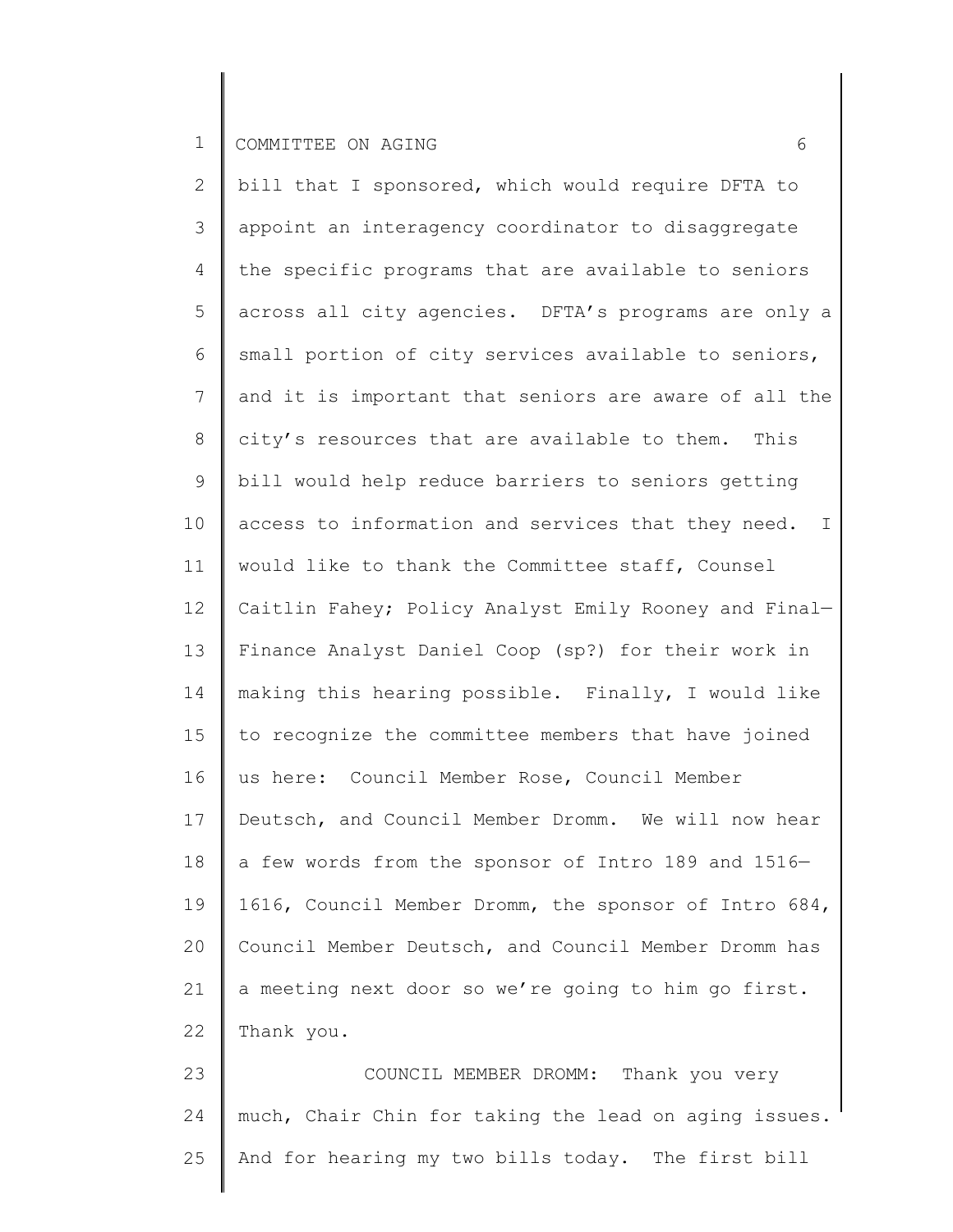2 3 4 5 6 7 8 9 10 11 12 13 14 15 16 17 18 19 20 is Intro 1616, the Compassion and Assistance for Reentering Elders or CARE Act, aims to establish a much needed task force on issues facing older adults reentering from a period of incarceration. An increasing number of older adults are facing a destitute heritage.(sic) These individuals many of whom have spent significant periods away from the rest of society must deal with a myriad of issues associated with aging simultaneously with the challenges of reentry. Throughout the city, families and communities must also deal with the increasing number of older adults who are coming from prison and jails. All our city's senior services and program prepared to welcome re-entering individuals. Are reentry services adequately equipped to deal with the older population? This hearing will focus on the need to address gaps in services. I also hope to hear about models that are working, and that the city can tap into.

21 22 23 24 25 The second bill is Intro 189, which seeks to address an ever vexing problem: Bed bugs. Thoroughness is key to successful eradication, but this often entails moving furniture and heavy equipment. Without assistance many seniors would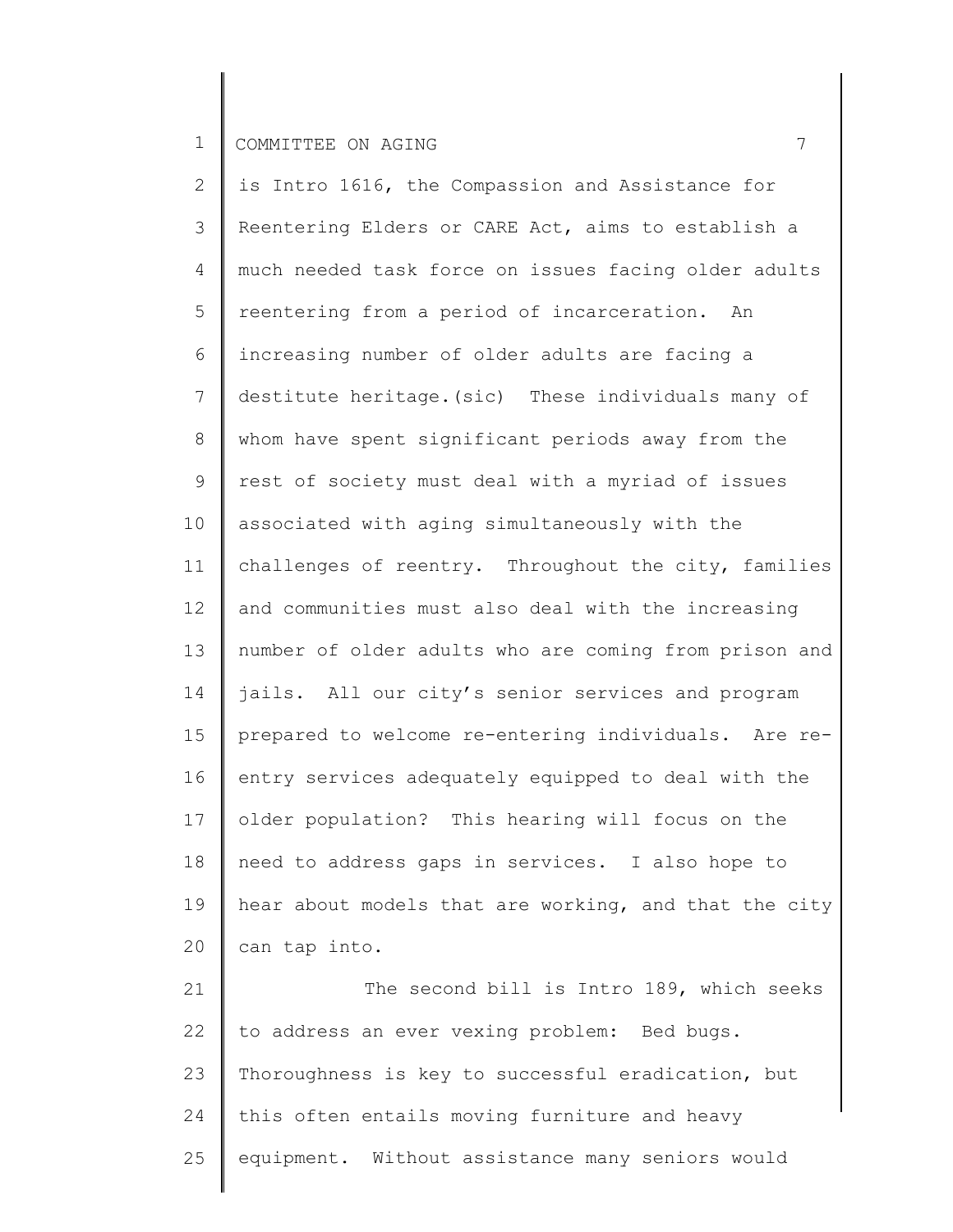2 3 4 5 6 7 8 9 10 11 12 13 14 15 16 17 18 19 20 21 22 23 24 never be able to rid their home of stubborn infestations. I have constituents who have described how chemical treatments applied in their homes by landlords and others were effectively useless because they could not take the other necessary steps. My bill would require the City to maintain, operate and control the program to provide effective assistance and support for senior citizens to successful eradicate bed bug infestations provided, however, that such assistance shall include the moving of furniture and heavy equipment, if necessary. I want to thank all the advocates for being here today, and I look forward to hearing your testimony and I joined the press conference earlier this morning on Intro 1616, something that is really very important and close to my heart in terms of providing reentry services for those who are elderly and returning from prison, and I want to also state that I have an Education Committee hearing next door, which I chair. So, I'm going to have to leave, but I'll look at this later on and, of course, we will be back with each other, you know, because you're also on that committee. So, thank you for allowing me to make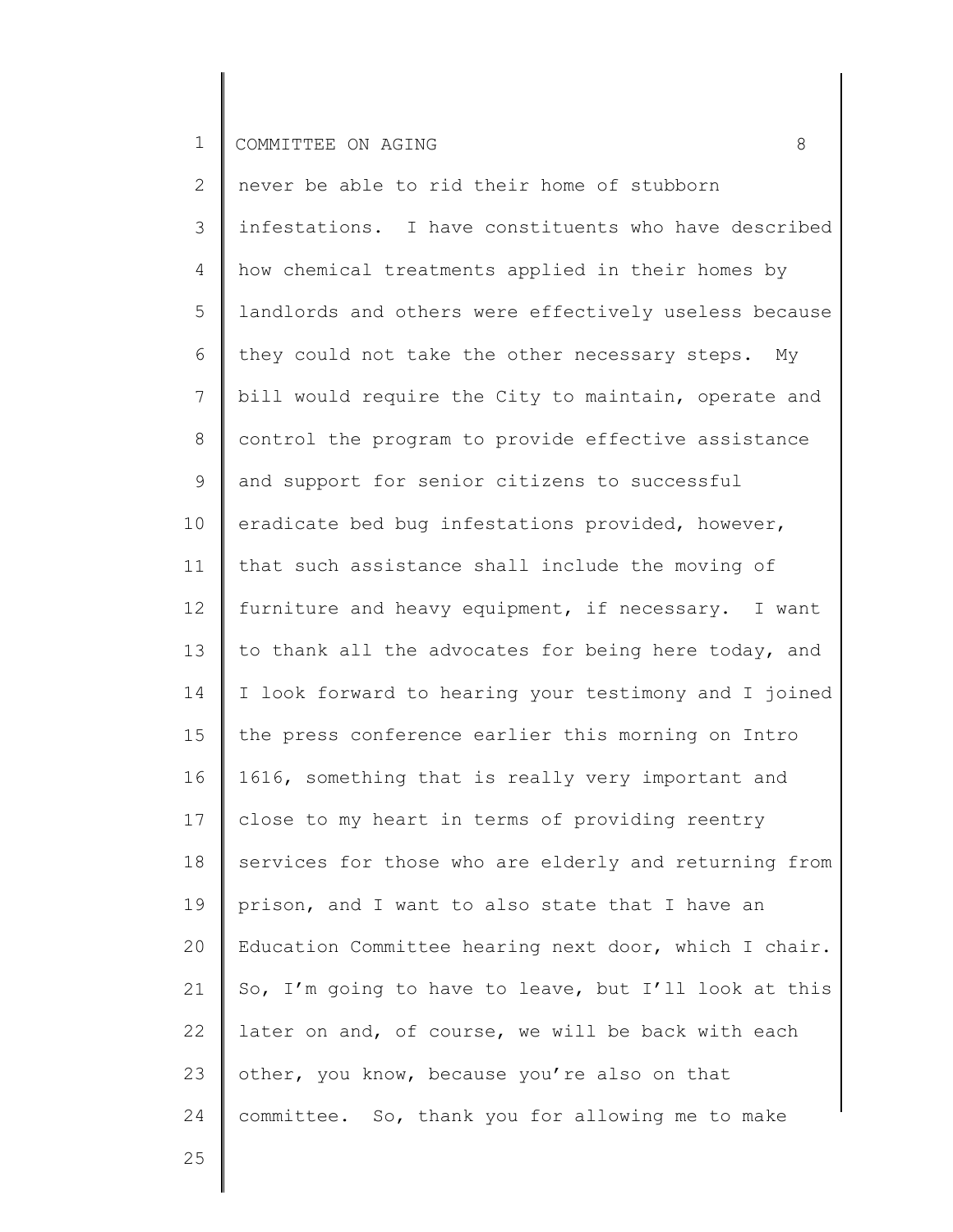1 COMMITTEE ON AGING 1999 COMMITTEE ON AGING

2 3 this statement, and I will—I will be back shortly. Thank you.

4 5 CHAIRPERSON CHIN: Thank you, Council Member Dromm. Council Member Deutsch.

6 7 8 9 10 11 12 13 14 15 16 17 18 19 20 21 22 23 24 25 COUNCIL MEMBER DEUTSCH: Thank you, Madam Chair. Good morning to everyone. Today we're hearing Intro 1185—1185, the bill I sponsored requiring the Department for the Aging to conduct widespread educational outreach to seniors who rely on life-sustaining equipment. Department for the Aging would be mandated to provide easily accessible information about how to register with the utility company that provides their electric service. In case of a power outage, registered individuals are given top priority for repairs, and emergency and medical services are alerted to the potential risk that the resident may face without their lifesustaining equipment. When the Office of Emergency Management responds to a lights outage, they are also provided with a registry so they may respond appropriately. This is especially relevant in my district, which is a waterfront community that made up of more than 30% of services. When telephone lines were done after Hurricane Sandy, many were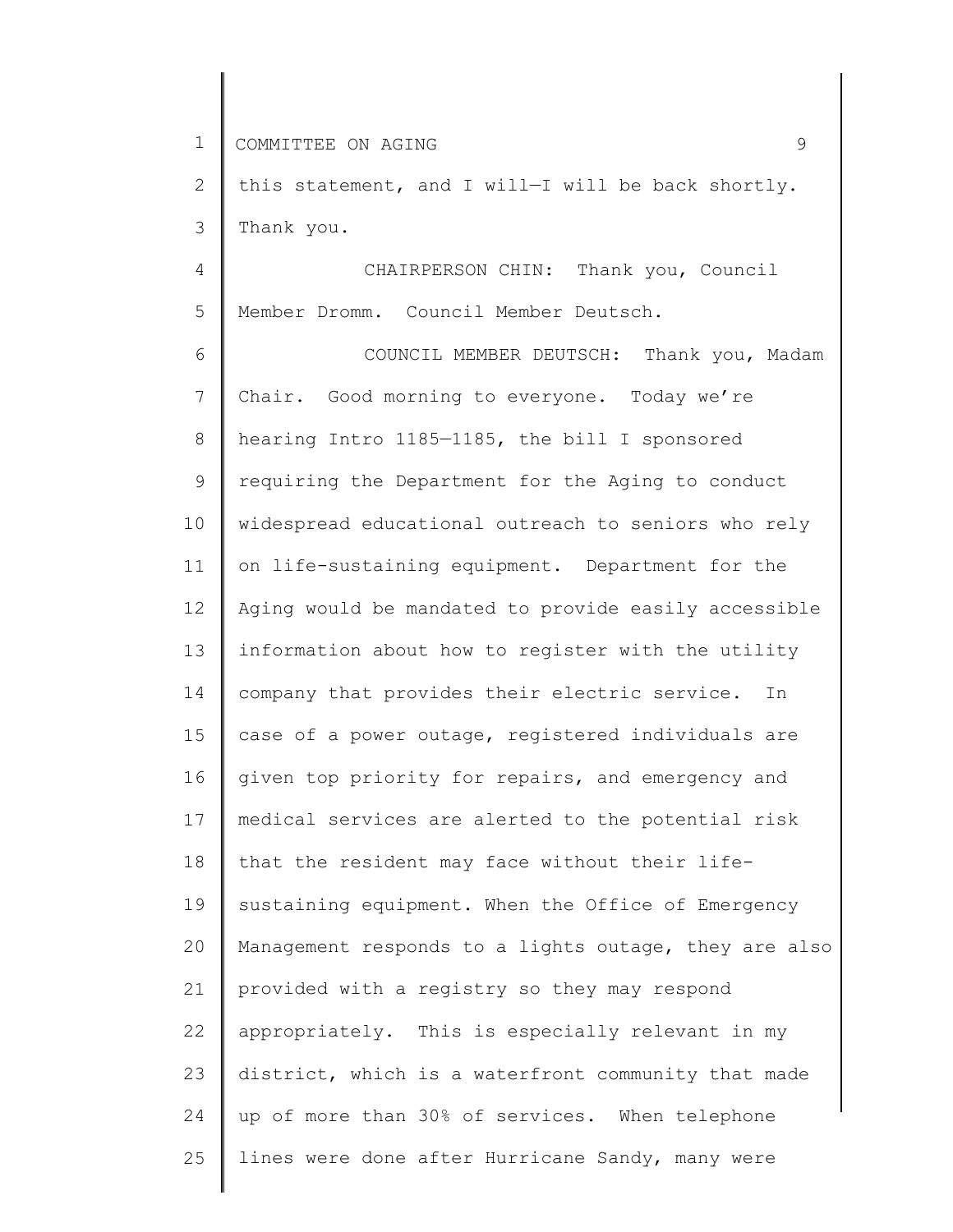2 3 4 5 6 7 8 9 10 11 12 13 14 15 16 17 18 19 20 21 trapped in their homes without any means of alerting first responders to their location. Those who relied on medical equipment to help them leave when particular danger. With my bill these seniors will be made aware of the option to register, thereby ensuring that first responders an instantly notified about their status and medical needs. This outreach this outreach will be conducted in the ten most commonly spoken languages in New York City. Yes, English will be included. To know more—the more you know, the better off you are, and I urge my colleagues to support Intro 1185, a bill that can rely—that can truly save the lives of many. Thank you. CHAIRPERSON MENCHACA: Thank you, Council Member Deutsch. We would like to invite up the first panel. [pause] Caryn Resnick, Deputy Commissioner from DFTA and Sarah Solon, the Mayor's Office of Criminal Justice, the Deputy Director of Justice Initiatives. Welcome.

22 23 24 LEGAL COUNSEL: Can you raise your right hand. Do you affirm to tell the truth, the whole truth and nothing but the truth in your testimony

25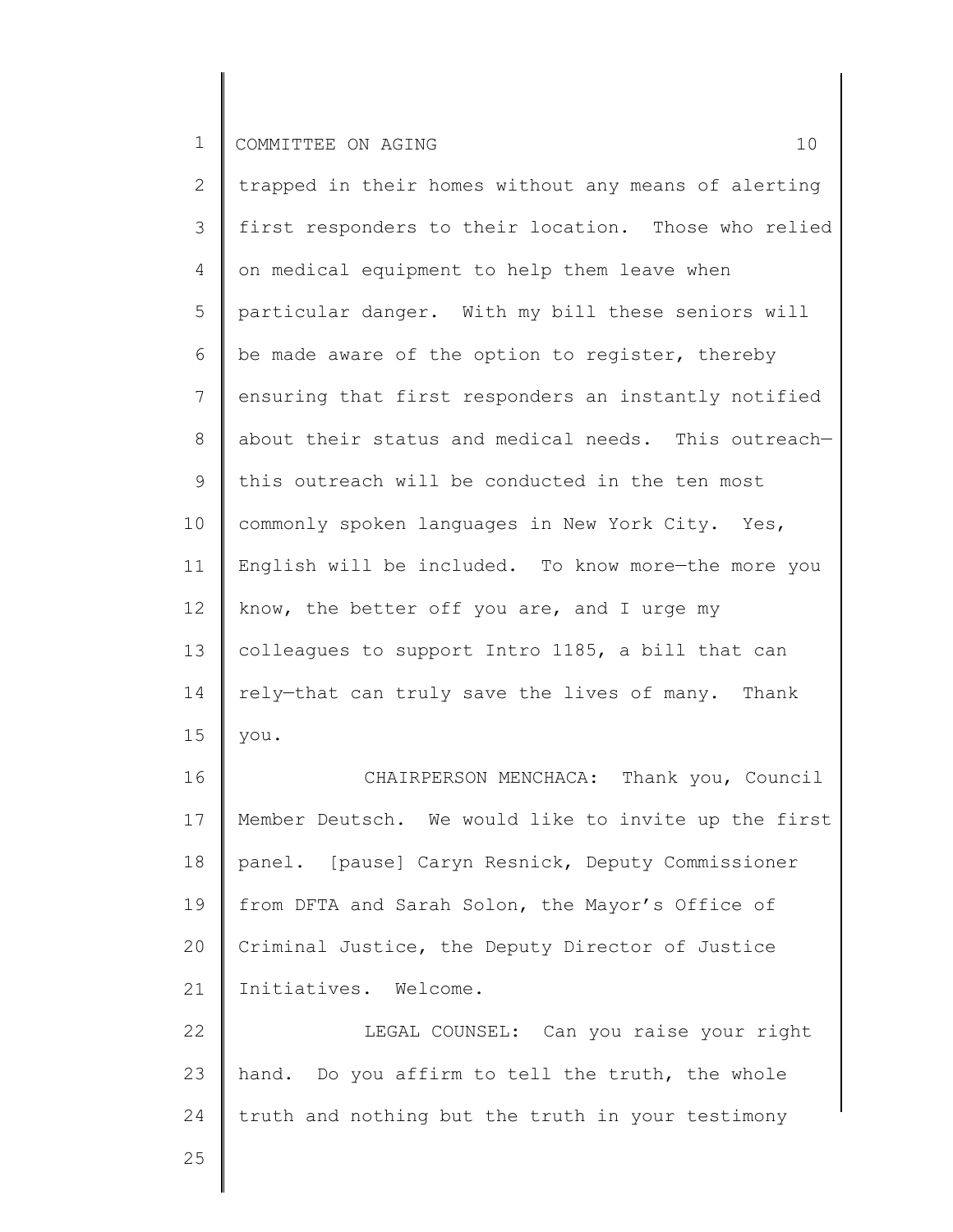1 2 3 4 5 6 7 8 9 10 11 12 13 14 15 16 17 18 19 20 21 22 23 24 25 COMMITTEE ON AGING 11 before this committee and to respond honestly to council member questions? PANEL MEMBERS: [off mic] I do. LEGAL COUNSEL: Thanks. DEPUTY COMMISSIONER RESNICK: [coughs] Good morning Chairperson Chin and Members of the Aging Committee. I am Caryn Resnick, Deputy Commissioner for External Affairs at the New York City Department for the Aging. On behalf of Commissioner Donna Corrado, I'd like to thank you for this opportunity to discuss the following legislation: Intro No. 189 in relation to providing assistance to seniors with bed bugs in their homes. Intro No 1185 in relation to requiring the Department for the Aging to provide certain information to households with users of life sustaining equipment and individuals with a medical hardship and Intro No. 1684 in relation to an interagency program coordinator for the aging. I am joined by Sarah Solon from the Mayor's Office of Criminal Justice, the agency leading the Mayor's Diversion and Reentry Council who will provide testimony on Intro No. 1616 in relation to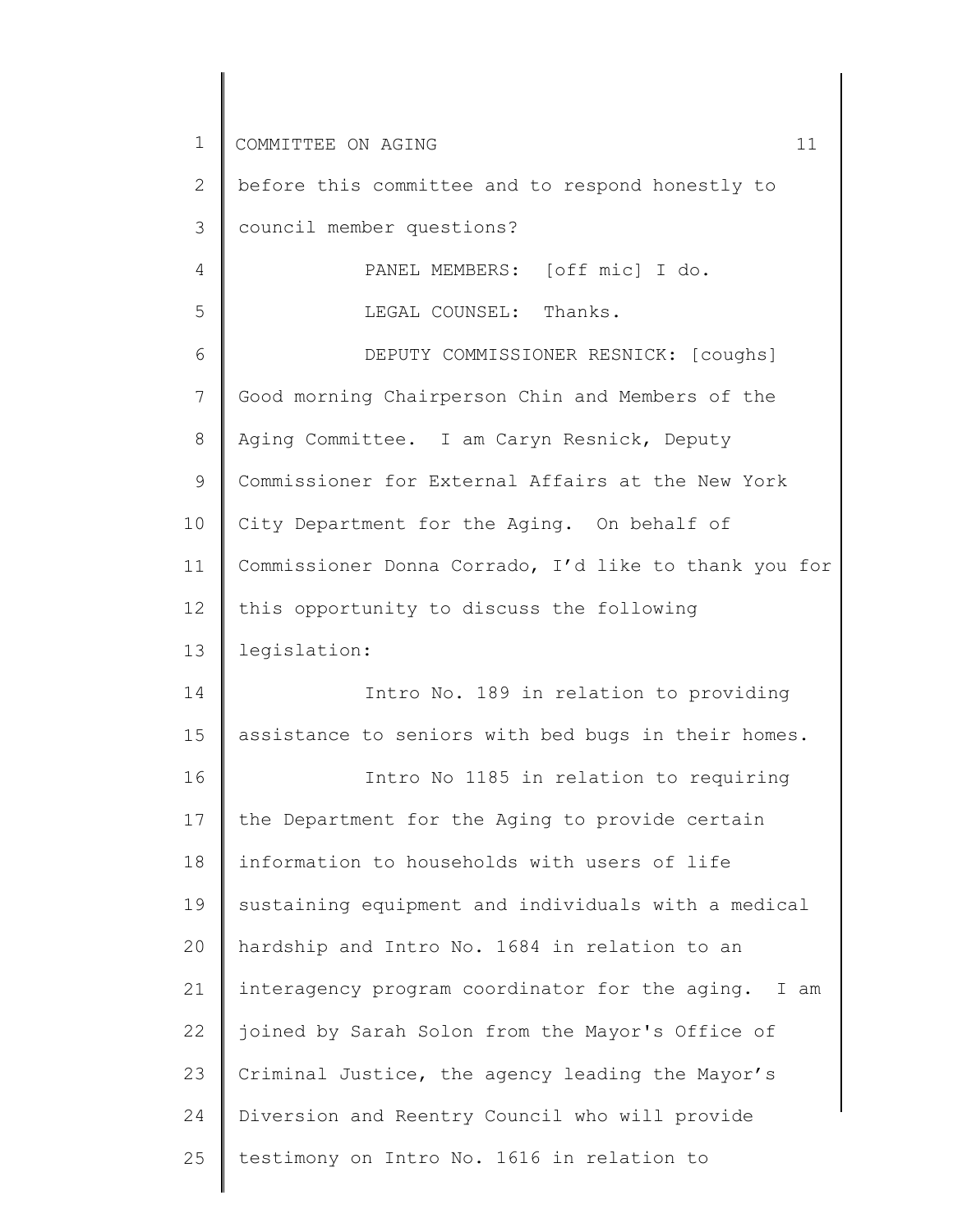2 3 4 5 6 7 8 9 10 11 12 13 14 15 16 17 18 19 20 21 22 23 24 25 establishing a temporary task force on postincarceration re-entry for older adults. DFTA's mission is to work to eliminate ageism and ensure the dignity and quality of life of New York City's diverse older adults, and for the support of their caregivers, their service, advocacy and education. DFTA continues its long history of collaborative partnerships with community based organizations for the provision of programs and services, which aim to foster independence, safety, wellness, community participation and quality of life. Pursuant to the New York City Charter, DFTA's powers and duties include: To stimulate community interest in the problems of the aging; to promote public awareness of resources available for the aging and to refer the public to appropriate departments and agencies of the city, state and federal governments for advice; assistance and available services in connection with particular problems; to cooperate with and assist local neighborhoods in the development of programs; to disperse available city, state and federal funds to programs throughout the city and when practical coordinate such funds with available funding from the private section; and to maintain, operate and control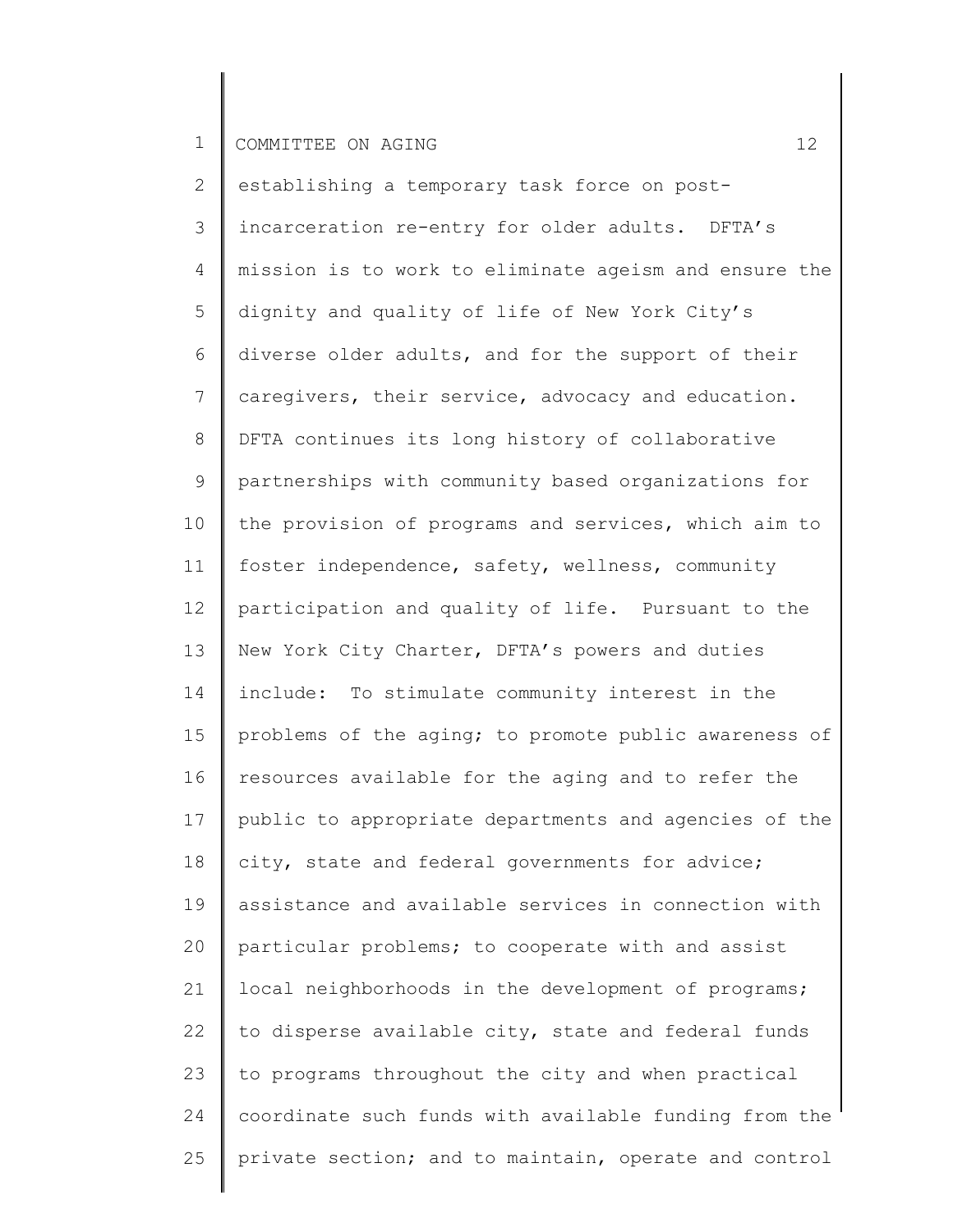2 3 4 5 6 7 8 9 10 11 12 13 14 15 16 17 18 19 20 21 22 23 24 25 such programs and facilities as may be necessary, or required for the proper administration of the department. DFTA carries out the agency's charter mandate and mission through the sponsorship of community based and in-home programs for older New Yorkers such as senior centers, case management, home care and home delivered meals. Given that the bills that are the focus of today's hearing are in relation to areas outside of DFTA's purview, expertise and budget, the Administration does not support this legislation. Intro No. 189, Assistance to Seniors with bed bugs. Bed buy infestations are burdensome to New York City residents, property owners and health and social service providers in both the public and private sectors. Though bed bugs are not known to transmit disease, they are a pest of public health importance. As such, the New York City Department of Health and Mental Hygiene, DOHMH, has numerous resources regarding bed bugs focusing on homeowners and tenants, landlords, and building managers, visitors and travelers, pest management professionals, health professional, shelter and group homes and moving and storage. DOHMH issues a Healthy Homes Guide on preventing and getting rid of bed bugs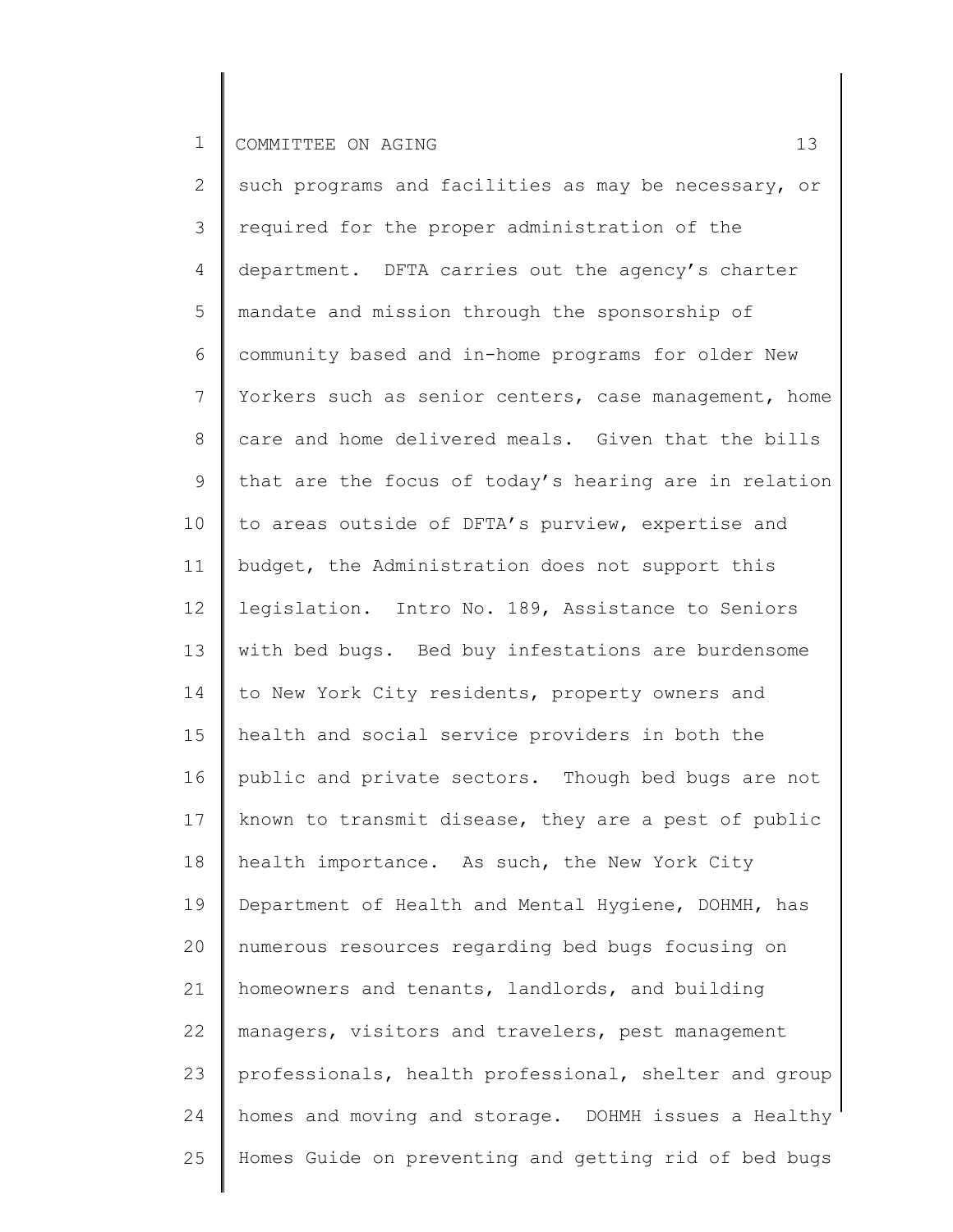25

2 3 4 5 6 7 8 9 10 11 12 13 14 15 16 17 18 19 20 21 22 23 24 safely. The agency also provides information on bed bug identification, disposal protocol, pest control company selection and practices, prevention methods and moving storage, and enforcement protocols for bed bug complaints. DFTA does not have the expertise nor the budget to address bed bug infestations. Further, older adults can be homeowners, tenants, landlords, building managers, shelter residents, hotel guests, boarding house dwellers and many other types of dwelling occupants maintaining, operating and controlling the program in the city to assist and support seniors with bed bug infestations who reside in any and all dwellings and successfully eradicate such infestations would be cost prohibitive. Should such a program be a budgetary priority for the Council, the Administration can explore how to work with contractors who provide this service and have the expertise in this area. Intro No. 1185, Information for users of life-sustaining equipment and individuals with a medical hardship. Utility providers in the city Con Edison, PSEG and National Grid maintain information on those who rely on medical equipment that qualifies

them to be listed as a life-sustaining equipment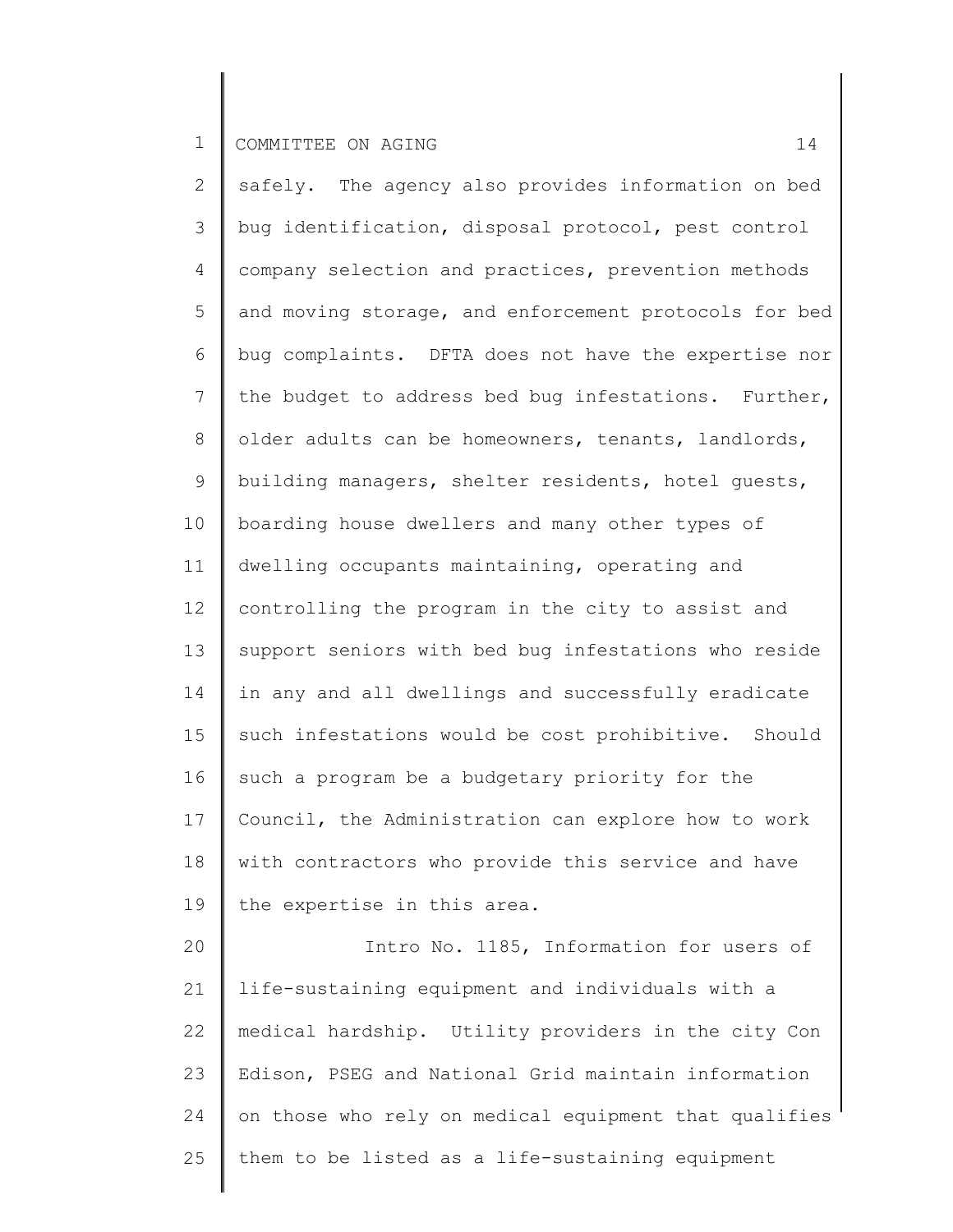2 3 4 5 6 7 8 9 10 11 12 13 14 15 16 17 18 19 20 21 22 23 24 25 customer or an LSE making them eligible to register for a Priority Power Restoration Program. This is an opt in program, and those who want to be registered with a utility provider as an LSE must self-register themselves. They can do so by visiting the utility provider's website or calling their customer service numbers. New York City Emergency Management, NYCEM, also provides information through its website and in its Ready New York materials on where and how to register with utility providers and includes this as an emergency preparedness measure to incorporate when developing individual preparedness plans. Among these resources are recommended steps to prepare for power disruptions for individuals who rely on medical equipment that require electric power. Those recommendations include having an alternate—alternate source of electric power such as battery back-up systems using generators according to manufacturers instructions' and local reg—regulations, and registering with the associated utility company as a life sustaining equipment customer. DFTA's Office of Emergency Preparedness works closely with NYCEM in disseminating information to older adults, senior center participants, case management clients,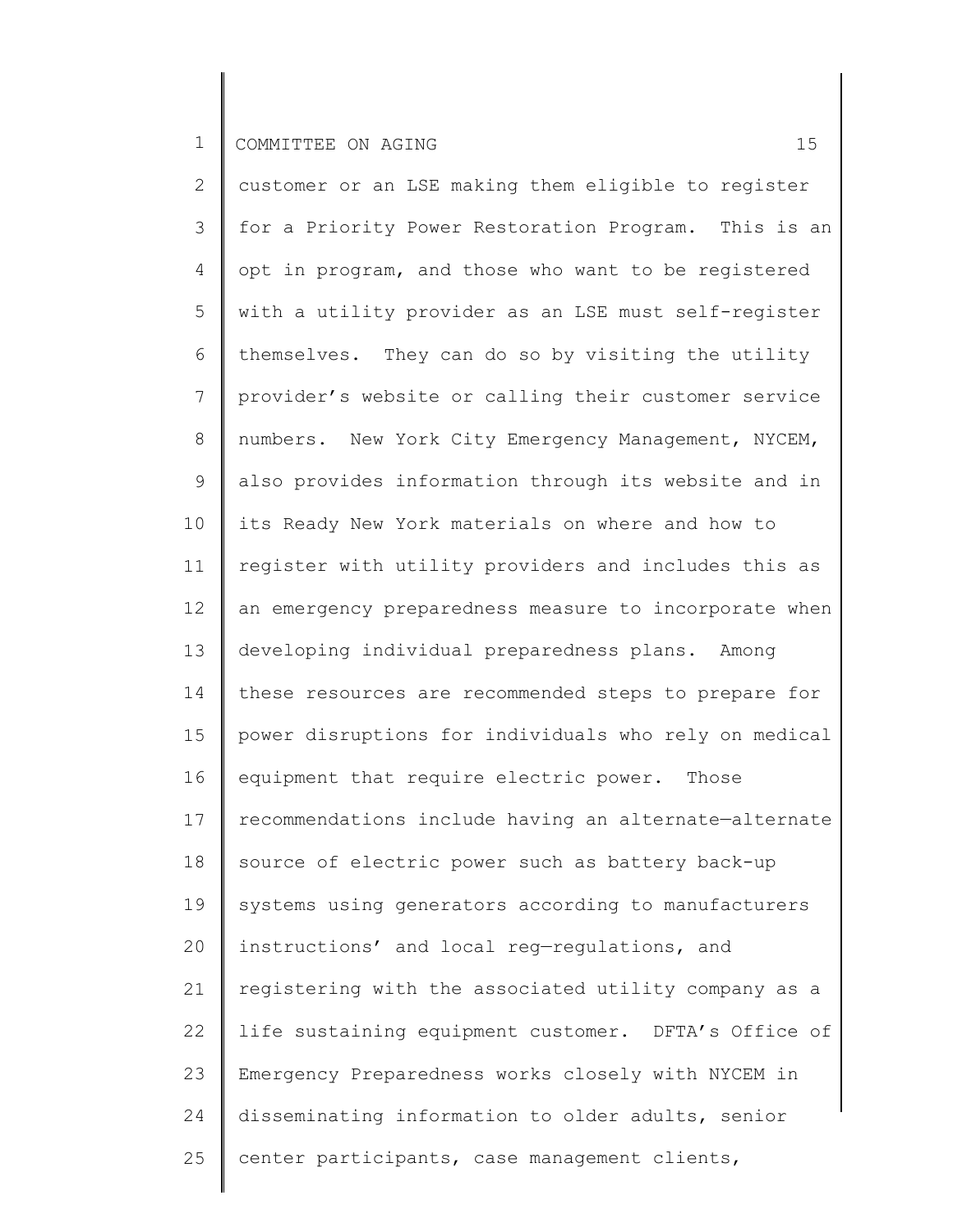2 3 4 5 6 7 8 9 Naturally Occurring Retirement Community residents, caregivers, senior service providers and others. It is important to note that not all users of lifesustaining equipment and persons with medical hardship are older adults and many of these individuals require a higher level of care and support in what is provided by the services sponsored by DFTA.

10 11 12 13 14 15 16 17 18 19 20 21 22 23 24 25 Intro No. 1684, Interagency Program Coordinator for the Aging. The duty of the Interagency Program Coordinator provided in the legislation is currently carried out by the Deputy Mayor for Strategic Policy Initiatives who oversees DFTA. On behalf of the Mayor, the Deputy Mayor helped to martial interagency coordination in the development of the recent iteration of age-friendly New York City together with the leadership of the Council, the New York Academy of Medicine and the Age-Friendly New York City Commission. The latest Age-Friendly NYC Report encompasses 86 new commitments for a city for all ages, which builds upon the ongoing success of the original initiatives and includes new citywide endeavors to support older New Yorkers. The great age-friendly work of sister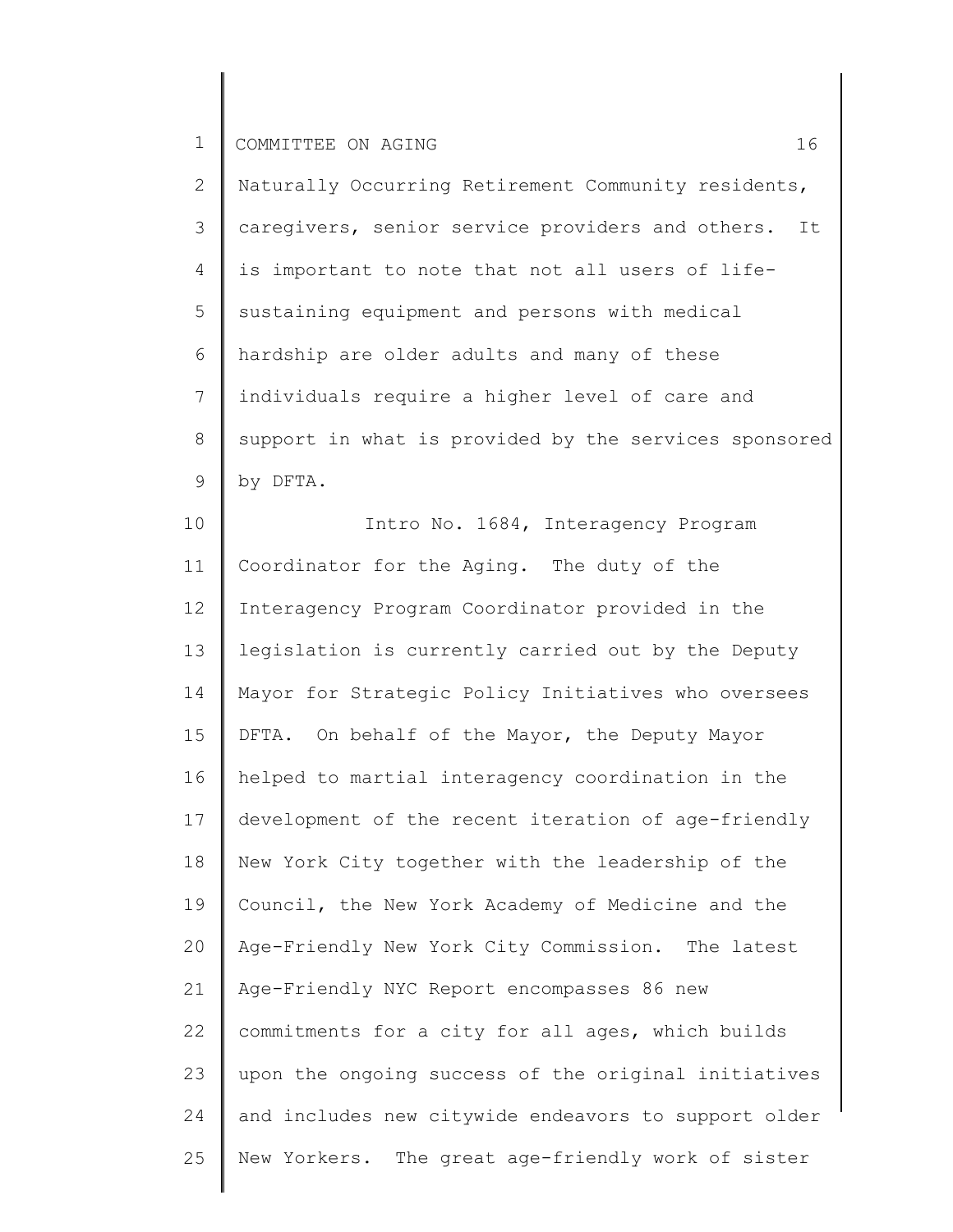2 3 4 5 6 7 8 9 10 11 12 13 14 15 16 17 18 19 20 21 22 23 24 25 agencies such as the New York City Department of Transportation under Vision Zero, the New York City Department of Housing Preservation and Development under the Housing New York Plan and DOHMH under Thrive NYC are all incorporated in the update. Other commitments include launching an acute car for the elderly hospital unit at New York City Health and Hospital Harlem, which is designed to meet the special needs of older adults. Expanding access to tenant legal services for individuals facing eviction with incomes at or below 200% of the poverty level under the New York City Human Rights. Sorry, Human Resources Administration. Forty percent of older New Yorkers meet this income threshold. Establishing multi-disciplinary team comprised of groups of professionals in various fields such as district attorneys, the New York City Police Department, HRA's Adult Protect Services, and DFTA in all five boroughs to respond to elder abuse cases, and recruiting artists to conduct programs in senior centers through the Su Casa Initiative made possible through a \$2.55 million Council discretionary allocation in FY18, and a partnership with New York City Department of Consumer Affairs. DFTA remains committed to carrying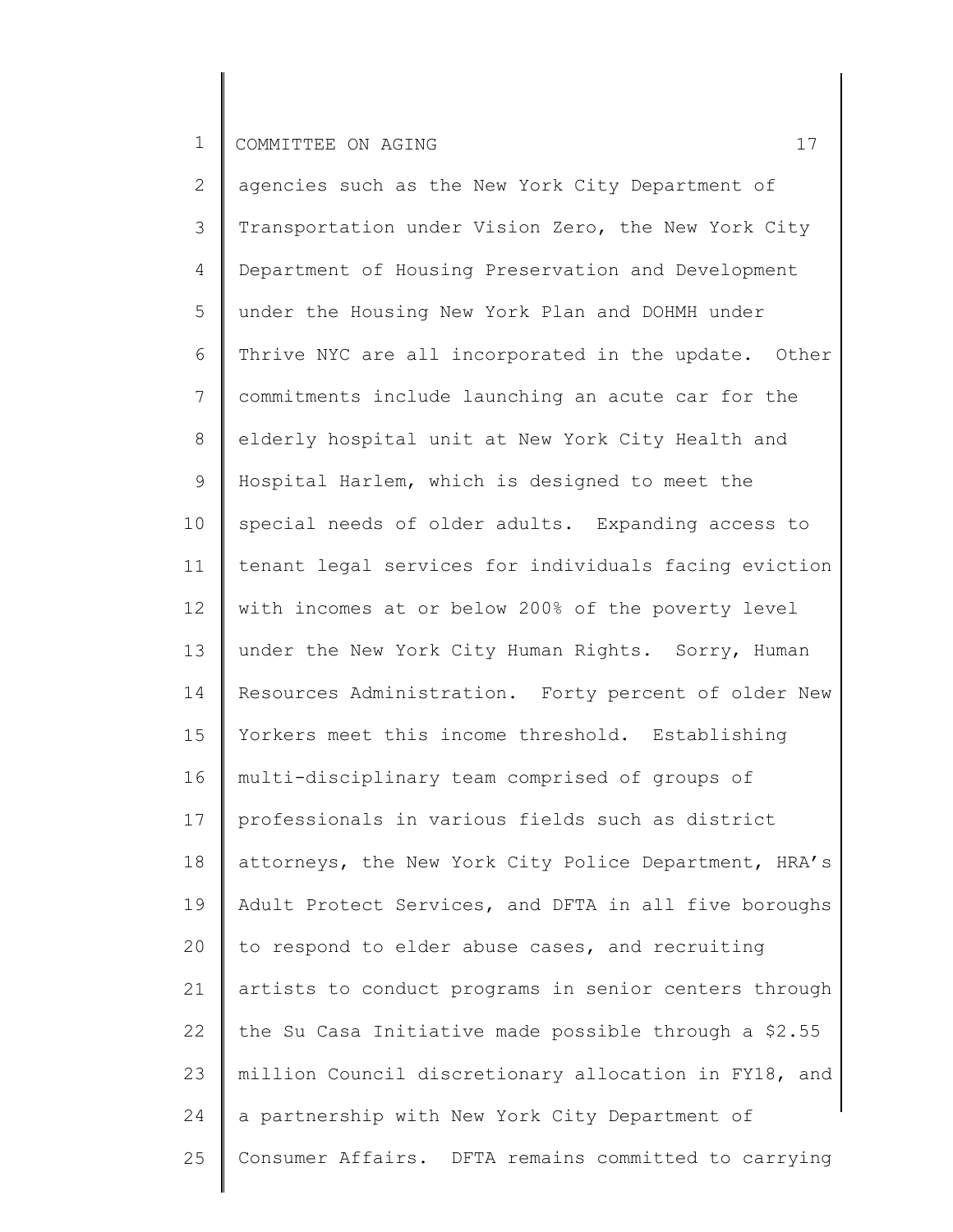2 3 4 5 6 7 8 9 10 11 12 out its core mission of ensuring the best possible deliver of services to older New Yorkers in partnership with the Council, our sister agencies and community stakeholders. We look forward to our continued collaboration with the Council to provide critical programming and information to older adults. I thank you again for this opportunity to testify on this legislation. I will turn it over to the Mayor's Office of Criminal Justice and I will be pleased to answer any questions you may have following their testimony. Thank you.

13 14 15 16 17 18 19 20 21 22 23 24 25 SARAH SOLON: Thank you. Good morning Chair Chin and members of the Committee on Aging. My name is Sarah Solon, and I am the Deputy Director of Justice Initiatives for the Mayor's Office of Criminal Justice. I am joined here today by my colleague Jennifer Scaife, who is the Executive Director Prevention, Diversion and Reintegration in my office. Thank you for the opportunity to testify today. [door bangs] The Mayor's Office of Criminal Justice advises the Mayor on public safety strategy, and together with partners inside and outside of governments, develops and implements policies aimed at reducing crime, reducing unnecessary arrests and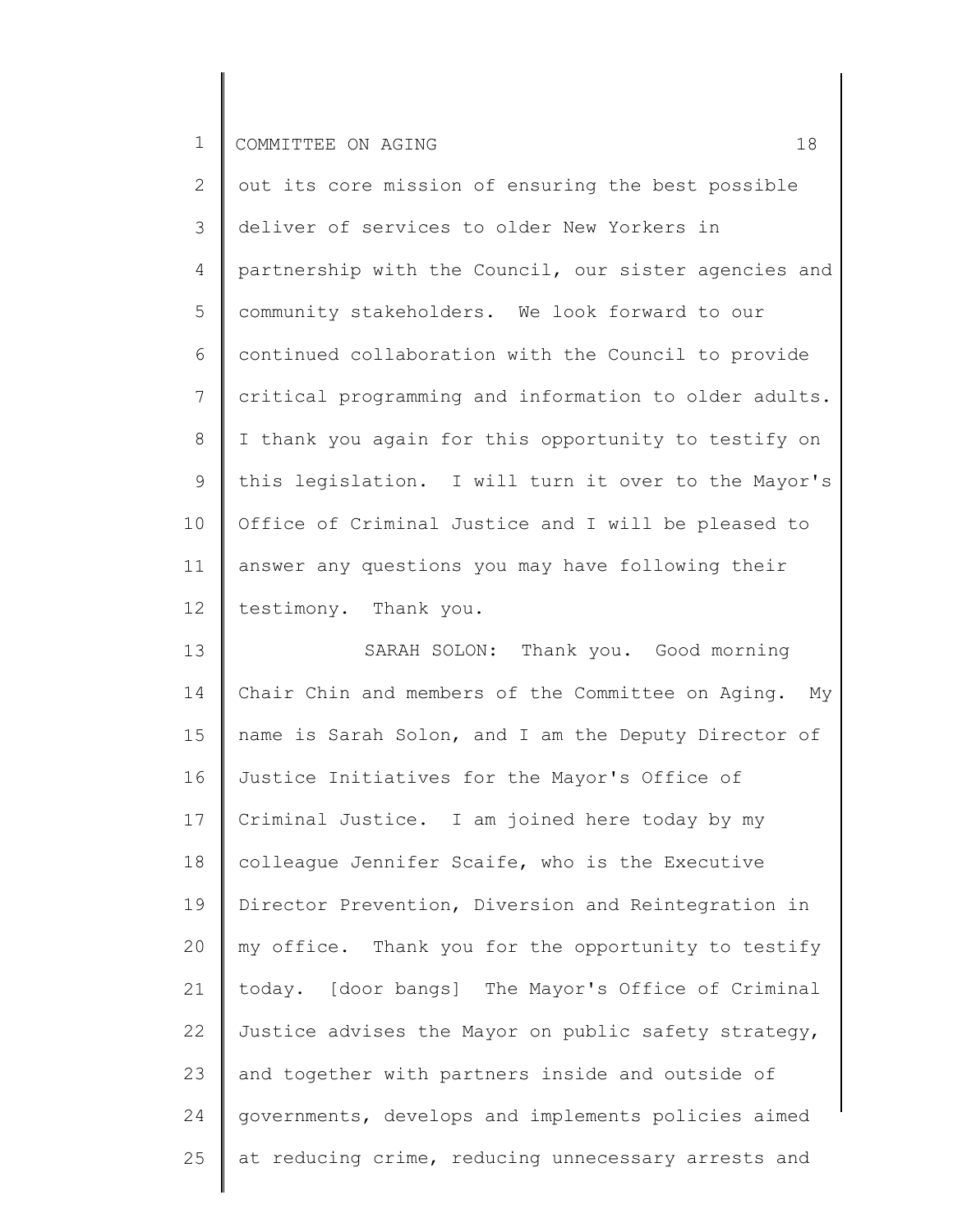2 3 4 5 6 7 8 9 10 11 12 13 14 15 16 17 18 19 20 21 22 23 24 25 incarceration, promoting fairness and building strong and safe neighborhoods. One of the issues we're here to discuss today, a bill to create a temporary task force on post-incarceration reentry for older adults, should be seen in New York City's larger public safety context. In the last three years in New York City we have seen an acceleration of the trends have defined the public safety landscape in the city over the last three decades. While jail and prison populations around the country increased, New York City's jail population has fallen by half since 1990, and in the last three years alone the jail population dropped 18%, the largest three-year decline in the last 20 years. This declining use of jail has happened alongside record crime lows. Major crime has fallen by 76% in the last 30 years and by 9% in the last three. 2016 was the safest year in COMPSTAT history with homicides down 5%, shootings down 12%, and burglaries down 15% from 2015. New York City's experience is continued and unique proof that we can have both more safety and smaller jails. To drive down crime, arrests and the unnecessary use of jail even further, our officer seeks to enhance the spectrum of criminal justice responses available to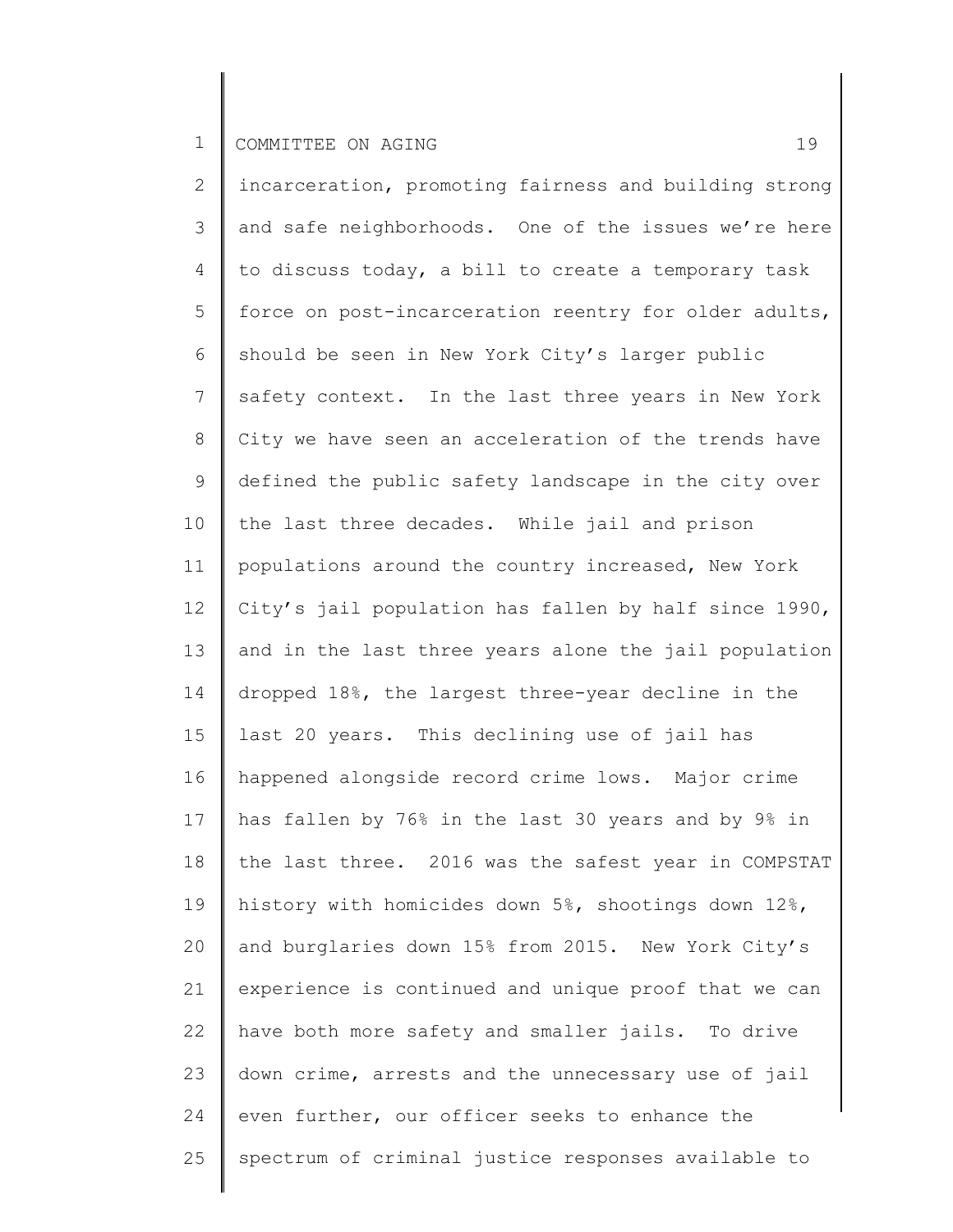2 3 4 5 6 7 8 9 10 11 12 13 14 15 16 17 18 19 20 21 22 23 24 25 effectively match enforcement to risk and need. In April, 2016, the Mayor's Office of Criminal Justice announced a strategy to continue safely reducing the Rikers Island population by connecting eligible individuals through effective interventions before and after jail. The strategy involved the creation of the New York City Diversion and Reentry Council, a multi-disciplinary council of 54 organizations and agencies including city government agency representatives, the courts, district attorneys, defenders, providers, members of the faith community, formerly incarcerated individuals and advocates. The Council reviewed data on populations and available options, and—and developed solutions to address unmet needs and improve program effectiveness, two subcommittees dedicated to the diversion and reentry were created. Each year roughly 45,000 people return to New York City from jail and prison. Pre-jail and post incarceration programs in the city currently divert roughly 10,000 people from jail. The new strategy ensures that reentry and diversion resources are being used as effectively and efficiently as possible to reduce jail use safely while promoting public safety. This strategy aims to drive New York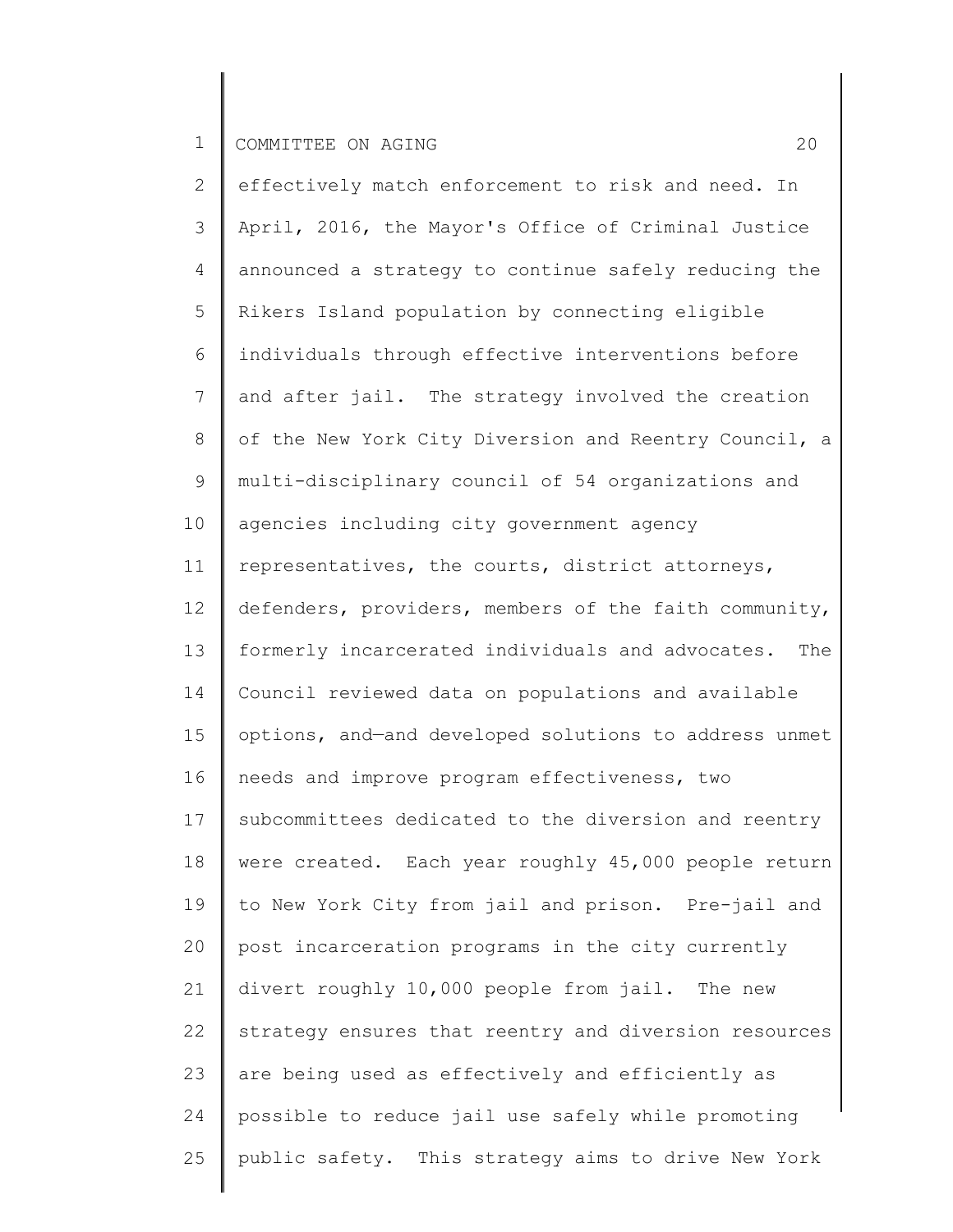2 3 4 5 6 7 8 9 10 City's crime rate even lower by reliably assessing who poses a risk of recidivism, appropriately addressing the issues that have brought many into contact with the Criminal Justice System, and connecting people with stabilizing services that can help ensure that they do not return to jail. Since May, 2016 the Mayor's Office of Criminal Justice has worked with the Diversion and Reentry Council to accomplish the following:

11 12 13 14 15 16 17 18 19 20 21 22 23 24 25 First, we are comprehensively understanding the population and need. We are currently conducting a deep analytic dive to understand the risk, service needs and characteristics of the target population in order to identify opportunities for intervention. Additionally, we are mapping the available interventions and identifying gaps. So we are working to comprehensively map available interventions across diversion and reentry points by creating an electronic catalogue of New York City's justice and service providers. Re are identifying existing gaps, which will help us to determine what additional resources or partnerships are necessary to address these gaps while promoting public safety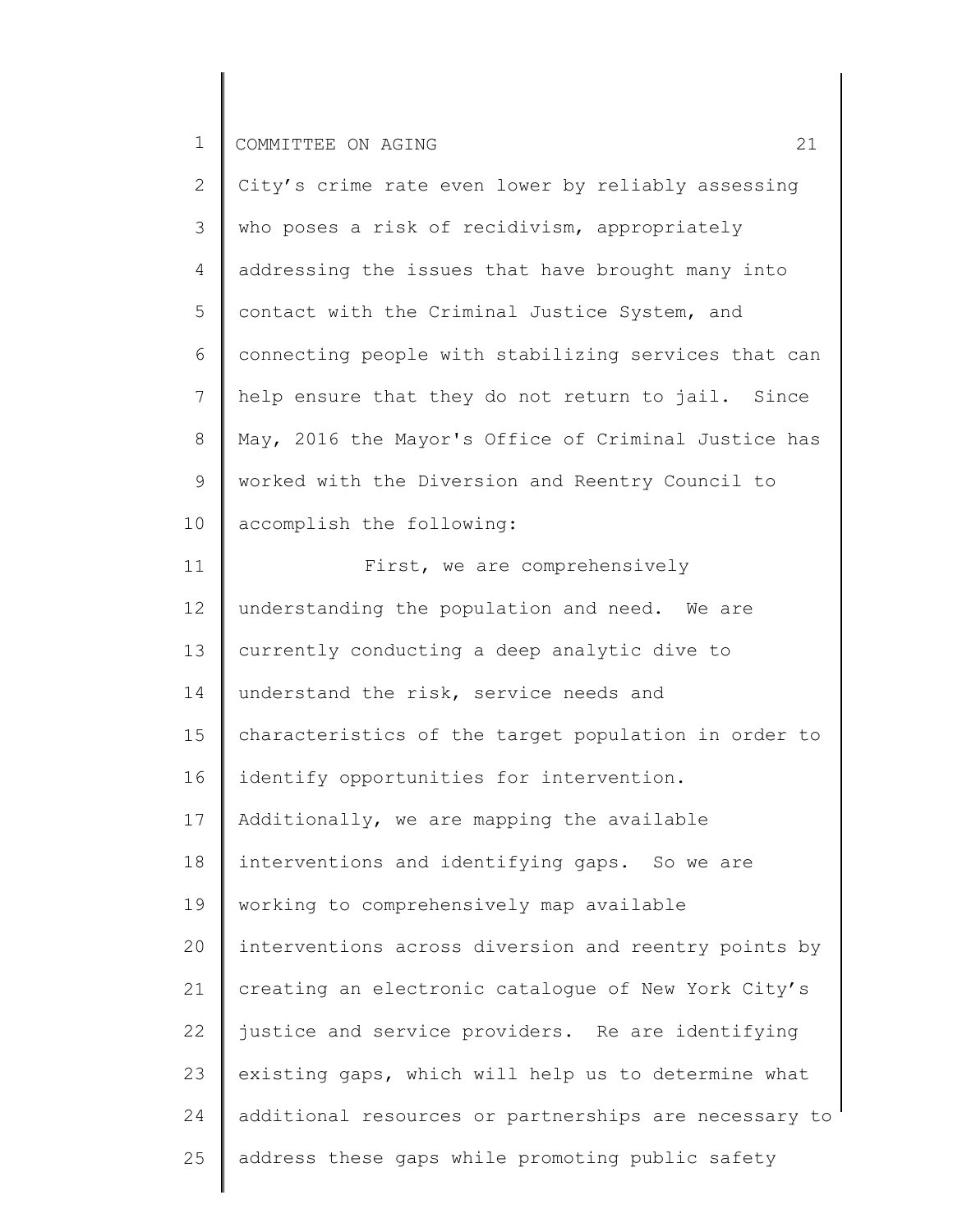2 3 4 5 6 7 8 9 10 11 12 13 14 15 16 17 18 19 20 21 22 23 24 25 goals, and where we should reinvest resources that my currently be supporting the most effective programming, and we further conduct direct outreach with currently incarcerated individuals to better understand reentry needs. The Mayor's Office and partners learn directly about the needs of detainees to better understand what circumstances one could would contribute to their wellbeing, and their ability to be able to take full advantage of reentry services. Last year work groups of the Diversion and Reentry Council identified individuals who were sentenced to 30 days or less in jail as a target population for diversion initiatives. We are in the process of implementing new programs to divert these individuals, many of whom have 26 and more prior misdemeanors convictions and are over the age of 40. Key service interventions include cognitive behavioral therapy to address thinking areas, trauma informed services, Medicaid enrollment, linkage to healthcare including substance use treatment and connections to transitional employment. Additionally, a high utilizer work group of the Diversion and Reentry Council was recently formed to address the needs of people who regularly enter both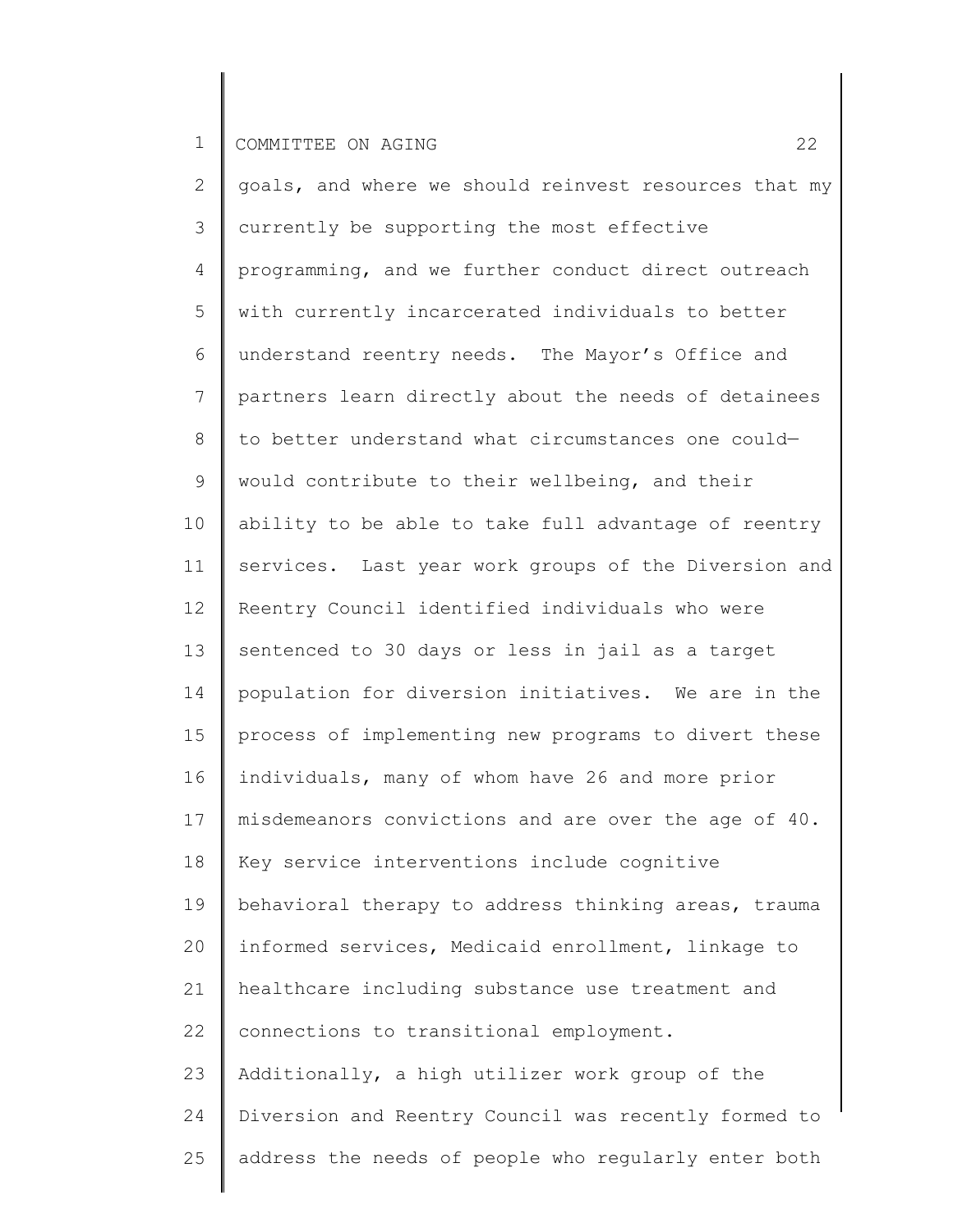2 3 4 5 6 7 8 9 10 11 12 13 14 15 16 17 18 19 20 21 22 23 24 25 jail and shelter and also of high use of emergency departments and Medicaid. Many high utilizers are older adults who have cycled through public systems for years. They have significant trauma histories and longstanding behavioral health needs, and often have experienced years of housing and stability or homelessness. We are working closely with various city—city agencies to better understand their needs, and help them stay out of public—out of the jail and shelter system. We will reach out to the Department of the Aging [bell] to invite them to participate in these efforts. In October, we will have preliminary recommendations and by January we will have full height or other plan. Reentry services are critical to preventing recidivism and ensuring that people leaving that the Department of Correction's custody have opportunities to embark on a productive and stable path. Last March, the city announced it is building a spectrum in which every person who enters city jails will be provided with new tools and services that will help to promote a stable future. By addressing vocational, educational therapeutic and other needs in an individualized way, time inside jail can be used productively to lay a foundation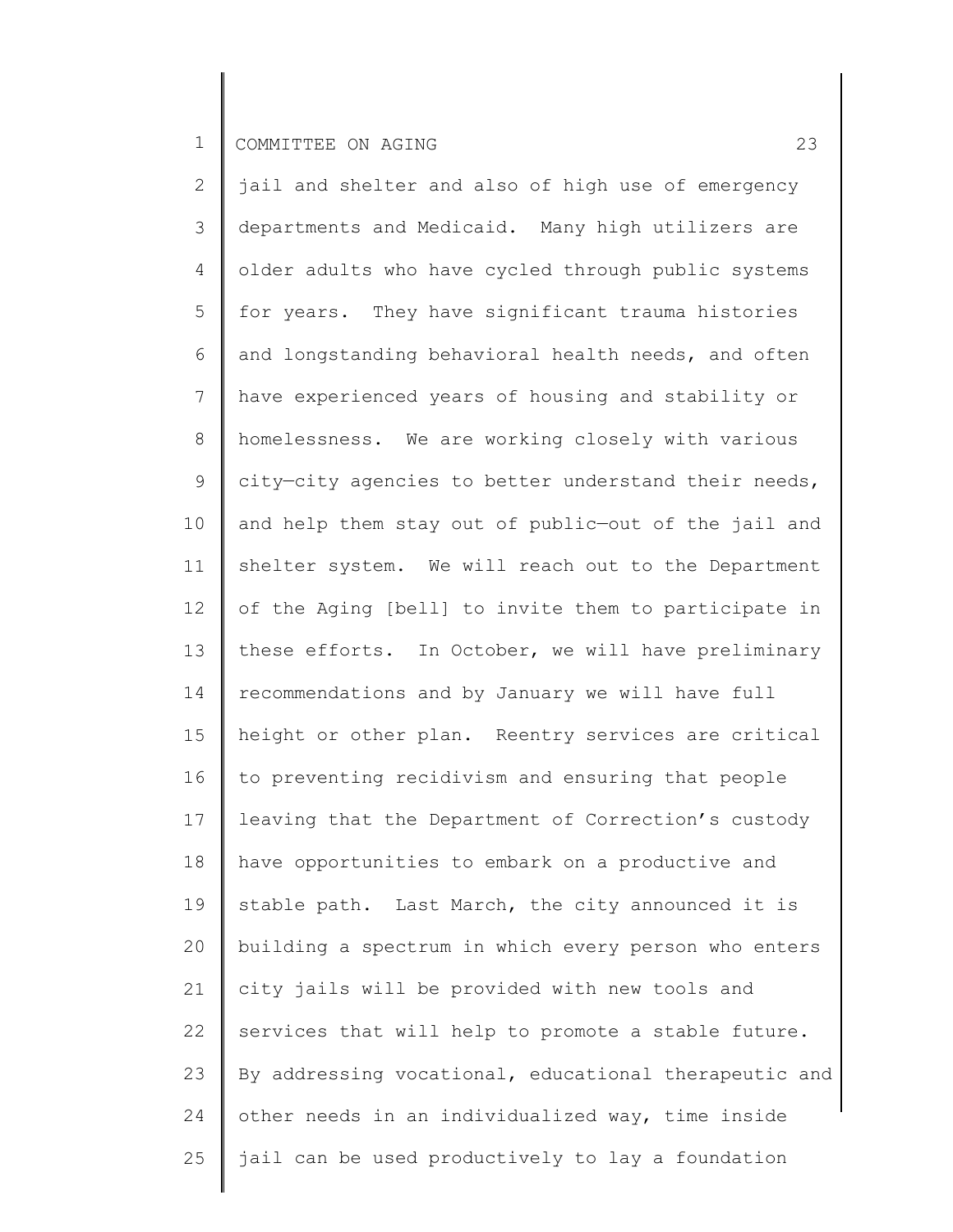2 3 4 5 6 7 8 9 10 11 12 13 14 15 16 17 18 19 20 21 22 23 24 25 that can prevent future inter—interaction with the Criminal Justice System. The Administration's new system will begin with expanded risk and the assessment on the first day when someone enters jails, offer five hours everyday of programming that addresses an individual's unique needs, and continuous support including [door bangs] new employment and educational programs after someone leaves jail and returns to the community. A 2013 Rand Corporation Study showed that participation improvement education including both academic and vocational programming was associated with an over 40% reduction in recidivism, save \$4 to \$5 for each dollar spent. By the end of 2017, every single person who enters city jails will be meeting with counselors starting on day one who will assess their unique risks and needs. These counselors will work with detainees to develop and individualized approach for their time in custody that will include efforts to identify vocational and educational needs, and help them connect with the right programs during their stay. Everyone in city custody will be matched with five hours per day of vocational, educational, and therapeutic programming that will help lay a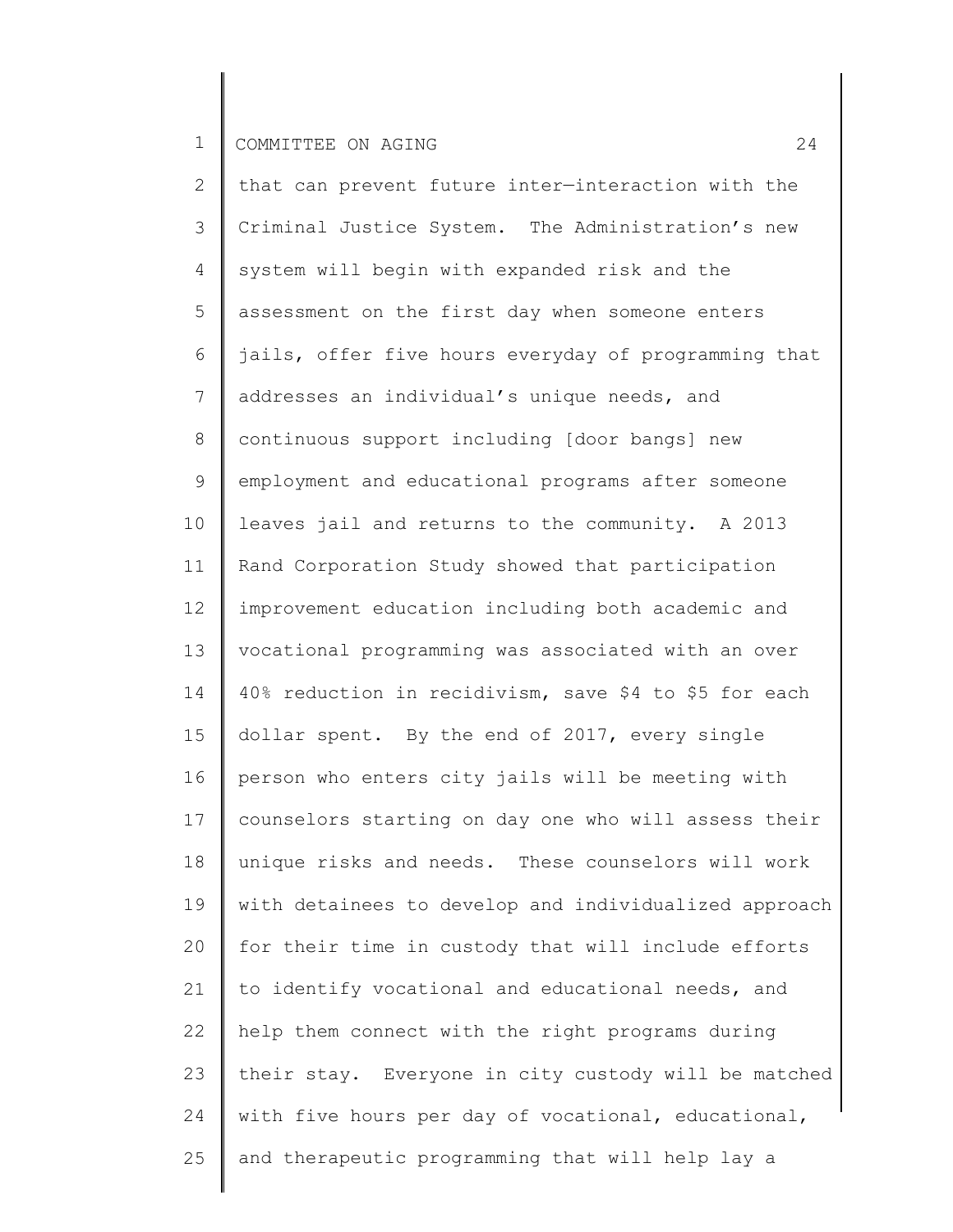2 3 4 5 6 7 8 9 10 11 12 13 14 15 16 17 18 19 20 21 22 23 foundation to best support long-term stability after release. The Administration supports the goals of Intro 1616. Ensuring individuals are reentering their communities with stabilizing services and transitional employment supports to address their unique needs is a key element of ensuring that they do not return to jail. As such, the Administration has already begun examining the unique needs of older adults who are often the same individuals sentenced to 30 days and are high utilizers of the city's jail and shelter systems. Our office has concerns about any legislation that would duplicate our existing initiatives and investments. Given this overlap, we propose that the aims of Intro 1616 be achieved through non-legislative means. We appreciate the City Council—Council's interest and look forward to continuing to work together. Thank you for the opportunity to testify here today. [door bangs] I would be happy to answer any questions. [background comments, pause] CHAIRPERSON CHIN: Thank you. Thank you for your testimony. Since we have the Education

24 25 Committee next door, the council member had to go there and check in, and so do I, but I'm—I have to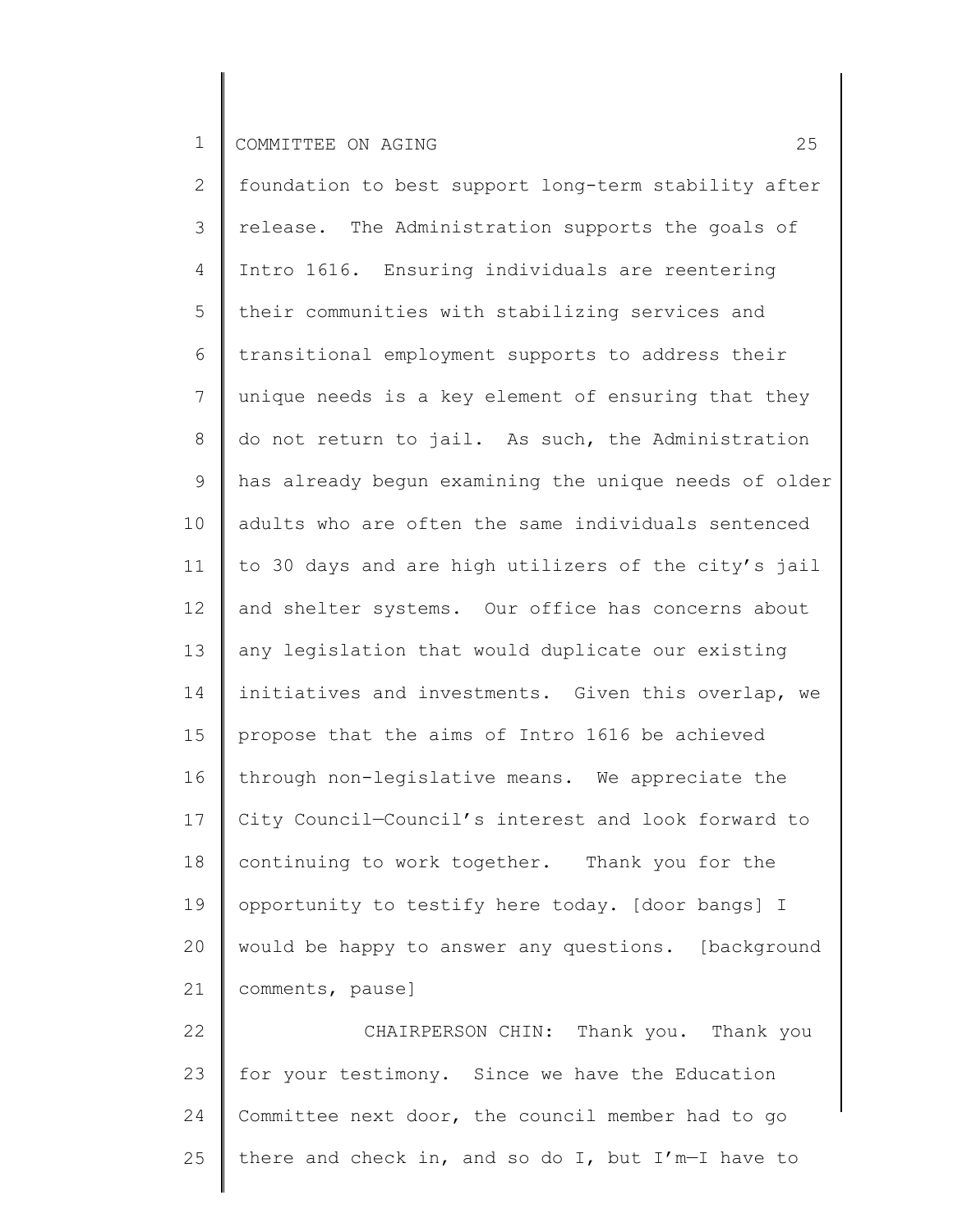2 3 4 5 6 7 8 9 10 11 12 13 14 15 16 17 18 19 20 21 22 23 24 chair this committee. Okay, I'm going to start off with some questions. I'm gong to wait for the council members to come back to ask their questions. I'll start with the—the legislation that I sponsored, Intro 1684. [pause] So Deputy Commissioner, in—in your testimony [coughs] you were talking about all of these services that are available, and so everybody knows, and the seniors know the problems of aging. So, how do seniors receive this information about city services or other government services that they are eligible for? I mean do they have to actually go and look up every agency, or can they just come to DFTA, and be able to find all the information that they need? DEPUTY COMMISSIONER RESNICK: So, I'm not quite sure exactly the question. If it's services are you asking about services that are provided by our agency or services provided by the whole city of New York? CHAIRPERSON CHIN: The whole city of New York, but everybody knows DFTA. So why would we be there? DEPUTY COMMISSIONER RESNICK:

25 [interposing] Okay, so when people come to--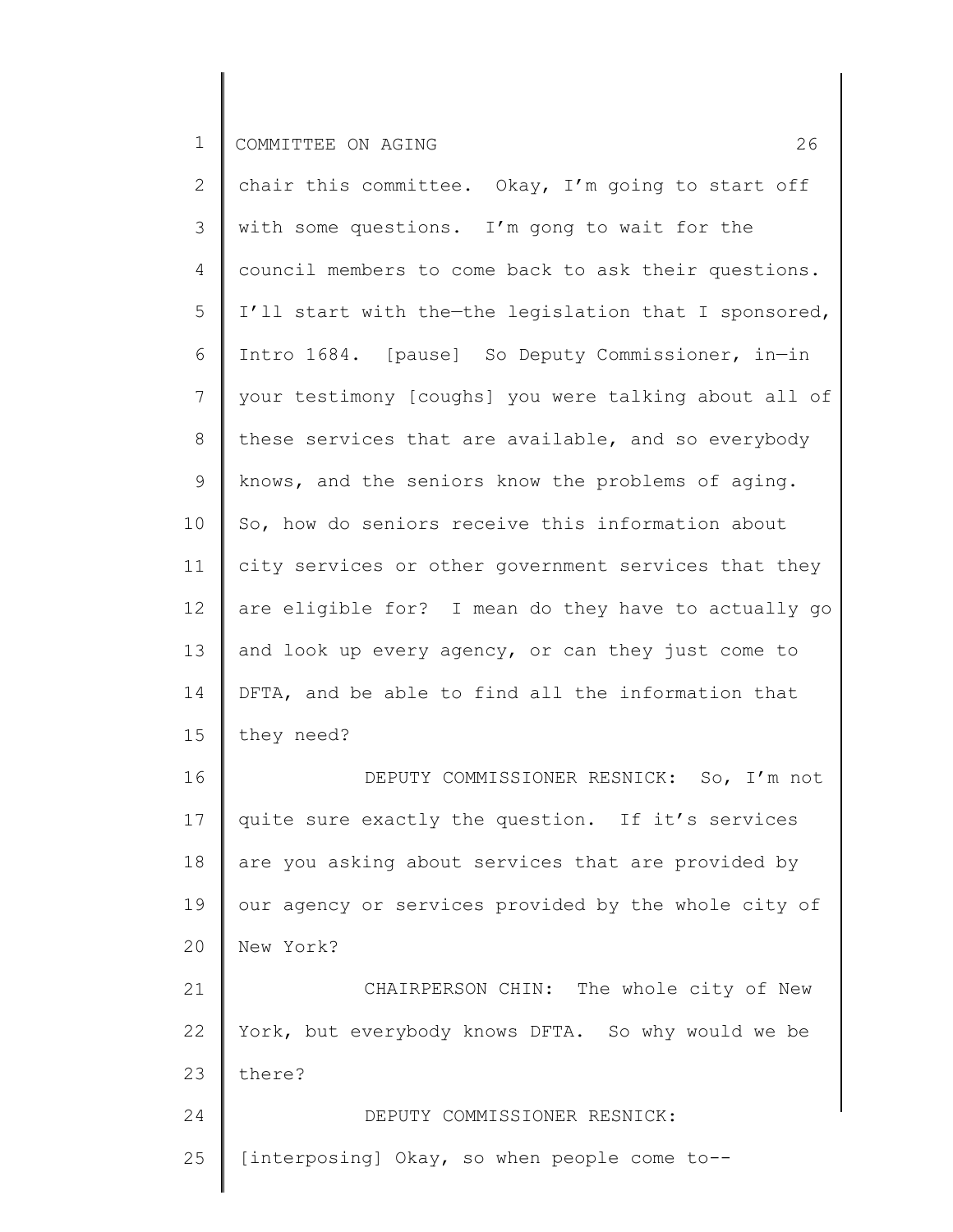2 3 4 5 6 7 8 9 10 11 12 13 14 15 16 17 18 19 20 21 22 23 24 25 CHAIRPERSON CHIN: I know what I can qualify for or the [coughing] programs that are available to help—to help me. The first thing seniors think about is the Department for the Aging. DEPUTY COMMISSIONER RESNICK: Okay. So, we are in the process and, in fact, just have our data and about to launch our new website, which has a tremendous amount of information on it for seniors, and links to programs and services that could impact older people that are provided by other city agencies. We have a Community Outreach Team, and Intergovernmental Team that attend all of the Interagency Council meetings, many of the district cabinets meetings, local community board meetings. We go to health fairs. We get to just about everywhere we're invited, and bring with us materials not only about our own programs, but of other agencies as well, and, of course, one can always call 311 or use Access NYC where you can screen and apply for the plethora of benefits and entitlements, which one might be eligible to. So, I think there are a great many ways that seniors can access services, and if they are unfamiliar with other ways to reach other city agencies, they can always come to us and we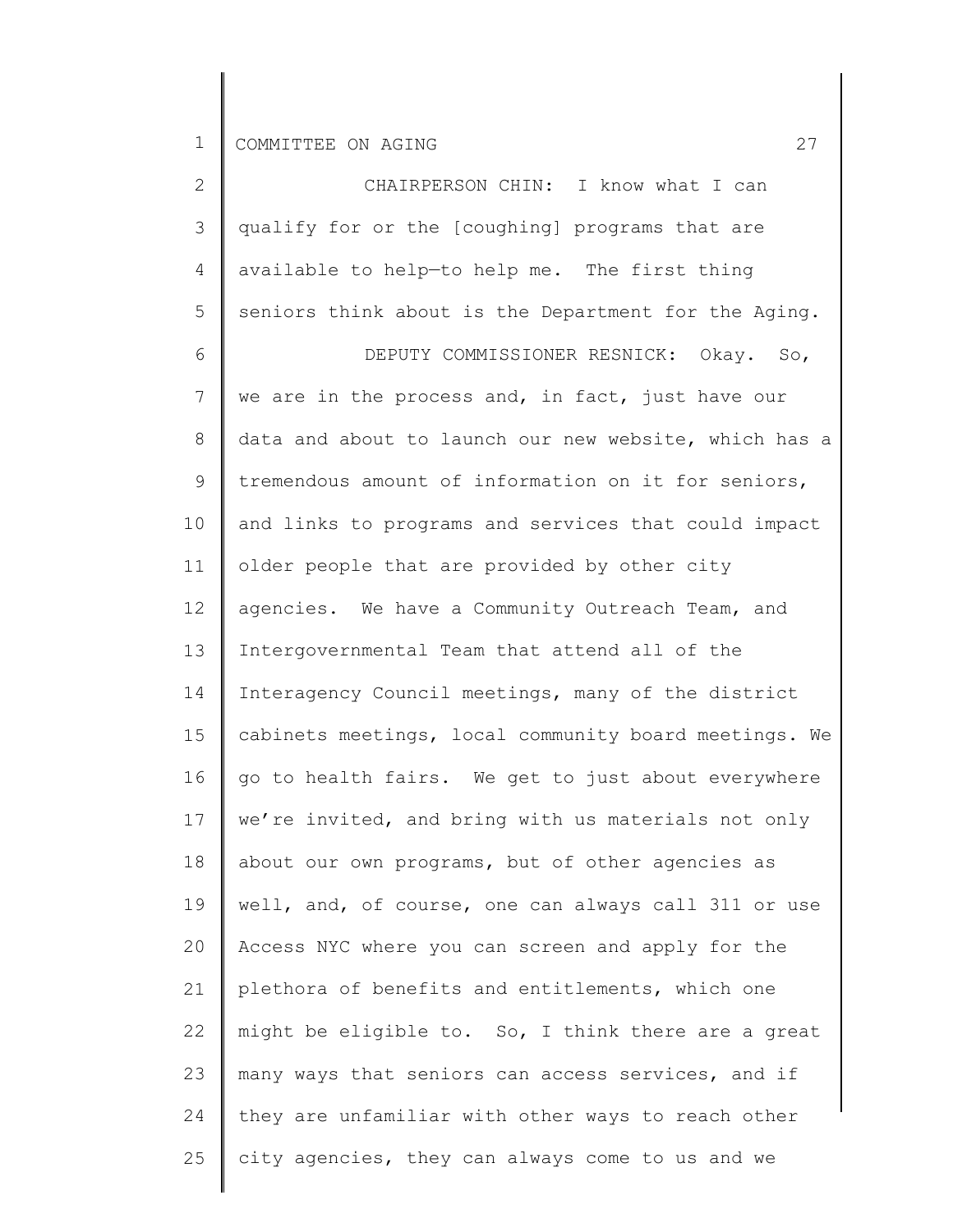2 3 4 5 6 direct them to the right place. I didn't mention New York Next, a new program, which also provides a great deal of information and assistance to older people as well as in senior centers where we have case assistance.

7 8 9 10 11 CHAIRPERSON CHIN: So, do you—when an agency considers adding new programs, you know, do they do any analysis on the senior population, or how this new service can benefit them? Will they consult with DFTA?

12 13 14 15 16 17 18 19 20 DEPUTY COMMISSIONER RESNICK: The majority o times they do. I would have to say that our Commissioner Donna Corrado has made it her business since she became the Commissioner to make sure that we are on every other agency's agenda. So, we have spent the last four years doing that, and if agencies don't reach out to us, then we reach out to them. So, we try to make sure we always have a seat at the table.

21 22 23 CHAIRPERSON CHIN: Okay, now—so, do you have any insight on what city services that apply to seniors are currently underutilized?

24 25 DEPUTY COMMISSIONER RESNICK: We know that there is—I didn't bring data with me, but we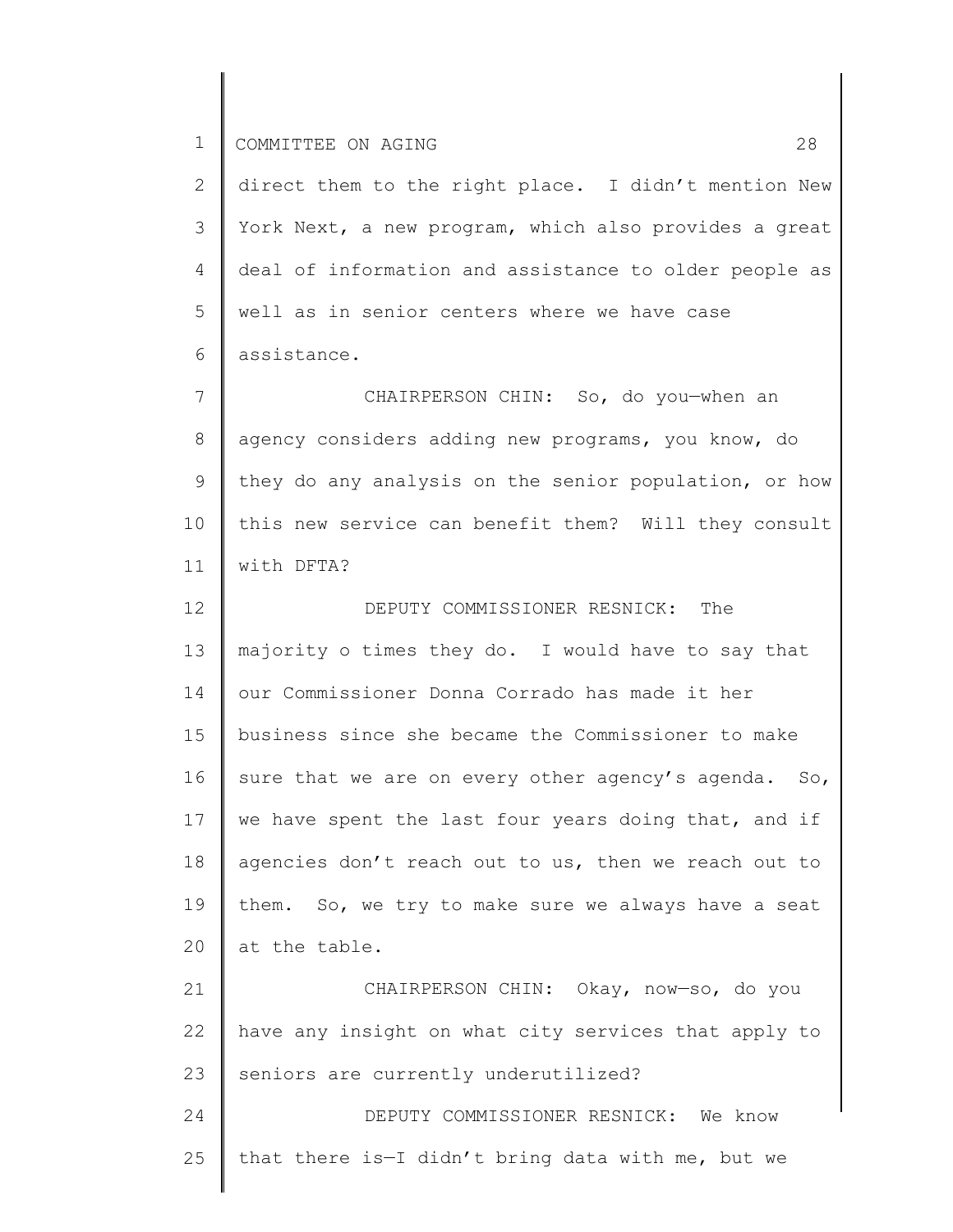| $\mathbf{2}$   | know that there is underutilization in the SNAP       |
|----------------|-------------------------------------------------------|
| 3              | program. We work very, very closely and               |
| 4              | collaboratively with HRA. We're doing data matching,  |
| 5              | sharing our data trying to find and locate seniors    |
| 6              | who could eligible. The same with SCRIE and the       |
| $7\phantom{.}$ | Department of Finance. We have an extremely close     |
| $\,8\,$        | working relationship with them and again, the same.   |
| 9              | We've tried to not only do data matching with our own |
| 10             | agency but linking them up with HRA, working with     |
| 11             | Robin Hood and others trying to find ways to do       |
| 12             | outreach and target and find seniors that could be    |
| 13             | eligible. So those are the-the two big entitlements   |
| 14             | I can think of that are underutilized by seniors.     |
| 15             | CHAIRPERSON CHIN: What about services                 |
| 16             | that-that apply to seniors that are most utilized     |
| 17             | what we are doing on that? Like what services does    |
| 18             | the city provide that a lot of seniors use?           |
| 19             | DEPUTY COMMISSIONER RESNICK: There's, of              |
| 20             | course, the federal programs such as Medicare and     |
| 21             | Medicaid, which have the-the very high usage by       |
| 22             | seniors. [pause] I'm not sure what you're looking     |
| 23             | for.                                                  |
| 24             | CHAIRPERSON CHIN: Well, we do-the senior              |
| 25             | now knows that if they are facing--                   |
|                |                                                       |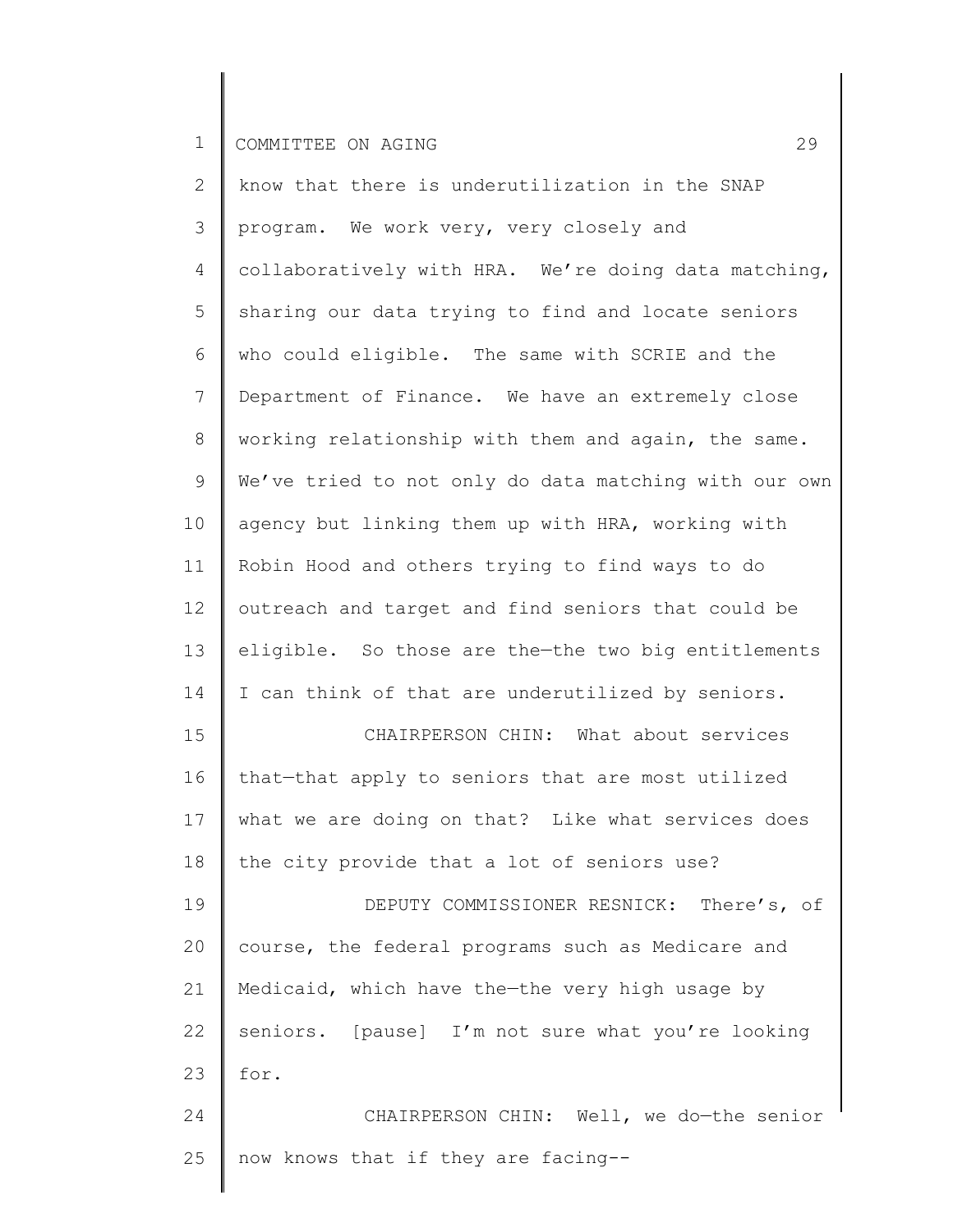2

DEPUTY COMMISSIONER RESNICK:

3 [interposing] Eviction?

4 5 6 CHAIRPERSON CHIN: --landlord harassment, eviction that there are legal services available to them.

7 8 9 10 11 12 13 14 15 DEPUTY COMMISSIONER RESNICK: Yes, they do. We've been also working with HPD and, in fact, they've come to the Age-Friendly Commission to talk about their portal and how seniors can apply for lowincome housing, which is, of course, one of the biggest one of the biggest needs for older adults. So, by sharing information with our sister agencies, we try and get the information out to all the seniors in the city of New York.

16 17 18 19 20 21 22 23 24 25 CHAIRPERSON CHIN: Now, you in your testimony you were talking about this—the age, new Age-Friendly NYC Report. I mean you quote a lot of stuff from there. So, this report is going to be updated annually and—and also how does the implementation that's going to take effect? DEPUTY COMMISSIONER RESNICK: We have not made a commitment to update it annually, but we do want to update it. It's quite a heavy lift, but in the process of doing that, we convened basically all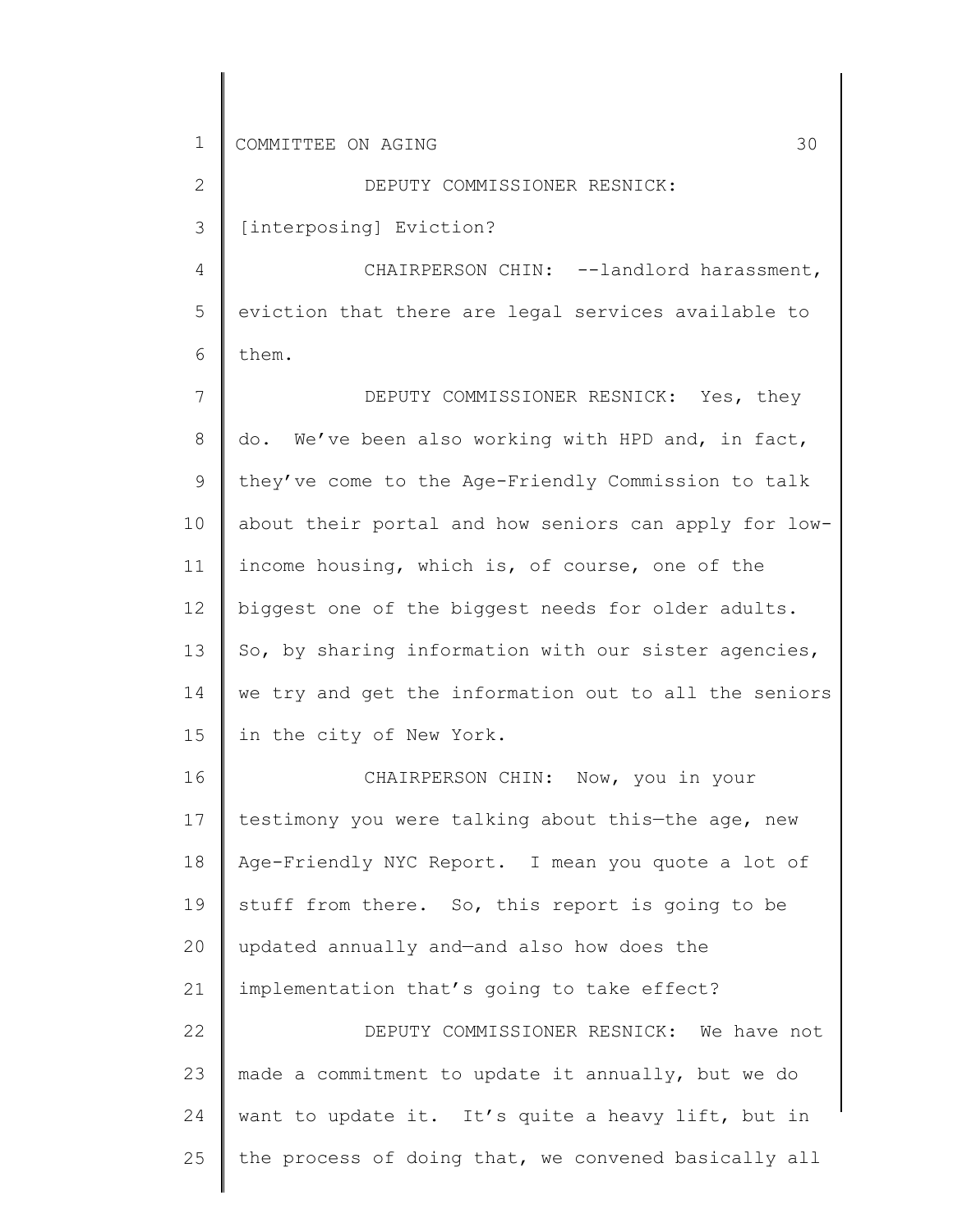2 3 4 5 6 7 8 9 of our sister agencies in the human services world, and that has really helped to strengthen our ties with those agencies, and it's the work of each of those agencies to continue on the implementation. We ourselves will not necessarily implement every program, but we will be working with our sister and partner agencies to make sure that these initiatives are successful.

10 11 12 13 14 15 16 CHAIRPERSON CHIN: So, in your testimony, you're saying that right now you don't have anybody in DFTA that serves this role of coordination and with the inter—with the other agencies in terms of the services they provide for the senior. But you said that the Deputy Mayor for Strategic Policy Initiatives that oversees DFTA is doing this work.

17 18 19 20 21 22 23 24 DEPUTY COMMISSIONER RESNICK: Yes, the agencies that report to the Deputy Mayor or collaborate we have a liaison who is specifically assigned to our agency who works to make sure that we are a part of all the other major initiatives going on in the city and myself and our Director of Intergovernmental Relations essentially serve in that role as being the coordinator for our agency.

25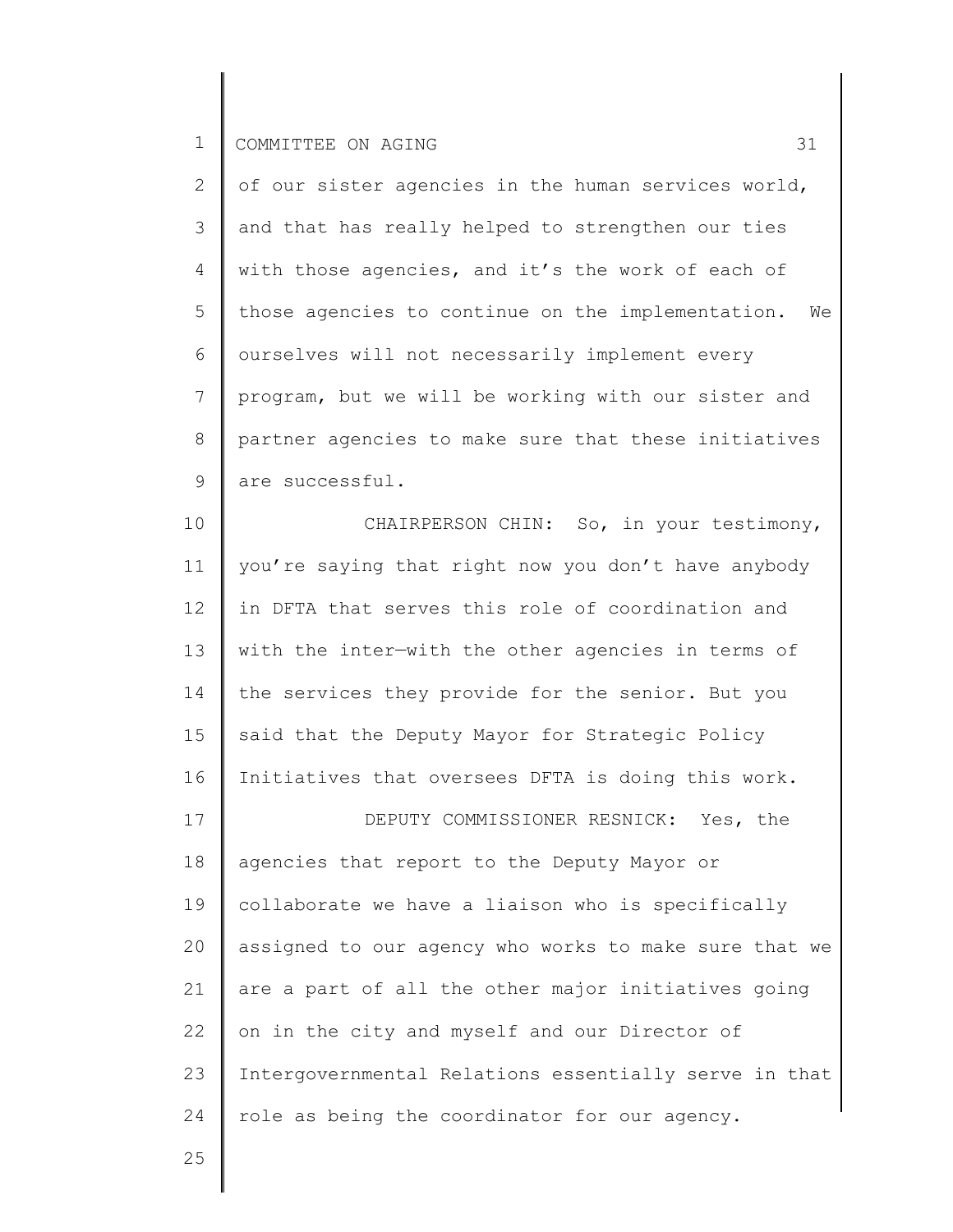1 2 3 4 5 6 7 8 9 10 11 12 13 14 15 16 17 18 19 20 21 22 23 24 25 COMMITTEE ON AGING 32 CHAIRPERSON CHIN: Okay, so you're saying that you are doing that job. DEPUTY COMMISSIONER RESNICK: Yes. CHAIRPERSON CHIN: And those-- DEPUTY COMMISSIONER RESNICK: Along with Ms. Ventura. CHAIRPERSON CHIN: And you think that's sufficient enough? [laughs] DEPUTY COMMISSIONER RESNICK: I think we have excellent relationships with our sister agencies. They know to reach us. We, you know, when they have issues, complaints so to elected official offices. I—I think people know how to find us. CHAIRPERSON CHIN: Okay. Oh, Council Member Deutsch is back. So, I'm going to take a break and give him a pathway to ask some questions about his legislation. Council Member Deutsch. COUNCIL MEMBER DEUTSCH: Okay, thank you. So, I'll—good morning, Commissioner. DEPUTY COMMISSIONER RESNICK: Hi. COUNCIL MEMBER DEUTSCH: So, I was unclear from your testimony if—if you support—the Department of Aging Support coordinated by—can you elaborate on that?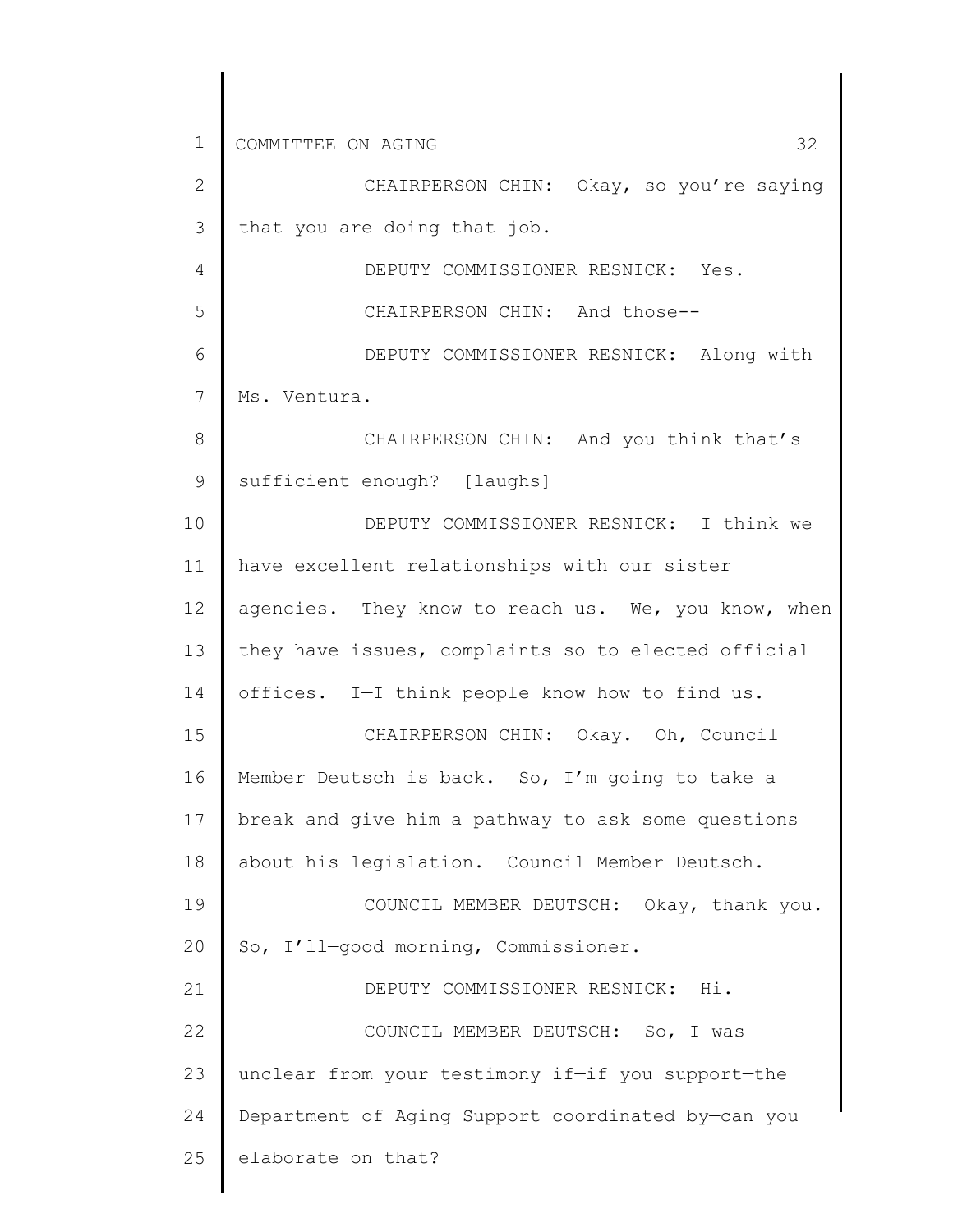| $\mathbf{2}$    | DEPUTY COMMISSIONER RESNICK: I think the              |
|-----------------|-------------------------------------------------------|
| 3               | answer to that is that we don't particularly because  |
| 4               | we don't see it as our role or function as we are     |
| 5               | Charter mandated, and I can actually call on some of  |
| 6               | my sister agencies to help with the response to that. |
| $7\phantom{.0}$ | [pause] Okay, you want to come up here? Great.        |
| 8               | ELI FRESQUEZ: Alright, good morning. My               |
| 9               | name is Eli Fresquez. I'm from the Mayor's Office     |
| 10              | for People with Disabilities. We work closely with    |
| 11              | New York City Emergency Management on supporting      |
| 12              | public outreach for people with disabilities in       |
| 13              | disasters. I-I don't believe Emergency Management is  |
| 14              | available today. I think they are busy at work given  |
| 15              | the hurricanes that are currently impacting Puerto    |
| 16              | Rico, et cetera. So, what we do at the Mayor's        |
| 17              | Office for People with Disabilities we link many of   |
| 18              | the resources that are available to constituents with |
| 19              | disabilities in emergencies. So, we do have links     |
| 20              | currently on our website to Emergency Management that |
| 21              | gives information for LSE customers.                  |
| 22              | COUNCIL MEMBER DEUTSCH: So define to me               |
| 23              | people with disabilities. If someone is disabled in   |

25 sustaining equipment, but if someone is in the

a wheelchair, let's say, they're not on life-

24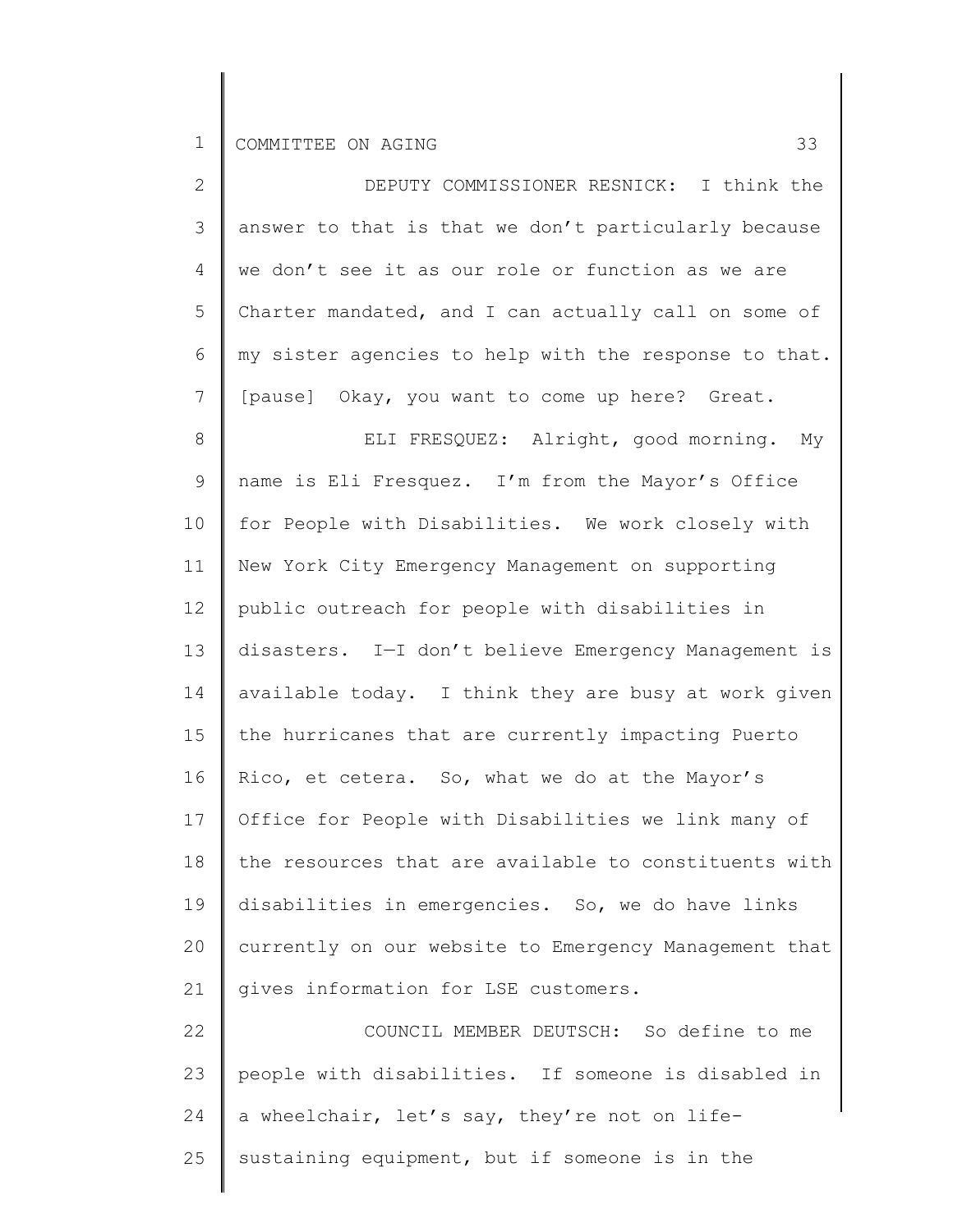1 2 3 4 5 6 7 8 9 10 11 12 13 14 15 16 17 18 19 20 21 22 23 24 25 COMMITTEE ON AGING 24 hospital, and they just go discharged with lifesustaining equipment, so, would you consider that some people with disability? ELI FRESQUEZ: A person who is using life-sustaining equipment is a person with disabilities. Most—most likely-- COUNCIL MEMBER DEUTSCH: [interposing] Most likely, you wouldn't have that person on your list if that person was not just a person with disability, but ended up in the hospital and just came out, got home and is on life-sustaining equipment. So, it's not something that the person was disabled, would you know who he or she is? ELI FRESQUEZ: No, we would not. That's the responsibility of the utility company, PSEG and Con Edison they are the ones that-- COUNCIL MEMBER DEUTSCH: [interposing] Are you saying that—we just had a brownout a few minutes ago. So, Con Edison is not reliable so, when it comes to services. We have blackouts and power outages and brownouts that we just had all the time. So, if we cannot rely on Con Ed, when there's a storm if there's high winds, so how can we as a city rely on Con Edison to do outreach for people who in return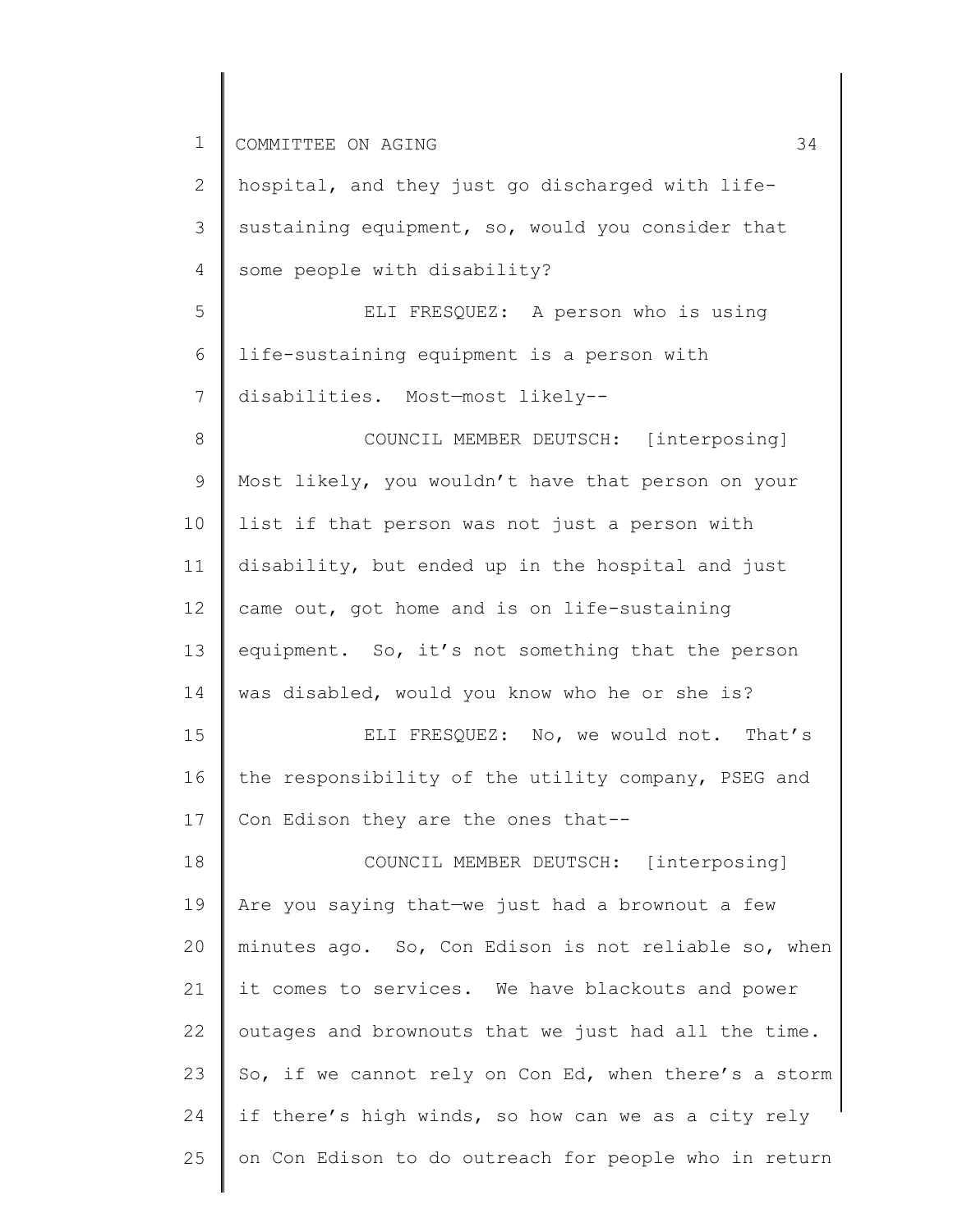2 3 4 5 6 7 8 9 10 11 12 13 14 15 16 17 18 19 20 21 22 23 24 25 give them a lot more work, and for them to register that their address, their home address has someone who is on life sustain equipment. So, I—don't you think it will be the city's responsibility the Department for the Aging to do an education outreach. I never heard anyone say that there's too much education, and when you talk about OEM, they do a phenomenal job, excellent job, but if you ask anyone in my waterfront district that if they look at one of the pamphlets that OEM gives out, which is excellent, has a lot of resources and everything, but it doesn't single out when someone on life-sustaining equipment. They could tell you that you must evacuate. They could give you information, you know, go find it and you have to pay yourself and have, you know, in case something happens. You should go with a family member, stock up on food, but when it comes to someone's life if someone on life-sustaining equipment, and that person is home and many of the seniors have families that live out of state, out of the country. Many seniors I know in my district don't have family, and when you're talking about a younger—a younger adult who you mentioned in your testimony that it doesn't have to be a senior, but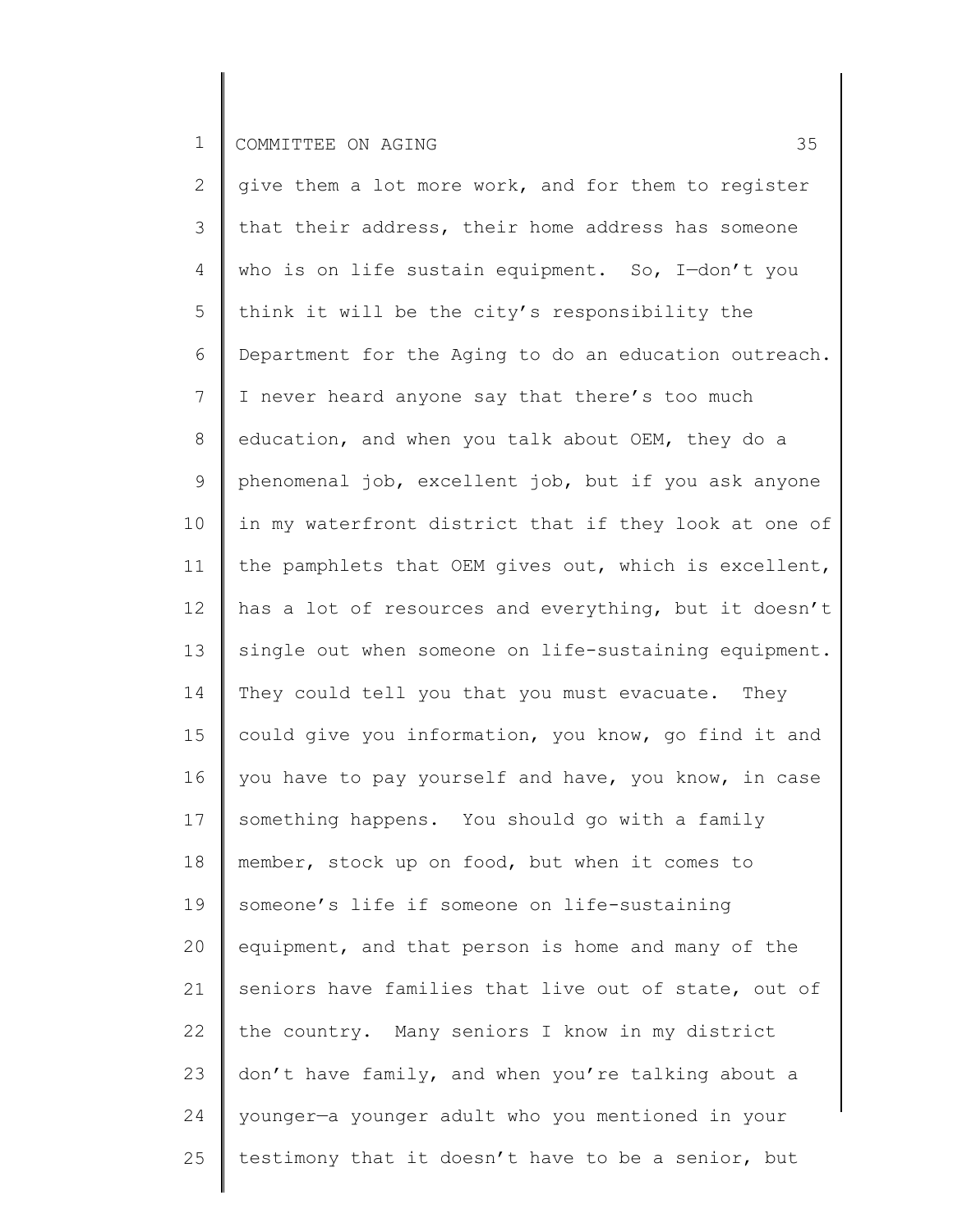2 3 4 5 6 7 8 9 10 11 12 13 14 15 16 17 18 19 20 21 22 23 24 25 chances are someone that is younger they're on lifesustaining equipment, they family members, they have brothers, they have sisters, they have children, they have aunts, uncles, and many seniors are just left alone and they don't know and they can't fend for themselves, and we as a city must protect them, must stand up for them. And I think that having an outreach to seniors and people with disabilities and to everyone actually, but in particular seniors, that this what you should do. Very simple. People get scammed every single day. We have an outreach that if you receive a phone call that you just kidnapped your grandchild, right, don't send the money. Call 911, and why do we do it for seniors? Because they are the ones that lose \$5 billion each year in the United States of America because they fall for these scams. We're talking about someone's life. During Hurricane Sandy, we had a life course (sic). I don't want to see something like that repeated. So, you're talking about OEM. Does OEM have this outreach in 10 different languages? Can you answer that? ELI FRESQUEZ: So, I can't—I can't speak for OEM, but I can speak to what we lead to in our MOPD website, the Mayor's Office of People with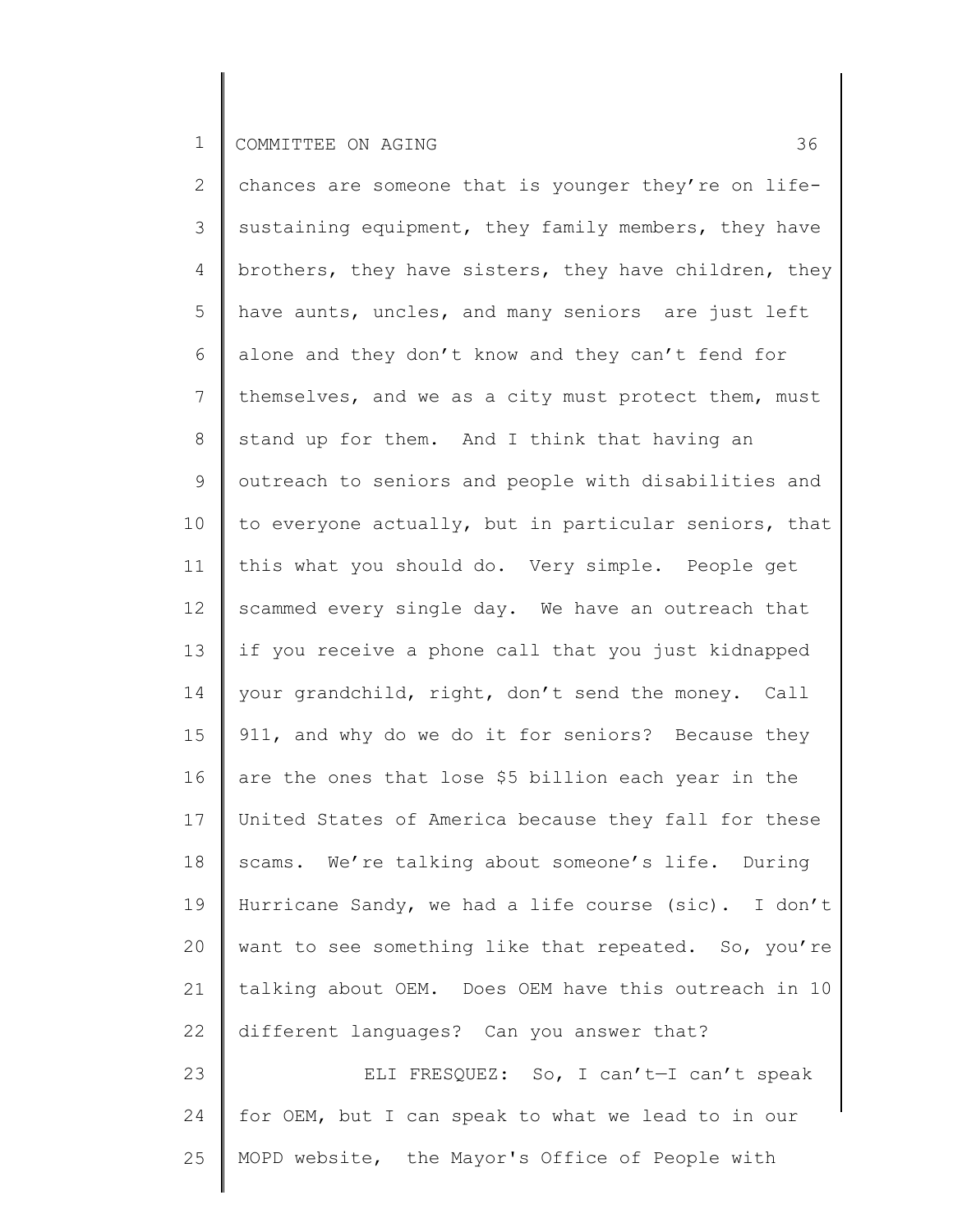2 3 4 5 6 7 8 9 10 11 12 Disabilities and we lead to the access and functioning web page that also has information on my emergency plan, and really about community outreach through Ready New York. So, again, I can't speak for OEM, but I know that they have a very robust outreach where they do go out to the community to do these events for personal preparedness for people with disabilities. So, what specifically does it mention in the pamphlet or what you're talking about that already has this kind of page, and what specifically is the site?

13 14 15 16 17 18 19 20 21 22 23 24 ELI FRESQUEZ: So, New York City Emergency Management, and again, I can't speak for Emergency Management, but from the brochures that I've seen and what we support on our website at the Mayor's Office of People with Disabilities is the non-emergency plan, which gives lots of information for people, everyone really, but also people with disabilities on how to prepare for disasters. It has information about making sure that you have your medication, that you have a doctor's designation. COUNCIL MEMBER DEUTSCH: It doesn't mention that you should register your home address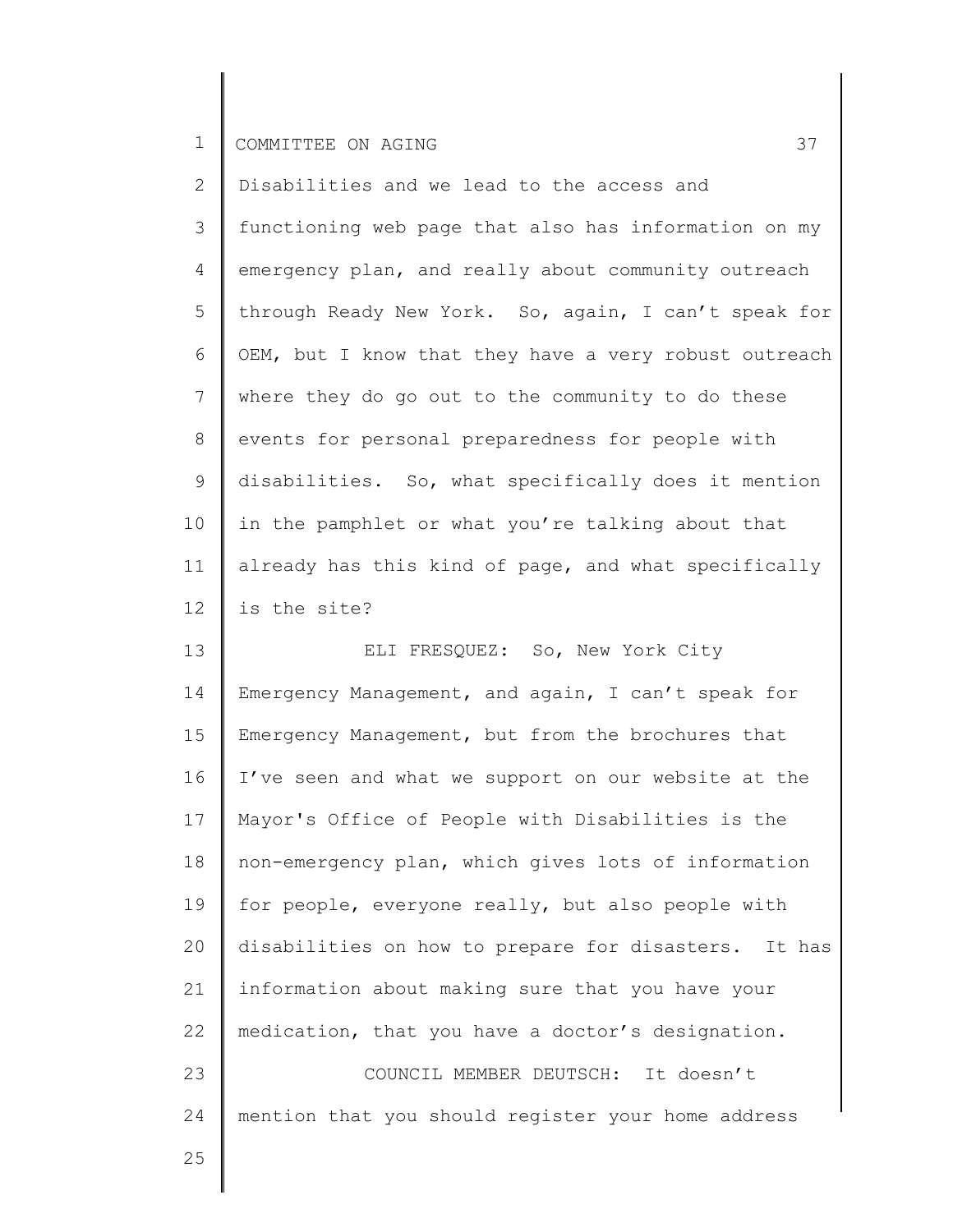1 2 3 4 5 6 7 8 9 10 11 12 13 14 15 16 17 18 19 20 21 22 23 24 25 COMMITTEE ON AGING 28 with Con Edison if you're on life-sustaining equipment? ELI FRESQUEZ: Yes, it does. COUNCIL MEMBER DEUTSCH: It does mention that. ELI FRESQUEZ: Yes. COUNCIL MEMBER DEUTSCH: And in how many different languages. ELI FRESQUEZ: I—I don't know, but I know that they have a very robust language access protocol Emergency Management. When I've spoken with them, it seems like they've had every brochure that we've ever needed here at the Mayor's Office. COUNCIL MEMBER DEUTSCH: How often do you give out this brochure? ELI FRESQUEZ: Well, we have it in our office that we give out to everyone whenever they come by for our constituents. COUNCIL MEMBER DEUTSCH: So—so, first you mentioned that it's on the web. Many seniors don't have computers to look on the web. Many seniors in New York City don't speak English as a firs language. So, you have it in languages. You also said that you have in the officer. So, I know that my office is in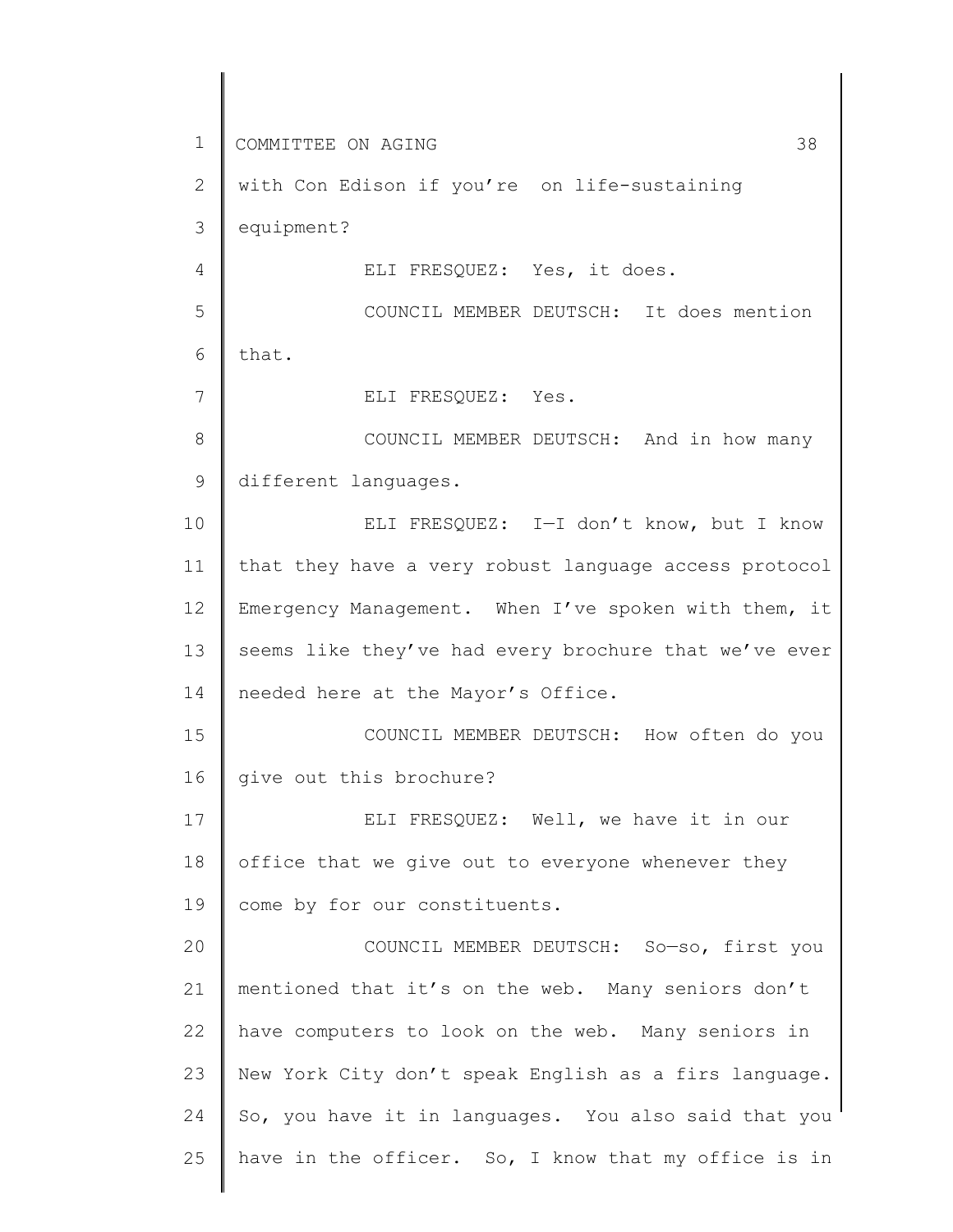| 1<br>ᅩ | COMMITTEE ON AGING |  |
|--------|--------------------|--|

| $\mathbf{2}$ | my district and that the senior or person with        |
|--------------|-------------------------------------------------------|
| 3            | disability cannot come down to my office, I will have |
| 4            | a staff member visit them because who is going to go  |
| 5            | to your office to get this information? How many-do   |
| 6            | you have a number of people that you could tell me    |
| 7            | like now statistics of how many people actually go to |
| 8            | your office to pick up a pamphlet?                    |
| 9            | ELI FRESQUEZ: So, in addition to people               |
| 10           | coming by our office, which, you know, it varies from |
| 11           | day to day, I would say it's-it's within 20 people or |
| 12           | 30 people.                                            |
| 13           | COUNCIL MEMBER DEUTSCH: How many people               |
| 14           | live in the city of New York?                         |
| 15           | ELI FRESQUEZ: And-and so--                            |
| 16           | COUNCIL MEMBER DEUTSCH: [interposing]                 |
| 17           | How many seniors live in the city of New York?        |
| 18           | ELI FRESQUEZ: That's a question for                   |
| 19           | DFTA.                                                 |
| 20           | COUNCIL MEMBER DEUTSCH: How many people               |
| 21           | with disabilities are there in the city of New York?  |
| 22           | ELI FRESQUEZ: There's roughly 940,000                 |
| 23           | people.                                               |
| 24           | COUNCIL MEMBER DEUTSCH: 940,000 and you               |
| 25           | have 20 people that come in a day.                    |
|              |                                                       |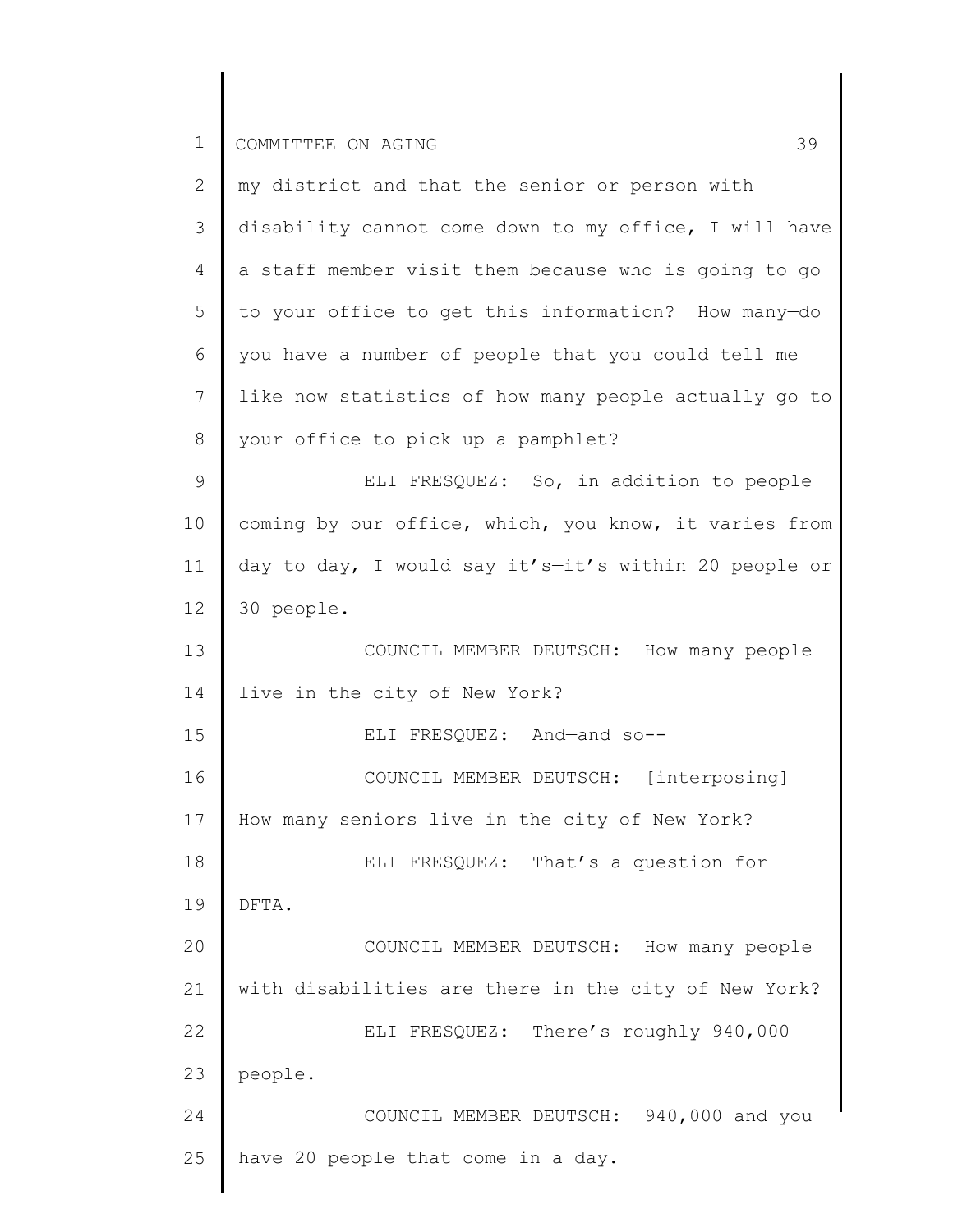2 3 4 ELI FRESQUEZ: They come to our office-- COUNCIL MEMBER DEUTSCH: [interposing] In the day?

5 6 7 8 9 ELI FRESQUEZ: That's just one—that's just one way of—of doing outreach, and again, this is a question for Emergency Management or Ready New York, people who go out into the community. They do literally hundreds of events each year.

10 11 12 13 14 15 16 17 18 19 20 21 22 23 24 COUNCIL MEMBER DEUTSCH: [interposing] So—so if someone—it's, you know, it's—when you—when you give information that someone should prepare themselves and go out and buy food, that's pretty common sense, but you need to remind people when you tell people they should evacuate, right. Now after Hurricane Sandy people would—people are more proactive, but you always need to remind them. But, you know, in many of the things you mentioned in your past posts, it's like a reminder to them. It's common sense now, but you need to remind them. It's always good to remind people. But when you—someone needs to register with Con Ed, and you don't know about it, you're not reminding them. You need to do education outreach and you tell them--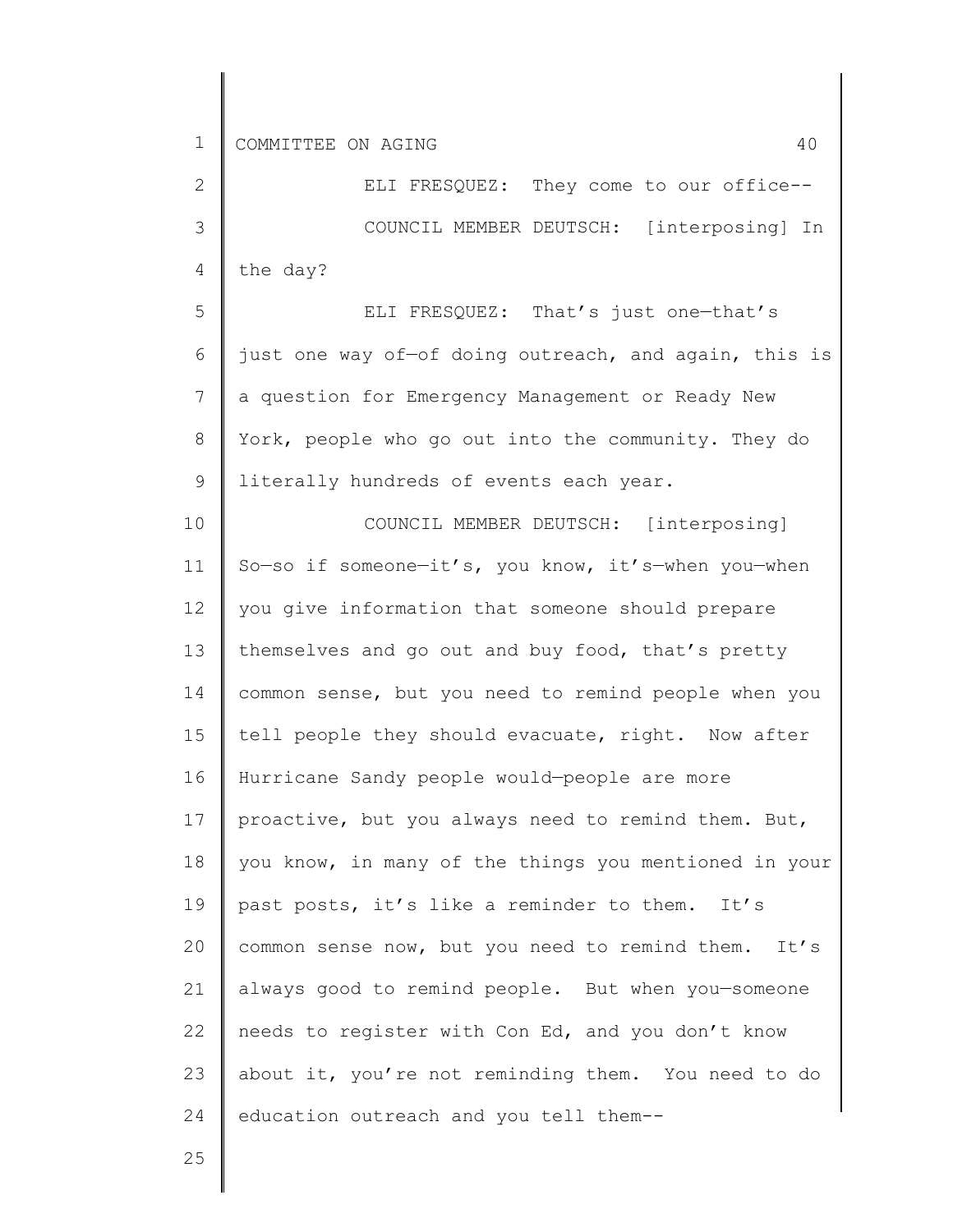1 2 3 4 5 6 7 8 9 10 11 12 13 14 15 16 17 18 19 20 21 22 23 24 25 COMMITTEE ON AGING 41 DEPUTY COMMISSIONER RESNICK: [interposing] Yeah, I know. DIRECTOR MARTINEZ: DEUTSCH: --that this is what you do. ELI FRESQUEZ: [interposing] And just just—the comment here, though, is, you know, on our website we current have links that link up to the utility providers in order to get the-- COUNCIL MEMBER DEUTSCH: [interposing] Many seniors, many people don't have computers. ELI FRESQUEZ: But that's what's in that's what's in the bill. So, I'm just saying that we already currently do that. COUNCIL MEMBER DEUTSCH: So— DEPUTY COMMISSIONER RESNICK: [interposing] May I—may I add to that that DFTA has an entire unit on emergency management run by Assistant Commissioner Wendy Whitaker, and we do hundreds and hundreds of outreaches every year. Right now if you come into our office, we—that whole reception area is devoted to Ready New York and that whole month of preparedness, and we partner with NYCEM to go to senior centers and we do collaborative presentations about emergency preparedness.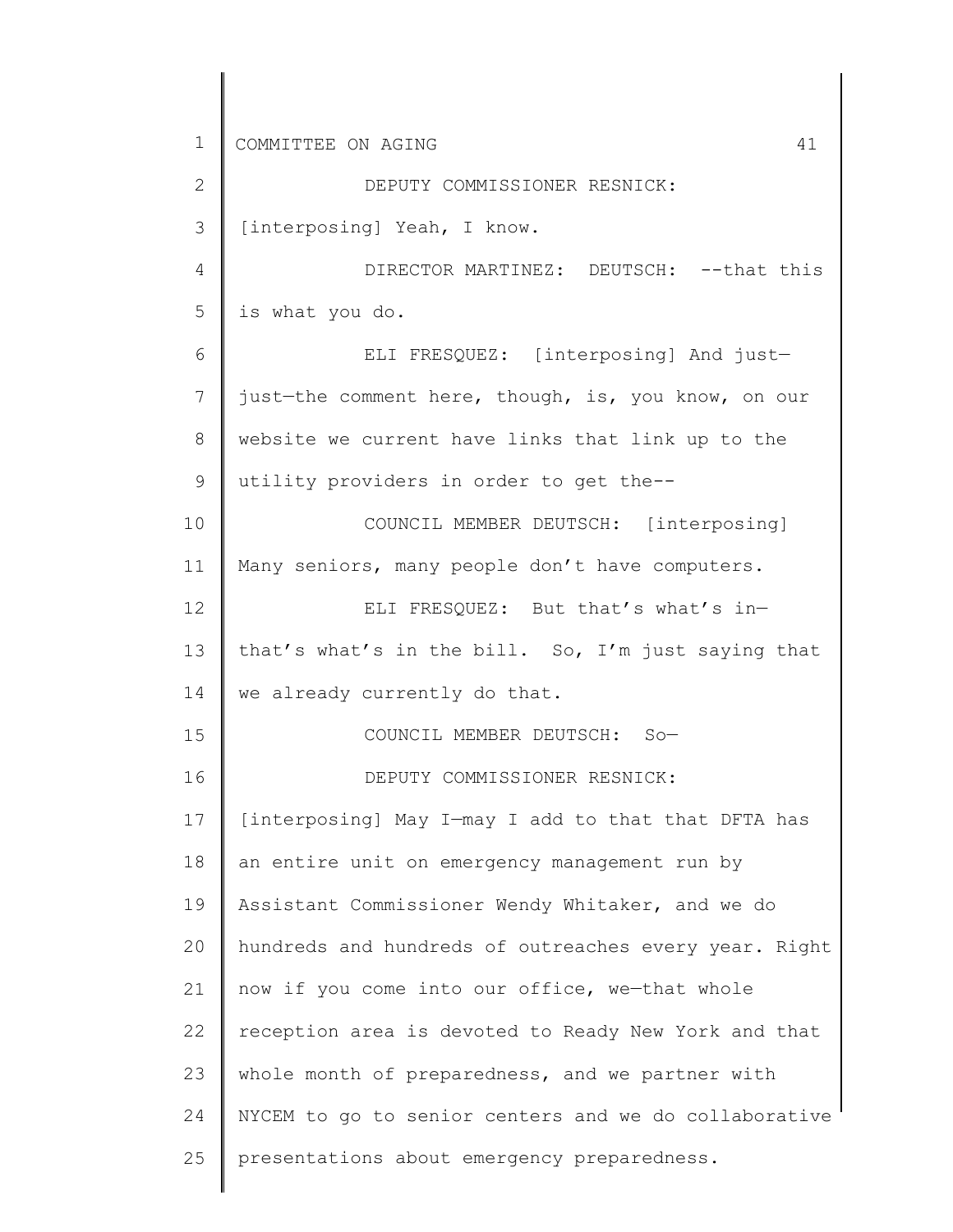| $\mathbf{2}$ | COUNCIL MEMBER DEUTSCH: [interposing]                 |
|--------------|-------------------------------------------------------|
| 3            | So, I have a question. If you-if you do a poll        |
| 4            | today, how many seniors there in the city of New      |
| 5            | York?                                                 |
| 6            | ELI FRESQUEZ: Over the age of 60, 1.4                 |
| 7            | million.                                              |
| 8            | COUNCIL MEMBER DEUTSCH: 1.4 million and               |
| 9            | you have about over 900,000 people with disabilities. |
| 10           | So, if you did a poll today to the 1.4 million        |
| 11           | seniors, you know, and the 900 people the people with |
| 12           | disabilities asking them about do they know about     |
| 13           | registering their home address with Con Ed with the   |
| 14           | life-sustaining in case there's a power outage,       |
| 15           | Office of Emergency Management should know that they  |
| 16           | must have emergency services responding and Con       |
| 17           | Edison would then in turn know that this-these are    |
| 18           | the areas we need to turn back on the electric, and   |
| 19           | make it a priority. How many people do you think      |
| 20           | would actually know that?                             |
| 21           | DEPUTY COMMISSIONER RESNICK: I think                  |
| 22           | people who are on life-sustaining equipment know      |
| 23           | that.                                                 |
| 24           | COUNCIL MEMBER DEUTSCH: People that are               |
| 25           | on life-sustaining equipment, but if someone comes    |
|              |                                                       |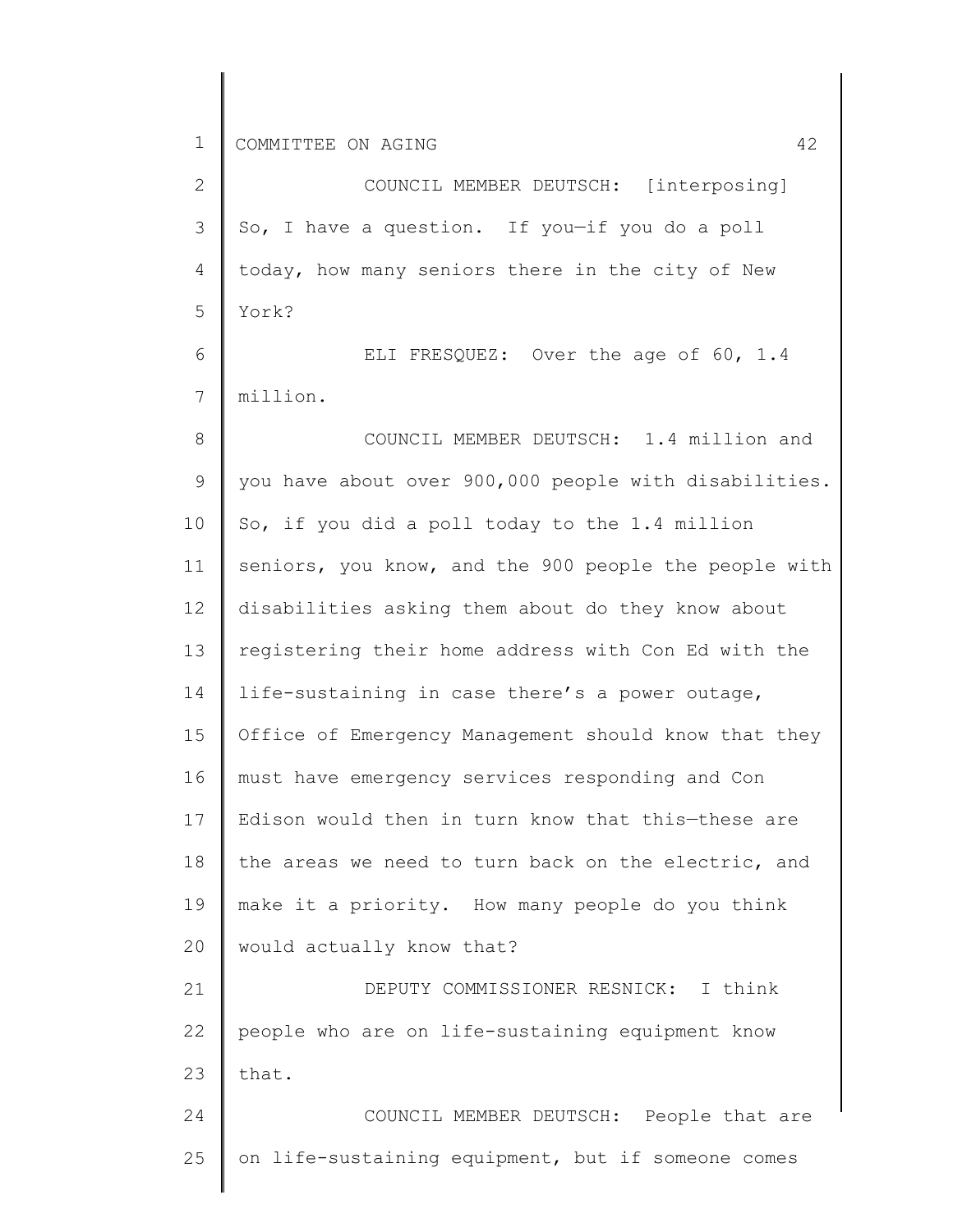| $\overline{2}$ | out of the hospital, right, and the hospital does not |
|----------------|-------------------------------------------------------|
| 3              | do the outreach and does not tell people to be on     |
| $\overline{4}$ | life-sustaining equipment. So if someone comes out    |
| 5              | of the hospital and he's out of the hospital for a    |
| 6              | month or two, right, or three months, they may not    |
| 7              | know that they should register their home address.    |
| $\,8\,$        | Because I know. I've spoken to people who are n life  |
| $\mathsf 9$    | -sustaining equipment and they weren't registered     |
| 10             | with Con Edison, and this is so important because OEM |
| 11             | already exists. OEM--                                 |
| 12             | DEPUTY COMMISSIONER RESNICK: Uh-hm                    |
| 13             | COUNCIL MEMBER DEUTSCH: -- currently if               |
| 14             | there's a power outage in any neighborhood due to a   |
| 15             | wind storm or a hurricane, they already know to call  |
| 16             | Con Edison and get this list of all the people that   |
| 17             | are on life-sustaining equipment, which already       |
| 18             | exists                                                |
| 19             | DEPUTY COMMISSIONER RESNICK: Uh-hm.                   |
| 20             | COUNCIL MEMBER DEUTSCH: Everything is                 |
| 21             | already in place. I have seen it first hand, and I'm  |
| 22             | constantly speaking to Commissioner Esposito, and the |
| 23             | first question that I ask when I call OEM and there   |
| 24             | was a power outage or when I call OEM I say how many  |
| 25             | people are on life-sustaining equipment, and they     |
|                |                                                       |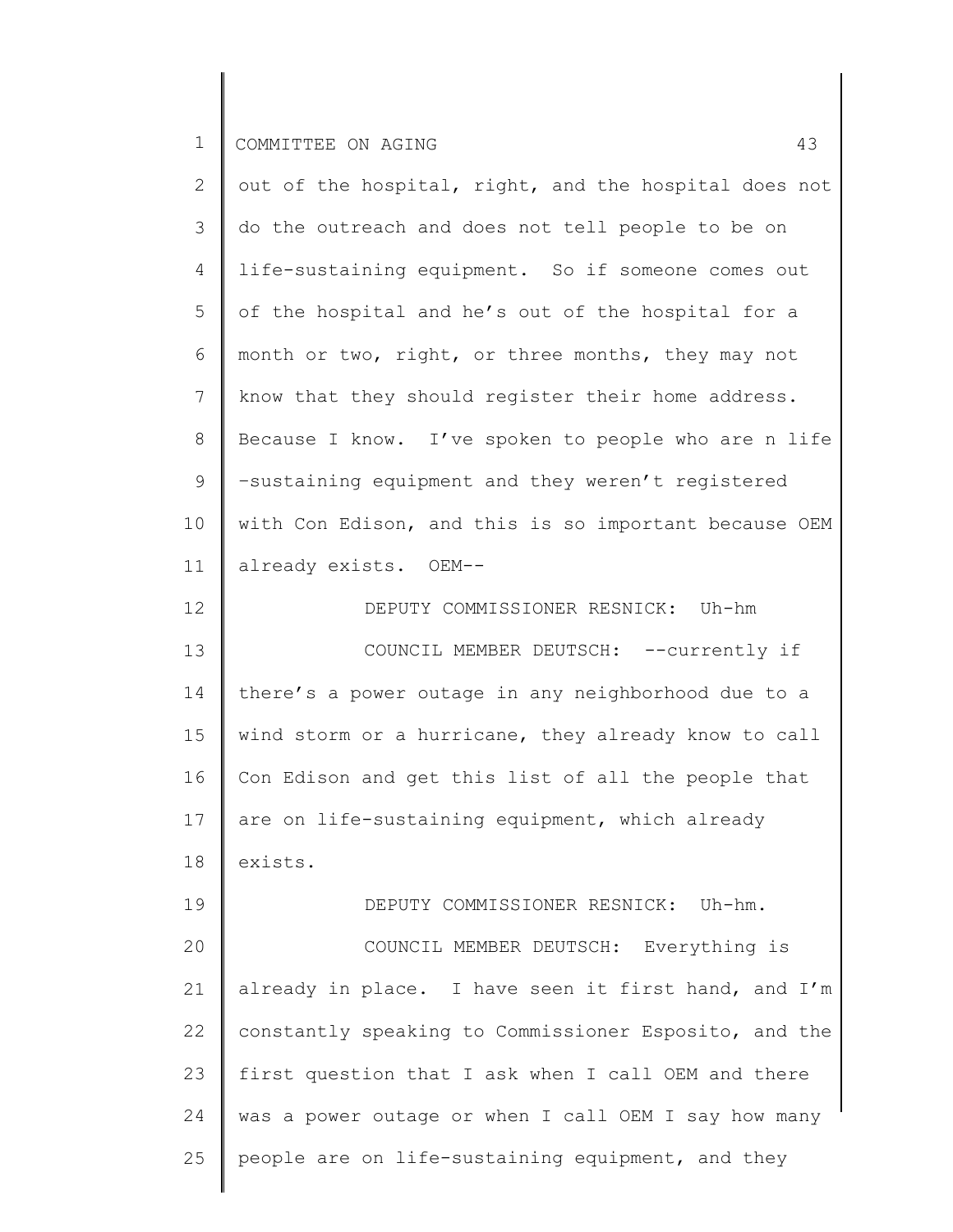2 3 4 5 6 7 8 9 10 11 12 13 14 15 16 17 18 19 20 21 22 23 24 25 have the answers to it. This whole thing already exists. What doesn't exist is the outreach for the people. If we need to lose one life because someone does not know that they should register their home address with Con Edison then shame on us. I personally called up Con Ed to see how long it takes to register, and it took under two minutes just to go through the process to register someone, and all we need to do is education outreach. It's going to cost the city some money, but this is going to a good cause, and I do think the Department of Aging and your office should be proactive and be involved in this educational outreach in ten different languages because how many people if they don't speak English as a first language, how many people do you think know that they should register with Con Ed because the material that you are sending out, the people you are sending out in the senior centers, which we appreciate, do not speak ten languages, and I have a very diverse district. We have a very diverse city, and the fact that everyone came here with the mindset saying I'm not supporting this, and not having the information because you said OEM is not. We're not having that information. It's just irresponsible.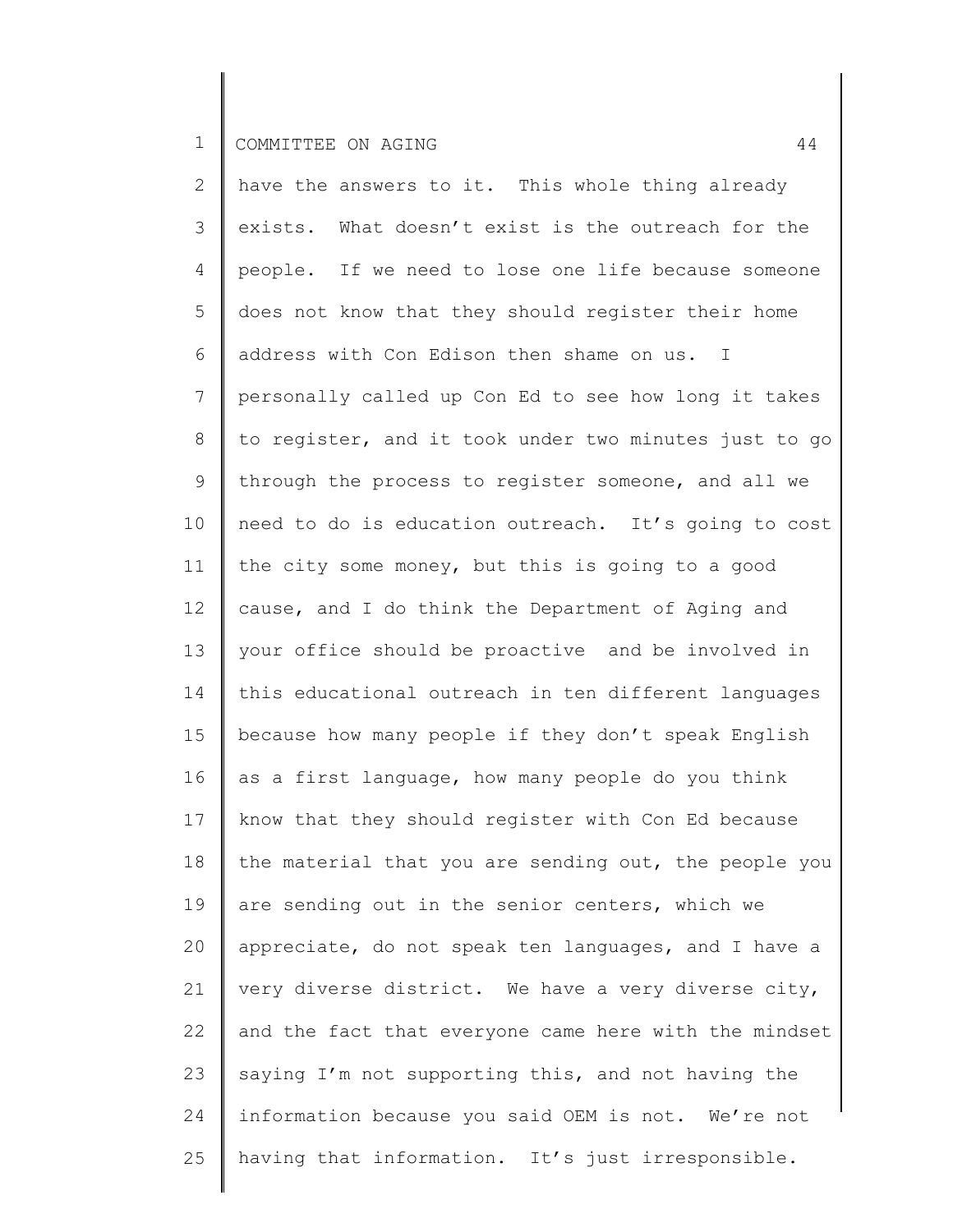| $\mathbf{2}$    | Because we're talking about lives. We're talking     |
|-----------------|------------------------------------------------------|
| 3               | about our seniors and seniors are living longer. So  |
| 4               | chances are that I just want to a birthday party. I  |
| 5               | actually went to three, a 100-year-old constituent,  |
| 6               | 101 and 105. Seniors are living longer. We're        |
| $7\phantom{.0}$ | fortunate with that, and chances are as they live    |
| 8               | longer, we hope that they don't end up on life-      |
| 9               | sustaining equipment. But many of the caretakers     |
| 10              | don't speak English as their first language. So, the |
| 11              | caretakers wouldn't even know. So, I really don't    |
| 12              | understand how everyone comes here with the mindset  |
| 13              | saying I'm not supporting this. This is people's     |
| 14              | lives and we have--                                  |
| 15              | DEPUTY COMMISSIONER RESNICK:                         |
| 16              | [interposing] I just want to clarify--               |
| 17              | COUNCIL MEMBER DEUTSCH: -- we have-we                |
| 18              | have-we have-we have unfortunately now with what's   |
| 19              | going on around the world and now in Puerto Rico,    |
| 20              | right? This could happen any time here in New York   |
| 21              | City. If you walk outside today, it's very windy.    |
| 22              | Trees are coming down. You have plenty of-I could o  |
| 23              | onto the Con Edison website to see how many power    |
| 24              | outages there are. This is a bill that we all need   |
| 25              | to support whether you're a senior or whether you're |
|                 |                                                      |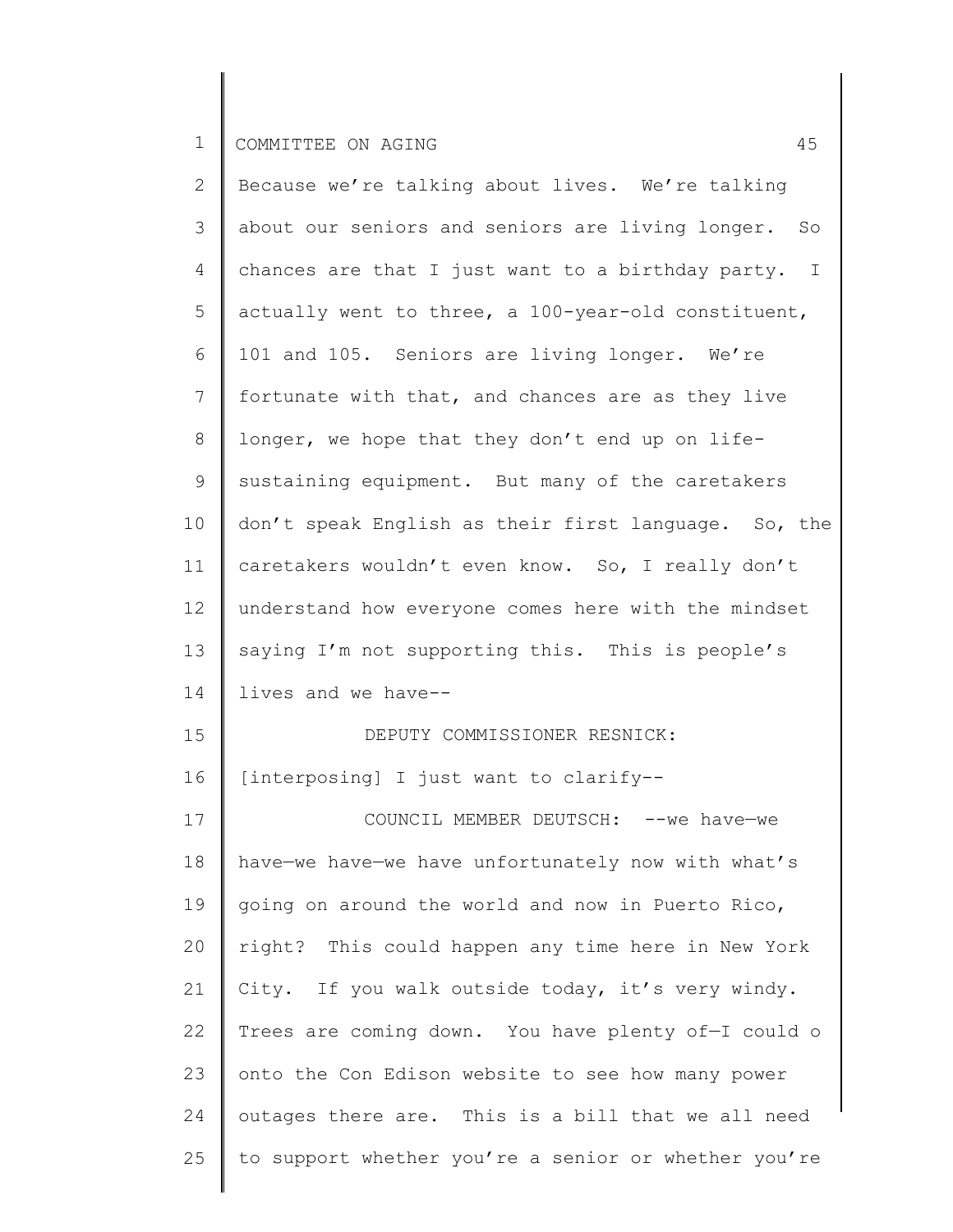| $\mathbf{2}$   | a young adult, we all need to support this. This is-  |
|----------------|-------------------------------------------------------|
| 3              | this is really and favorite lately is unacceptable    |
| $\overline{4}$ | for us not to support our seniors and our people with |
| 5              | disabilities who are on life-sustaining equipment.    |
| 6              | DEPUTY COMMISSIONER RESNICK: So, just to              |
| $7\phantom{.}$ | clarify to the record, we absolutely support doing    |
| $8\,$          | outreach and education and making people aware of the |
| 9              | opportunity to register if they're on life-sustaining |
| 10             | equipment.                                            |
| 11             | COUNCIL MEMBER DEUTSCH: [interposing]                 |
| 12             | this is not going--                                   |
| 13             | DEPUTY COMMISSIONER RESNICK:                          |
| 14             | [interposing] We are not supporting legislating that  |
| 15             | because we think we're doing a good job, and I'm sure |
| 16             | we can do more and now that you've highlight the      |
| 17             | issue, we will make sure that we continue to do more  |
| 18             | in this area.                                         |
| 19             | COUNCIL MEMBER DEUTSCH: So, again, OEM                |
| 20             | has a plan in place. You are doing outreach, and I    |
| 21             | thank you for that.                                   |
| 22             | DEPUTY COMMISSIONER RESNICK:                          |
| 23             | [interposing] We work with them, and we do our own    |
| 24             | outreach, yes.                                        |
| 25             |                                                       |
|                |                                                       |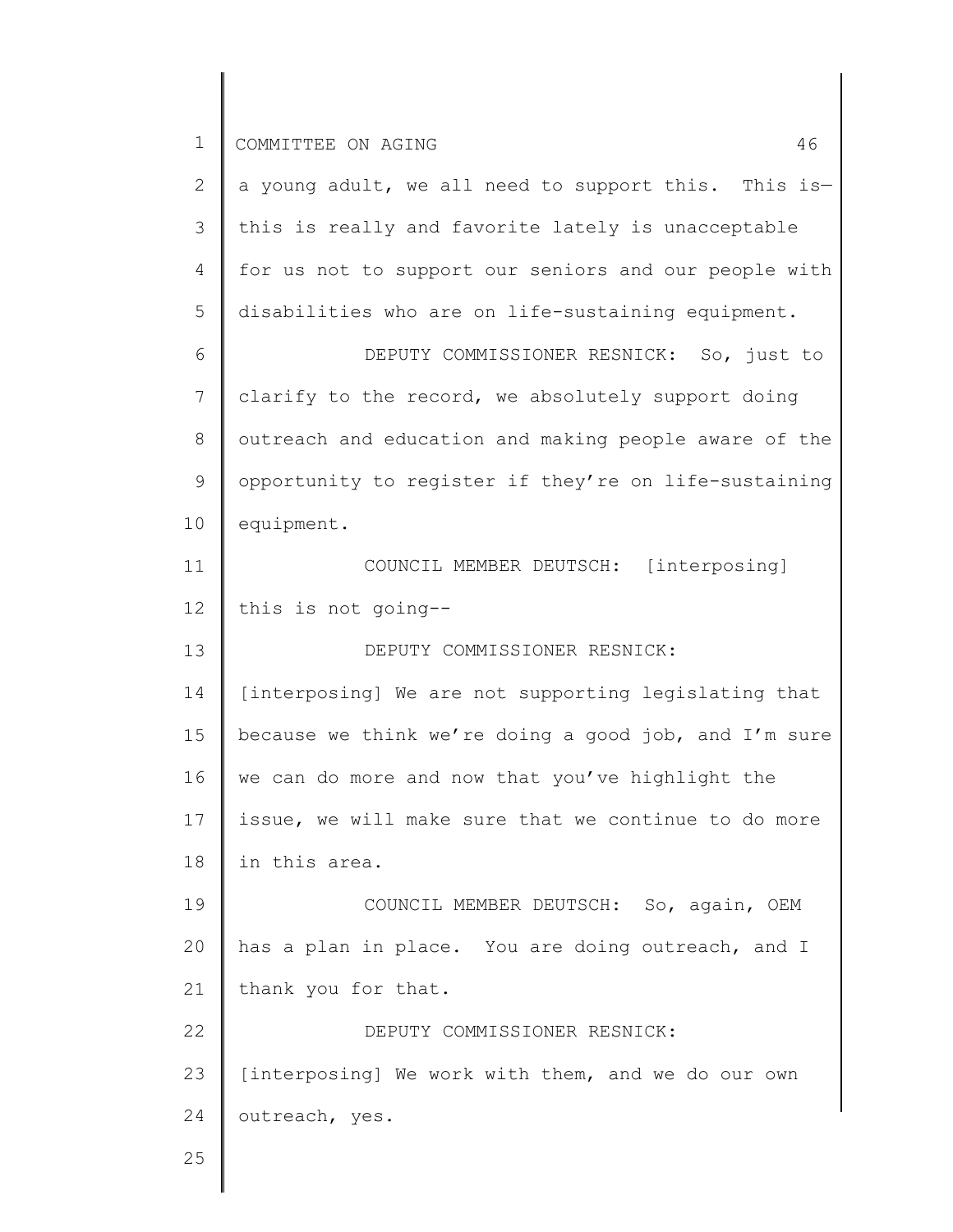| 2              | COUNCIL MEMBER DEUTSCH: But I don't                   |
|----------------|-------------------------------------------------------|
| $\mathfrak{Z}$ | agree that we have enough outreach. I think that we   |
| 4              | do need-we do need to legislate sometimes to make     |
| 5              | sure that his outreach is done. We have outreach all  |
| 6              | the time. We have voter registration outreach.        |
| $7\phantom{.}$ | DEPUTY COMMISSIONER RESNICK: Uh-hm                    |
| $\,8\,$        | COUNCIL MEMBER DEUTSCH: We have outreach              |
| $\mathsf 9$    | in different languages for people to go out and vote  |
| 10             | and what they need to do. We have outreach all        |
| 11             | around the city where it's legislation. We-we do      |
| 12             | legislate because the reason why we couldn't vote     |
| 13             | because we don't feel that enough is being done, and  |
| 14             | this bill is very crucial because of not only what's  |
| 15             | going around it-like what's going on around the       |
| 16             | world, and we see it happening, and I have personally |
| 17             | been making phone calls to people that I know in      |
| 18             | Florida and other areas and other parts of the United |
| 19             | States to see how they're doing and, you know, if     |
| 20             | we're-if we're making phone calls it's not just me.   |
| 21             | People all over New York City are making phone calls  |
| 22             | to relatives, to friends to acquaintances, people     |
| 23             | they know. They care about those people. So, we       |
| 24             | need to care about the people in the city of New      |
| 25             | York, too, and make sure that yes if there's-if we    |
|                |                                                       |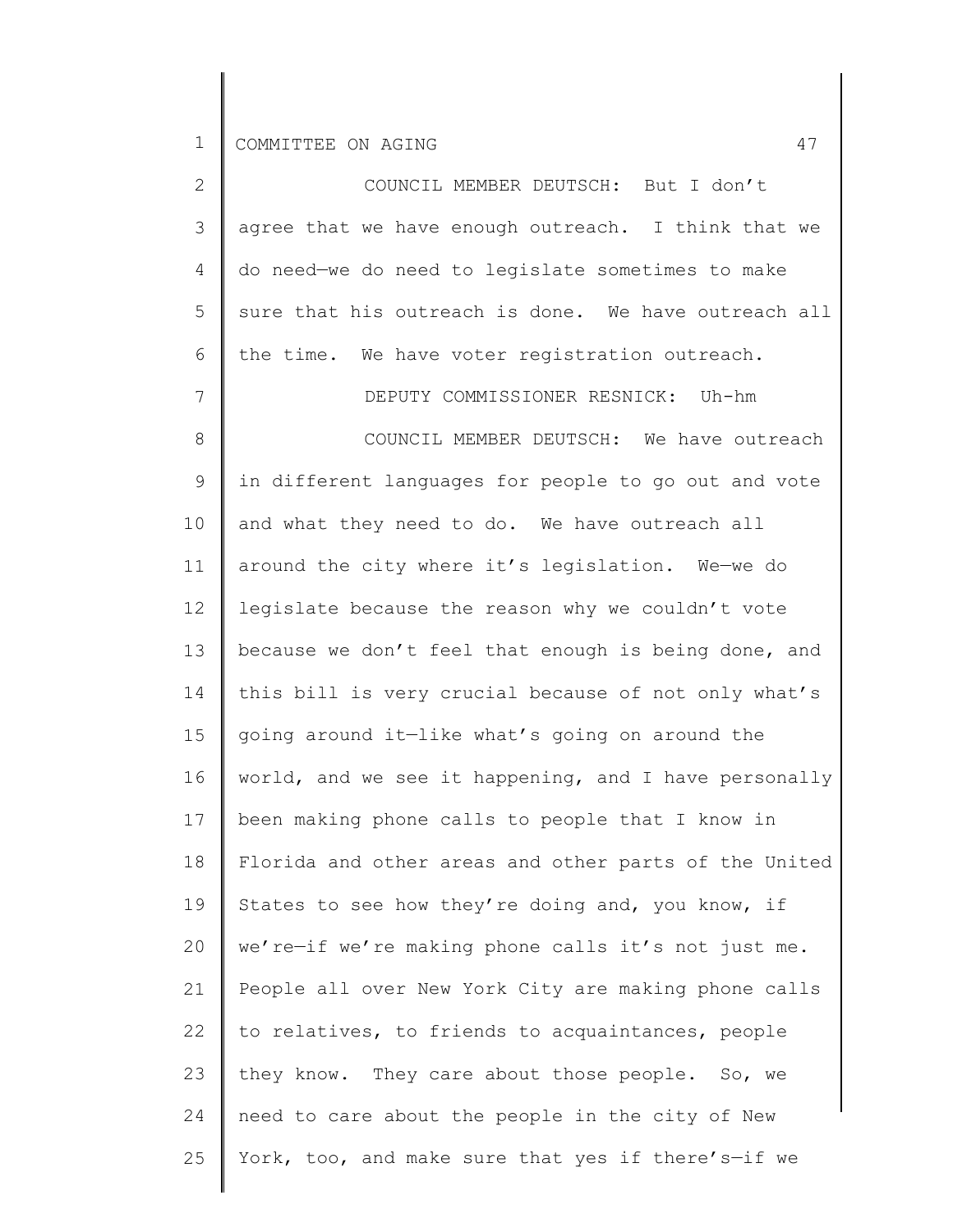| feel there's not enough outreach, and I could tell    |
|-------------------------------------------------------|
| you if you do a poll today, right, people don't know  |
| because they'll be surprised. Oh, how come I wasn't   |
| told about this? Why do we have to do outreach so     |
| people should put smoke alarms in their homes, right? |
| Because you want to prevent a death, and we need to   |
| do outreach. Is the Fire Department doing enough      |
| outreach? They do plenty of outreach, but it's        |
| always not enough. I never heard anyone say that we   |
| have too much outreach, and we need to do more. So,   |
| I-I still don't understand that why the               |
| Administration is not supporting this bill. It's a    |
| common sense bill. It's pretty simple, and I think    |
| our taxpayers will support something like this, and   |
| not spend money on other nonsense, and this is an     |
| important bill and this bill will save lives,         |
| guarantee you. So, I'd like to get the                |
| Administration's support. I think this is totally     |
| unfair for everyone to come in here and not           |
| supporting this bill and have the mindset by saying   |
| no we're not supporting this bill because we do       |
| enough education. Do schools do enough education?     |
| Yes, but they could always do more. Do senior         |
|                                                       |

25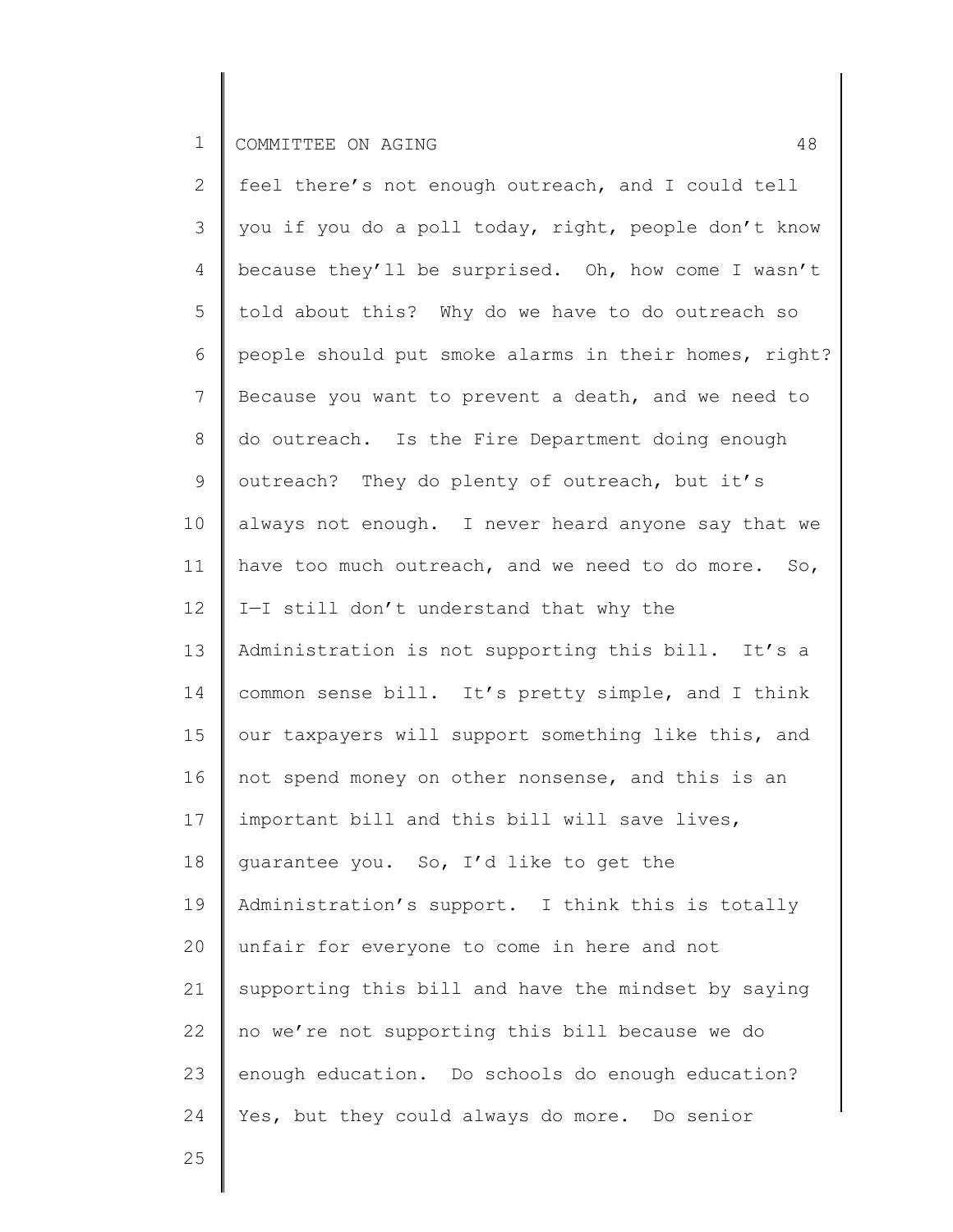1 2 3 4 5 6 7 8 9 10 11 12 13 14 15 16 17 18 19 20 21 22 23 24 25 COMMITTEE ON AGING 49 centers do enough education? They could always do more. Because every— CHAIRPERSON CHIN: Council Member Deutsch, can I just--? COUNCIL MEMBER DEUTSCH: I'm not going to stop until I get the commitment. CHAIRPERSON CHIN: [laughs] COUNCIL MEMBER DEUTSCH: I have all day. It's a holiday tonight. I'm willing to stay all day. CHAIRPERSON CHIN: I know, but I-I wanted to help you with that. COUNCIL MEMBER DEUTSCH: We're going to be here 'til sundown. CHAIRPERSON CHIN: I'm going to help you with that because according to the Mayor's Management Report, the Department of--for the Aging promotes, administers, and coordinate the development and provision of services for older New Yorkers to help them maintain independence and participation in their communities. Now, we're not talking about just emergencies. We have OEM. They do their part, but there are seniors who as the Council Member said might have just came out of the hospital or all of a sudden because of some health reason they have to use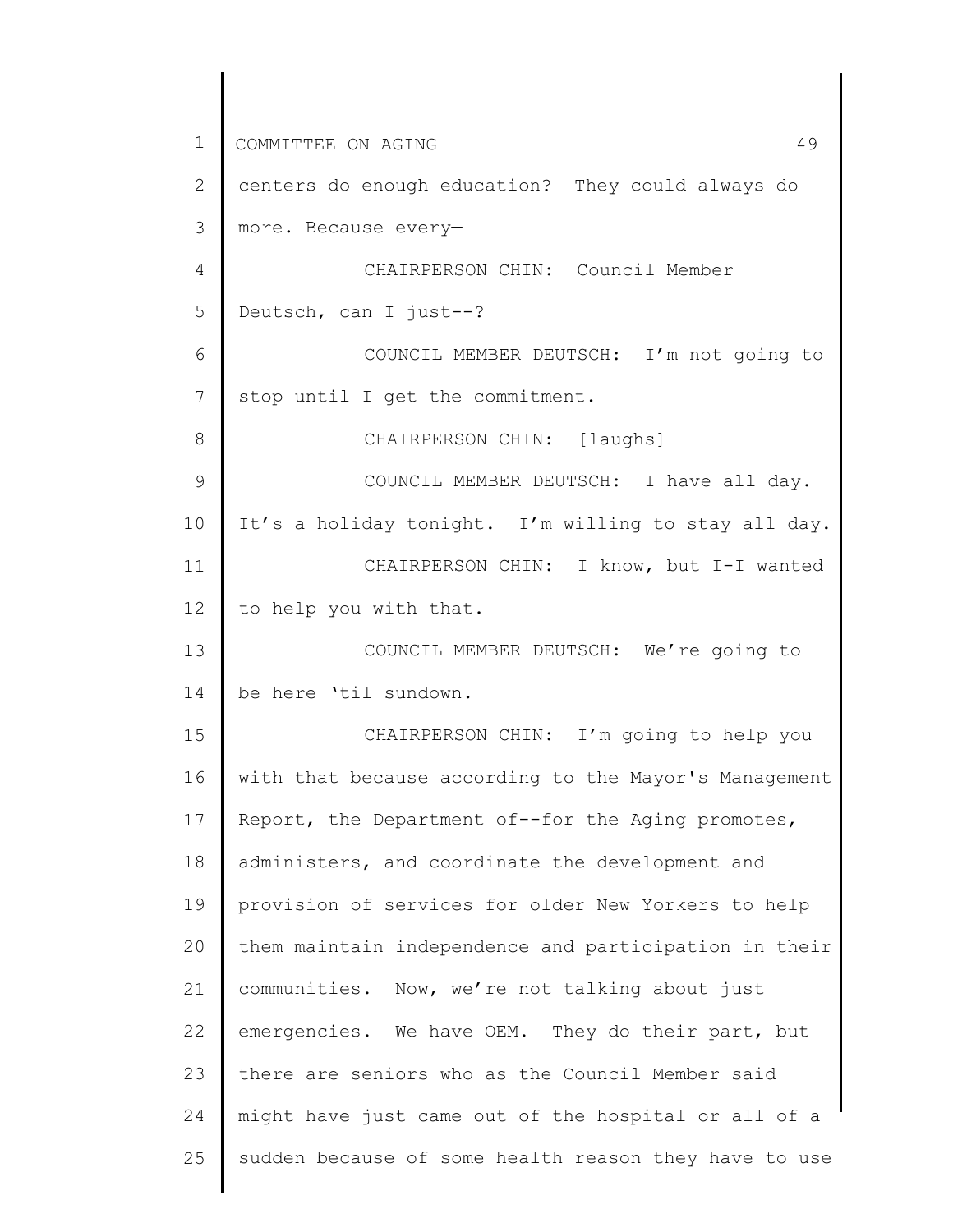| $\overline{2}$ | some special equipment that relies on electricity or  |
|----------------|-------------------------------------------------------|
| 3              | whatever, and we also have some not go good landlords |
| 4              | who in harassing, you know, residents can do          |
| 5              | something to disrupt utilities and things like that   |
| 6              | in the building. So, it's so important for seniors    |
| 7              | and people with disability to know that they should   |
| 8              | register, and I agree with the-the council members.   |
| 9              | We can always do more outreach especially for a lot   |
| 10             | of the homebound seniors who don't go to the senior   |
| 11             | centers, and seniors who don't have computers. So,    |
| 12             | there is a lot more that we can do.                   |
| 13             | COUNCIL MEMBER DEUTSCH: Response?                     |
| 14             | DEPUTY COMMISSIONER RESNICK: I agree                  |
| 15             | that we could--                                       |
| 16             | COUNCIL MEMBER DEUTSCH: [interposing]                 |
| 17             | Thank you.                                            |
| 18             | DEPUTY COMMISSIONER RESNICK: -- do more               |
| 19             | outreach.                                             |
| 20             | COUNCIL MEMBER DEUTSCH: Thank you.                    |
| 21             | Thank you, Commissioner. Thank you for your support.  |
| 22             | Now can we get your support?                          |
| 23             | DEPUTY COMMISSIONER RESNICK: I do not                 |
| 24             | support the legislation, and we cannot do outreach    |
| 25             | and be responsible for all New Yorkers. We are a      |
|                |                                                       |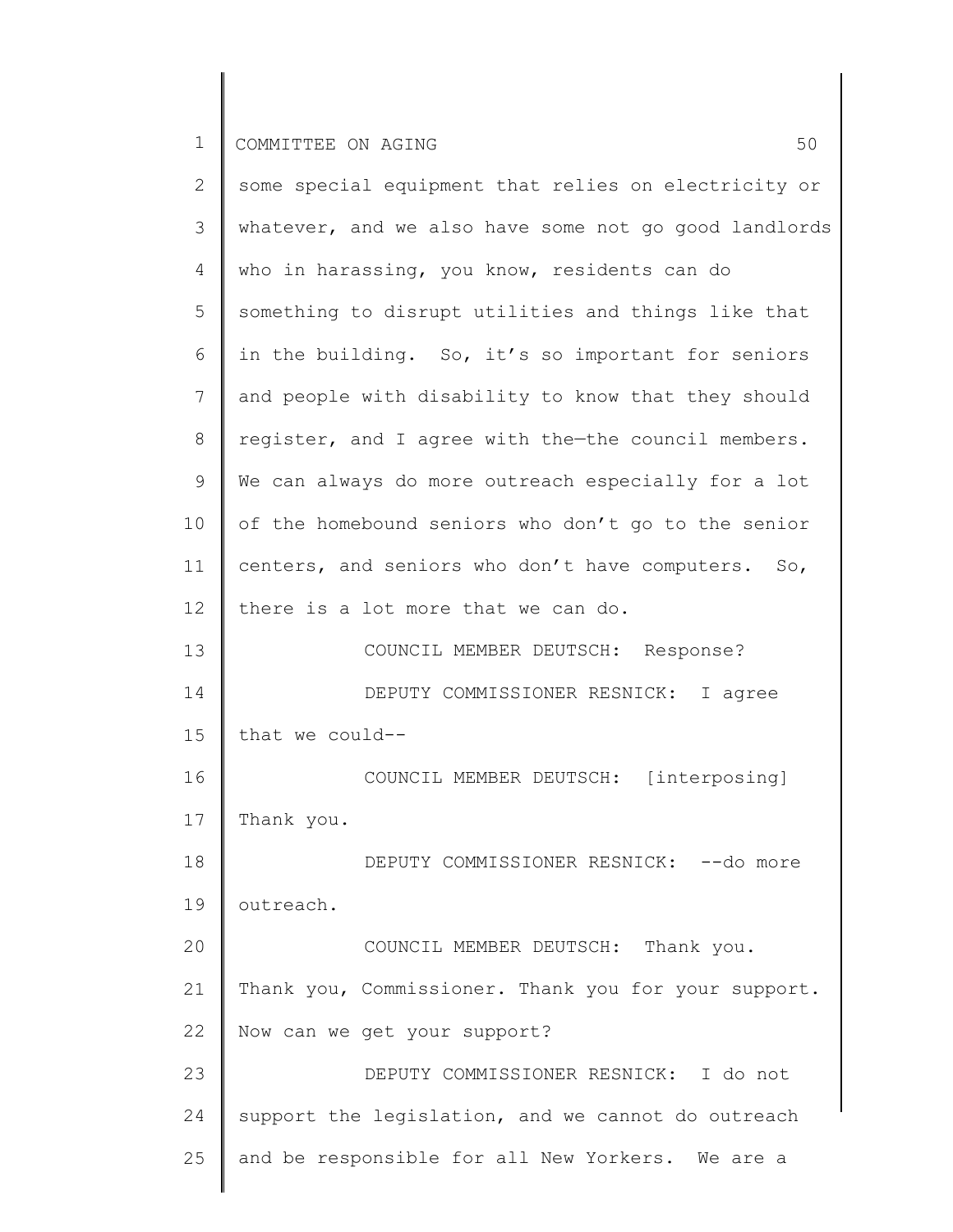| 2           | small agency with a small budget. The legislation     |
|-------------|-------------------------------------------------------|
| 3           | does not specify just outreach to seniors, and        |
| 4           | homebound seniors should they be on our case          |
| 5           | management program, clearly in emergencies we do      |
| 6           | tremendous preparedness tot make sure that all of our |
| 7           | homebound are prioritized that the frailest of those  |
| $8\,$       | have whatever supports are in place, and we would     |
| $\mathsf 9$ | certainly educate about the on online--               |
| 10          | COUNCIL MEMBER DEUTSCH: [interposing]                 |
| 11          | So, this bill is not to send out a mailer to 1.4      |
| 12          | million. It talks about going to senior centers,      |
| 13          | doing education outreach in senior centers and NORCS  |
| 14          | and the libraries and other areas, but-so it's-it's   |
| 15          | not going to be that costly to have this done in ten  |
| 16          | languages. You're already doing outreach in senior    |
| 17          | centers and everything else--                         |
| 18          | DEPUTY COMMISSIONER RESNICK:                          |
| 19          | [interposing] And in also the languages.              |
| 20          | COUNCIL MEMBER DEUTSCH: -- and this is                |
| 21          | just having another piece of paper, another flyer     |
| 22          | doing outreach. By bringing in additional             |
| 23          | information, which you're already doing, right?       |
| 24          | DEPUTY COMMISSIONER RESNICK: Yes,                     |
| 25          |                                                       |
|             |                                                       |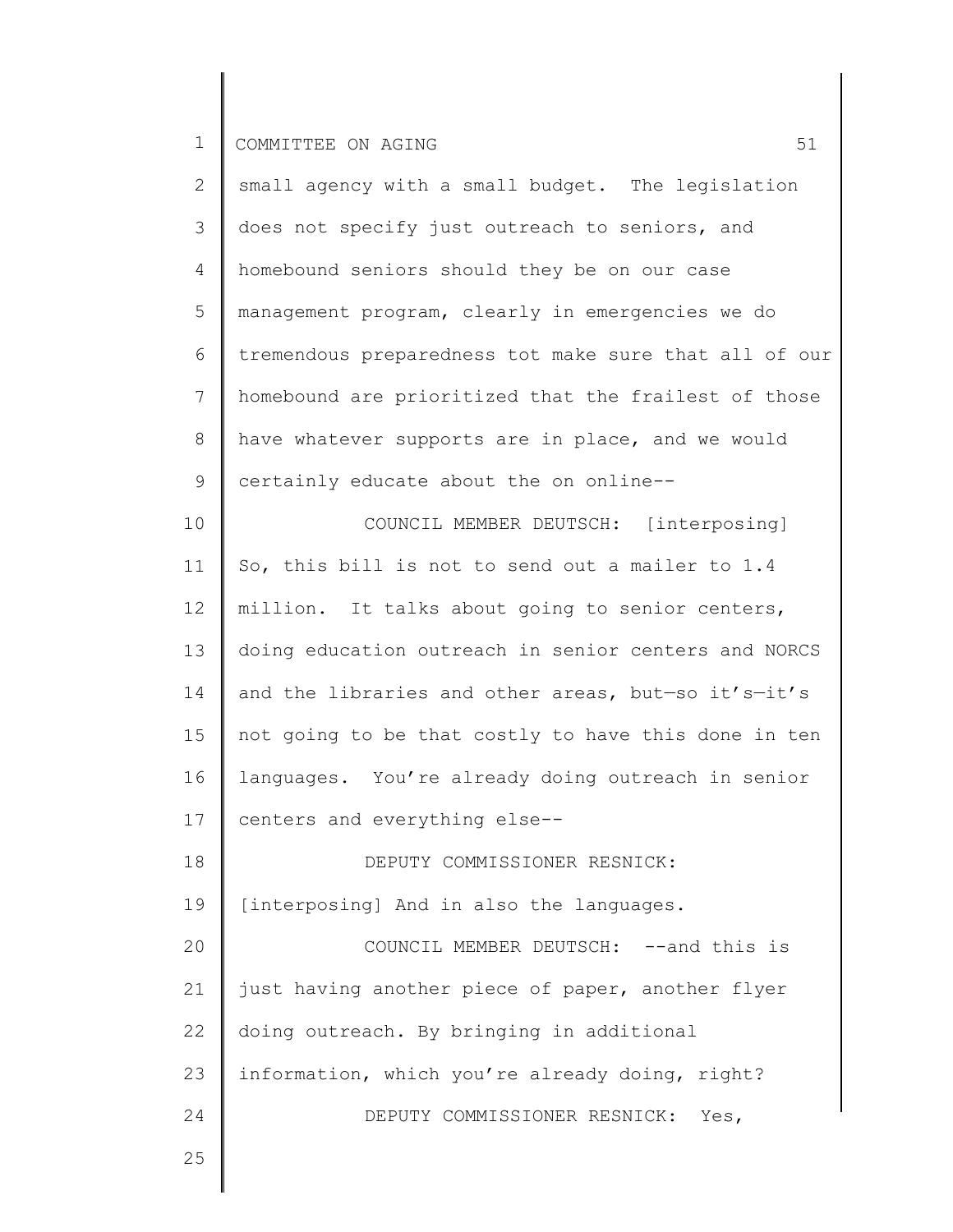| $\overline{2}$ | COUNCIL MEMBER DEUTSCH: And this is just              |
|----------------|-------------------------------------------------------|
| 3              | bringing additional information to the senior centers |
| 4              | and NORCs and libraries and other areas where you're  |
| 5              | already doing outreach at those-at that location.     |
| 6              | So, I don't see how this is going to cost-this is     |
| $7\phantom{.}$ | costly because everything is already being done.      |
| 8              | This is just giving another piece of information      |
| 9              | separate from everything else to let people know that |
| 10             | this is what you should do.                           |
| 11             | DEPUTY COMMISSIONER RESNICK: Alright, I               |
| 12             | mean the information, and I can share with you what's |
| 13             | on the Office of Emergency Management's website.      |
| 14             | COUNCIL MEMBER DEUTSCH: Yeah, but many                |
| 15             | seniors don't have-many seniors don't have computers. |
| 16             | DEPUTY COMMISSIONER RESNICK: But we                   |
| 17             | share that information in Ready New York. That is     |
| 18             | all read and it's in multiple languages. That is      |
| 19             | what we used to distribute to educate people about    |
| 20             | the opportunity to--                                  |
| 21             | COUNCIL MEMBER DEUTSCH: [interposing]                 |
| 22             | So, I would ask you if-if it's possible, if-if you    |
| 23             | could do a poll and just as you-your people going the |
| 24             | rounds to different things, how many people and how   |
| 25             | many seniors would know that this is what they have   |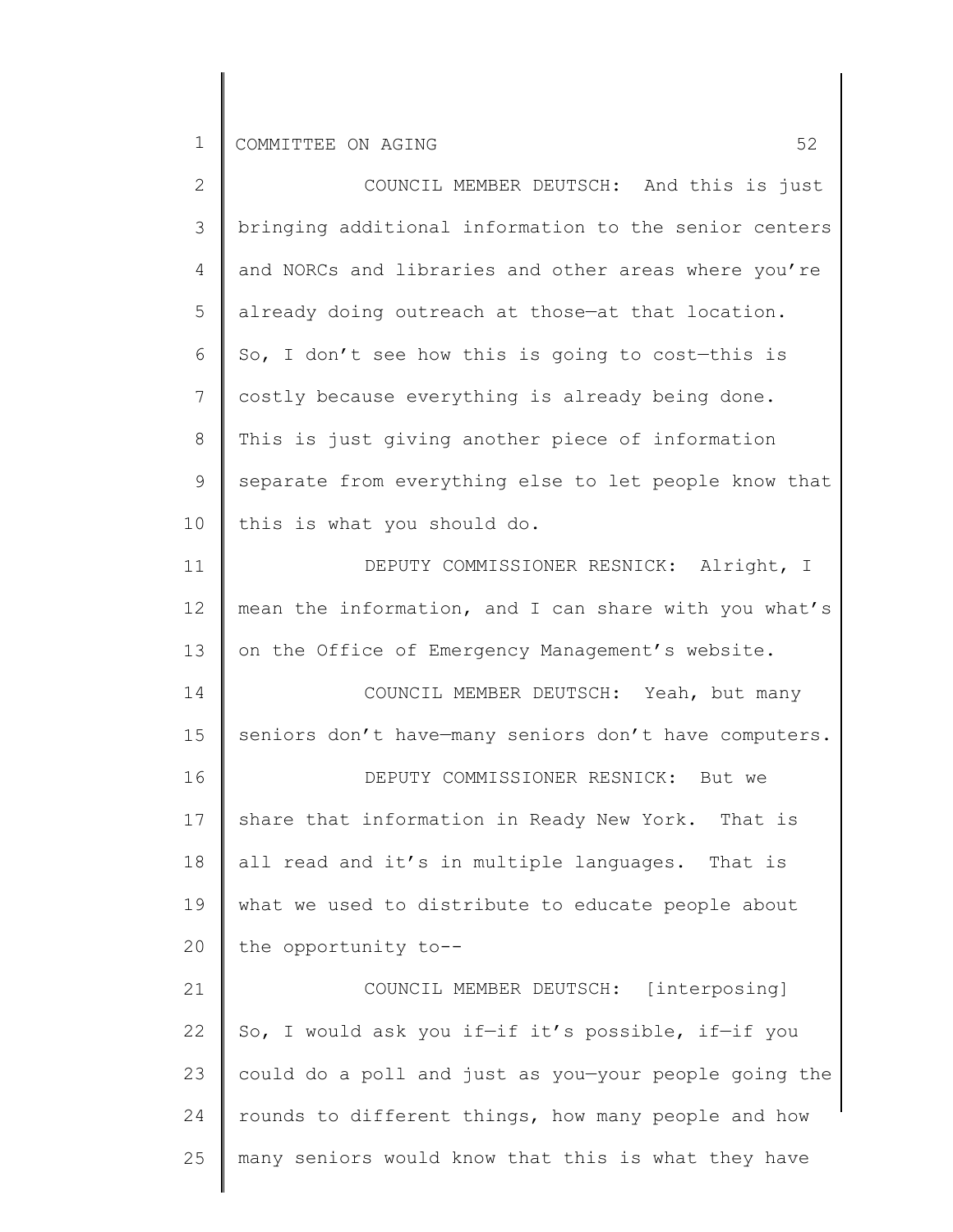2 3 4 5 6 7 8 9 10 11 12 13 14 15 16 17 18 19 20 21 22 23 24 25 to do? I mean to me this is very simple, and really common sense, and everything is being done. OEM is ready—we're not mandating OEM okay you must work with Con Ed. They're already doing that. DEPUTY COMMISSIONER RESNICK: Right. COUNCIL MEMBER DEUTSCH: We're not asking you to do anything special more than—than you're doing now. You're already doing outreach-- DEPUTY COMMISSIONER RESNICK: Yes. COUNCIL MEMBER DEUTSCH: -but this is to expand on outreach by giving them separate information that this is what you need to do because of the many power outages that we have, and all the storms that's been going on now, and it's—it's common-- DEPUTY COMMISSIONER RESNICK: [interposing] We need to work with you and meet after this hearing. If-if you feel that we need to develop a separate outreach piece of material, I'm sure that's something we could work on with Emergency Management. COUNCIL MEMBER DEUTSCH: This is something that I would like to see that will continue that once this bill passes, I'm hoping it passes, and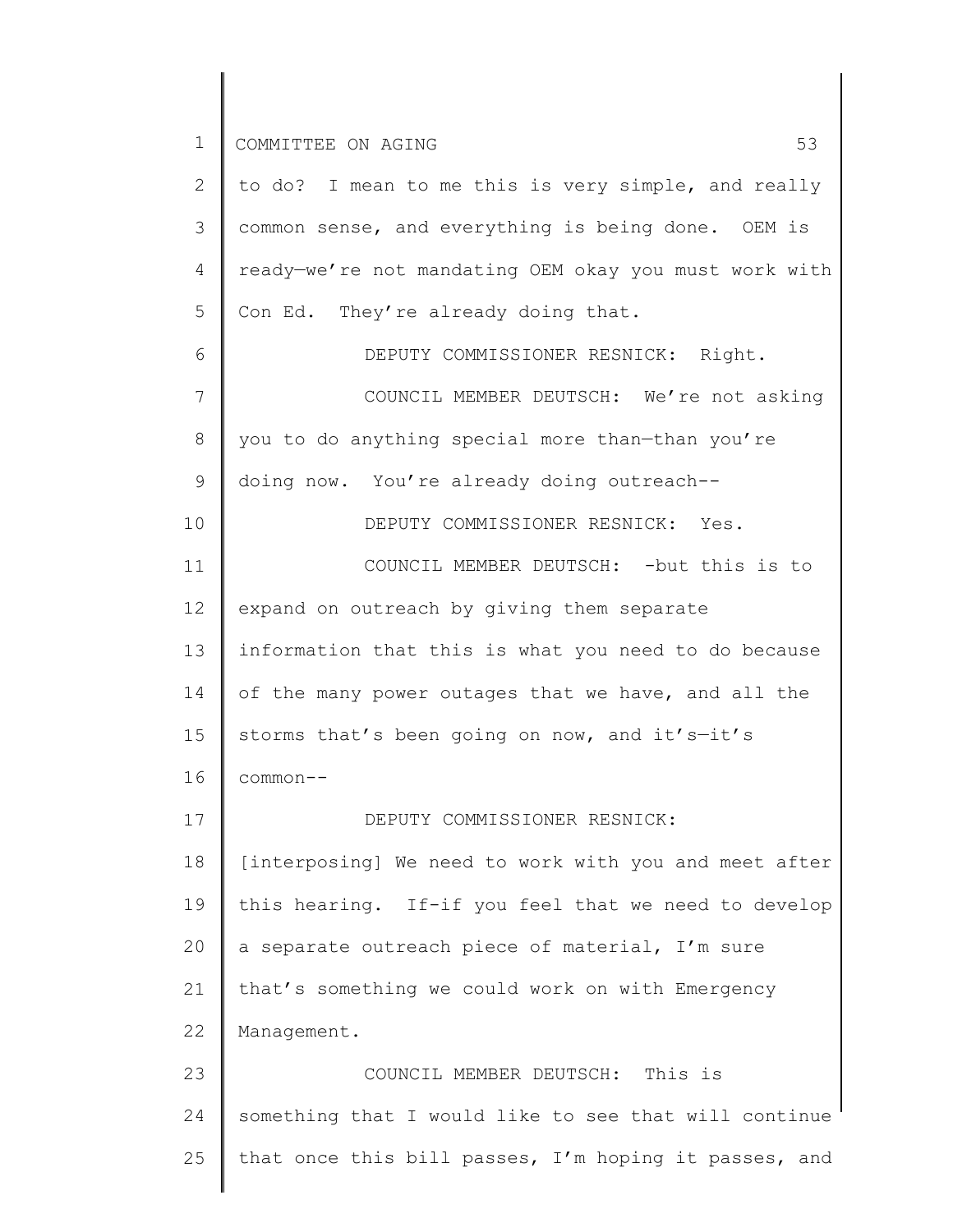| $\overline{2}$ | I'm hoping this comes into, you know, I'm hoping to   |
|----------------|-------------------------------------------------------|
| $\mathcal{S}$  | get the Administration to support this bill. I think  |
| 4              | it's really-it's really unfair that, you know, this   |
| 5              | is not going to be costly unless you have numbers     |
| 6              | right now telling you how much-how much it could      |
| 7              | cost. I'm sure you don't have that, but if this bill  |
| $\,8\,$        | passes do you have any numbers or how much this bill  |
| $\mathsf 9$    | would cost--                                          |
| 10             | DEPUTY COMMISSIONER RESNICK:<br>No.                   |
| 11             | COUNCIL MEMBER DEUTSCH: -- it if does                 |
| 12             | pass? If it should pass? So, we're in the hearing     |
| 13             | here. We don't have information about the OEM stuff   |
| 14             | that we spoke about. We don't have information of     |
| 15             | how much this would cost if it should pass, right.    |
| 16             | So, how could we just throw things out saying this is |
| 17             | costly. Were they doing this? We do have this         |
| 18             | information in some book that has 50 other things in  |
| 19             | there that are mostly common sense that you're        |
| 20             | reminding people about. You know, we don't have all   |
| 21             | that information so how could we even have a hearing  |
| 22             | on this bill today if we don't have that information, |
| 23             | and by everyone telling me they're not supporting     |
| 24             | this? [pause] Anyone?                                 |
|                |                                                       |

25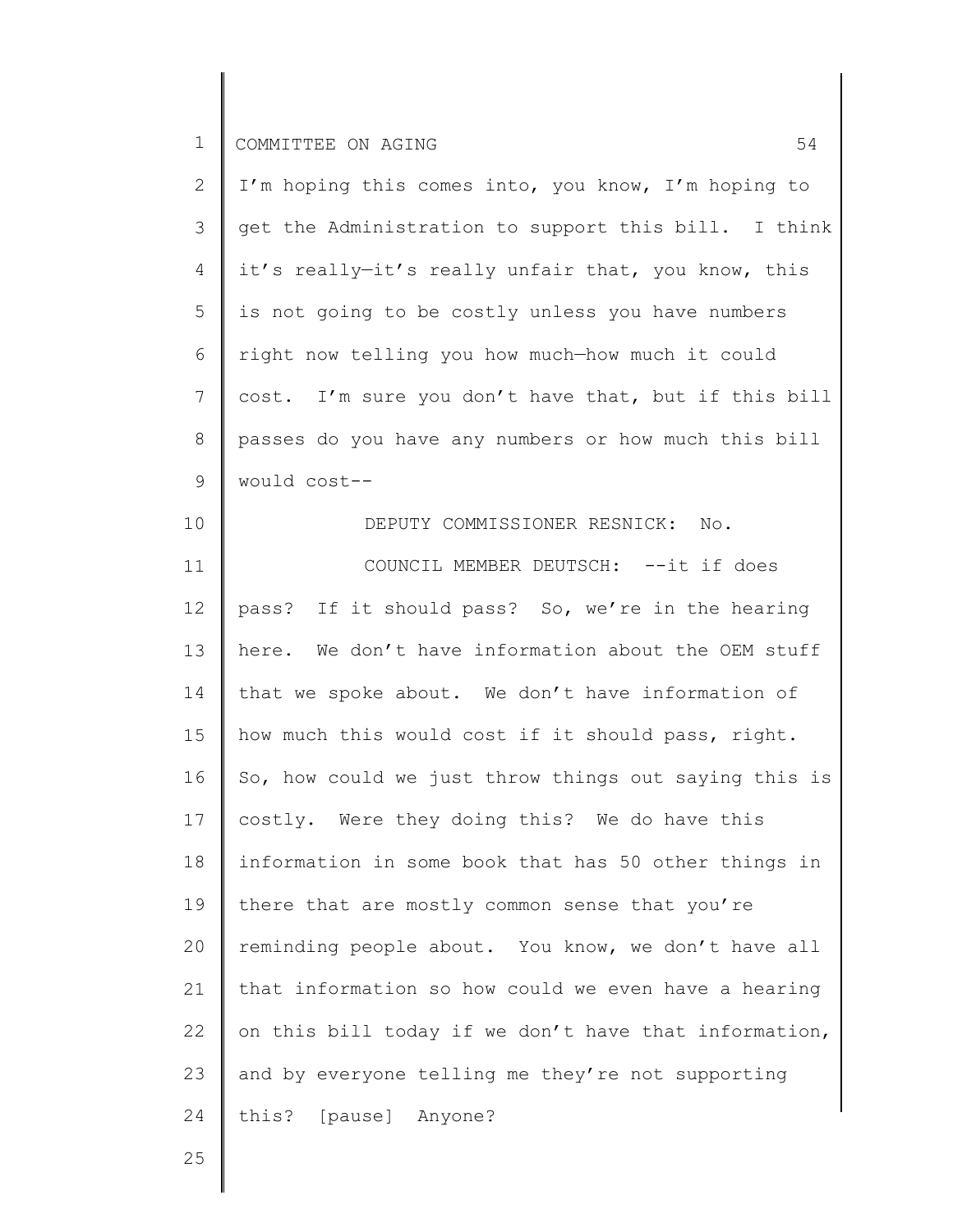| $\overline{2}$ | ELI FRESQUEZ: You know, I can only                    |
|----------------|-------------------------------------------------------|
| 3              | really speak towards what the Mayor's Office of       |
| 4              | People with Disabilities do and we work very closely  |
| 5              | with New York City Emergency Management in all facets |
| 6              | of Emergency Management particularly the community    |
| 7              | outreach. We do fairs. We do symposiums. We do        |
| 8              | working group. We work with them on a myriad of       |
| $\mathsf 9$    | different approaches and each--                       |
| 10             | COUNCIL MEMBER DEUTSCH: [interposing]                 |
| 11             | When was the last time you had a fair in my district? |
| 12             | ELI FRESQUEZ: I-I-I don't know.                       |
| 13             | COUNCIL MEMBER DEUTSCH: You don't have                |
| 14             | that so you don't have any information today at a     |
| 15             | hearing when we're hearing my bill. So, if you're     |
| 16             | going to say--                                        |
| 17             | ELI FRESQUEZ: [interposing] That's a                  |
| 18             | question for Emergency Management.                    |
| 19             | COUNCIL MEMBER DEUTSCH: --if-if-if                    |
| 20             | you're going to say something, you need to back it    |
| 21             | up.                                                   |
| 22             | ELI FRESQUEZ: I would say-well, let me.               |
| 23             | COUNCIL MEMBER DEUTSCH: [interposing]                 |
| 24             | So, so if you tell me had--                           |
| 25             |                                                       |
|                |                                                       |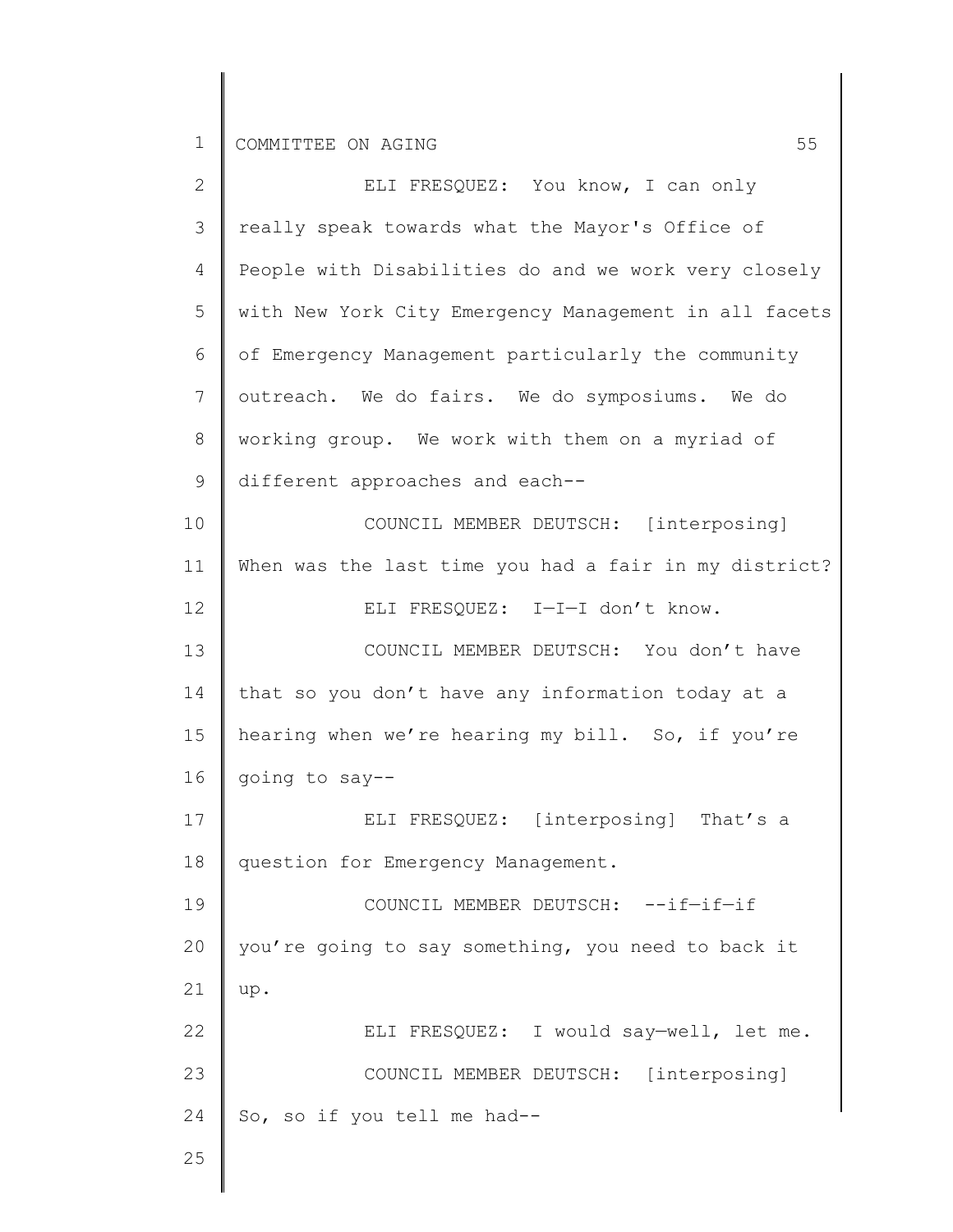1 2 3 4 5 6 7 8 9 10 11 12 13 14 15 16 17 18 19 20 21 22 23 24 25 COMMITTEE ON AGING 66 ELI FRESQUEZ: [interposing] That I mean  $I - -$ COUNCIL MEMBER DEUTSCH: --50 fairs-- ELI FRESQUEZ: [interposing] I—I just want  $to --$ COUNCIL MEMBER DEUTSCH: --health fairs throughout the city at this and this time-- ELI FRESQUEZ: [interposing] All the work that we did for the Mayor's Office. COUNCIL MEMBER DEUTSCH: --and you reach out to thousands, tens of thousand of people. If you don't have any good stats, you don't have any, it's all—it's all talk. You don't have anything to back it up. ELI FRESQUEZ: And I can only speak to what—what the Mayor's Office does, and we do do a number of community outreach events with New York City Emergency Management. We're committed to it. We believe in what's called whole community planning. COUNCIL MEMBER DEUTSCH: Okay, I'm going to ask you again when was the last time you did an outreach? ELI FRESQUEZ: And I'm going to tell you again, I—I don't know your particular district.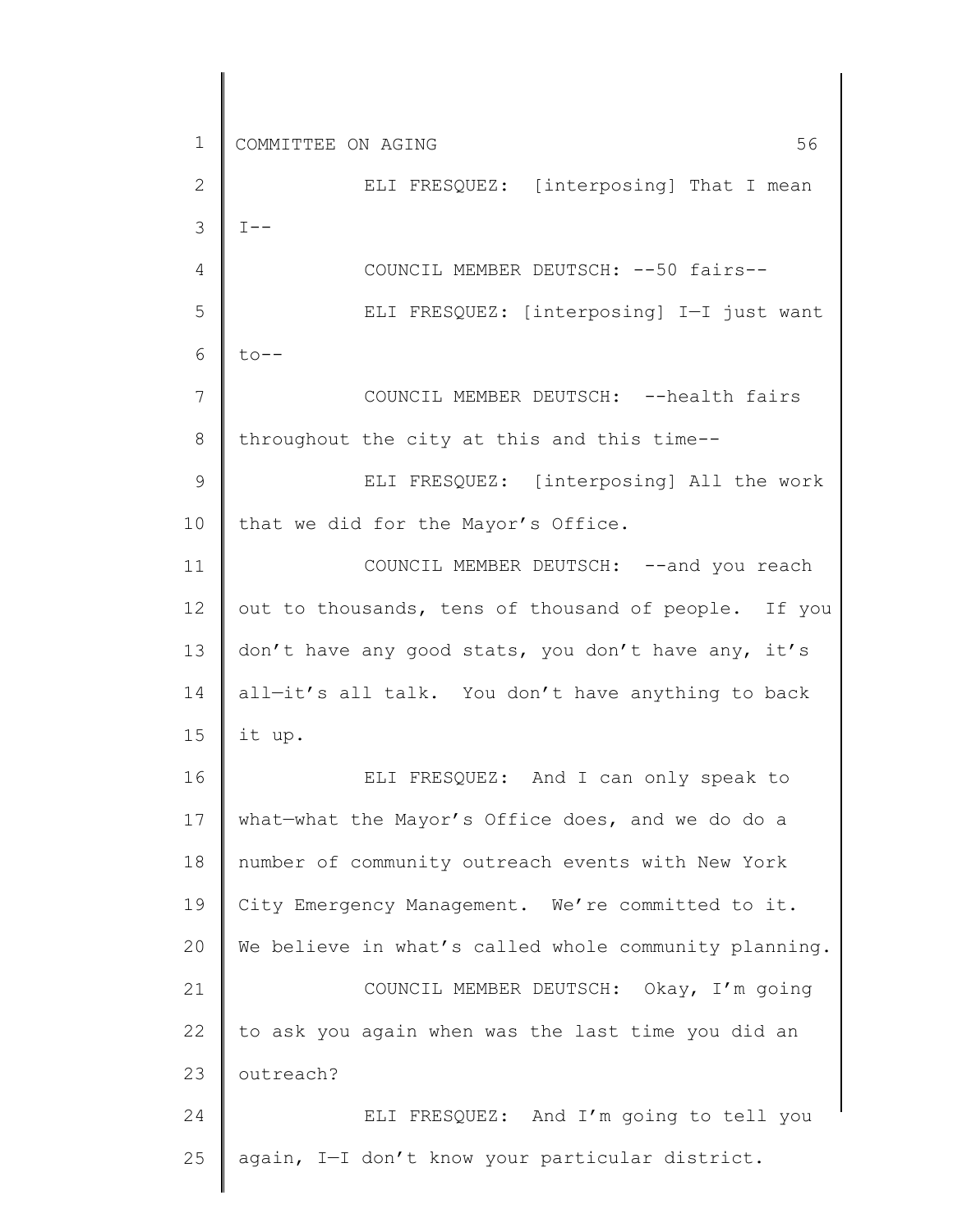25

2 3 4 5 6 7 8 9 10 11 12 13 14 15 16 17 18 19 20 21 22 23 24 COUNCIL MEMBER DEUTSCH: Alright. ELI FRESQUEZ: I will say that literally two weeks ago we had a community-- COUNCIL MEMBER DEUTSCH: [interposing] Do you have the number of how many outreach, and how many—like what--? ELI FRESQUEZ: We were at a community event in Staten Island two weeks ago. I speak with the Emergency Management daily on community outreach. COUNCIL MEMBER DEUTSCH: [interposing] So you went to Stat—you went to Staten Island, you were speaking to people in the surrounding areas? So, but I still don't think you do enough outreach because you can't answer the question in my district, and that's why we need to legislate that there should be more outreach and participation. ELI FRESQUEZ: [interposing] That's not part of the leg-that's not part of the legislation. The legislation here asks for us to put information about LSE to the utility companies on our website, which we already do. COUNCIL MEMBER DEUTSCH: And to do outreach to people in neighborhood NORCS?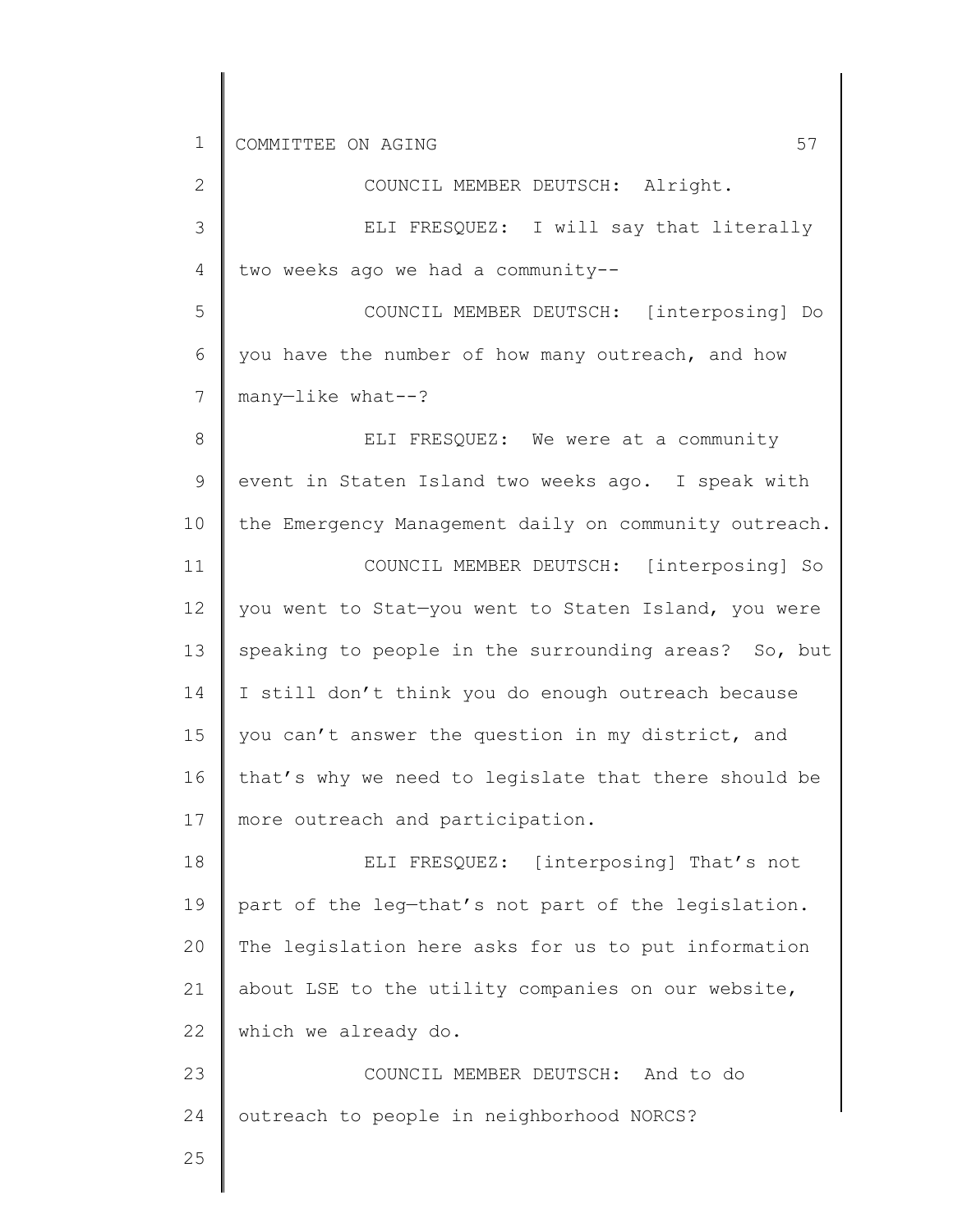2 3 4 5 6 7 8 9 10 11 12 13 14 15 16 17 18 19 20 21 22 23 24 ELI FRESQUEZ: That's a question for DFTA, not for—that's not what's in the legislation. CHAIRPERSON CHIN: Council Member Deutsch, we have a few more panels. They don't have the information that you need. COUNCIL MEMBER DEUTSCH: I—I would like to—I would like to-- CHAIRPERSON CHIN: [interposing] I think that we're asking the Mayor's Office who is here today to set up a meeting with Council Member Deutsch. Because as with every legislation, there's got be discussions right? So, you know that he— DEPUTY COMMISSIONER RESNICK: [interposing] We're happy to meet with you. Happy to talk about what we're doing and—and identify for you where we're at. COUNCIL MEMBER DEUTSCH: So, okay. I would like to know—I would like to discuss offline then how we could this legislation, how we could make it work, and since you don't have the numbers, well maybe we could have another hearing on this bill. DEPUTY COMMISSIONER RESNICK: Uh-hm, yes. COUNCIL MEMBER DEUTSCH: Thank you.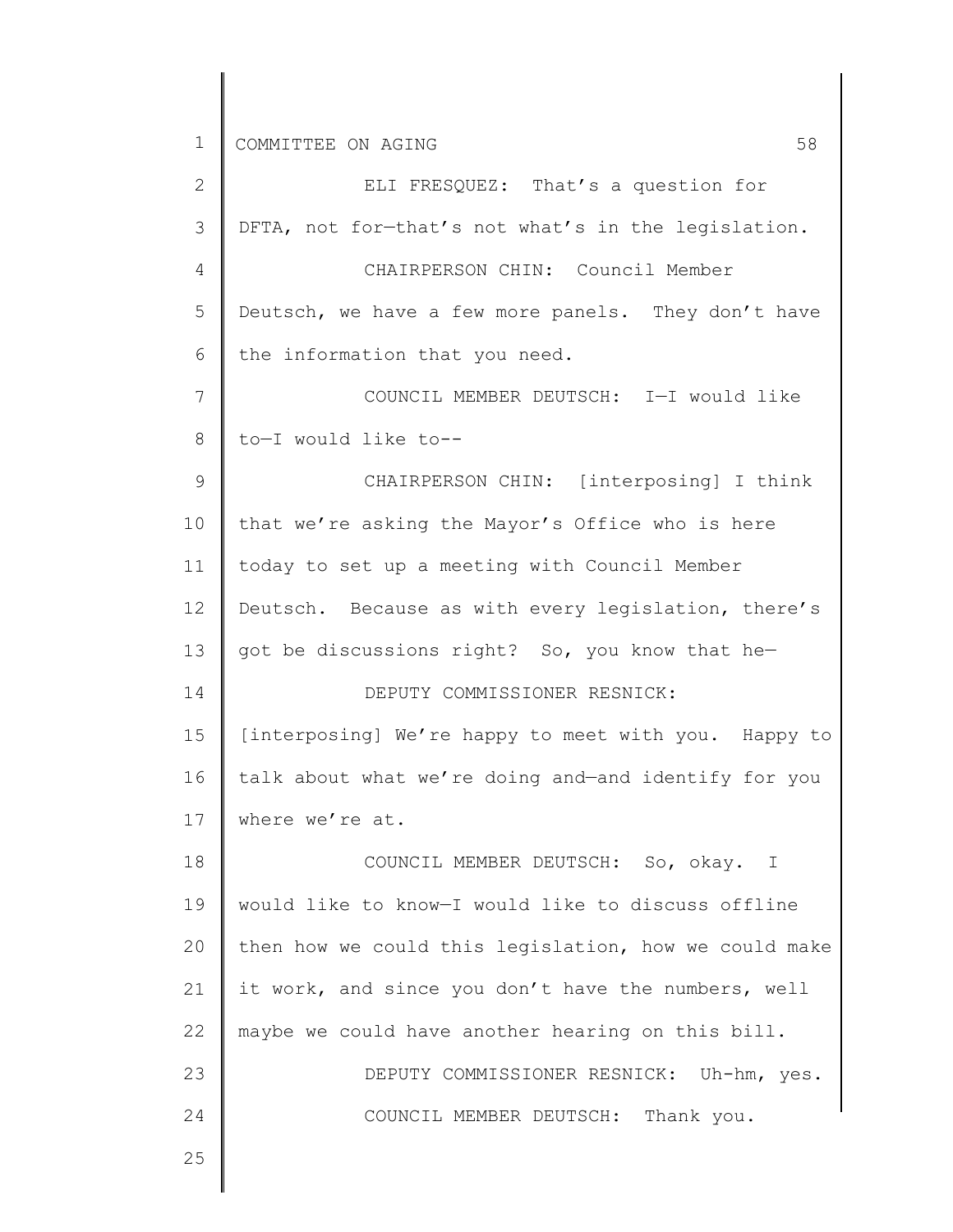| $\overline{2}$ | CHAIRPERSON CHIN: Thank you. We've been               |
|----------------|-------------------------------------------------------|
| $\mathcal{S}$  | joined by Council Member Vallone. Do you have any     |
| 4              | questions before I--? Okay. Alright, I'm going to     |
| 5              | talk about bed bugs since Council Member Dromm is not |
| 6              | here. So, if there's a senior who has a bed bug       |
| 7              | problem if they call DFTA what kind of help would the |
| 8              | senior get? I mean it seemed like from our testimony  |
| 9              | you kept focusing on the Department of Health.        |
| 10             | DEPUTY COMMISSIONER RESNICK:<br>Yes.                  |
| 11             | CHAIRPERSON CHIN: So-                                 |
| 12             | DEPUTY COMMISSIONER RESNICK: And I have               |
| 13             | colleagues with me today from the Department of       |
| 14             | Health who might want to come up and join me. [door   |
| 15             | bangs] [background comments] Department of Health is  |
| 16             | the go-to place. As a matter of fact, we have         |
| 17             | unfortunately had to package up our own little bed    |
| 18             | bugs and bring them over there to have them           |
| 19             | identified so we know first hand how-how that works.  |
| 20             | So, maybe you could walk through a little bit of the  |
| 21             | protocol and what DOHMH does in terms of bed bugs and |
| 22             | have them really the aid to day. (sic)                |
| 23             | CHAIRPERSON CHIN: And also maybe-do you               |
| 24             | have any example of seniors calling DFTA when they    |
| 25             |                                                       |
|                |                                                       |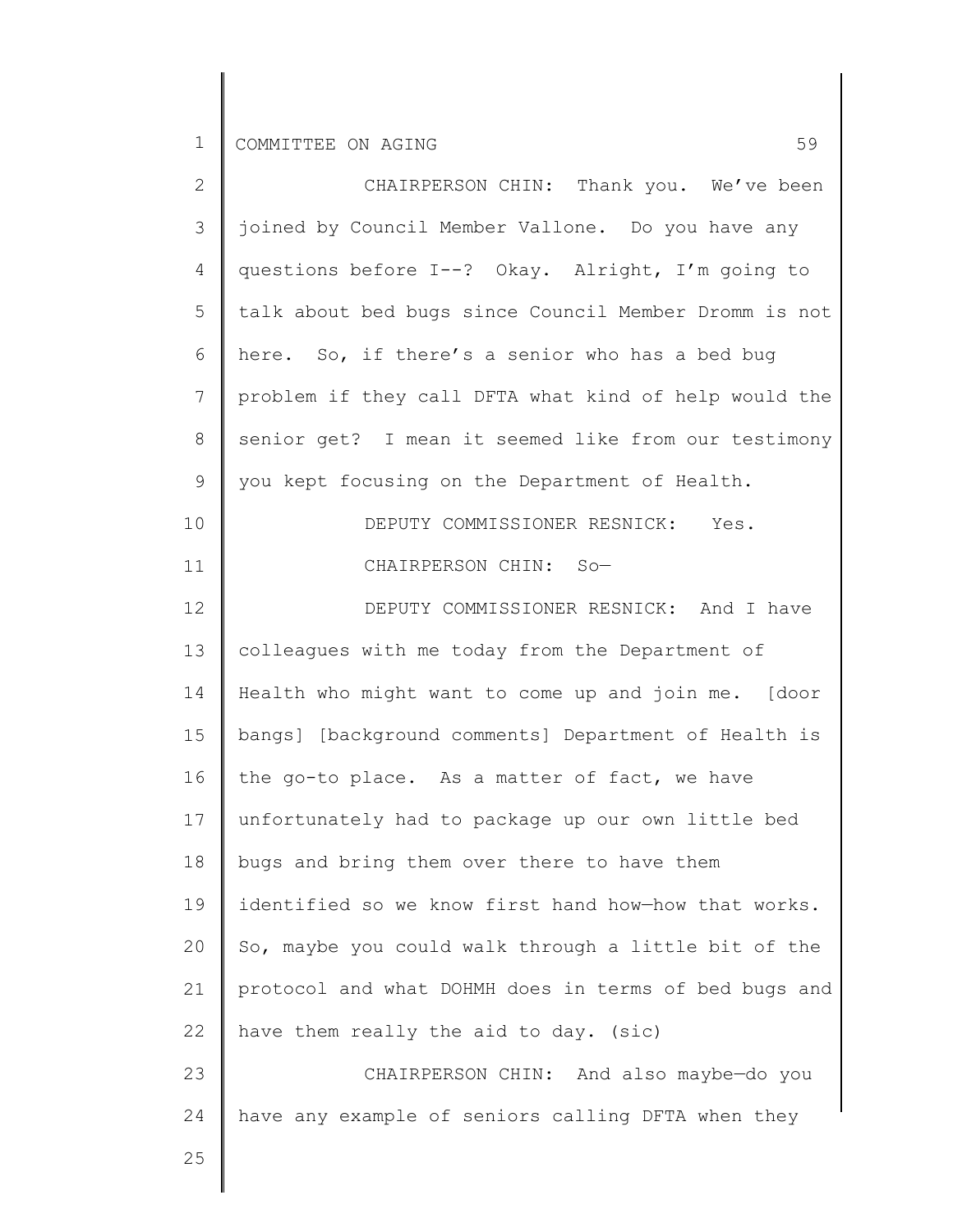2 3 have a bed bug infestation, and how DFTA help them resolve that?

4 5 6 7 8 9 10 11 12 13 14 15 16 DEPUTY COMMISSIONER RESNICK: We, of course, line to the Department of Health and Mental Hygiene's information. WE have our own information. We do outreach about what to do if you have bed bugs. We do get some calls, not many. Often times it's our most vulnerable seniors and they may become or already are part of Protective Services, and I know that they have helped in very—very special cases particularly of quarters. So, they tend to be unique and really sort of the most impaired or lacking in—in competency, and I do know that APS and our assigned Council project has gone into physically help or pay for remediation in extreme circumstances.

17 18 19 20 21 CHAIRPERSON CHIN: So, if a—a senior is under or has Adult Protective Services, then you're saying that they would have all the assistance that we talked about in the legislation? That they would have people who help them--

22 23 24 25 DEPUTY COMMISSIONER RESNICK: Yes. CHAIRPERSON CHIN: --clean up and move the furniture and make sure exterminators—but if they don't have Adult Protective Service, if they still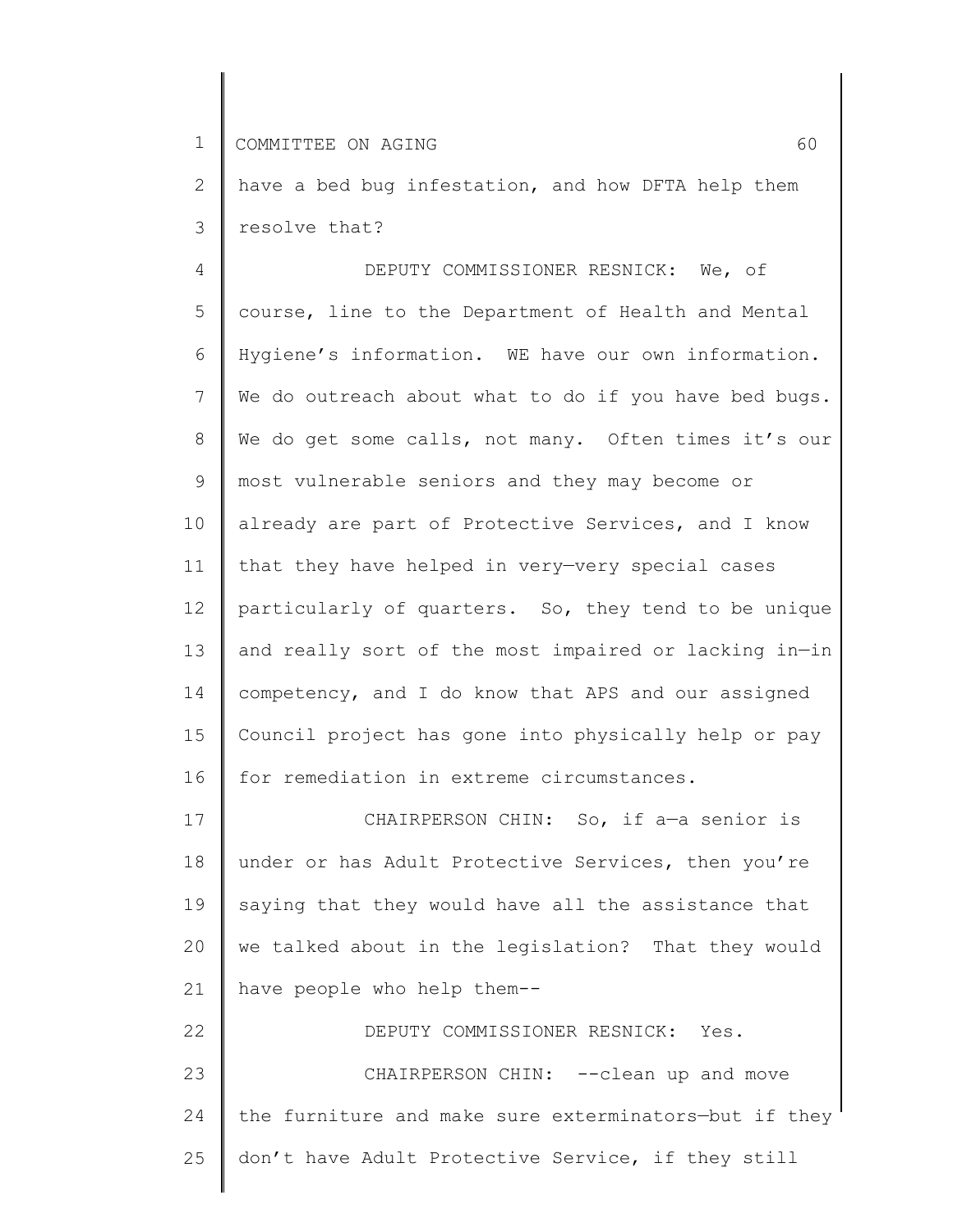25

2 3 4 need assistance, how does DFTA coordinate with the Department of Health to provide that assistance if a senior calls you. ?

5 6 7 8 9 10 11 12 DEPUTY COMMISSIONER RESNICK: We have only had the resources to help in really exigent cases that are, you know, really emergencies, and other than that, people have to use their own resources, friends, neighbors, the for-profit companies that do the remediation who will do the moving and the lifting and whatever, you know, it takes in order to clean up an apartment.

13 14 CHAIRPERSON CHIN: I mean what about-- DEPUTY COMMISSIONER RESNICK:

15 16 17 18 19 20 21 22 23 24 [interposing] It depends on what type of dwelling they're in. That's what makes this more complicated. If—if it's a NYCHA, if it's in, you know, a nursing home, and there are different regulations around different types of housing, supportive housing, et cetera. If it's in a hotel, if it's a tourist, if, you know, it's—to say every senior residing in the city of New York in any type of dwelling is, you know, above and beyond anything that we could manage and regardless of income.

CHAIRPERSON CHIN: Well, what about--?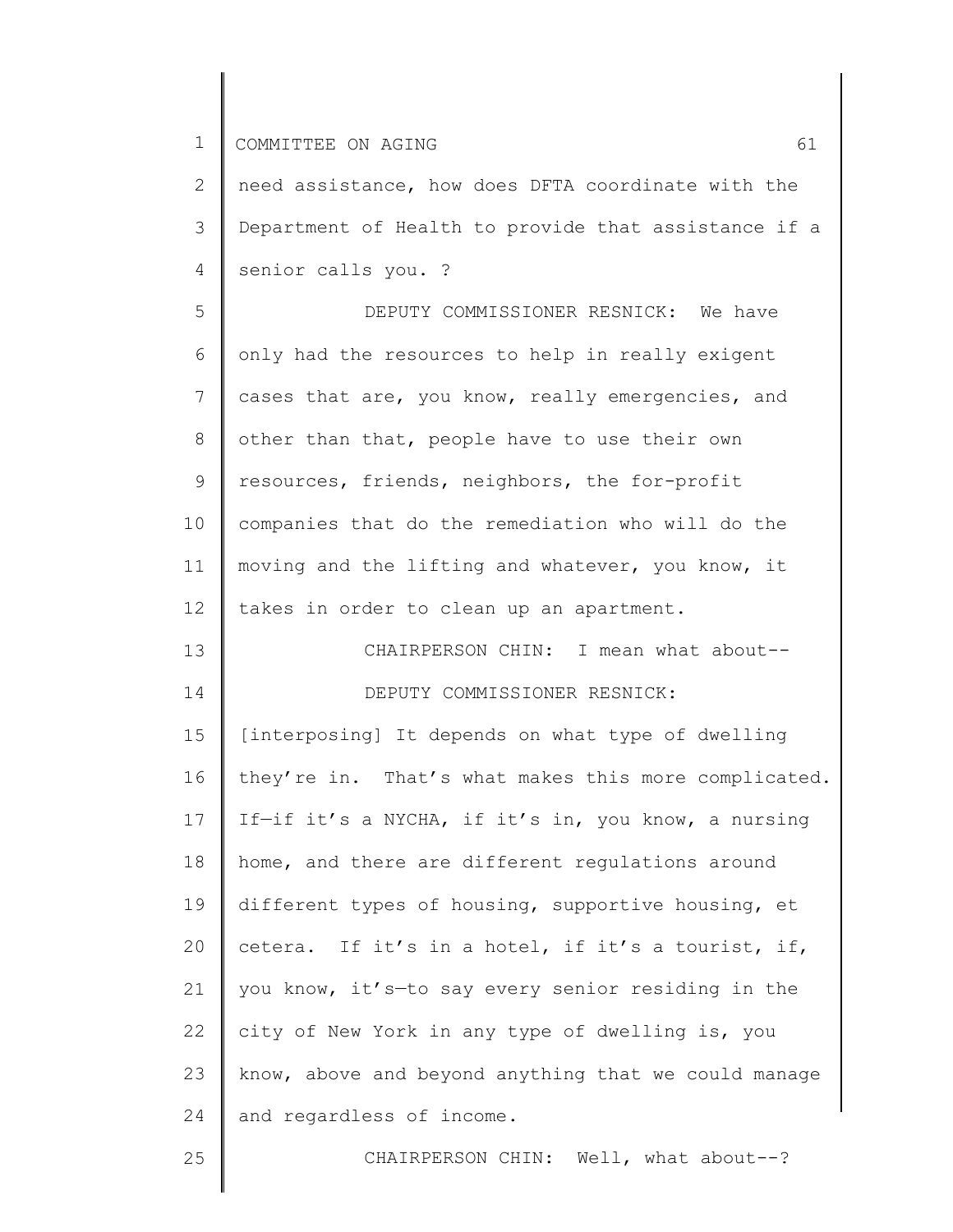| $\mathbf 1$   | COMMITTEE ON AGING<br>62                              |
|---------------|-------------------------------------------------------|
| $\mathbf{2}$  | DEPUTY COMMISSIONER RESNICK:                          |
| 3             | [interposing] I think it might helpful if we hear     |
| 4             | from DOHMH--                                          |
| 5             | CHAIRPERSON CHIN: [interposing] Yes.                  |
| 6             | DEPUTY COMMISSIONER RESNICK: -- what                  |
| 7             | exactly one does if they think they have a bed bug    |
| 8             | situation.                                            |
| $\mathcal{G}$ | CHAIRPERSON CHIN: That's right.                       |
| 10            | ANNA CAFFARELLI: Thank you very much for              |
| 11            | the opportunity to be here. My name is Anna           |
| 12            | Caffarrelli. I work with the Injury and Violence      |
| 13            | Prevention Program at the New York City Department of |
| 14            | Health and Mental Hygiene, and I can give you an      |
| 15            | overview of how we handle this-this great concern, of |
| 16            | course, about-about bed bugs in New York City. As-as  |
| 17            | Deputy Commissioner Resnick referred to in her        |
| 18            | testimony, our rule is mainly educational at the      |
| 19            | Department of Health and Mental Hygiene. We have a    |
| 20            | number of educational materials that describe myths   |
| 21            | and facts related to bed bugs and prevention          |
| 22            | strategies and mitigation strategy. Well, we do have  |
| 23            | a small enforcement role there if we need it with     |
| 24            | respect to some past management plan. We do not have  |
| 25            | a role in bed bug abatement, and-and I will also, you |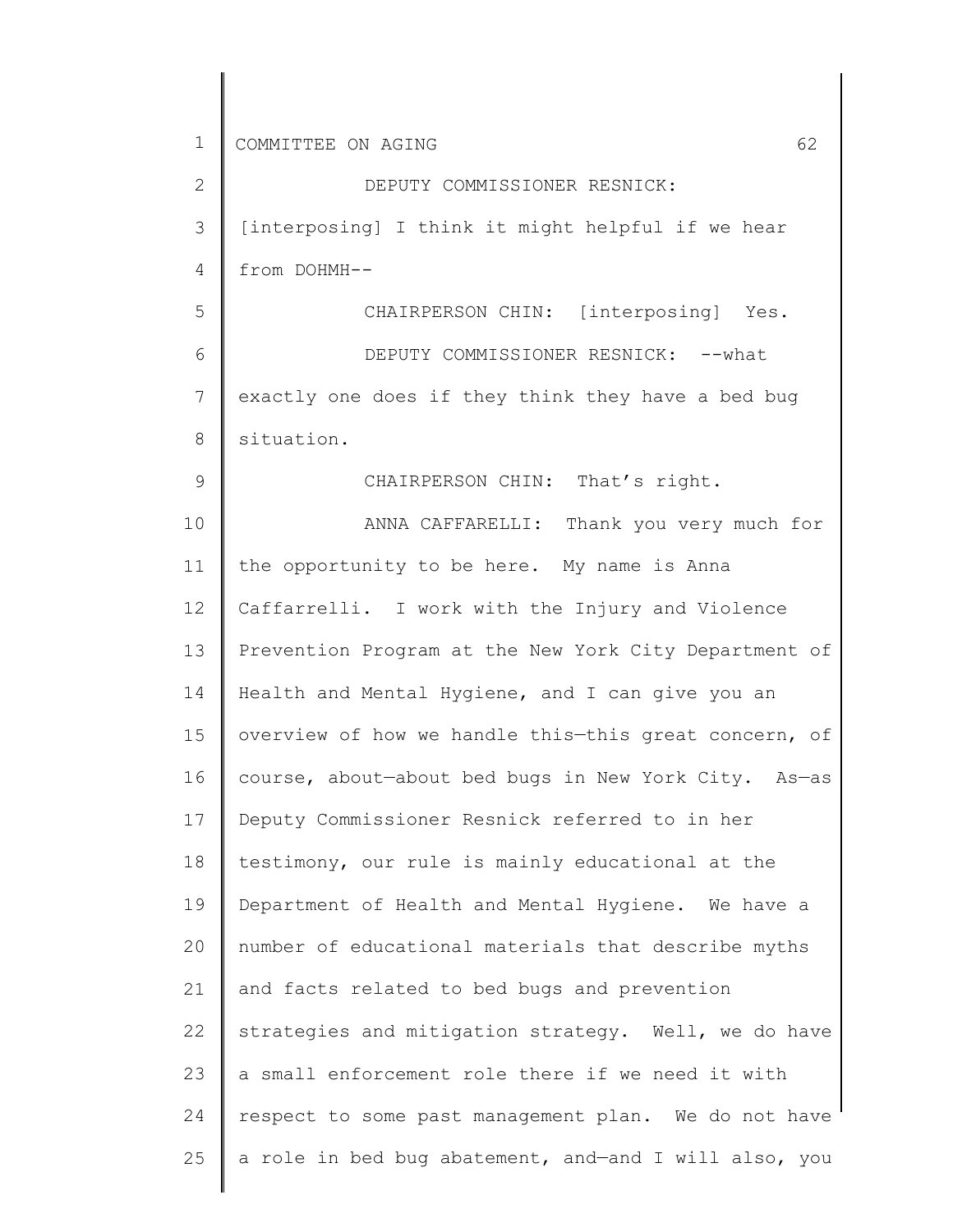∥

| $\overline{2}$ | know, for our city team, of course, and I'll mention  |
|----------------|-------------------------------------------------------|
| 3              | that we have colleagues here from-from HPD, from      |
| 4              | Housing, Preservation and Development. It was         |
| 5              | mentioned that HPD handles complaints due to bed bugs |
| 6              | and also distributes educational material, and that   |
| $7\phantom{.}$ | HPD also does not have a role in bed bug abatements   |
| $8\,$          | specifically. What I would like to offer, of course,  |
| 9              | is that we can connect you to my colleagues at the    |
| 10             | Health Department who are experts in the -the bed bug |
| 11             | realm, but that's not my particular background, but I |
| 12             | did want to give you that-that overview of the Health |
| 13             | Department role.                                      |
|                |                                                       |
| 14             | CHAIRPERSON CHIN: Well, that's why this               |
| 15             | legislation is so important. Nobody took care of      |
| 16             | the-the abatement part. It's sort of like if a        |
|                | senior or a person with disability needs help, where  |
|                | do they go?                                           |
| 19             | DEPUTY COMMISSIONER RESNICK: Well, maybe              |
| 17<br>18<br>20 | now is good opportunity to call up HPD to talk about  |
| 21             | what the landlord responsibility is and the role that |
| 22             | they play in enforcement. Thank you, Ed. Thank you.   |
| 23             | This is how we work together collaboratively as an    |
| 24             | interagency partnership.                              |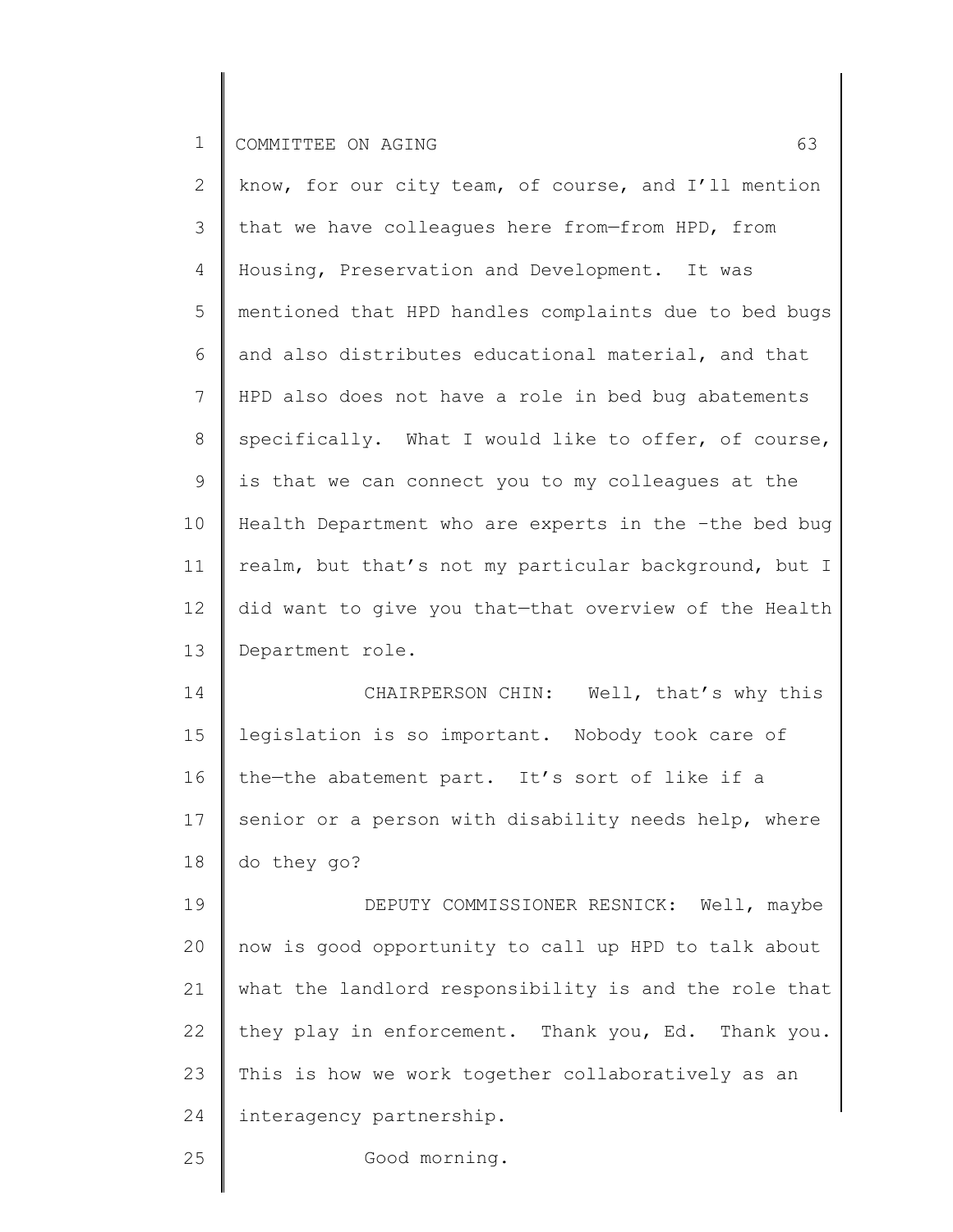2 3 CHAIRPERSON CHIN: I'm not convinced. [laughs]

4 5 6 7 8 9 10 11 12 13 14 15 16 17 18 19 20 21 22 23 24 25 MARIO FERRIGNO: Hi. I'm—I'm Mario Ferrigno and I'm the Assistant Commissioner for HPD's Division of Code Enforcement, and HPD is the agency charged with responding to 311 complaints and enforcing the Housing Maintenance Code with respect to maintenance conditions in resident, tenant occupied residential dwellings, and if we do receive a call regarding the bed bug point, we dispatch an inspector after first notifying the owner of the condition. If the owner does not correct the condition or if the tenant does not confirm to us that the owner has taken some steps to correct the condition, we will dispatch and inspector who if confirms the bed bug condition, who issued the violation. The violation is sent to the registered managing agent who is, in fact, responsible for the remediation of the condition. As you probably already know, we have—all of our inspectors are trained to identify and issue violations for bed bugs, and we also have K-9 Unit with two beagles who identify and they're teamed with an inspector to identify bed bugs.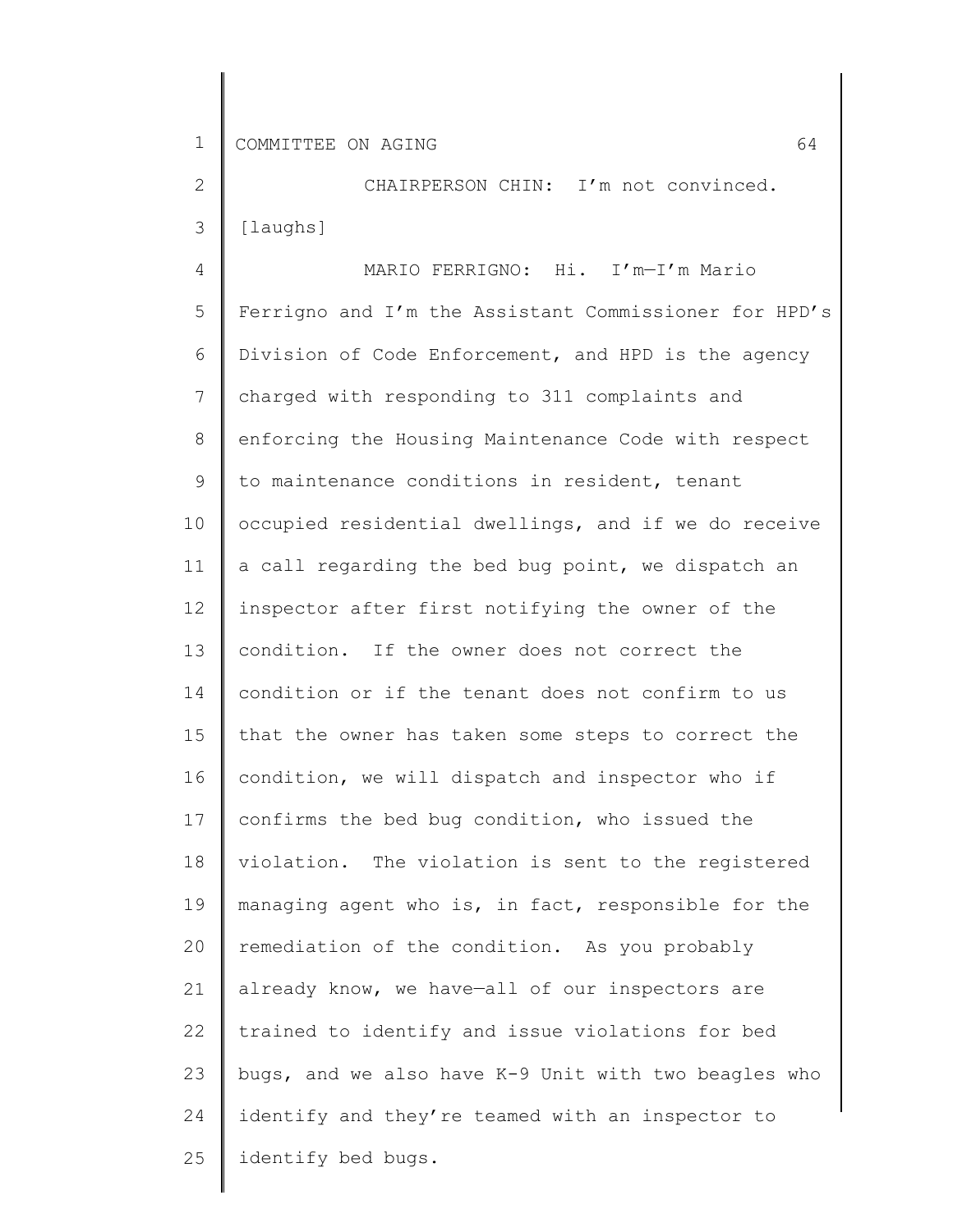4

2 3 COUNCIL MEMBER VALLONE: Madam Chair, if I may.

## CHAIRPERSON CHIN: Yes.

5 6 7 8 9 10 11 12 13 14 15 16 17 18 COUNCIL MEMBER VALLONE: Mario, just on what you were saying I think underlying this legislation is always a cry to see if there is a senior in need. So, this is where I'm concerned that this bill and everything is how can you get services to seniors who are plagued with 17 different agencies to try to find out what to do. So, had said when you dispatch the inspector, and if they find the condition, what's the next step? MARIO FERRIGNO: A notice of violation is issued to the owner. The owner is provided with a Class B violation with a notification to correct the violation by a certain date and to certify correction to HPD.

19 20 21 22 COUNCIL MEMBER VALLONE: So, the owner is served with notice. The senior or if the person who still has bed bugs on the bed, how do we get to the step of getting that correct?

23 24 25 MARIO FERRIGNO: Right. So, HPD is—is the enforcement piece. We do not remediate bed bugs. However, once violations are issued and owners do not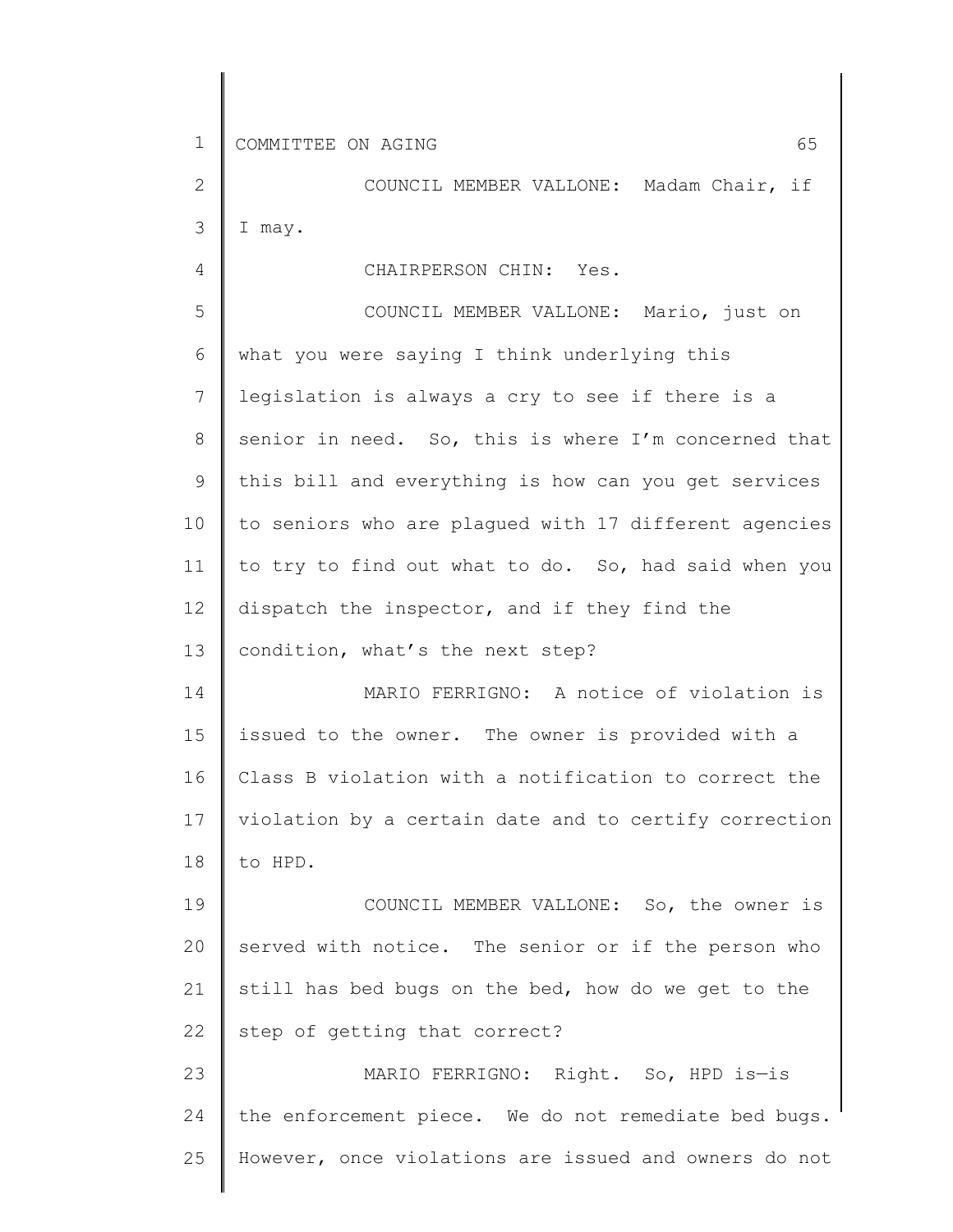2 3 4 correct conditions as they're required to, they face potential litigation. They face potential civil penalties.

5 6 7 8 9 10 11 12 13 COUNCIL MEMBER VALLONE: Is there a step involved there where the tenant or the person who is suffering can be given some type of steps or procedures on how to get relief in the situation instead of just seeing a ticket being issued to the landlord? Should we send out a guide given to the senior saying these are the different services that are provided by the city. This is where you can find help. This is where--

14 15 16 17 18 19 MARIO FERRIGNO: [interposing] Our—our inspectors are also equipped with the Department of Health's Bed But Guide, which they do provide to tenants upon completion of their inspection for bed bugs. So that information is—is handed to the tenant.

20 21 22 23 24 25 COUNCIL MEMBER VALLONE: And where I'm going with this is my more important question is what if they determine is a condition beyond bed bugs that there's a dire living condition going on in the apartments and it's beyond the scope of the inspector to address. At what point with all this wonderful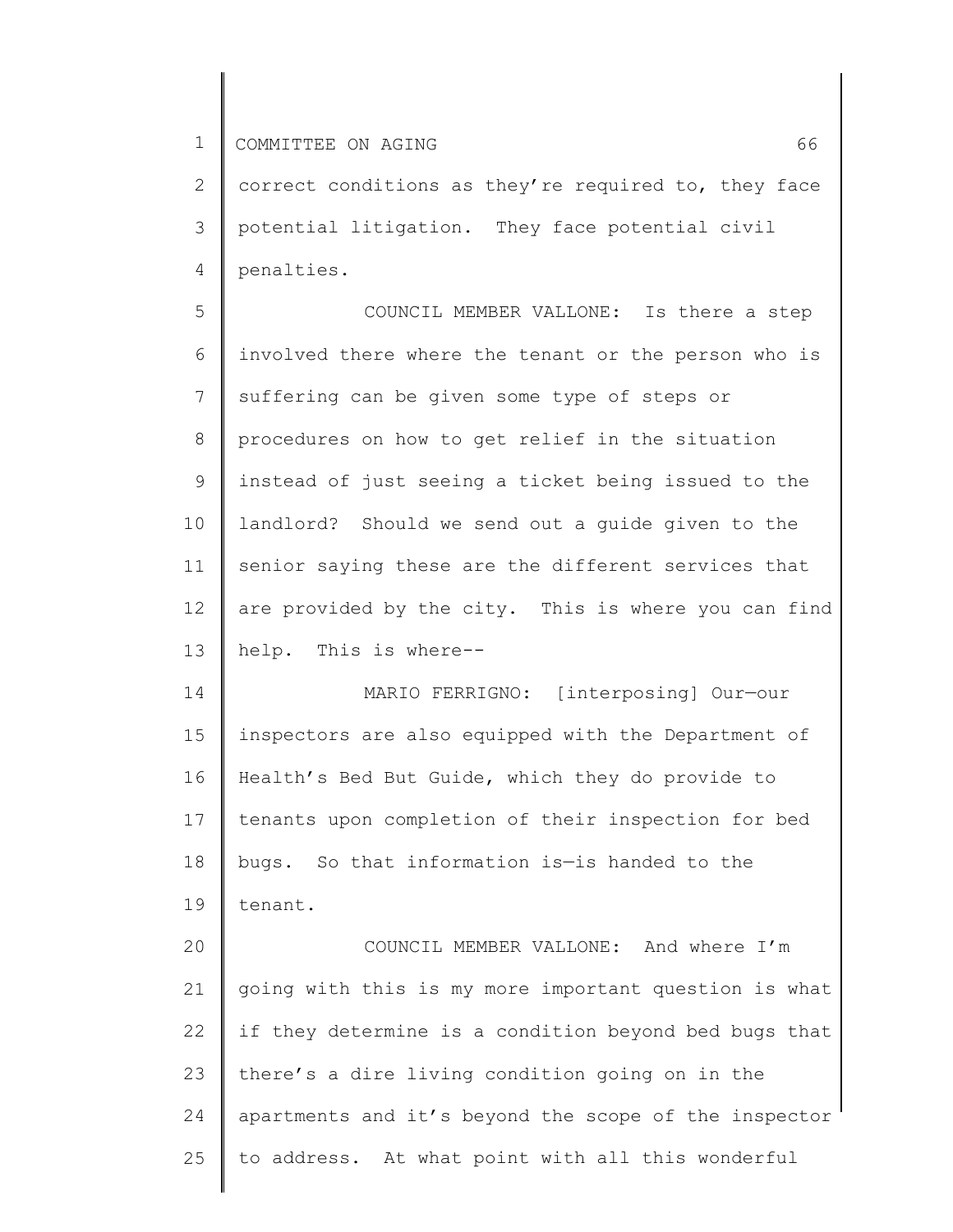| $\overline{2}$  | collaboration and coordination of agencies do we now  |
|-----------------|-------------------------------------------------------|
| 3               | start to focus on there's a larger problem for this   |
| 4               | person for the senior. They might have started with   |
| 5               | the bed bugs, but once you get entry doing            |
| 6               | guardianship work for my entire life, the minute you  |
| 7               | get access to an apartment of a home there's a clear  |
| 8               | concern that either the person can't take care of     |
| 9               | themselves, there's other health concerns in the      |
| 10              | problem. What's the next step between your office     |
| 11              | and now notifying DFTA, ASP, the Department of        |
| 12 <sup>°</sup> | Health, Department of Buildings?                      |
| 13              | MARIO FERRIGNO: Our agency works with                 |
| 14              | Adult Protective Services, and if our inspectors come |
| 15              | across a situation as you described they would make a |
| 16              | referral to Adult Protective Services.                |
| 17              | COUNCIL MEMBER VALLONE: And how do we                 |
| 18              | get-again, that's emphasized. So, from the moment     |
| 19              | that happens, how does the coordination begin between |
| 20              | APS and DFTA, and the Department of Health? One       |
| 21              | stays a condition underlying that's more important    |
| 22              | than the bed bugs.                                    |
| 23              | DEPUTY COMMISSIONER RESNICK: If it's a-               |
| 24              | if it's a referral to APS we-they don't necessarily   |
| 25              | refer back to us. We make referrals to them.<br>I am  |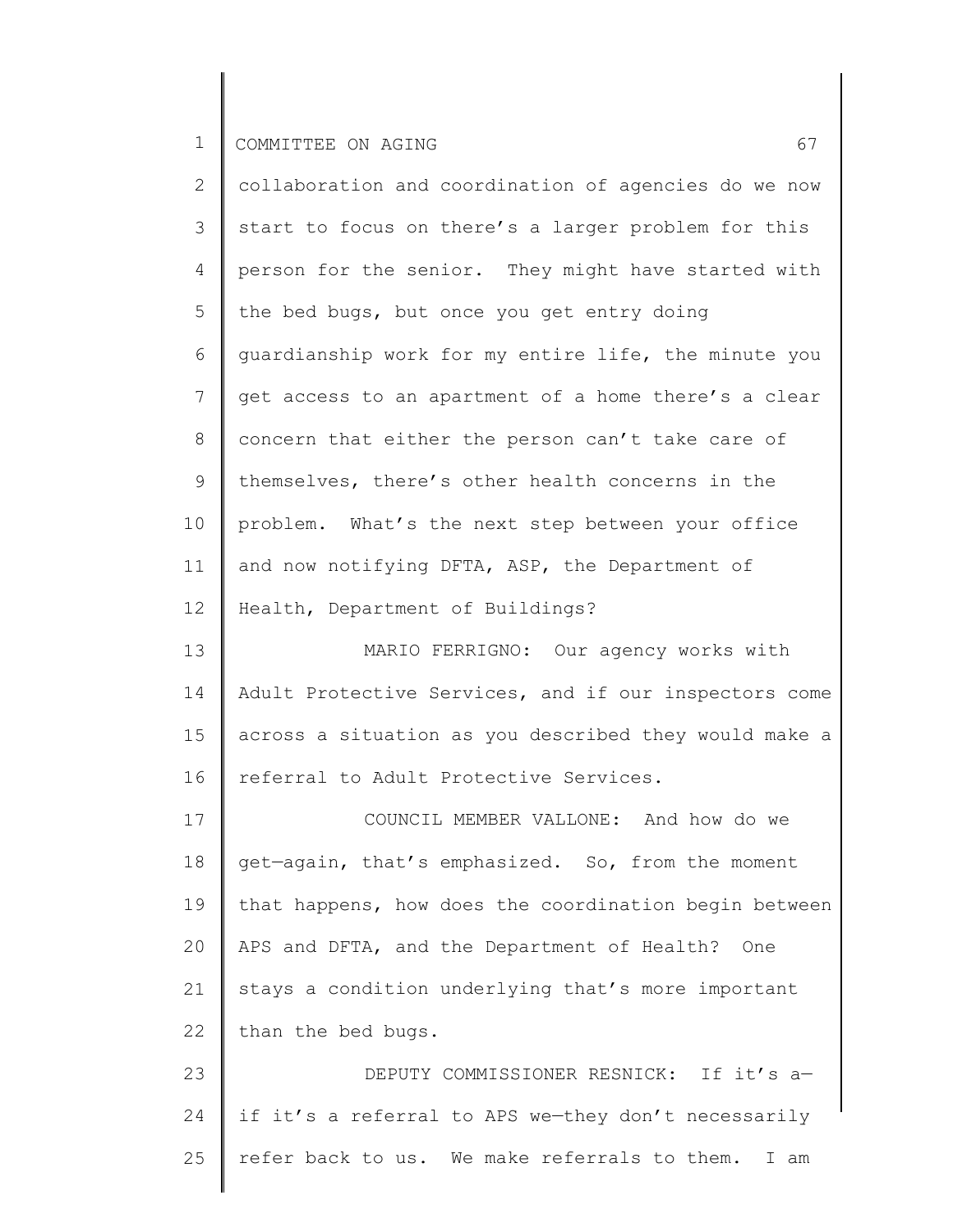| 2  | aware and-and HRA is not here today, but they do help |
|----|-------------------------------------------------------|
| 3  | with mediation, and do what's necessary in order to   |
| 4  | eradicate the situation, and I mentioned earlier that |
| 5  | if we have case management clients that have very     |
| 6  | serious situations, you know, we have some access to  |
| 7  | emergency funds or we've had private funding where we |
| 8  | can help. So, really, you know--                      |
| 9  | COUNCIL MEMBER VALLONE: [interposing]                 |
| 10 | Perfect. So, that's what I said. So, you have that    |
| 11 | case management system in place?                      |
| 12 | DEPUTY COMMISSIONER RESNICK: Yes.                     |
| 13 | COUNCIL MEMBER VALLONE: Right, and now                |
| 14 | all of a sudden something is flagged and someone has  |
| 15 | an existing case within DFTA, and now there's been an |
| 16 | inspection through Department of Health, the          |
| 17 | Department of Buildings. Does any of that             |
| 18 | information get included into the existing case       |
| 19 | management or is it a separate incident and they      |
| 20 | don't get related?                                    |
| 21 | DEPUTY COMMISSIONER RESNICK: I honestly               |
| 22 | don't know if we would know if you've issued a        |
| 23 | violation. I doubt it. We would know if there was a   |
| 24 | bed bug situation in-in the client's apartment, and a |
| 25 | lot of that work is working with the landlord to make |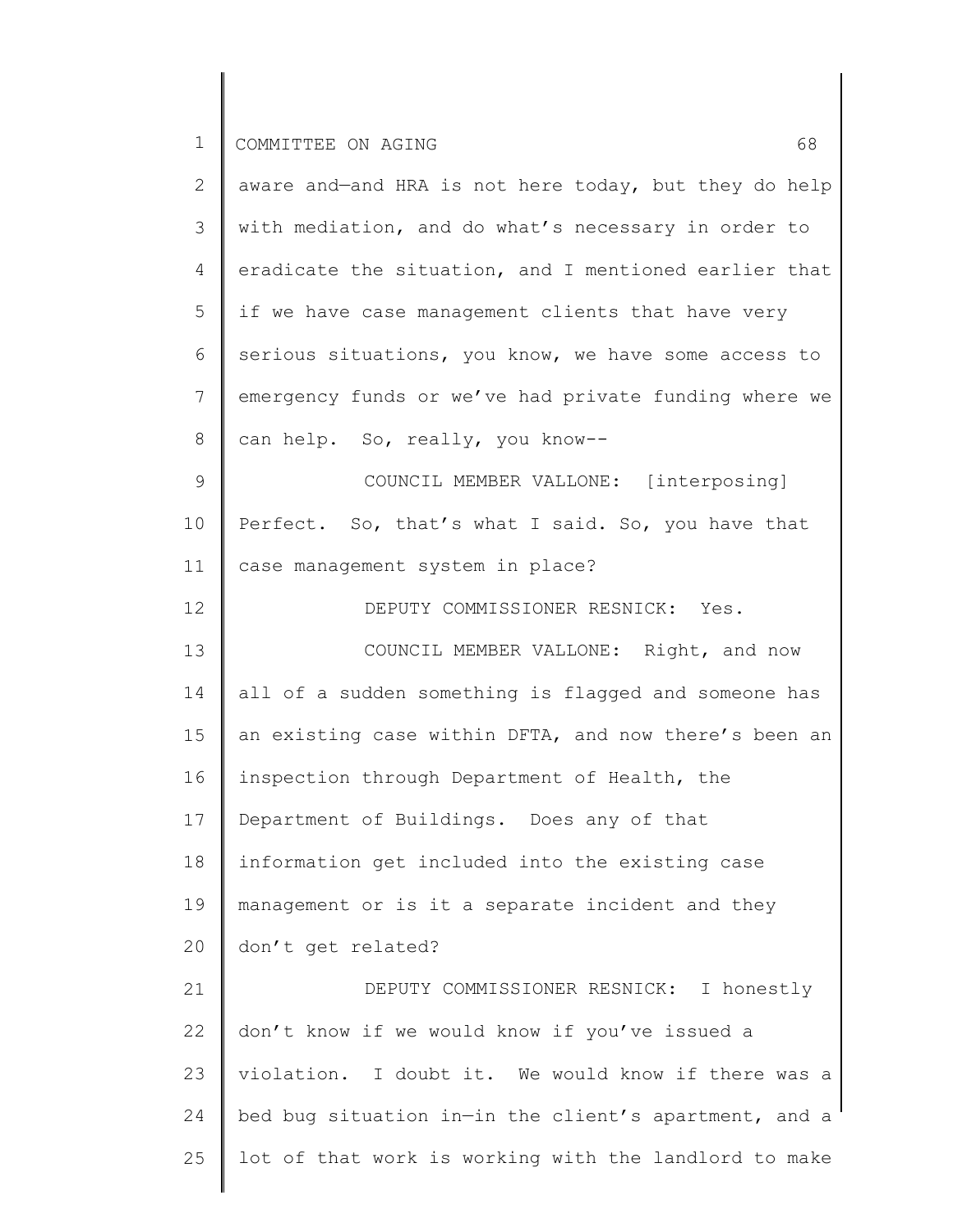2 3 4 sure they get in and—and remediate the problem. I mean it is at their expense and the responsibility to do that.

5 6 7 8 9 10 11 12 13 14 15 16 17 18 19 20 21 22 23 24 COUNCIL MEMBER VALLONE: No, I'm with you. I'm just trying to dig deeper onto the next step on how we can coordinate. We've done it with Rikers, with detainees and inmates coming forward. We keep their health record for whether it's recidivism what's coming through so that the medical department—there's always a file ongoing with a particular person. So, if we were to open a case file for someone it might be—I don't know if it's a simple as bed bugs, but that's the tip of the iceberg and now all of a sudden it turns out we have to open an entire fire for that senior that we could now coordinate and contain that person's records so, we can coordinate visitations whether it's APS, whether it's DFTA, whether is the Department of Health following up on the-- DEPUTY COMMISSIONER RESNICK: [interposing] I think we learned in preparing for this that when HPD issues a violation that they don't keep that data based on age. So, there's no way of

25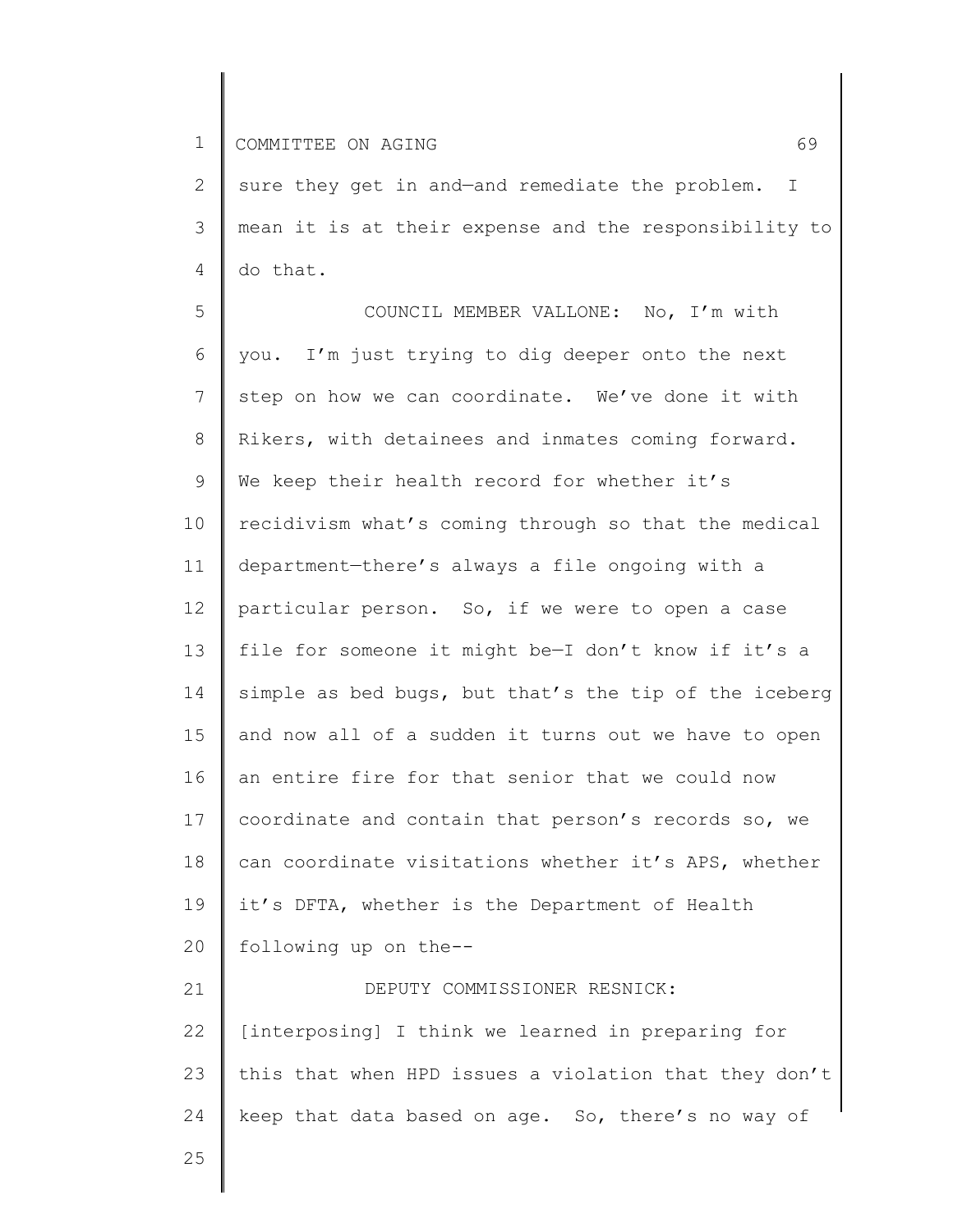2 3 them being able to say a senior has been, you know, infected.

4 5 COUNCIL MEMBER VALLONE: Yes, so maybe maybe we can do something.

6 7 8 9 10 11 12 MARIO FERRIGNO: [interposing] Yeah, well we—we don't—we don't know the age of these calls to 311 and we don't inquire with two exceptions, which are treated by the law, which is the child protection laws for the paint hazards and window guards. Other than in those two instances, we don't inquire about the age of the tenant.

13 14 15 16 17 18 19 20 21 22 23 24 25 COUNCIL MEMBER VALLONE: Well, I mean, the hardest part for us as—as legislators is often getting access to an apartment or a house or a building and here we have access. So, I'm wondering how to just utilize that opportunity if there's a person in need, or some type of future plan we can put together if something is witnessed. Obviously training. You know, the—the health inspector is coming for a different reason that the Building Department is going to address. I understand that, but the idea is to provide assistance to the senior or a person on a disability or a person in need, or often it's a parent taking care of an older child or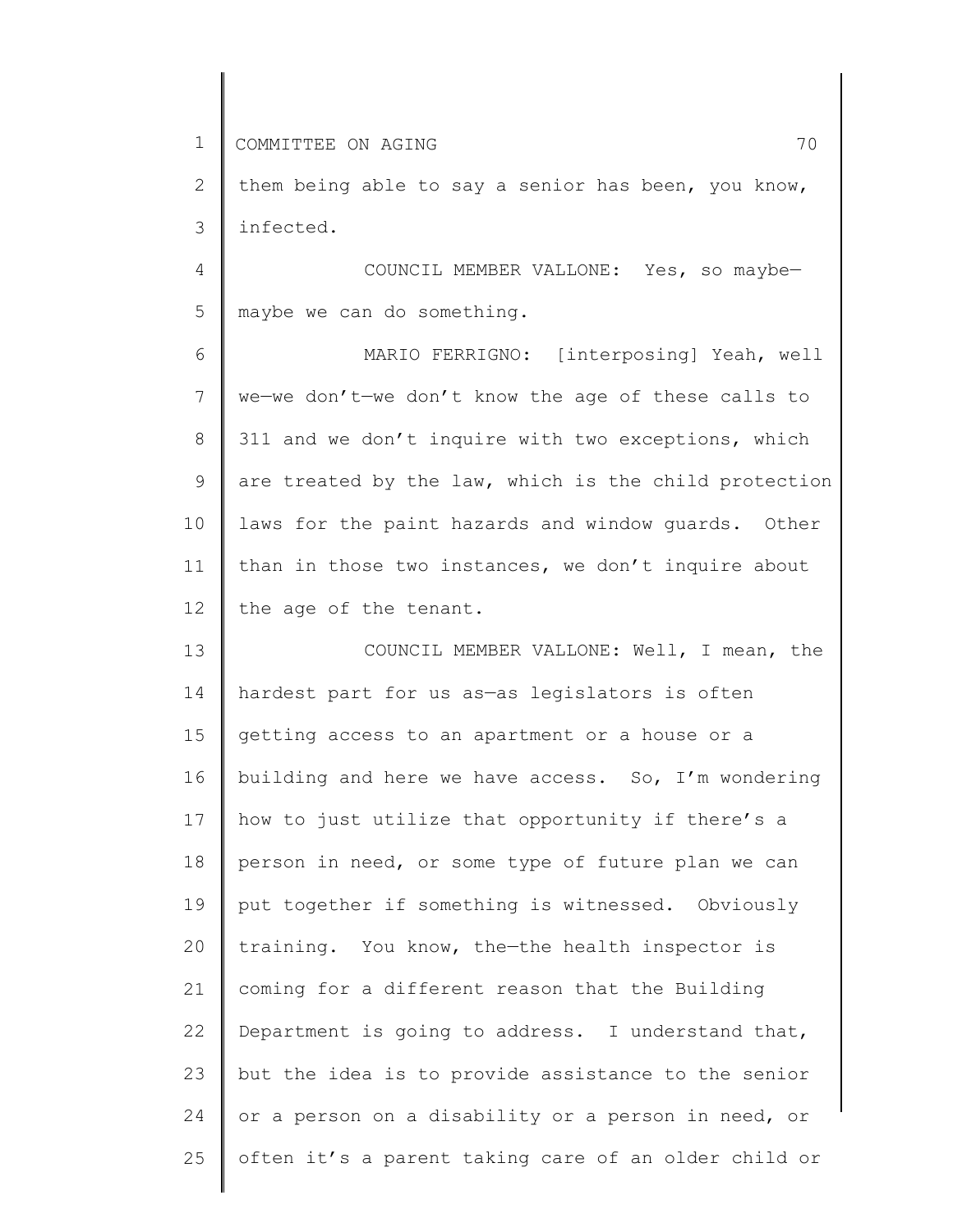2 3 4 5 6 7 8 9 10 11 12 13 14 15 16 17 18 19 20 21 22 23 24 25 visa versa, and this very fear in letting people into that, that yours. It's something that we can talk about at a future hearing with our chair, the coordination of that data to provide really a global plan when someone actually calls the city for services and it might start with bed bugs. That's the reason why something as simple as bed bug call, but now all of a sudden we're getting into the heart of what maybe it was the landlord completely just blowing the situation having a bed go from tenant to tenant to tenant. However, it might be something else going on. So, maybe we can talk about. DEPUTY COMMISSIONER RESNICK: I'm sure we could. COUNCIL MEMBER VALLONE: Thank you, Chair. CHAIRPERSON CHIN: I guess if the—if the call came into DFTA, most likely, I mean you would know whether it's a senior or not and then you could also like follow-up whether it's a case management agency, because one of the concerns that we've heard is that that's where homebound unit. Right, if they have attendants, how do you make sure that the DFTA contractors or the homecare worker enters the home of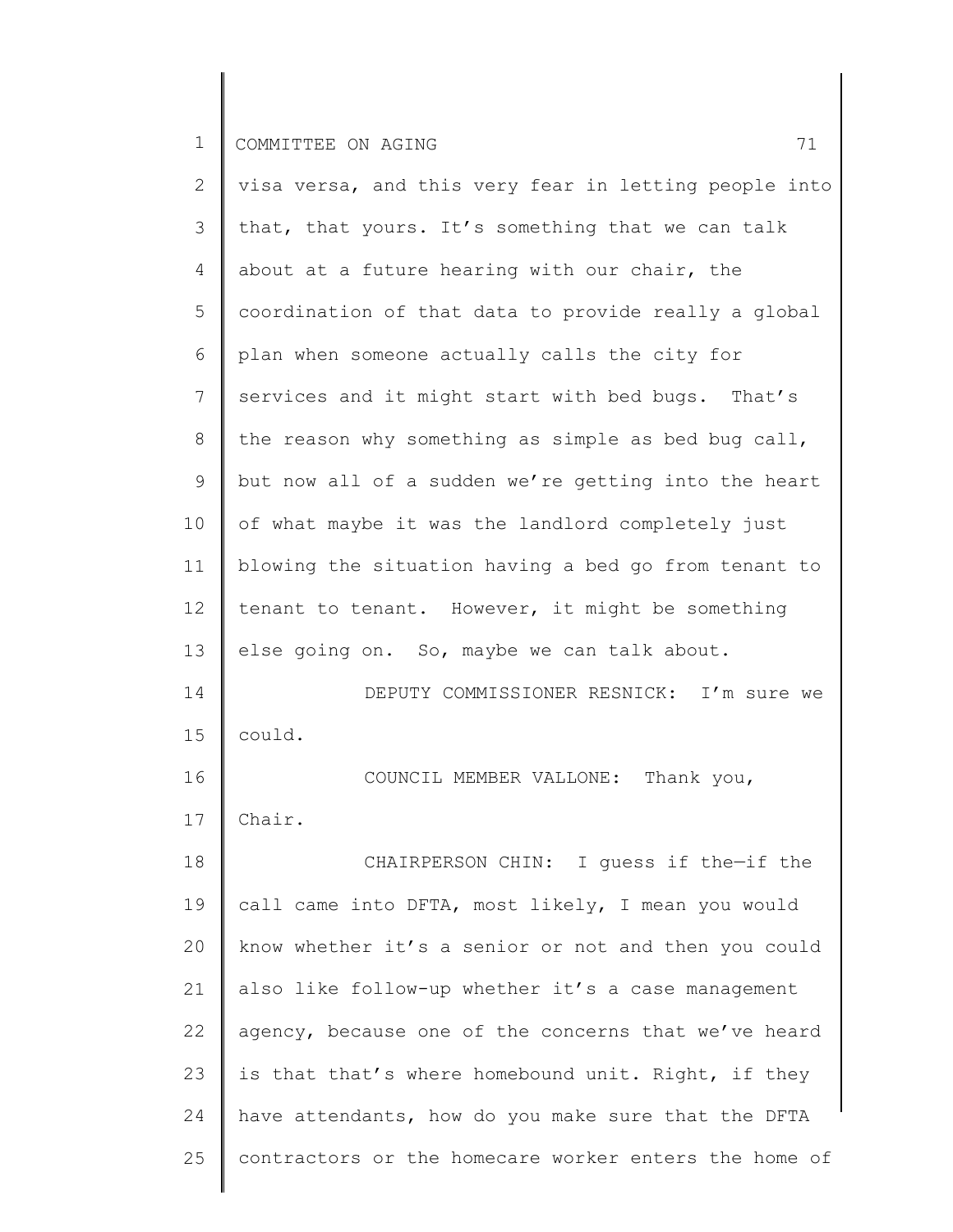2 3 4 5 6 7 8 9 10 11 12 13 14 15 16 17 18 19 20 21 22 23 24 25 a client who has bed bugs. You know, if they don't then all of a sudden this homebound senior with a bed bug situation will not get any kind of help. So, that's—that's something that we—we want to make sure that there is serve there to help these seniors in need because all I hear about is enforcement and, you know, and then the Department of Health with all the guidelines where there's no real assistance to a senior who is going through that situation. There's a lot to do right? You have to clean all the laundry, and you've got put everything together and the furniture. I mean the senior in that situation is not going to be able to handle it, and that's when they cry out for help. I mean I'm not sure if Adult Protective Service is the only way to get them assistance. Is that what it is right now? DEPUTY COMMISSIONER RESNICK: I'm not aware of other city services besides protective services, and a few cases that we've had either in case management or through our Assigned Counsel programs. You know, sometimes eviction is bed bug infestation becomes part of that whole process. CHAIRPERSON CHIN: Well, that's something that—information that's a follow-up. We wanted to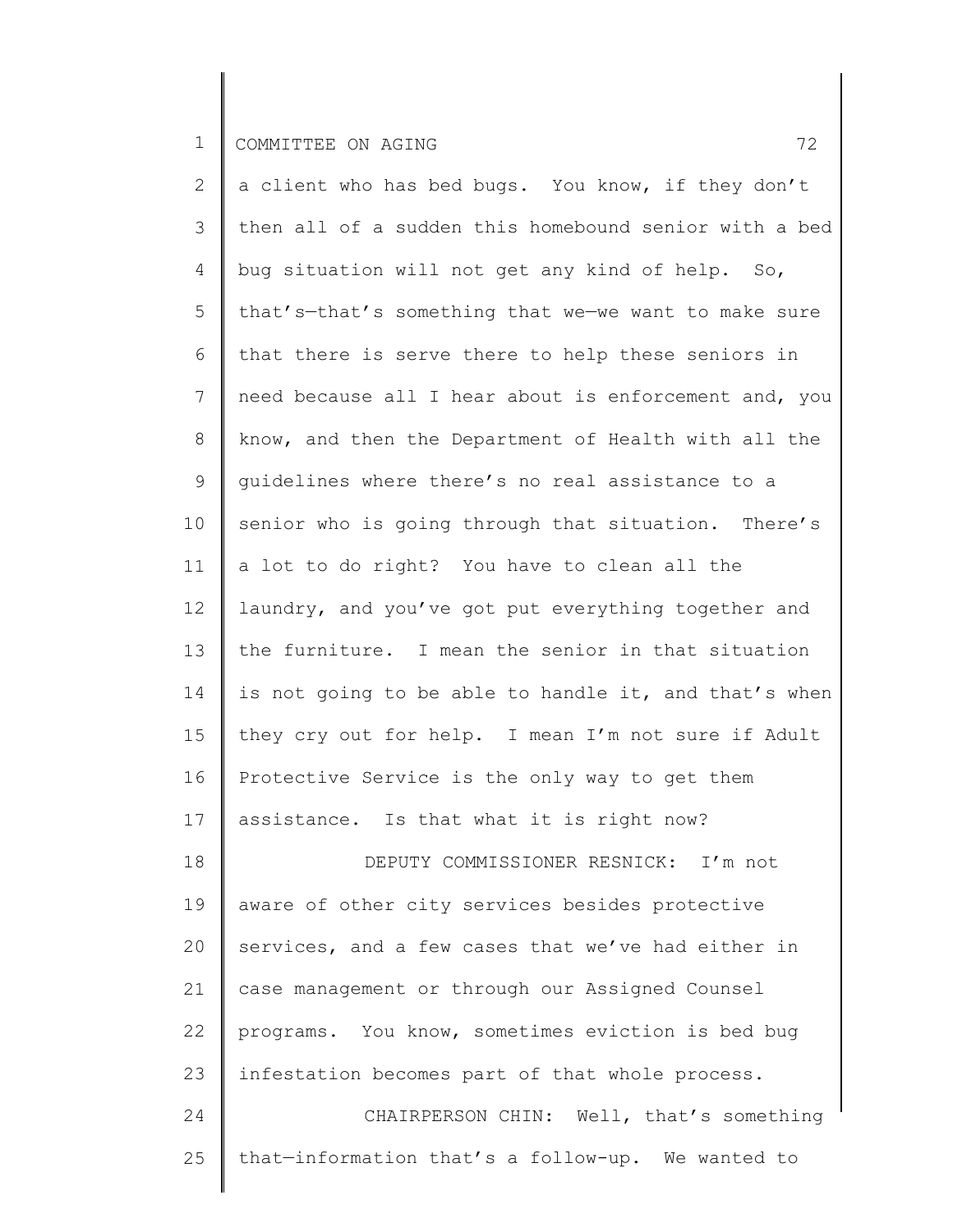| $\mathbf{2}^{\prime}$ | get some HRA in terms of like in case of the          |
|-----------------------|-------------------------------------------------------|
| 3                     | situation with seniors and bed bugs, you know, how    |
| 4                     | does APS come in and do they provide the help and     |
| 5                     | assistance, and so we should get some information on  |
| 6                     | that. Is this for that? I think what we'll do is      |
| $7\phantom{.0}$       | since we have other panels of advocacy we wanted to   |
| 8                     | hear from the. So, I wanted to thank you all for      |
| 9                     | testifying, and we are going to send you all the      |
| 10                    | follow-up questions that we didn't get answers to,    |
| 11                    | and I hope that we will--                             |
| 12                    | DEPUTY COMMISSIONER RESNICK: A follow-up              |
| 13                    | meeting?                                              |
| 14                    | CHAIRPERSON CHIN: Yeah, continue to                   |
| 15                    | follow up and then discuss how we can get the         |
| 16                    | administration on board to support this legislation.  |
| 17                    | DEPUTY COMMISSIONER RESNICK: Thank you.               |
| 18                    | CHAIRPERSON CHIN: Thank you                           |
| 19                    | DEPUTY COMMISSIONER RESNICK: Thank you.               |
| 20                    | [background comments, pause] The next panel Alexander |
| 21                    | Riley, Volunteers of Legal Services Elderly Project.  |
| 22                    | Andrea Ciofani, Live on New York; Monica Krakowski    |
| 23                    | from JASA; [pause]                                    |
| 24                    | MONICA KRAKOWSKI: Yes, it's okay. Good                |
| 25                    | morning. My name is Monica Krakowski. I'm the         |
|                       |                                                       |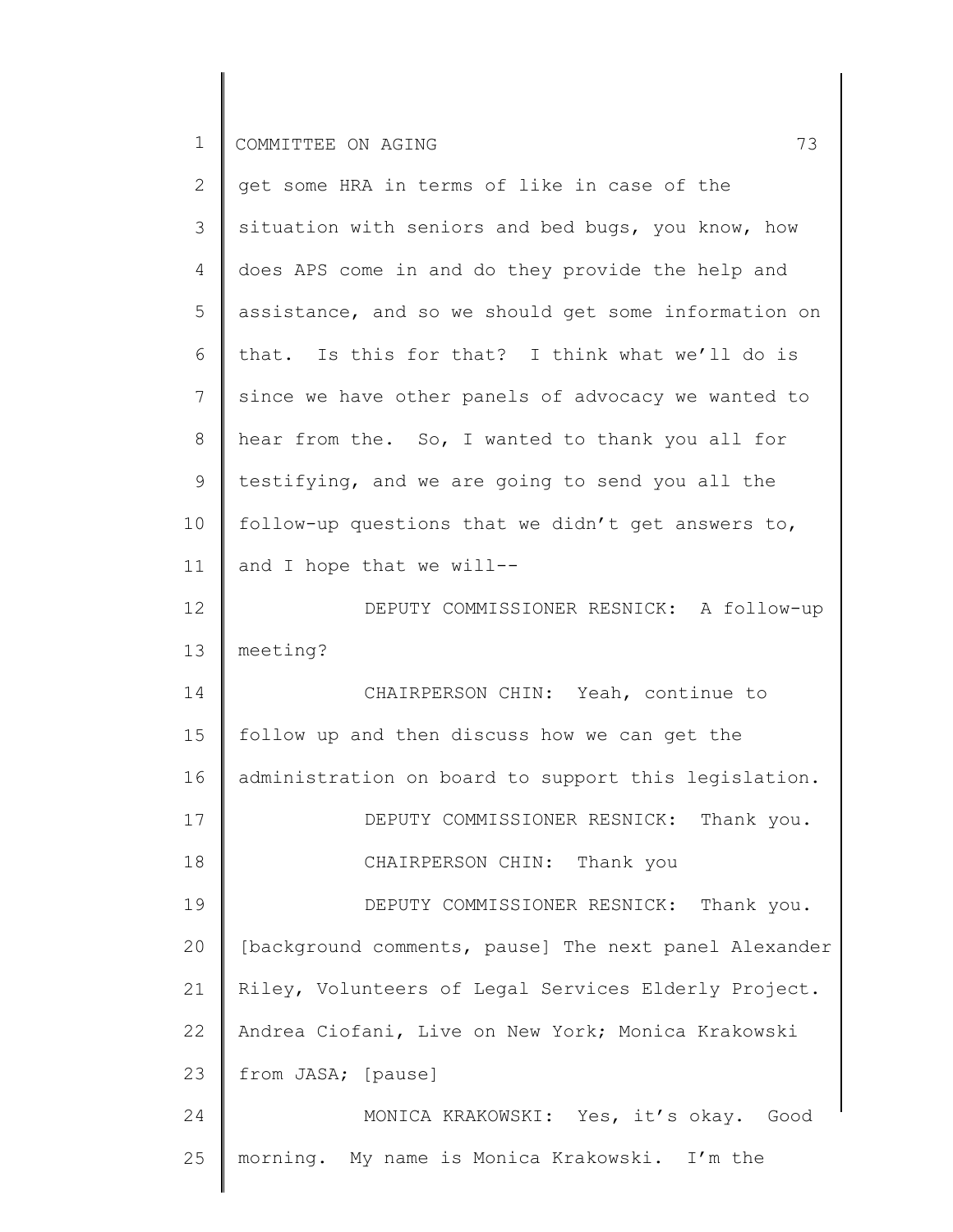2 3 4 5 6 7 8 9 10 11 12 13 14 15 16 17 18 19 20 21 22 23 24 25 Director of Legislative Affairs with JASA and I'd like to thank Council Member Chin and members of the Aging Committee for the opportunity to testify today. JASA's mission is sustain and enrich the lives of aging New Yorkers in their communities enabling them to connect with people and places that give them meaning. JASA's programming promotes independence, safety, wellness, community participation and enhanced quality of life for New York's older adults. Our varied programs provide continuum of care to over 40,000 clients annually. I'll start with Intro 1185. In the aftermath of recent hurricanes and power outages across Houston, much of Florida and surrounding area, and obviously what's going on today, there's a heightened awareness of potentially devastating impacts of the most vulnerable members of our communities. JASA commends the Council for introducing 1185, which will require the New York City Department for the Aging to provide information to households with uses of licensing and equipment in individuals with a medical hardship on how to register with the utility providing electrical service. Providing information to older adults at senior centers and NORCs as well as having easily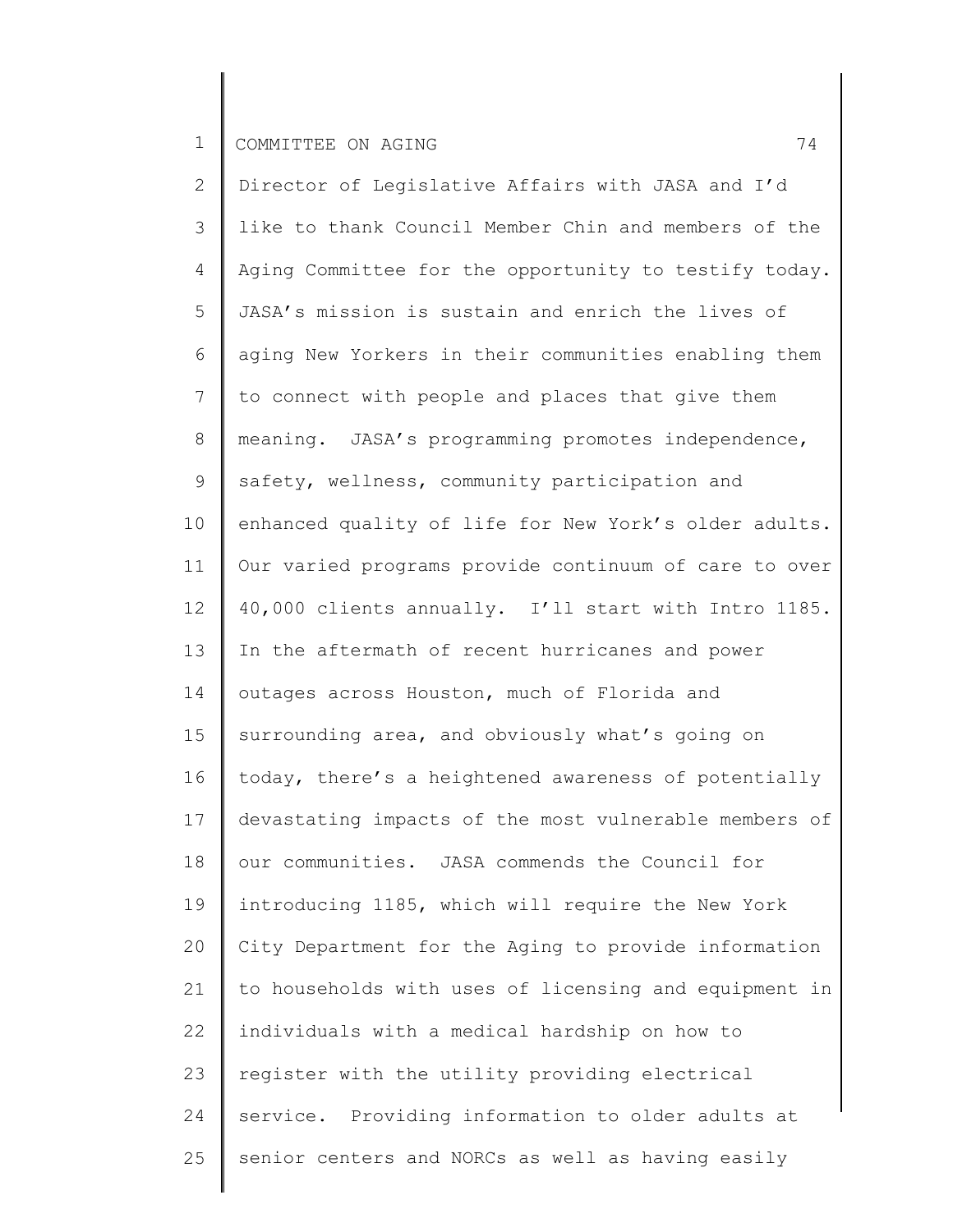2 3 4 5 6 7 8 9 10 11 12 accessible information on the website, a New York City website will expand the reach of the city and hopefully help connect individuals with the appropriate providers. Previous hearings on emergency response and resiliency have address the concerns of advocates as well as city agencies in maintaining lists of individuals utilizing licensing and equipment in case of emergency. Of significant concern is how to keep such a database up to date and accurate so not to leave the precious time and safety of emergency responders.

13 14 15 16 17 18 19 20 21 22 23 24 25 1185 supports individuals in advocating for themselves by educating them on the steps to take in order to notify their utility companies while avoiding potential disclosure of private health related information to landlords. The responsibility of notifying the utility company rests with the individual in need of services, and I'll just—not as part of this but just the response to Council Member Deutsch, I agree that although we have plenty of information on Get Ready New York and all of those booklets that we give out and have them all the time and people have their go bags (sic) I don't see any reason not to have a standalone flyer information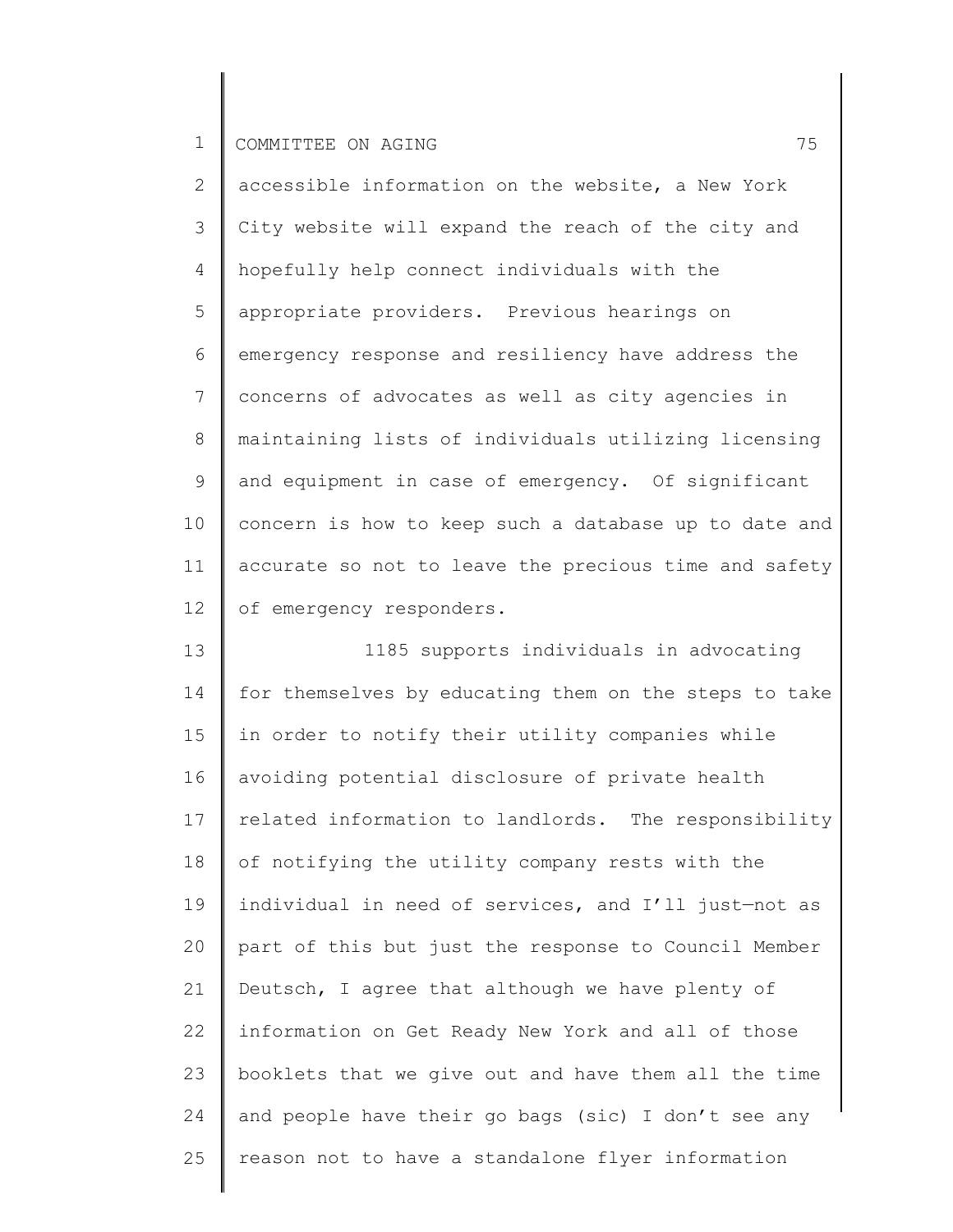1 COMMITTEE ON AGING THE COMMITTEE ON AGING

2 3 that highlights the need for people to registers. It's just a—it's just easily—easily done.

4 5 6 7 8 9 10 11 12 13 14 15 16 17 18 19 20 21 22 23 24 25 Intro 189. As bed bugs have made their way back into the spotlight in New York City, JASA has worked closely with staff and clients in trying to prevent and respond to outbreaks. Bed bug infestations can happen anywhere and people may unknowingly transfer them from place to place in their closed luggage and other things. Infestation can be small and isolated or more extensive and complex. Bed bugs cause a variety of negative physical health, mental health and economic consequences including various physical reactions to bites, and mental health implications for people living in infested homes, and time consuming and expensive control measures. JASA thinks that through Intro 189 the City Council makes clear the understanding of the particularly negative toll that bug infestations have on older adults, and aims to assist older adults in managing outbreaks in their home. JASA seeks to prevent mitigating and contain bed bugs and similar infestations in our offices, program sites and apartments. We've invested significantly in trainings and protective processes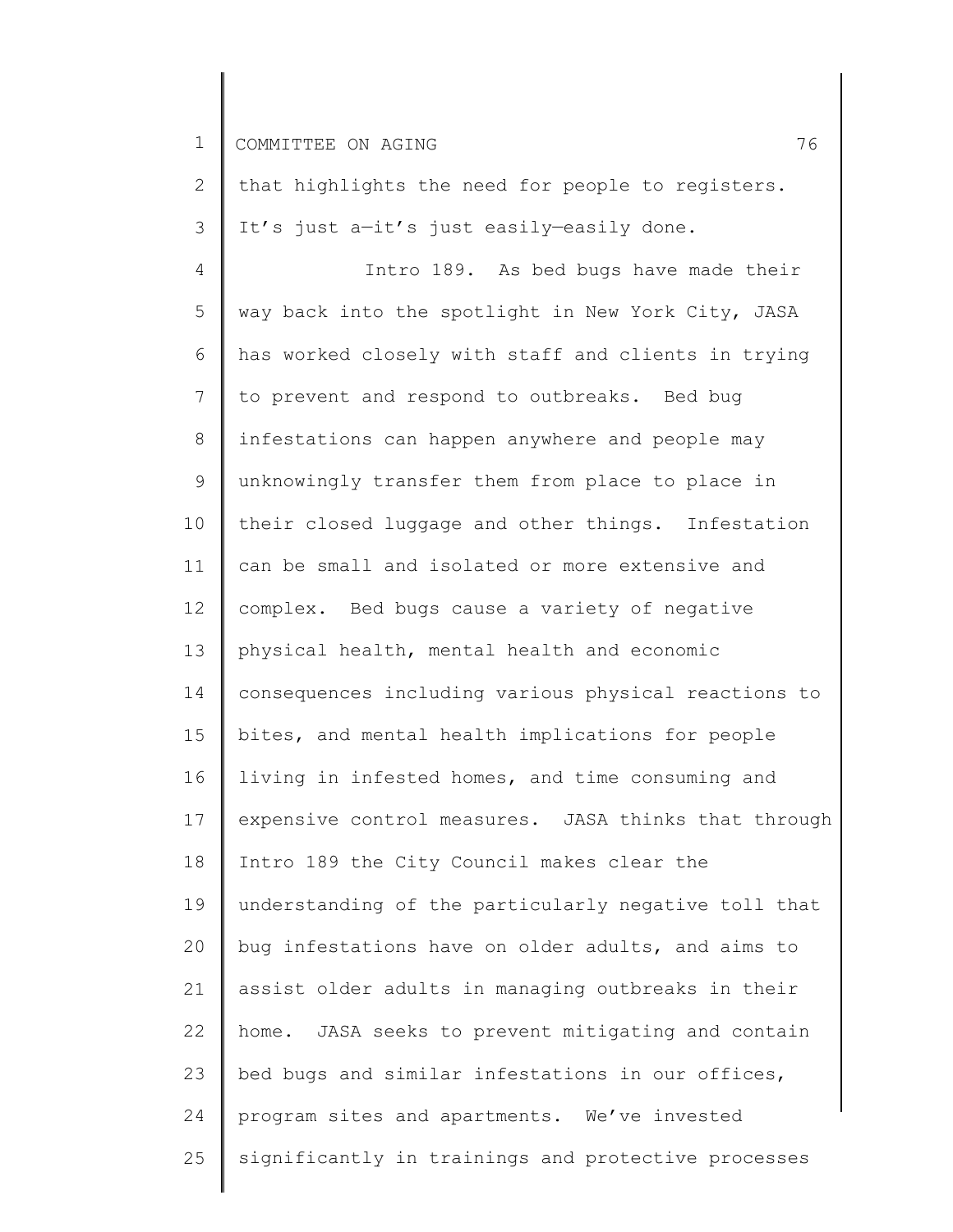2 3 4 5 6 7 8 9 10 11 12 13 14 15 16 17 18 19 20 21 22 23 24 25 for staff. Prevention is the most cost-effective approach to managing bed bugs and can work in a wide range of settings. Trainings include focus on being respectful and sensitive to clients when asking about their home, and being vigilant in observation of any risk. We also maintain resources online and access for all staff. Despite preventative measures, outbreaks are inevitable with a client base of over 40,000 and approximately 1,000 staff members. JASA workers closely with a pest control company with action plans including deployment of bed bugs, missing dogs (sic) at JASA housing, center centers' central offices and customized treatment plans sometimes including removal of furniture, thermal heating and primate flash freeze treatments. Unfortunately, bed bugs pose a significant challenge for older adults, and treatment is costly, and to that end, JASA welcomes any assistance the city is able to provide, and that may mean as—as the Deputy Commissioner mentioned, working with contractors. Obviously, we're not the experts in moving furniture and—and doing the actual getting rid of bed buts. But moving furniture and dealing with the intense nature of actually readying apartments for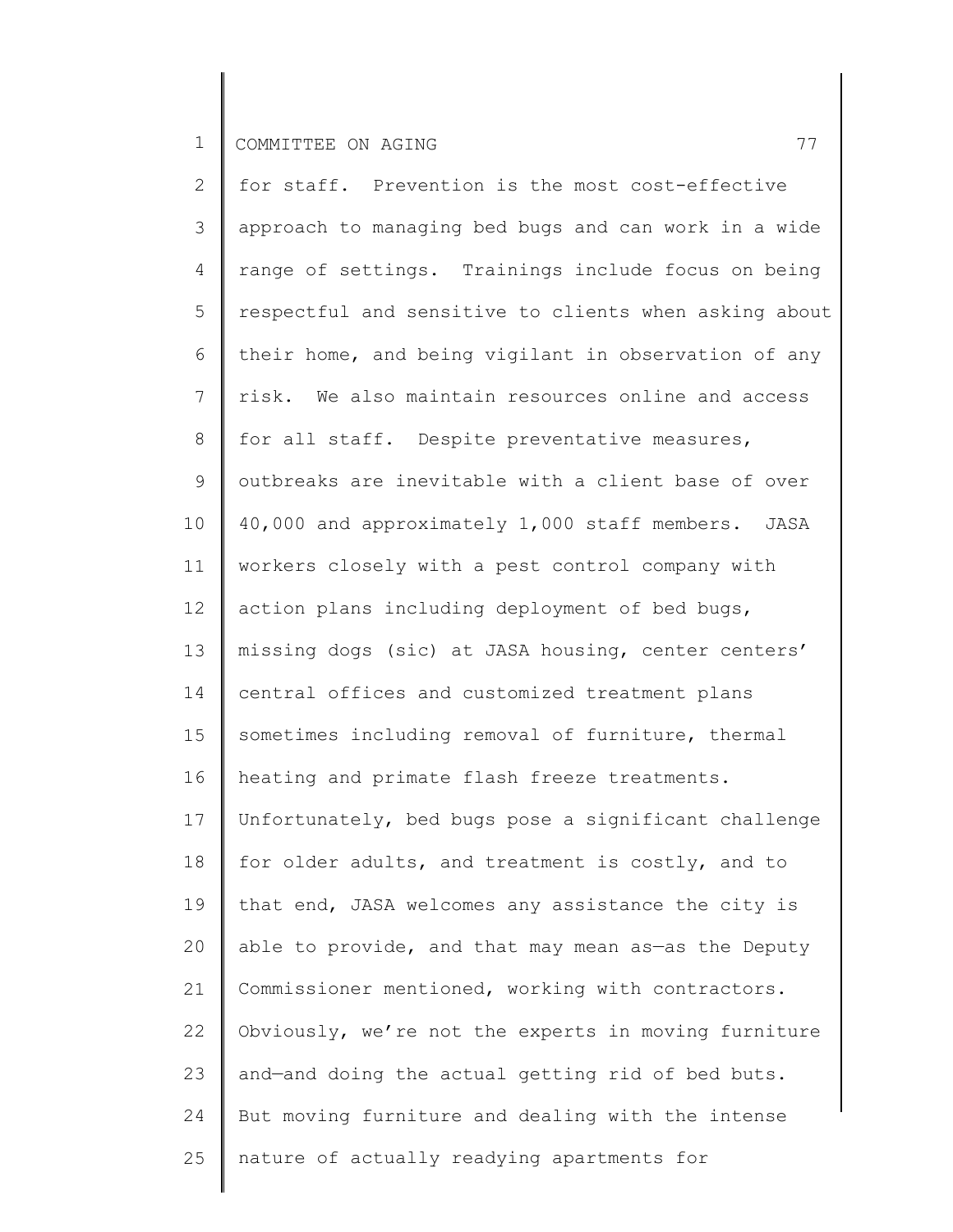1 COMMITTEE ON AGING THE COMMITTEE ON AGING

2 3 4 5 6 7 8 9 10 11 12 13 14 15 16 17 18 19 20 21 22 23 24 25 extermination is—is very intense, and very challenging for an adult Int 1684, JASA supports this intro, which requires the Department for the Aging to establish an interagency program coordinator position to advise the commissioner on all city programs relevant to aging. The Interagency Program Coordinator would also be responsible for an annual report to the New York City Council on aging program programs citywide. There are often programs and services impacting older adults, which are administered by city agencies other than the Department for the Aging. Whether it's Human Resources Administration, Department of Health and Mental—Mental Health, the Department of Homeless Services, Parks and Recreation, et cetera, it's important to note that in a city as large as New York City there's adequate coordination and reporting of existing services. Int 1684 will complement the already existing age-friendly NYC Partnership of the Mayor's Office, New York City Council and New York Academy of Medicine. And annual reports to the Mayor and City Council will provide a clear picture of the ways in which older adults are considered in city planning and service coordination, and it will serve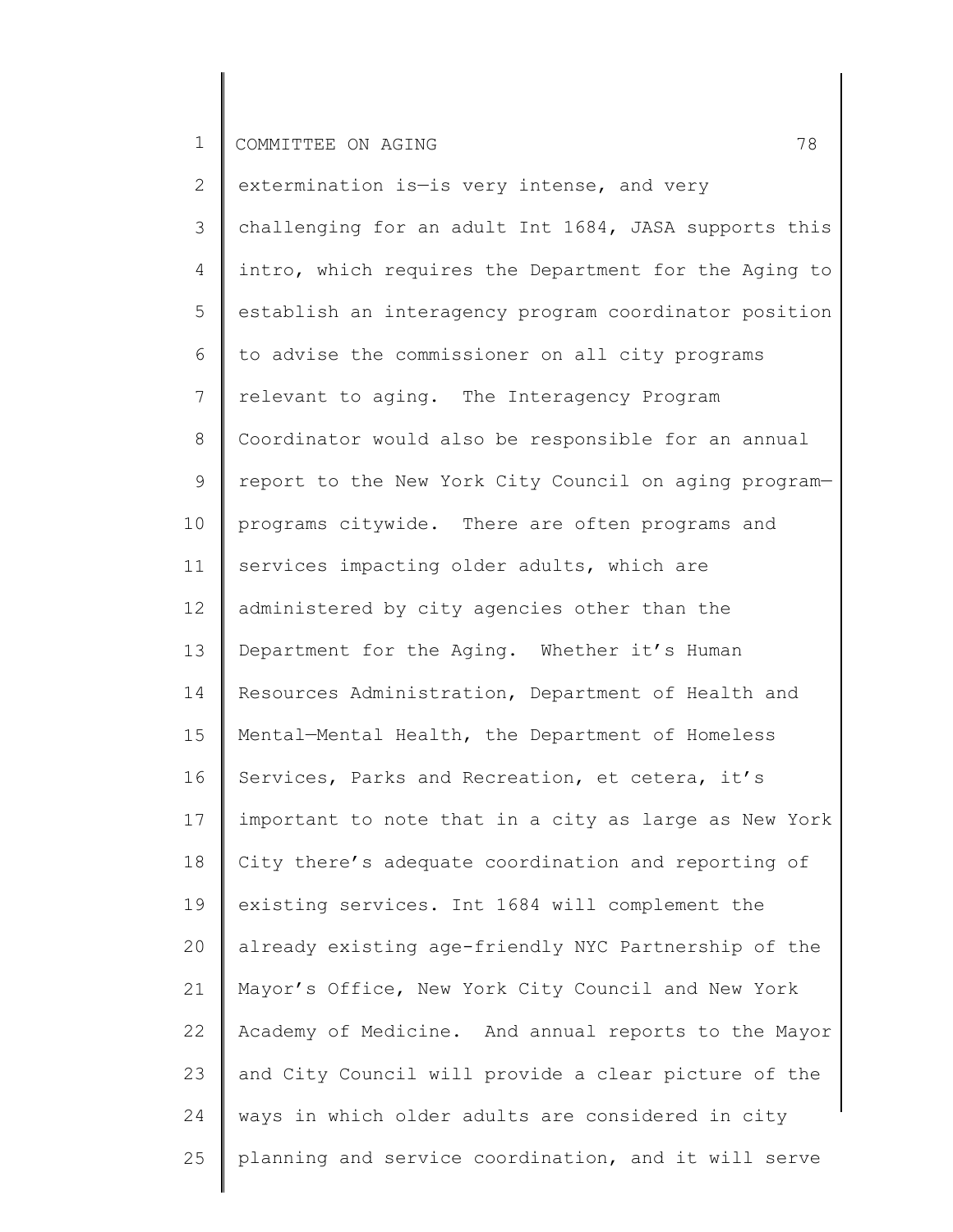25

| $\mathbf{2}$   | as a mechanism by which the city can measure its      |
|----------------|-------------------------------------------------------|
| 3              | effectiveness in addressing the needs of older        |
| 4              | adults. Such a position may also result in the added  |
| 5              | benefit of education other city agencies about the    |
| 6              | needs of older adults in the areas for the city       |
| $7\phantom{.}$ | improve service delivery, and I'll just add one note, |
| 8              | which is that the Age-Friendly NYC resources are      |
| 9              | incredible and vast, but I don't know how many people |
| 10             | know about then. So, often we, you know, about all    |
| 11             | these great and wonderful programs and-and options    |
| 12             | for people to get educated and hire education and,    |
| 13             | you know, utilize city services, but they don't       |
| 14             | necessarily know about it unless they're already      |
| 15             | connected. So, I thank you, and that's all my         |
| 16             | testimony. [pause]                                    |
| 17             | ALEX RILEY: Okay, good morning. It's                  |
| 18             | still in the morning. Good morning, Chairwoman Chin   |
| 19             | and Council Member Vallone, and thank you very much   |
| 20             | for the opportunity to speak this morning. So, I'm    |
| 21             | Alex Riley. I'm the Director of the Elderly Project   |
| 22             | with an organization called Volunteers of Legal       |
| 23             | Service. We're located down on Ward Street, walking   |
| 24             | distance from here. Just briefly, we run a series of  |

small legal projects in a variety of areas of legal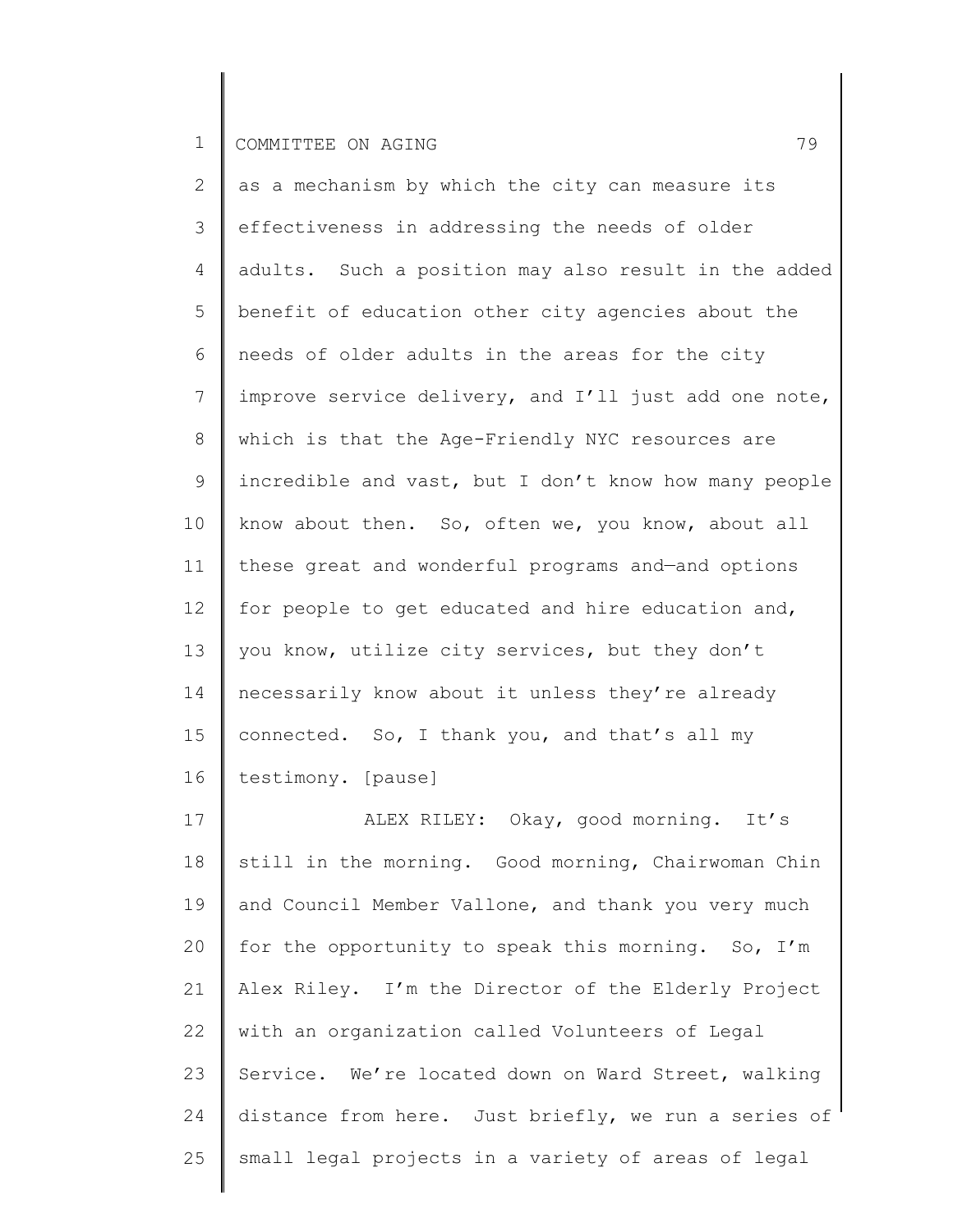2 3 4 5 6 7 8 9 10 11 12 13 14 15 16 17 18 19 20 21 22 23 24 25 practice. The Elderly Project does two things: I run legal clinics offering advice and referrals in a various—a variety of subject matters throughout Manhattan and including one walking distance from here at-down on Gold Street, and I also work with volunteer lawyers at partner law firms to obtain wills, powers of attorney, and advanced directors for our clients. Prior to running this project, I was the staff attorney and the Legal Aid Society's Brooklyn Office for the Aging for several years where I worked with a lot of clients with bed bug problems and litigated cases involving this issue. So, I'm very pleased that the committee is proposing this legislation. First of all, I think that the—the problem with bed bugs for seniors is—is a problem for reasons other than simply that they are not able to move large furniture as has been discussed before remediation and eradication requires a lot of additional steps from removing curtains to bagging things and people with even insubstantial disabilities or lack of ability to do various things and will be challenged in this regard. In addition, many of the—the seniors who have this problem of—of bed bugs infestation are quite isolated. Earlier the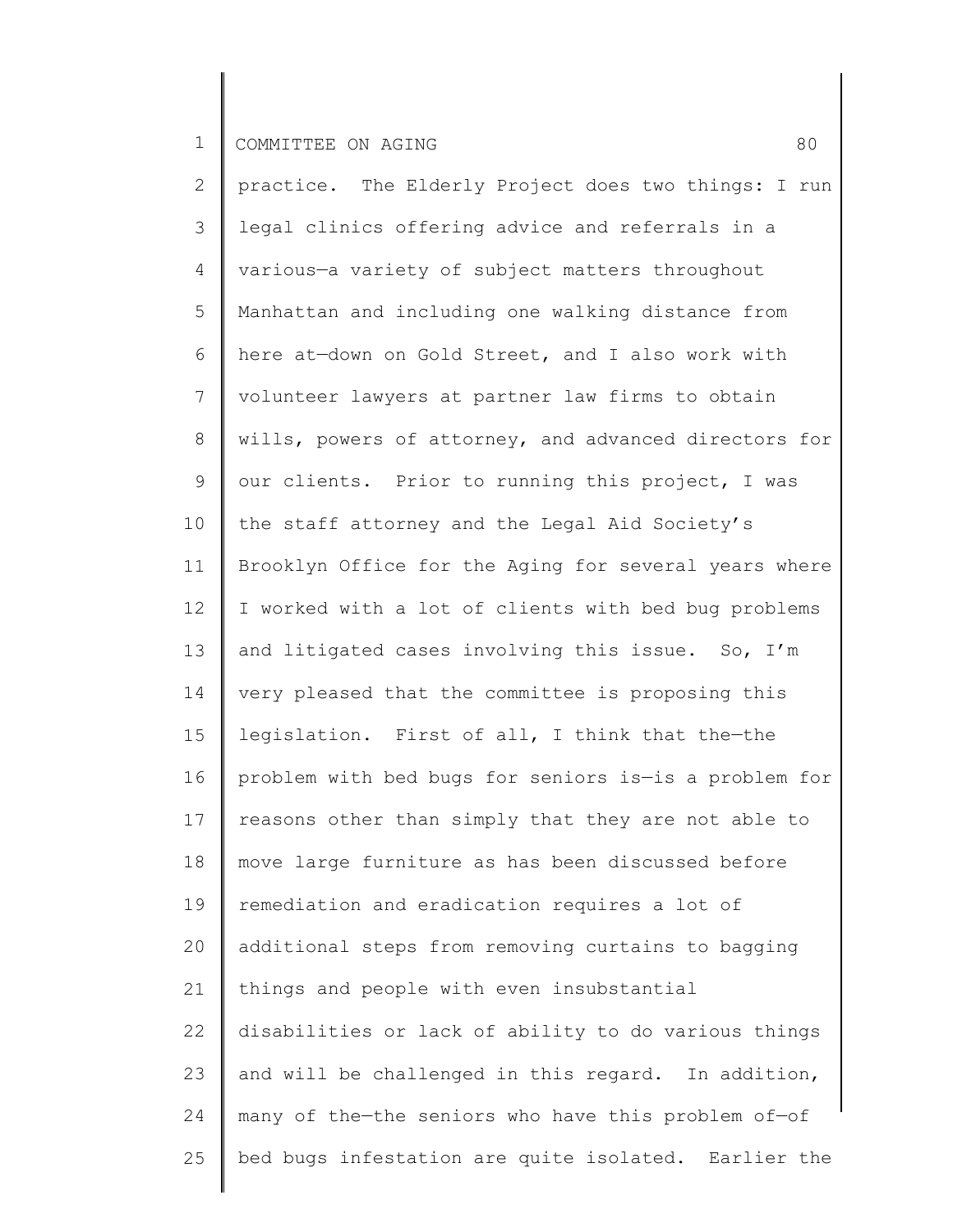2 3 4 5 6 Deputy Commissioner of DFTA mentioned the prospect of friends and neighbors helping. Well, as we know, there are many isolated seniors in this city who have no friends and neighbors at all. So, that's—for many people that's not an option.

7 8 9 10 COUNCIL MEMBER VALLONE: [interposing] We all have friends and neighbors until we need a mattress moved and nobody picks up the phone. [laughs] Not being there.(sic)

11 12 13 14 15 16 17 18 19 20 21 22 23 24 25 ALEX RILEY: It's—that's an excellent point. Also, seniors and many people are often reluctant even to report the existence of bed bugs because there's a lot of misperception about whose responsibility it is to eradicate. Earlier the-the HPD representative pointed out correctly that it's the landlord's responsibility, but many seniors believe that it's their problem. They have to eradicate and they don't know how to do it so they don't tell anybody. This causes further problems, and the bed—the infestation gets worse, and in some cases the landlord will actually bring a holdover eviction action on the grounds that the-that the tenant deliberately omitted to—to alert anyone about this problem. So this thereby exage—exacerbates the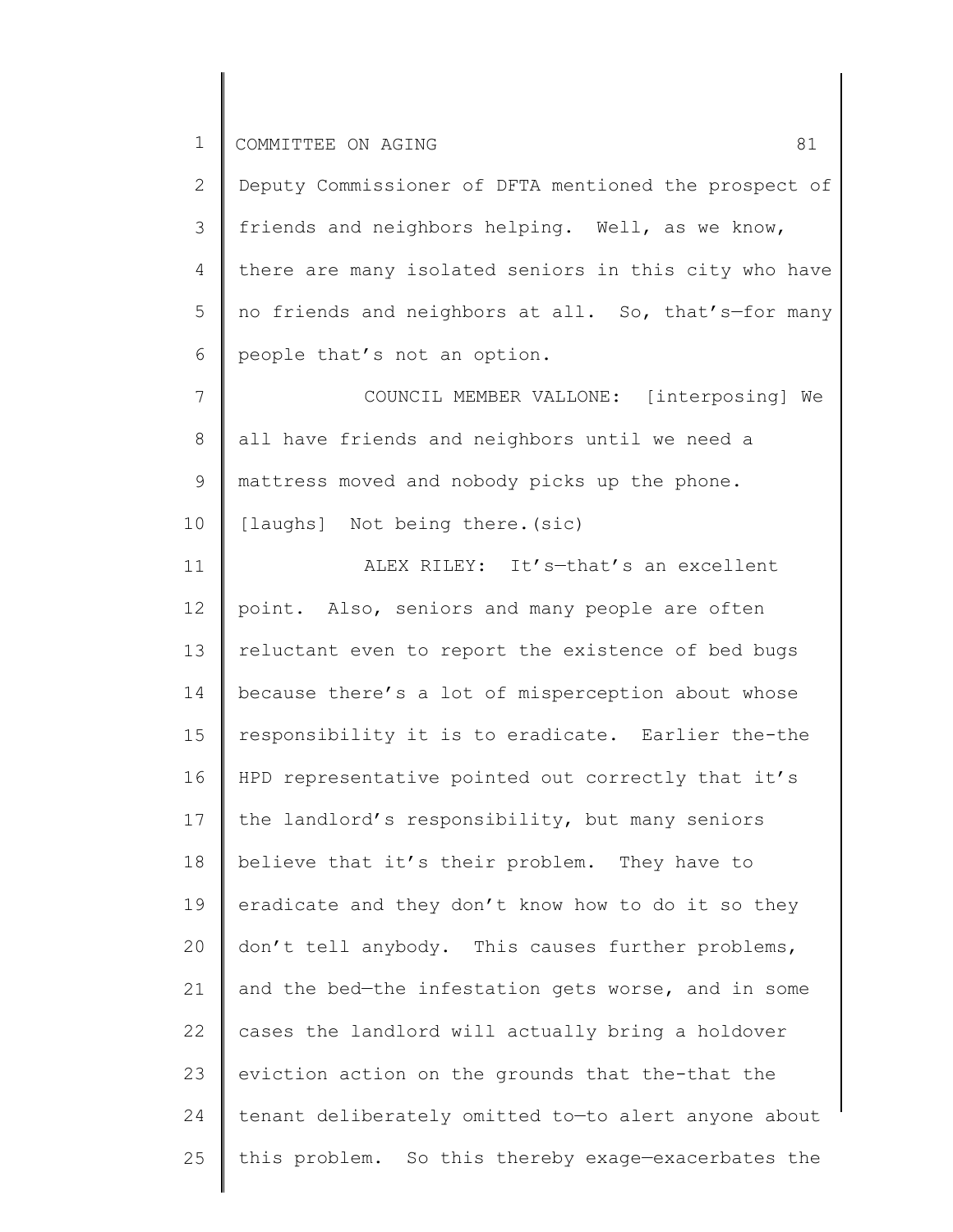2 3 4 5 6 7 8 9 10 11 12 13 14 15 16 17 18 19 20 21 22 23 24 25 problem, and finally, as was mentioned before, and may studies have show that clutter does increase the proclivity to clutter one's home. One's apartment does increase as one ages. So, the older the senior potentially the bigger the problem if there—if there is a bed bug infestation. So, we certain support this bill. I agree with DFTA, though, that perhaps the—the idea of having this apply to every conceivable home no matter how one defines that might be challenging, but certainly the—the majority of people I deal with they live in rental apartments, co-ops that sort of thing. Those people absolutely need help and that must I would say fall within the umbrella of senior's homes, and the—as the legislation describes it. A couple of other points I just—I wanted to make about the—the legislation—the way the legislation was drafted. The legislation says specifically that DFTA will assist with the movement of heavy objects, but as we know the problem families extends well beyond that. I mean, if an impaired senior needs help beyond just moving the dresser. I mean they have—there's lots of things that need to be done, and generally in my experience when APS gets involved, it's, you know, they're in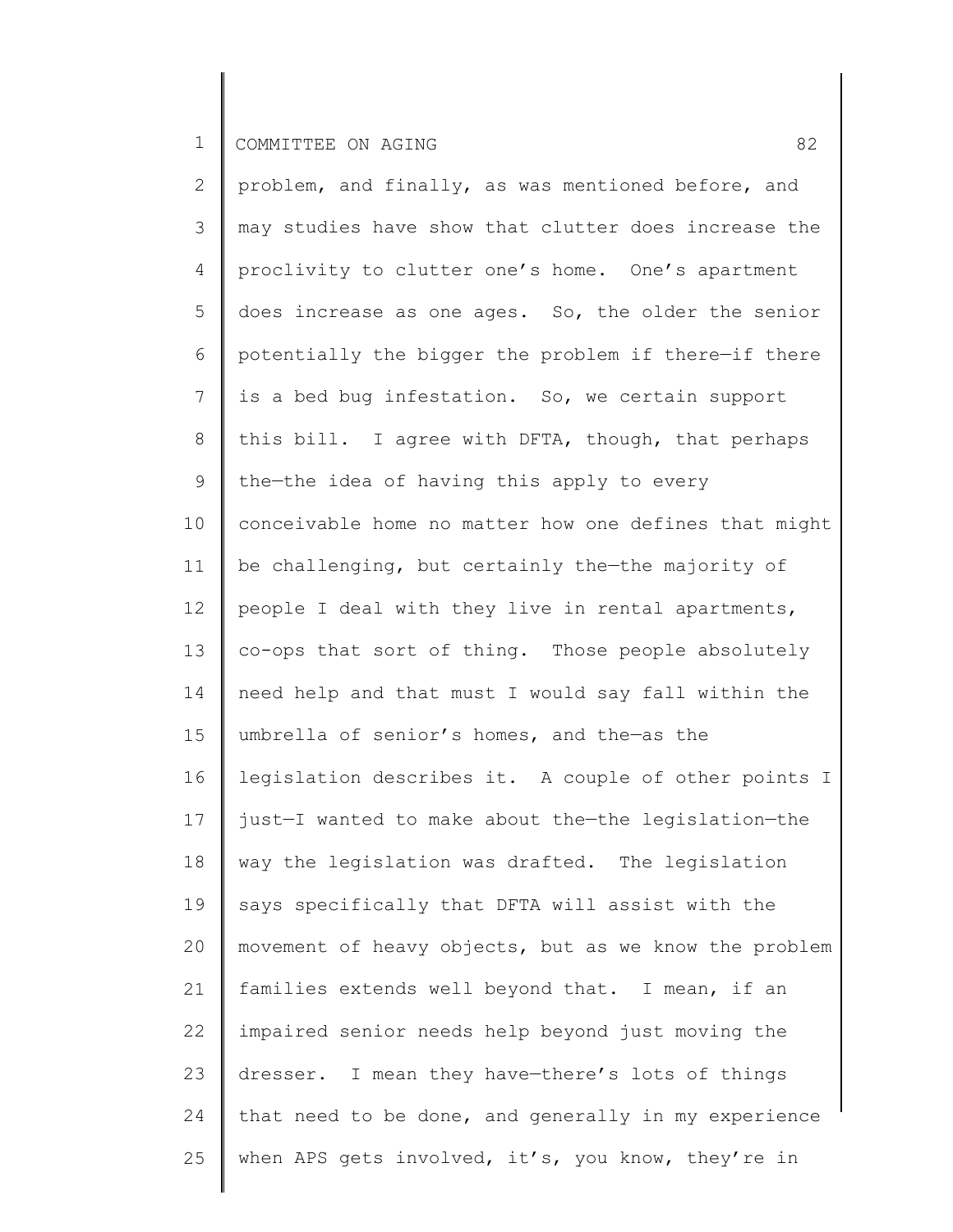2 3 4 5 6 7 8 9 10 11 12 13 14 15 16 17 18 19 20 21 22 23 24 25 they're in there to do more than just sort of helping to bag things. They'll—they'll do much more substantial work, which often involves what they call heavy duty cleaning, just getting rid of a lot of stuff, and that's what's not—that's not what's needed in any of these instances is a somewhat more careful approach. Also to the-to the discussion earlier about HPD's role in making authorities aware of this problem in individual instances, certainly when HPD is, it does show up in the apartment and inspects, finds a violation and place a violation for bed bugs, they can, DFTA and whoever else that many bed bug infestations are never reported to HPD or if they are reported to HPD, HPD there's telling how long it's going to take for an inspector to get there, if they're going to get into the apartment. So, I don't think that it's wise to rely solely on HPD to—to contact DFTA if, in fact, DFTA or whatever authority is going—going to be assisting. So, it—it occurs to me that there are other potential informers, so to speak, who could be mandated along the lines of a landlord's duty to inform a marshal of the presence of a—of an elderly person in an apartment prior to—to an eviction. Then the marshal is supposed to notify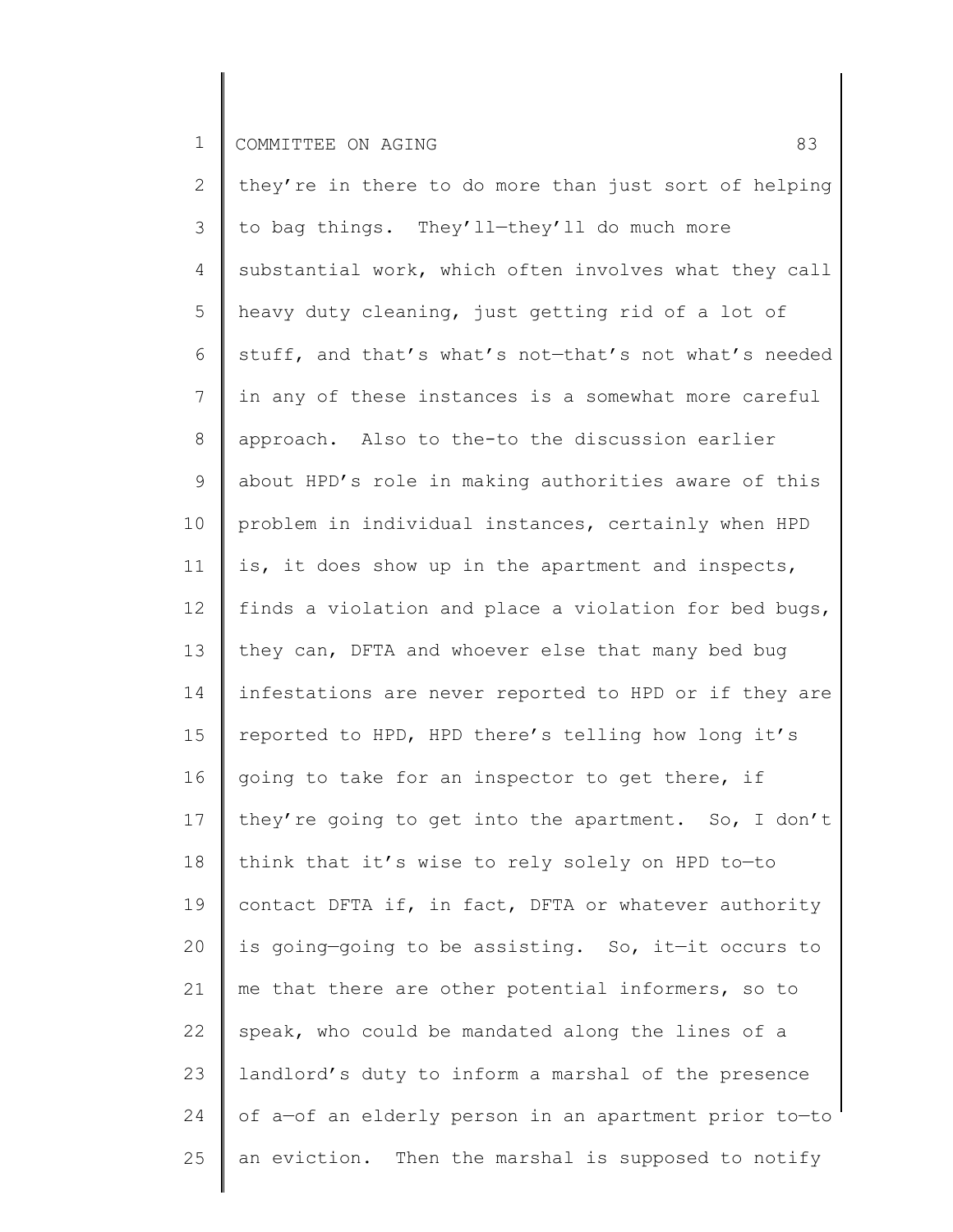2 3 4 5 6 7 8 9 10 11 12 13 14 15 16 17 18 19 20 21 22 23 24 25 APS. Perhaps it would be required that if a landlord or an exterminator is aware of a bed bug infestation in an apartment with an elderly impaired person, then the landlord or the exterminator should make a referral to DFTA or whatever authority is going to handling the situation. And in terms of outreach, I mean there's been a lot of discussion of the importance of outreach and education. Clearly this is critical in this case, and it occurred to me that perhaps the Department of Finance with all of its mailings and outreach to SCRIE and SCHE beneficiaries could coordinate with DFTA in this regard, and so the last thing I wanted to say is that something I learned in—in my litigation practice at Legal Aid was that this issue is—this is a broader problem than just with respect to bed bugs. I saw a lot of cases where elderly people had housing code violations in their apartment, but in order for those violations to be corrected, large furniture needs to be moved and these violations may have had absolutely nothing to do with bed bugs. For example, repairing damaged flooring, which posed a trip risk, a fall risk to the—to the seniors and typically landlords would say well, you've got to move that furniture and the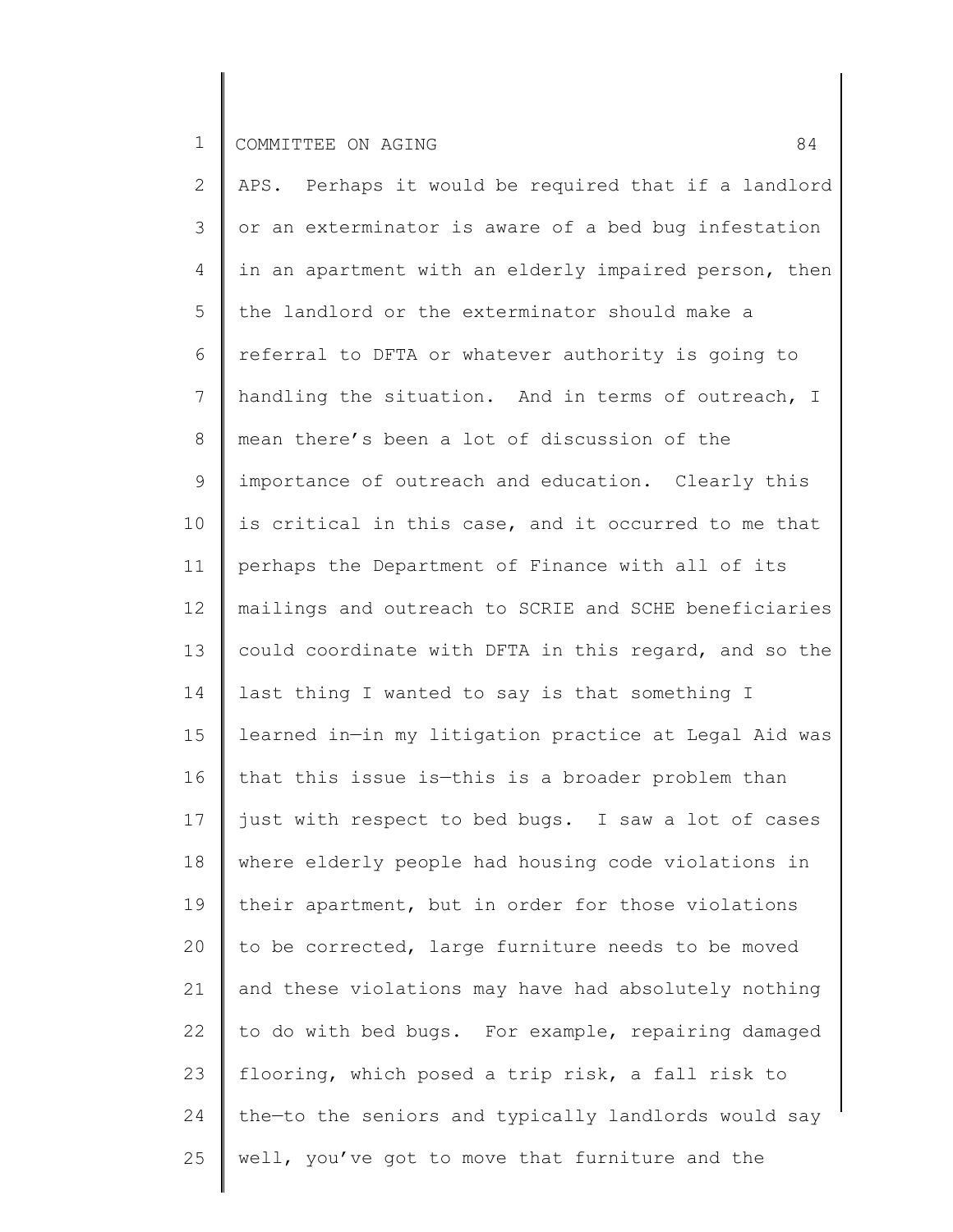| $\mathbf{2}^{\prime}$ | senior would say I can't and the landlord would say    |
|-----------------------|--------------------------------------------------------|
| 3                     | oh, well, it's too much of a liability for my people.  |
| 4                     | We're not going to move it, and absolutely nothing     |
| 5                     | would happen, and this-this is an issues that came up  |
| 6                     | very frequently and there was no clear resolution to   |
| $7\phantom{.0}$       | it. You-you really couldn't force the landlord to-to   |
| 8                     | move these heavy objects, and there was no one else    |
| $\mathsf 9$           | who was willing to do it. So, it would be great if     |
| 10                    | at some point the committee could-could consider       |
| 11                    | legislation that would offer this kind of service      |
| 12                    | with respect specifically to heavy objects for any     |
| 13                    | kind of housing violation-Housing Code violation that  |
| 14                    | was impacted by this inability to move furniture.      |
| 15                    | Thank you.                                             |
| 16                    | Good morning.                                          |
| 17                    | COUNCIL MEMBER VALLONE: Good morning.                  |
| 18                    | ANDREA CIAFRANI: I'm Andrea Cianfrani                  |
| 19                    | I'm the Director of Public Policy at Live On New       |
| 20                    | York. We would like to publicly thank Mayor de Blasio  |
| 21                    | and the Administration as well as the DFTA             |
| 22                    | Commissioner Donna Corrado for recognizing the value   |
| 23                    | of investing in senior services in the FY18 Senior-    |
| 24                    | Year of the Senior budget, which added a historic \$23 |
| 25                    | million in baselined funding to community based        |
|                       |                                                        |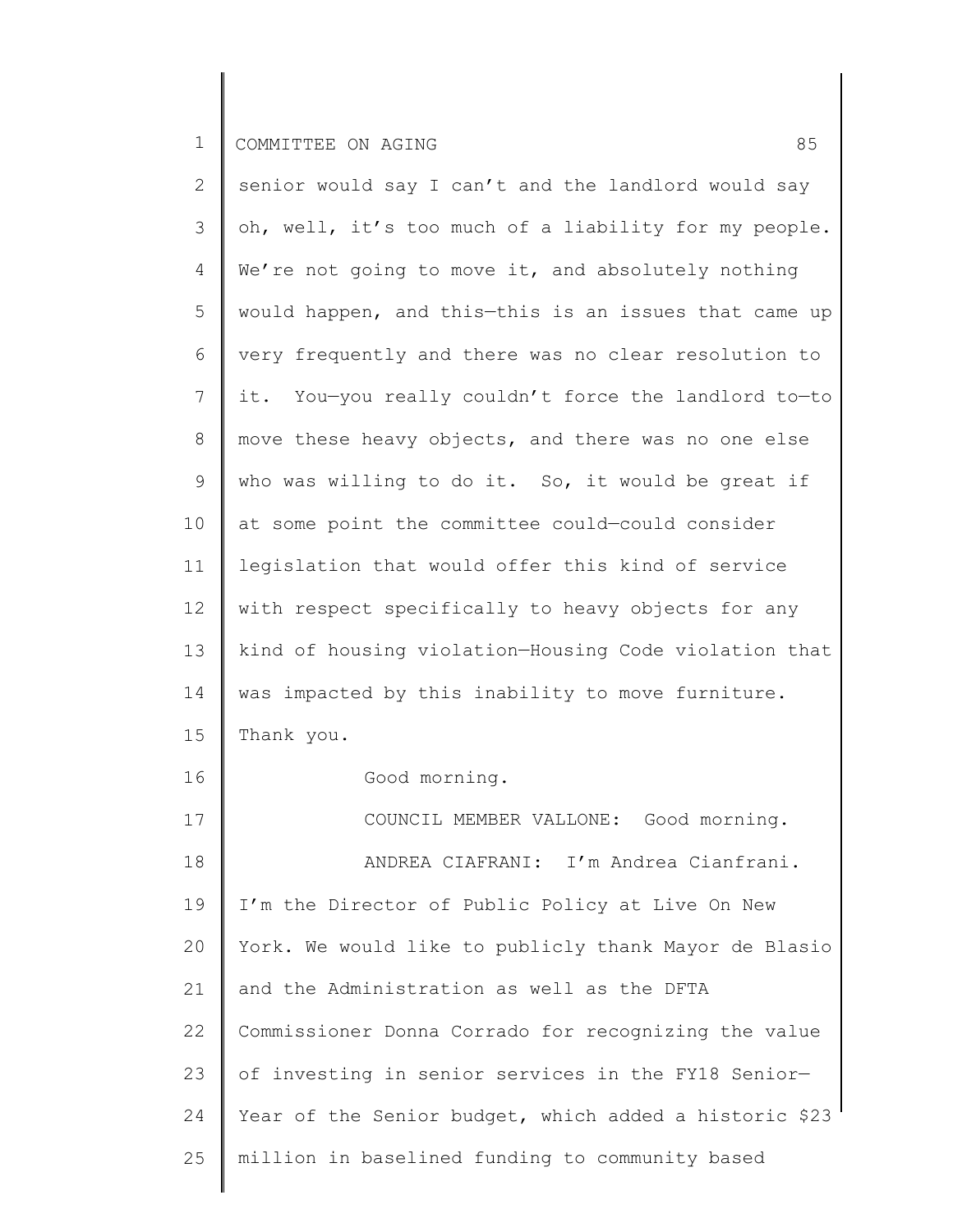2 3 4 5 6 7 8 9 10 11 12 13 14 15 16 17 18 19 20 21 22 23 24 25 services that serve older adults as well as funding for the Council, and we would also very especially like t recognize the efforts of Councilwoman Chin and Council Member Vallone and the Aging Committee as well as all senior or all the City Council for your strong and very vocal and sustained leadership throughout this year of the senior, which we look forward to continuing to do. I'm just going to commend briefly on two of the bills being considered here today. So, I'll just jump right into that, Intro 1684. Live On New York supports this legislation. As we age, we build an incredible amount of momentum and older New Yorkers across the five boroughs are using this momentum to power up the economy, the political system and our communities. Many older New Yorkers remain the anchors in their neighborhoods and families providing invaluable volunteerism, caregiving and activism recognizing and bringing this momentum of older New Yorkers to the forefront will continue to take a very coordinated effort by all agencies in all parts of the city. By doing so, New York City will gain this energy of older adults going forward, and truly make this a city for all. Core to our mission to make New York a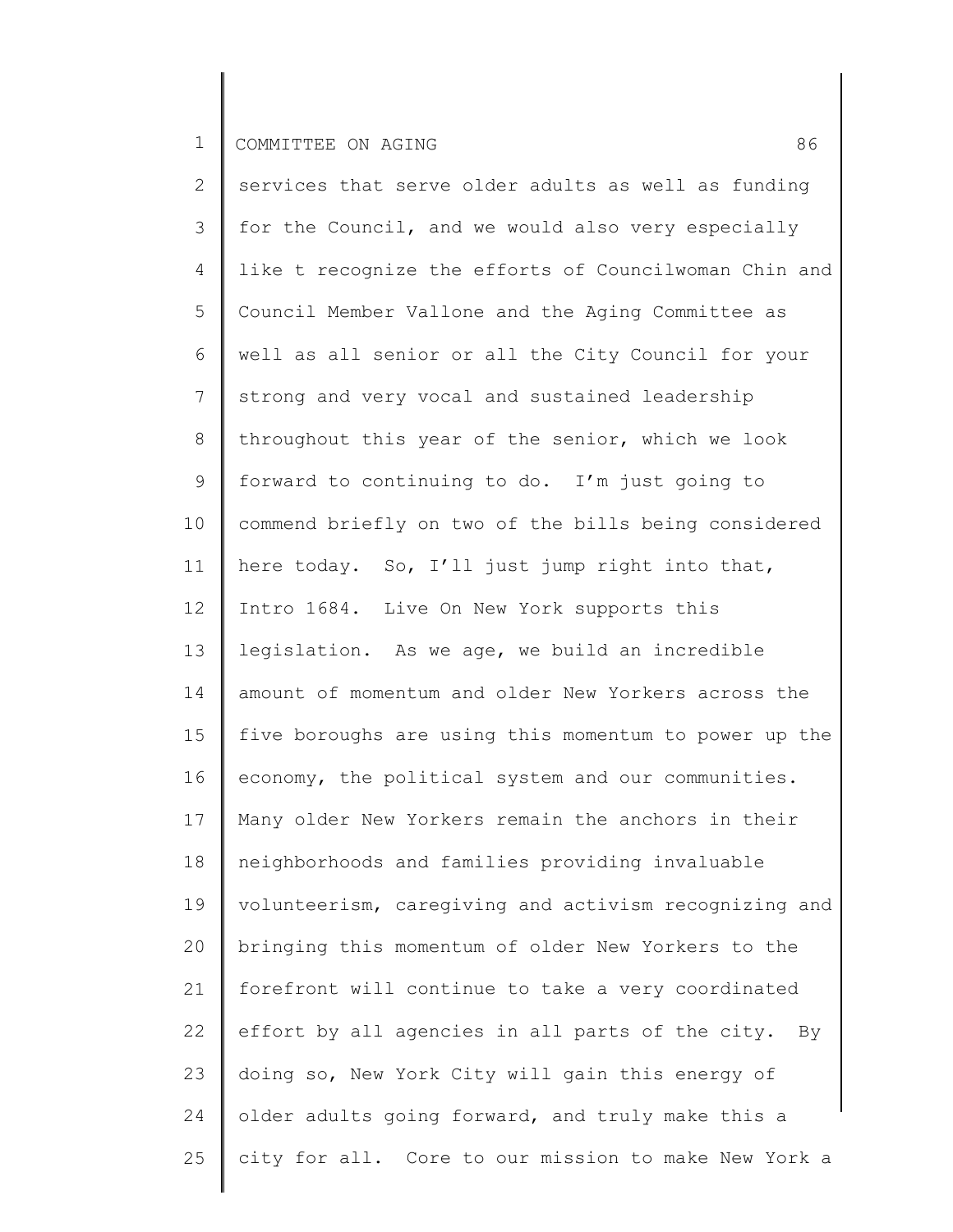2 3 4 5 6 7 8 9 10 11 12 13 14 15 16 17 18 19 20 21 22 23 24 25 better place to age, Live On New York advocates that when policy and community development ideas are being discussed, when policy decisions are being made, whether it be about a neighborhood rezoning, the development of a new community space, neighborhood safety, service delivery for benefits or business development, stakeholders and decision makers must take in the perspective of how those relate to older adults. We recognize the leader—leadership at the—at DFTA under Commissioner Corrado as a strong voice for aging services and older adults. In addition, we support the ideas to the agencies being accountable and reporting on how they are also meaningfully serving the needs of older adults through their programs, resources and services. This could be anything to ensuring that they understand basic—basic things like that agencies might need to consider when they're holding public forums that seniors might be more apt to attend if it was during the day versus later in the evening. And also, another example is with—with neighborhood rezonings ensuring that discussion also focuses on the needs and supports in that proposed rezoning as it relates to seniors and in addition to schools and business development and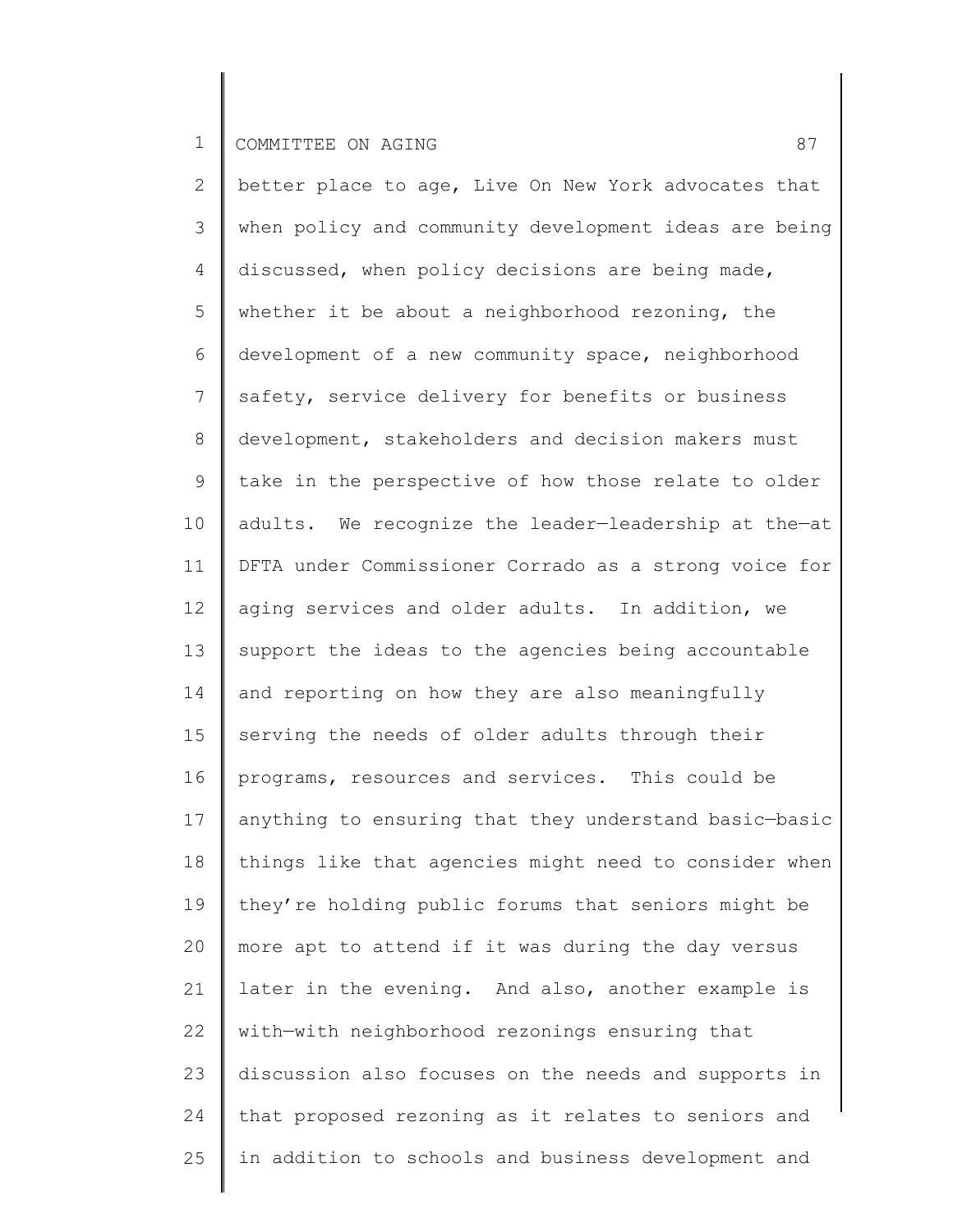2 3 4 5 6 7 8 9 10 11 12 13 14 15 16 17 18 19 20 21 22 23 24 25 job opportunities. So, these are some—some areas that we think are really useful to be addressed through this legislation because it's not only the services that agencies are offering, but it's also how those agencies look at how they offered their services to older adults and making sure they'rethey're taking in the perspective of those—those offerings. We also strongly advocate that the city makes continued investments in DFTA's overall infrastructure so the agency will have increased resources to serve the New York City's growing older adult population as we move forward. We also believe that this legislation and understanding the work of these agencies and how they—they are doing assistance delivery will help us understand as a city how, if there's any needs and gaps and help us plan through the budget for those needs going forward. 1684 would also strongly bolter the important work currently underway by the New York Academy of Medicine through the Age Friendly Commission, specifically those initiatives that were outlined in the recently report that was released in August. For these reasons, Live On New York strongly supports 1684. I'll also just briefly comment on 189, the bed bug legislation.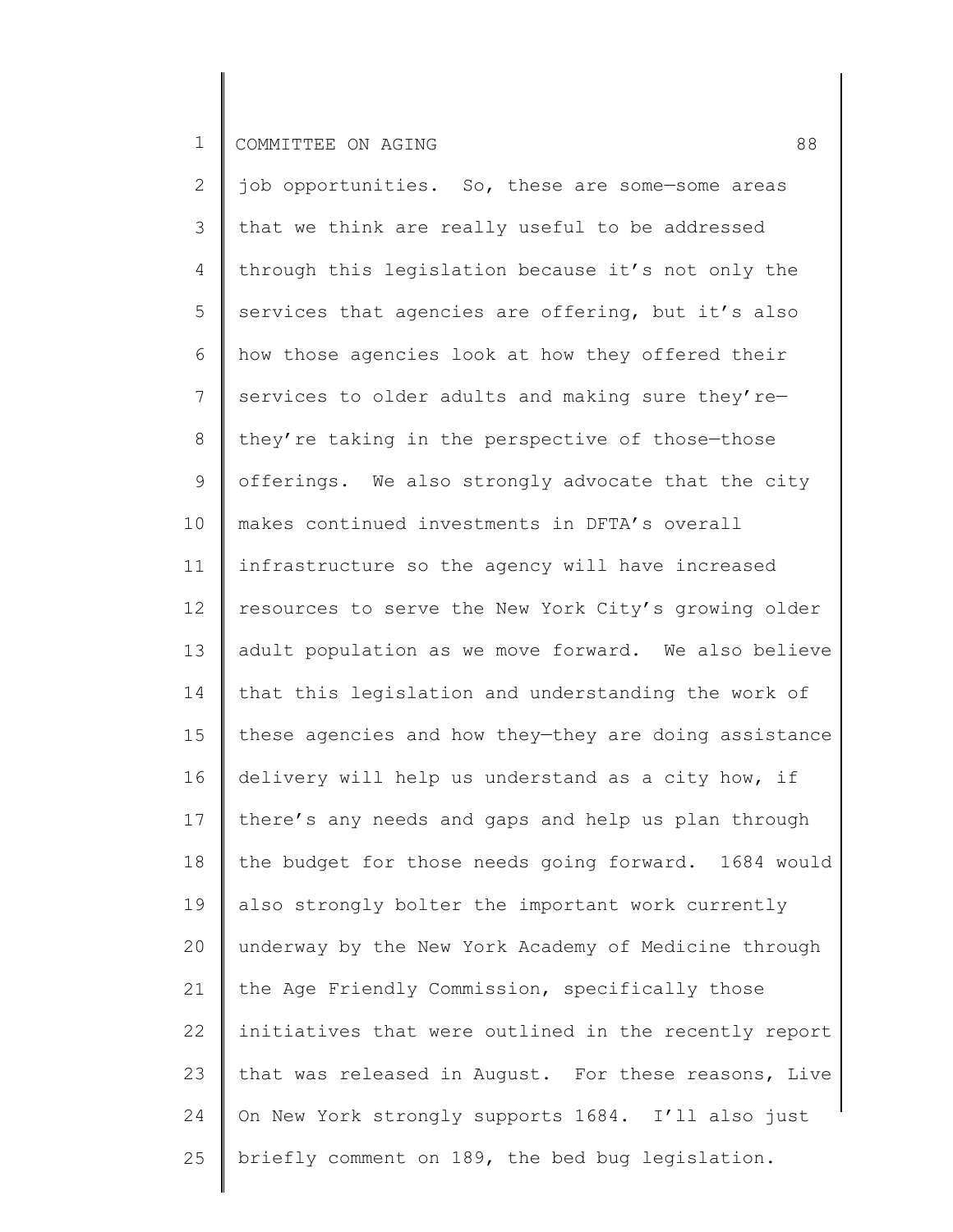2 3 4 5 6 7 8 9 10 11 12 13 14 15 16 17 18 19 20 21 22 23 24 25 We're not taking a position at this time, but as both Molly and Alex mentioned as well as other testimony that was presented here today, it's a very complicated issue and—and we do believe that it's important to address the needs of seniors and taking into account all the complexities that happen with these situations. We are also in all of our work constantly focusing on the needs of the isolated and those who do not have community supports, and that do rely on the services of the city, for example through the Case Management system we can help serve older adults. Concern again with this legislation is that it is not, it does not come with funding attached to it in the legislation. So, we would want to make sure again, echoing Molly's comments, it's an expensive and complicated process that there be funding that would be considered if—if this is something—an idea that's looked at because it's a very complicated situation, and again, we don't want that responsibility to fall on community based agencies when they're not equipped to do so both financially and in other ways. The other, I will add again, to the 1684, the previous legislation that we would say the same thing is that because of the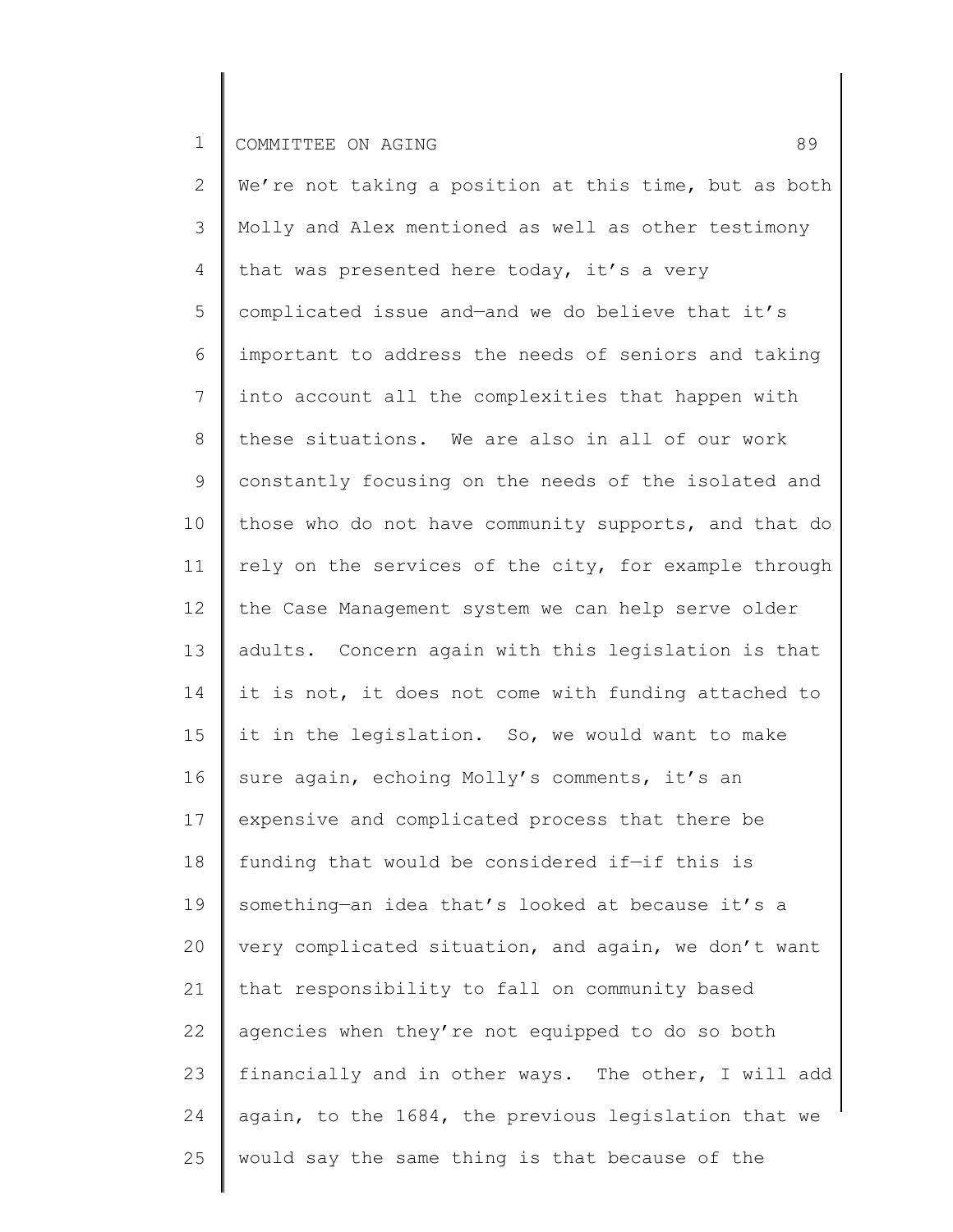| $\overline{2}$  | complexity and the needs of addressing seniors in the |
|-----------------|-------------------------------------------------------|
| 3               | city, we would want to make sure that that position   |
| $\overline{4}$  | is crated through this legislation would be fully and |
| 5               | strongly supported financially by the city so that    |
| 6               | that position can do the incredible lot of work that  |
| $7\phantom{.0}$ | will be asked, and will be needed. So, again, we      |
| 8               | thank you for the opportunity and also wanted to      |
| $\mathsf 9$     | recognize that at the senior center has been the      |
| 10              | incredible work that member agencies such as JASA and |
| 11              | many other do on a daily basis to serve older-older   |
| 12              | New Yorkers. So, thank you.                           |
| 13              | CHAIRPERSON CHIN: Thank you very much                 |
| 14              | for your testimony and for some of your suggestions.  |
| 15              | So, this way we will have, you know, more backup as   |
| 16              | we negotiate with the administration on this          |
| 17              | legislation. So, thank you for being here today.      |
| 18              | Than you.                                             |
| 19              | COUNCIL MEMBER VALLONE: And just real                 |
| 20              | quick, I think what we determine when we have         |
| 21              | hearings like this is that there isn't a clear plan   |
| 22              | in place, and that's one of the ways to get to all of |
| 23              | us and the advocates because as we all are concerned. |
| 24              | So, something as simple as a bed bug question turns   |
| 25              | into a larger question, and then agencies will bring  |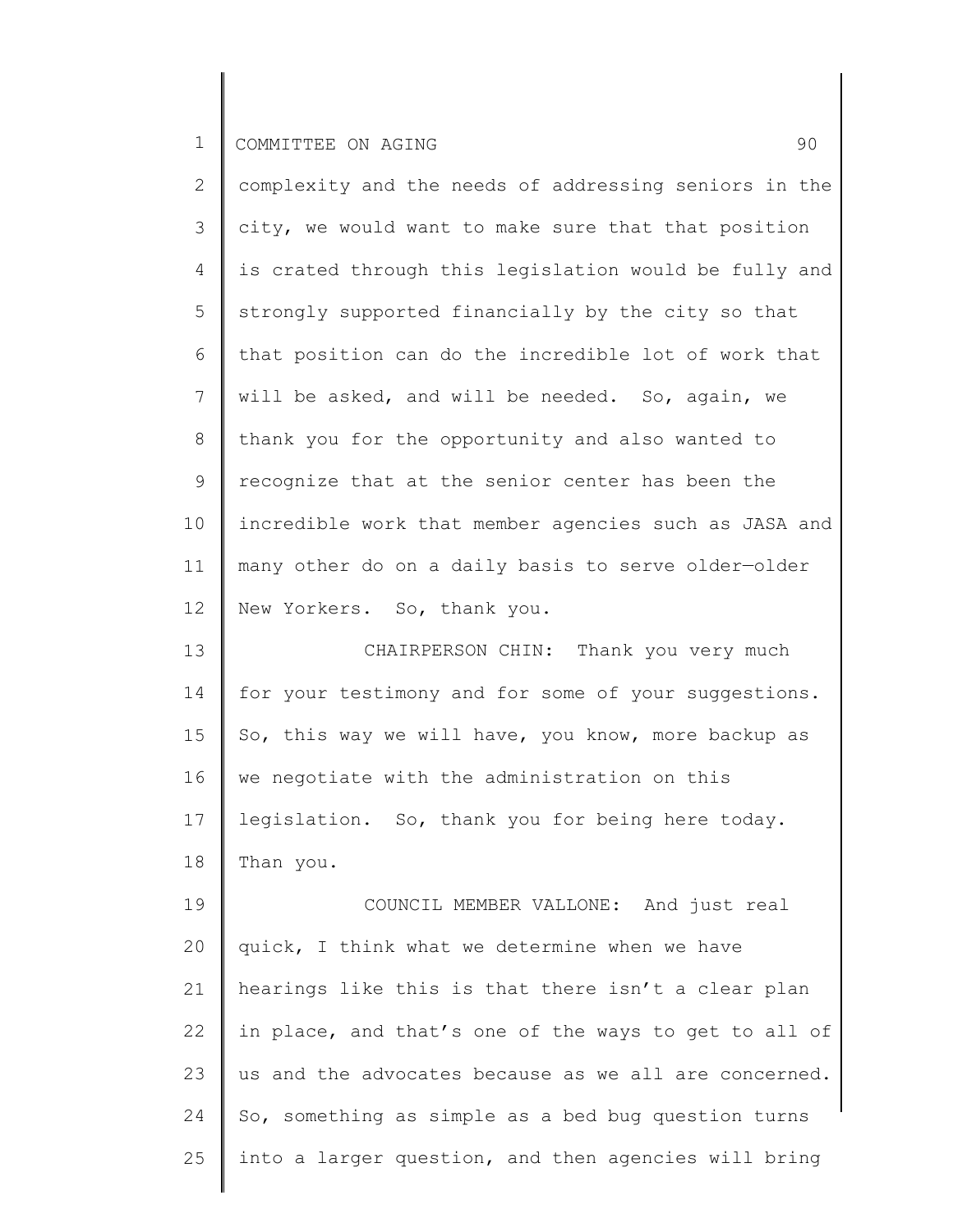1 COMMITTEE ON AGING 600 and 500 million of the 191

2 3 4 5 6 7 8 9 10 11 12 13 14 15 16 17 18 19 20 in other people up to the table and saying I think it's this person, I think it's that person, and that's not a plan. So, legislation gets the question on the table. Funding will come the more we get advocates and more council members, and that adds the stream roll until June comes, but if we don't start it now and have our great Chair advocate the things like this, we won't get there. So, I—I clearly see the need for a coordinated effort to start this process to make sure we don't lose seniors in the world when we have an inspector come and three's no follow up. When you have a landlord who says I can't do it, and you have a tenant or a senior who says I don't know who to call, and we have all these great city agencies saying maybe it's this one, maybe it's that one. So, we need to come up with a better plan. So thank you. CHAIRPERSON CHIN: Thank you. [pause] Okay, I apologize if I pronounce your name wrong but

21 22 23 24 I can't read that handwriting that well. Sophia Randall from Medgar Evers College. [background comments] Oh, okay. Frances Mc Murray from Our—our Children. Louisa Cabrillo (sp?) from Fortune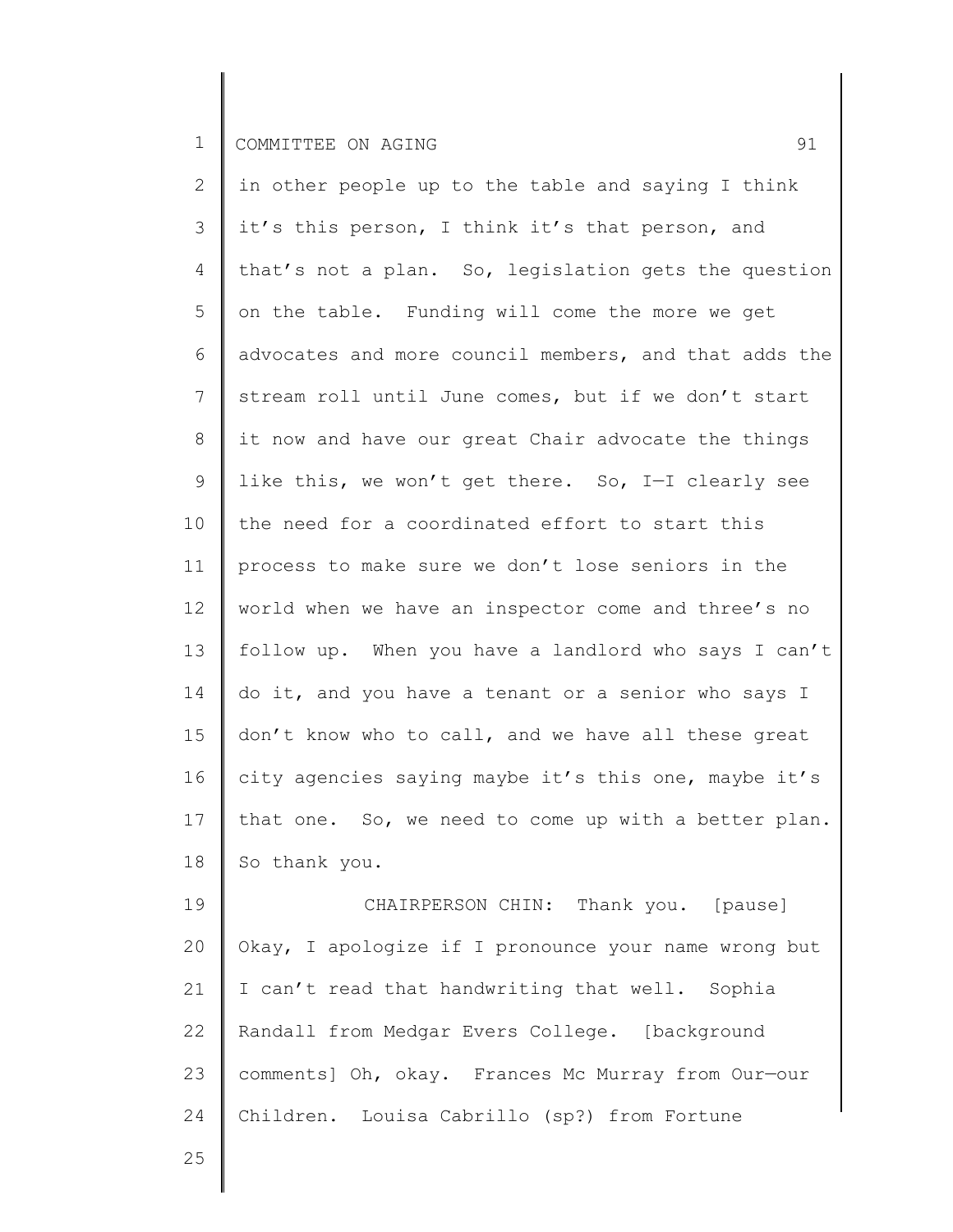1 2 3 4 5 6 7 8 9 10 11 12 13 14 15 16 17 18 19 20 21 22 23 24 25 COMMITTEE ON AGING 62 Society, and Fernando Martinez from Osborne Associates. [pause] CHAIRPERSON CHIN: Please identify yourself for the record before you speak. COUNCIL MEMBER VALLONE: Just make sure your microphone is on. You'll see a little red light there if it's not. FERNANDO MARTINEZ: Okay. [off mic] I'm Fernando Martinez from the Osborne Associates. CHAIRPERSON CHIN: Turn it up. COUNCIL MEMBER VALLONE: I don't think it's on. Can you push the silver button? There you go. ROSALIE CULLING: Okay. Rosalie Culling (sic) from Black Veterans for Social Justice. [pause] CHAIRPERSON CHIN: Did you start—excuse me. Did you fill out a form? ROSALIE CULLING: [off mic] Yes, I did and there was a lot going and here's draft on the senior citizens. [pause] Right here. CHAIRPERSON CHIN: Oh, okay, we—we haven't called you yet. [background comments] Oh, the person from Medgar Evers College, Sophia. [pause] Okay. [background comments, pause] Laurel Layton.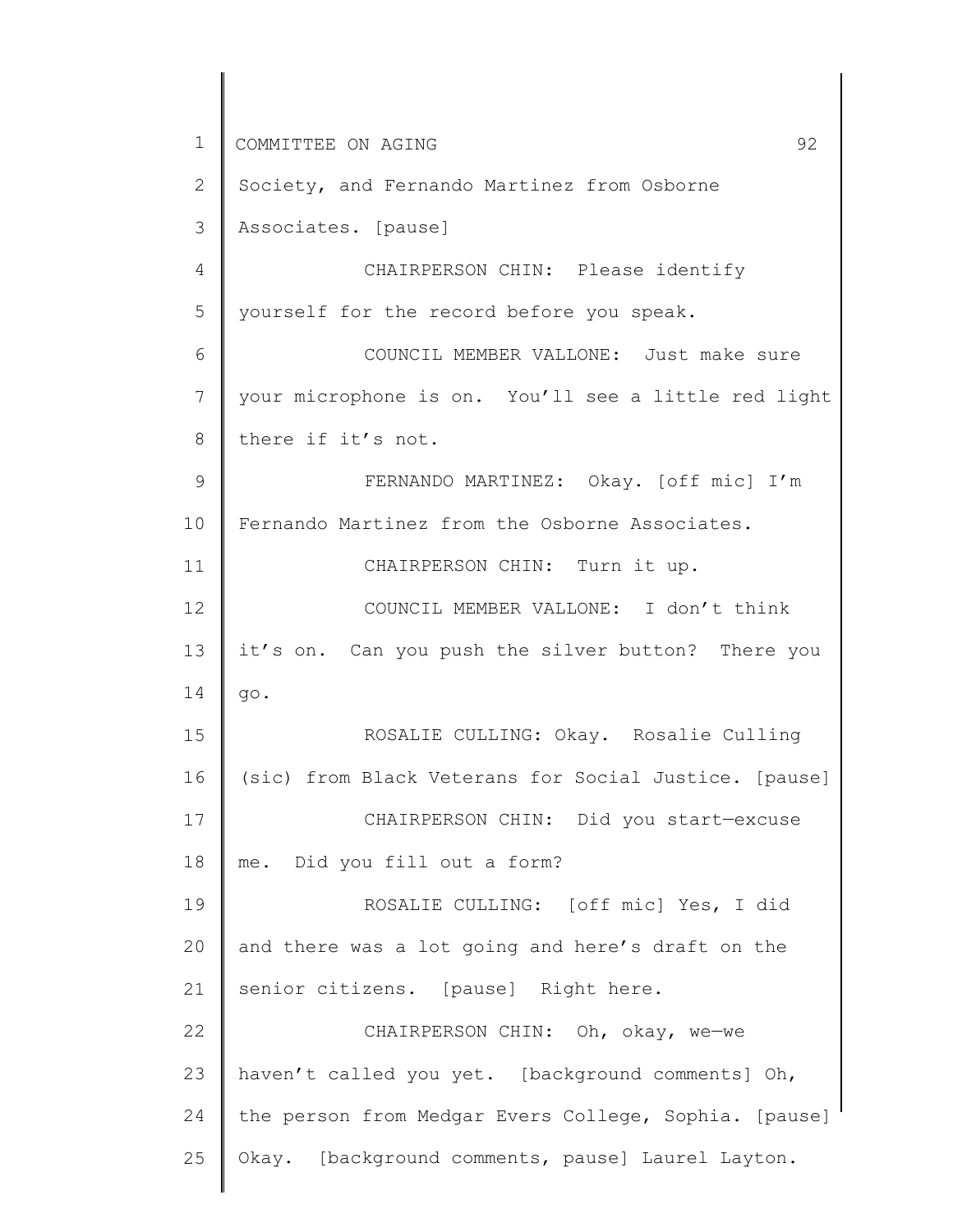| 1  | 93<br>COMMITTEE ON AGING                              |
|----|-------------------------------------------------------|
| 2  | Is-is that your name? No. [background comments] Oh,   |
| 3  | you're over there. Okay. [pause] You're going to be   |
| 4  | on the-you're going to be on the next panel.          |
| 5  | [background comments, pause] Are you going to start?  |
| 6  | FEMALE SPEAKER: I'm not going to start.               |
| 7  | CHAIRPERSON CHIN: Oh, okay who's going                |
| 8  | to start?                                             |
| 9  | MALE SPEAKER: Ladies first. [laughter]                |
| 10 | FRANCES MC MURRAY: My name is Frances                 |
| 11 | McMurray.                                             |
| 12 | CHAIRPERSON CHIN: Please press the mic                |
| 13 | and make sure the button is on.                       |
| 14 | FRANCES MC MURRAY: It's on.                           |
| 15 | CHAIRPERSON CHIN: Okay.                               |
| 16 | FRANCES MC MURRAY: My name is France                  |
| 17 | McMurray, and I'm formerly incarcerated being         |
| 18 | released only last year at the age of 62. There       |
| 19 | isn't anybody in the world that has never asked for a |
| 20 | second chance. No one, and never more important than  |
| 21 | somebody that is being released. However, coupled     |
| 22 | with being released, is the fear of reentering        |
| 23 | society being unable to navigate without the proper   |
| 24 | resources, housing, employment, education anything    |
| 25 | that is needed for the reentry into society, and we   |
|    |                                                       |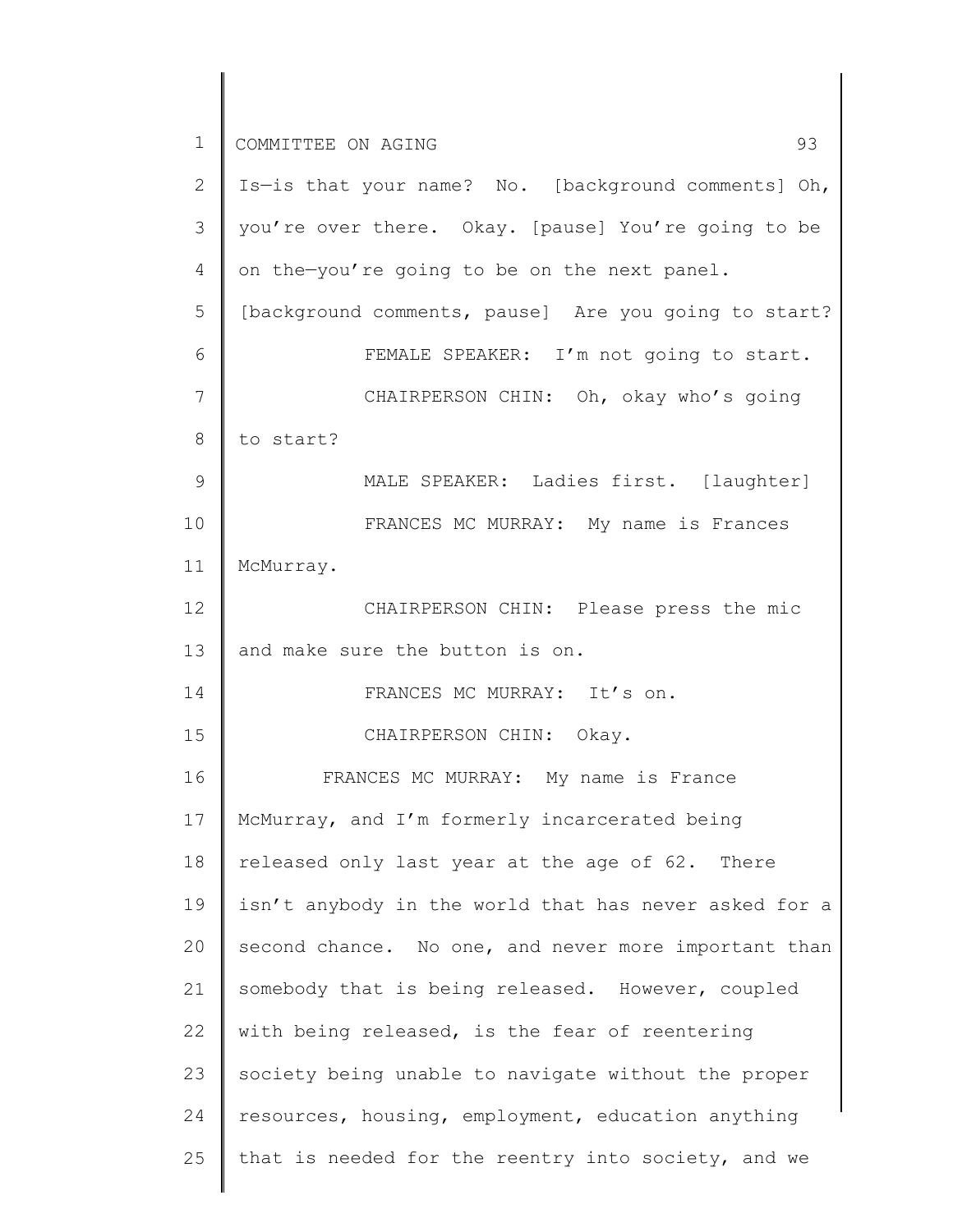1 COMMITTEE ON AGING 2008 COMMITTEE ON AGING

2 3 4 5 6 7 8 9 10 11 12 13 14 15 16 17 18 19 20 21 22 23 24 25 just need more help in that area. I work with our children. I was very fortunate that I obtained with our children and employment with our children. However, I do witness a lot of people especially older people they're having the difficulty in getting—getting the skills, or they don't have the skills needed to obtain employment. They can't find housing. They don't have family or friends that can help them. They've been ostracized or disowned by their families because of shame on you, mom, how dare you get into trouble. So, we can't house everybody. We can't help everybody, but somebody has got to help with that change and to-and to provide help. It'sit's-it's scary. There's terror on behalf of the person coming out of prison because if you don't have a plan before you reach that gate, it's too late. You're going to run around like a chicken without your head because you're so busy trying to find housing. You're terrified you're never going to find a job because you have the stigma of having a conviction next to your name or state ID number, and you end up returning to old familiar people, places and things, which helps keep the recidivism rate high because you had no other choices, and I see a lot of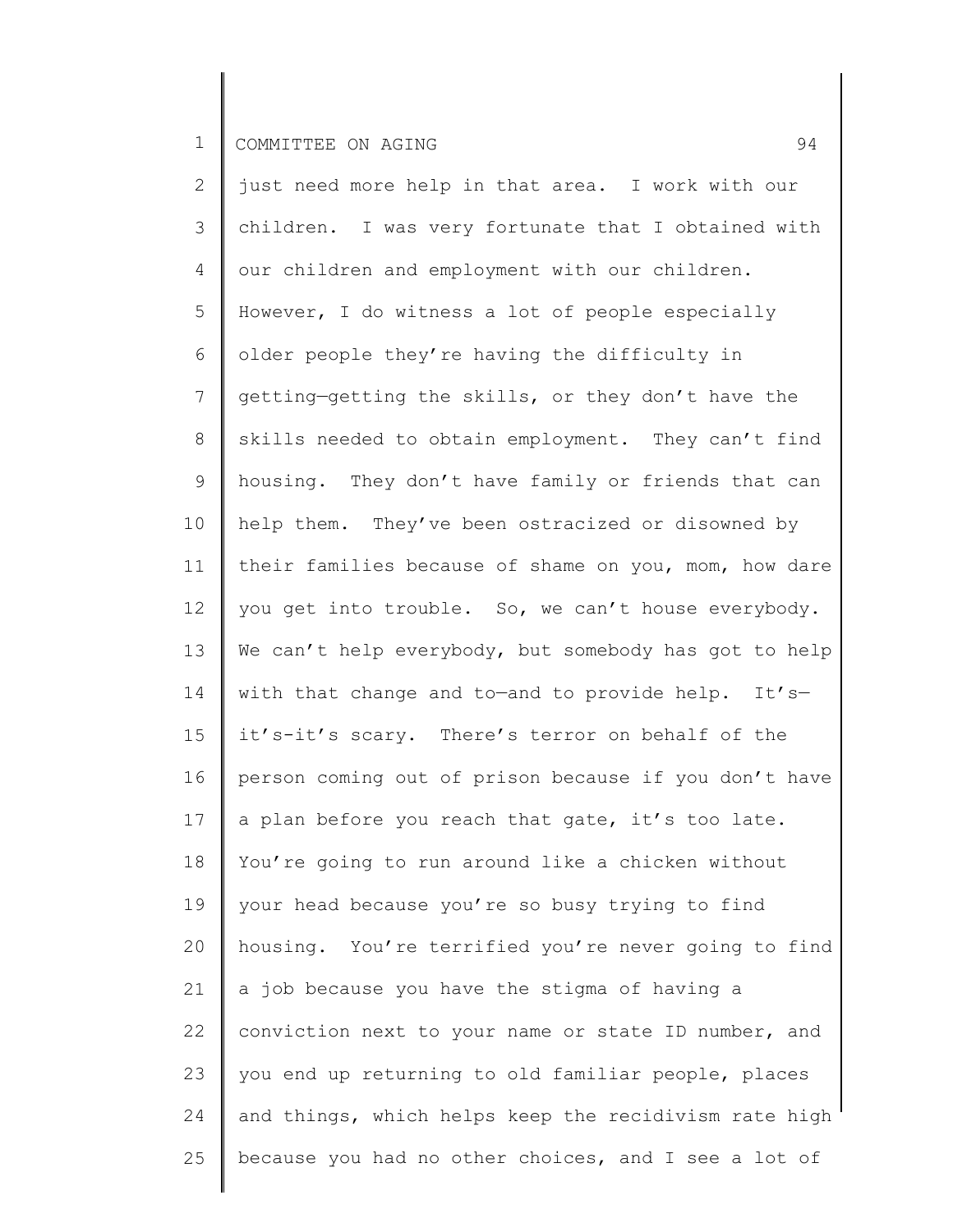2 3 4 people that never had the choice growing up so they know any differently, and I'd lie to see that change. CHAIRPERSON CHIN: [off mic] Definitely.

5 6 7 VIRGIL CABEER: Good morning. My name is Virgil Cabeer, and I was released June 16, 2016 after doing five--

8 9 CHAIRPERSON CHIN: [interposing] Can you put the mic closer.

10 11 12 13 14 15 16 17 18 19 20 21 22 23 24 25 VIRGIL CABEER: Yes. I was release June 16, 2016 after doing 507 months, which comes out to 42 years and 3 months, and I have almost tripled my sentence. I started out at 15 to life, and most individuals who do long prison sentences no matter what people think, they have no idea what they're going out into the world to experience. Due to the fact that certain prison rules and restrictions don't let you deal with a computer. You don't have Bluetooth. You don't have certain electronic surveillance equipment. You don't have certain Medicare and Medicare practices. So, when you go out, the first thing I experienced was seeing people talking to theirselves in the street, which made me think everybody was crazy because we don't have Bluetooth in jail. And upon seeing that, I aid what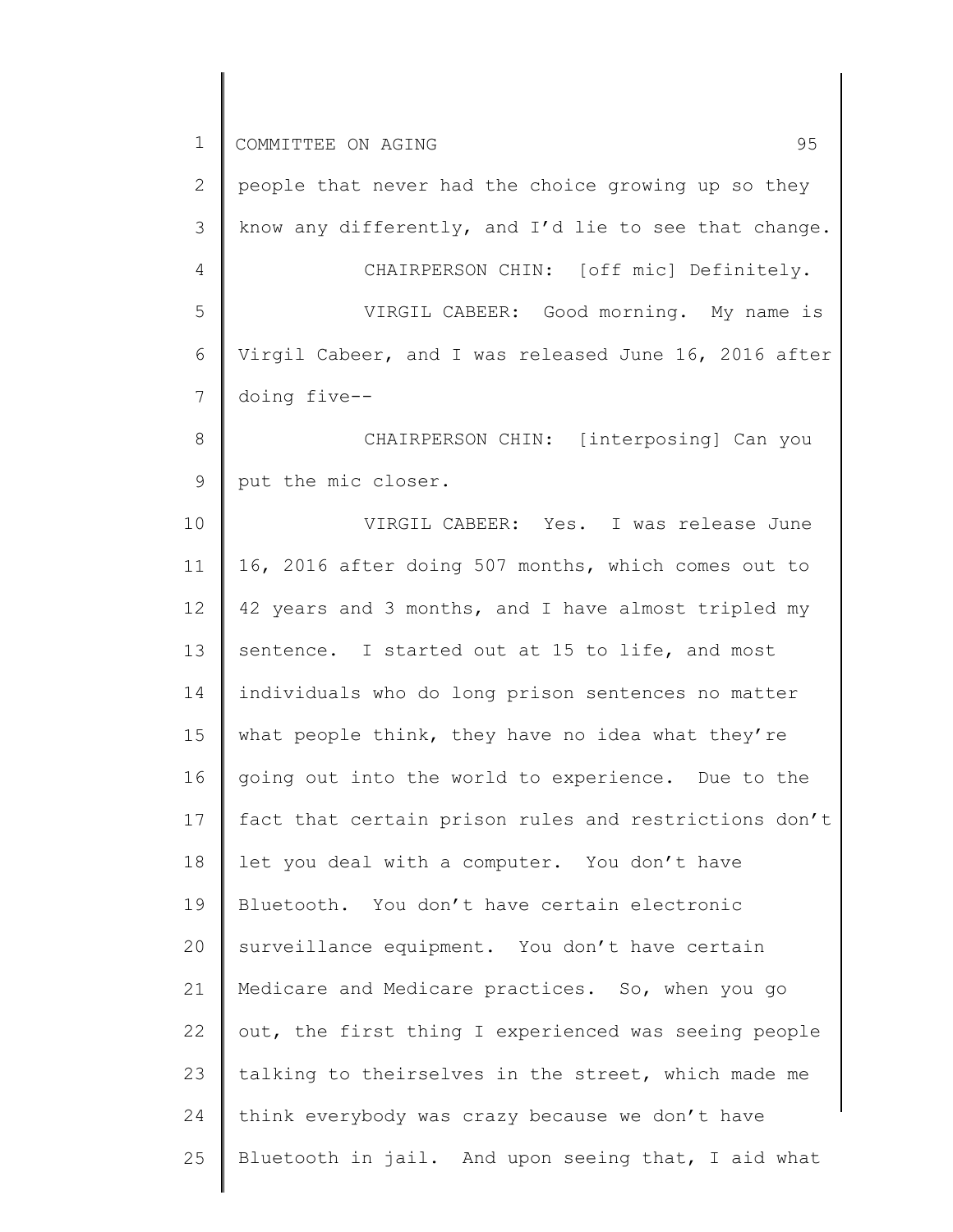# 1 COMMITTEE ON AGING 2008 2009 12:00 12:00 12:00 12:00 12:00 12:00 12:00 12:00 12:00 12:00 12:00 12:00 12:00 12:00 12:00 12:00 12:00 12:00 12:00 12:00 12:00 12:00 12:00 12:00 12:00 12:00 12:00 12:00 12:00 12:00 12:00 12:00 1

2 3 4 5 6 7 8 9 10 11 12 13 14 15 16 17 18 19 20 21 22 23 24 25 have I been sentenced to, and when you see new technology, or you see buildings where your house used to be, and you see new money(sic) going into the bathroom and the sinks come on by theirself. All the electronics, all the musical equipment and stuff like that. It's overwhelming. When you have people who have spent a great deal of time in the penitentiary, educating theirselves to be released to a society that won't accept them, what do you do? Well, a lot of the seniors we automatically start looking after youth because if you don't protect the youth, you will have no future. Myself and others like me we have dedicated our lives to wanting try to save some of the kids now, to save them. I tell people that I helped destroy the community that I was in 40 something years ago, and I no longer am the same person. When I went to jail, I was 33. I'm 76 now and whatever I did I can't change that, but I want to be—be remembers as well as many other seniors for the good that we do now. If—if—if the society doesn't utilize us to help straighten out the conditions, then society is going on a path of failure. The same manner in which you advertise for people down on Wall Street who are retired executives and utilize their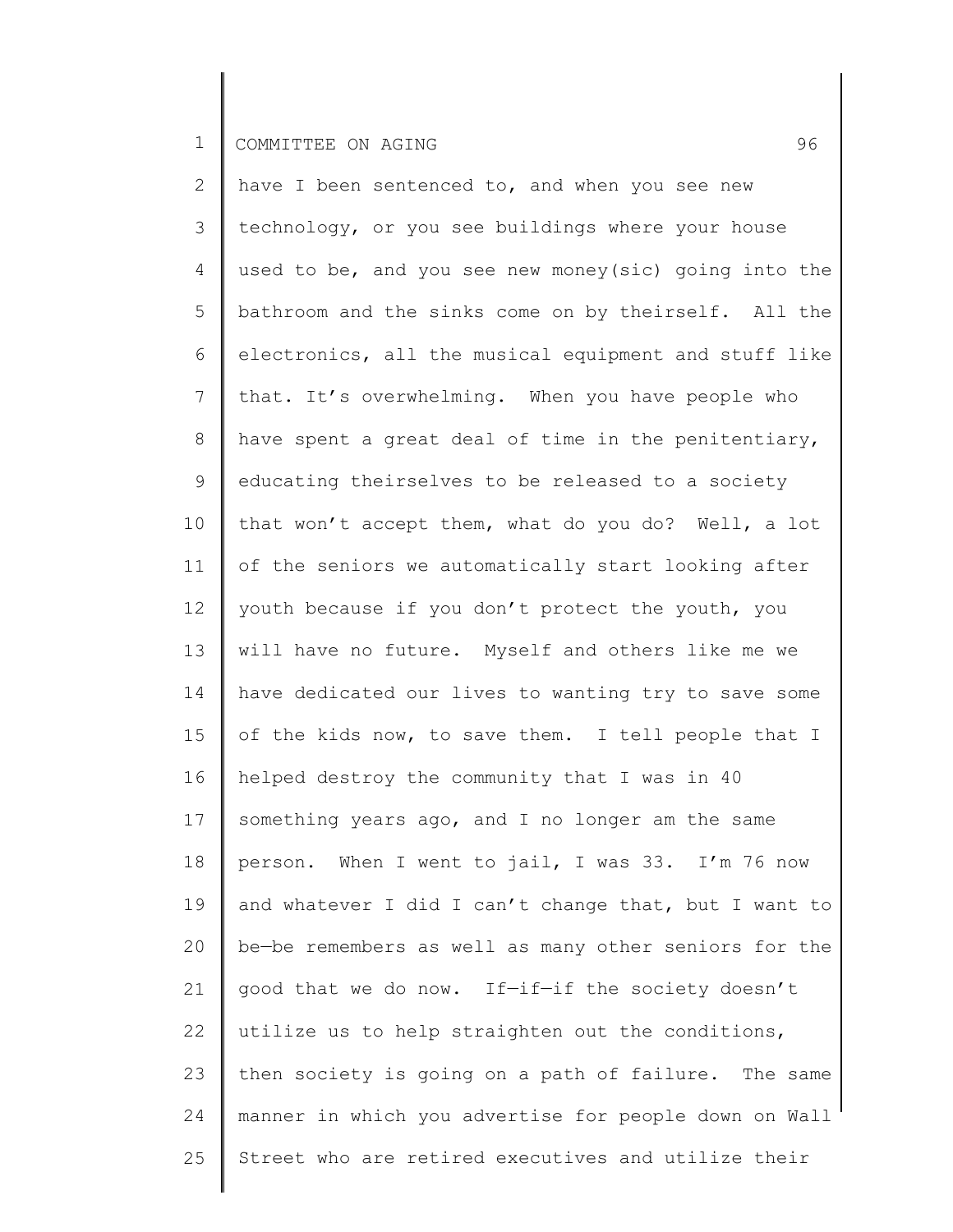2 3 4 5 6 7 8 9 10 11 12 13 14 15 16 17 18 19 20 21 22 23 24 25 experience. You should utilize the seniors who come out of jail for the same reason. We know what to do. We have lived it. One of the mistakes that society makes is I nickname it the West Point Syndrome. We you send a person to college to go and come out a second lieutenant to go and fight a war where they have never been as opposed that soldier who became a sergeant who was in the trenches for years. You can't keep making the same mistake and thinking that you're going to solve the solution. Utilize those people who have spent their time in jail that have tried to save your youth to try to ensure that you have a better future because if you don't save the kids, you got no future. You don't have it. We in turn want to help, but we can't give all the time. We never filled out any paperwork before. We don't know it's about HRA or SSI or anything else like that because we weren't exposed to it until we were instantly put on the street. When we are put on the street, what do we see? A whole new world, a world which didn't exist when we were incarcerated. The only thing that closely resembles being in touch with reality is looking on the television, and that's fantasy. The reality of it is the most hurtful thing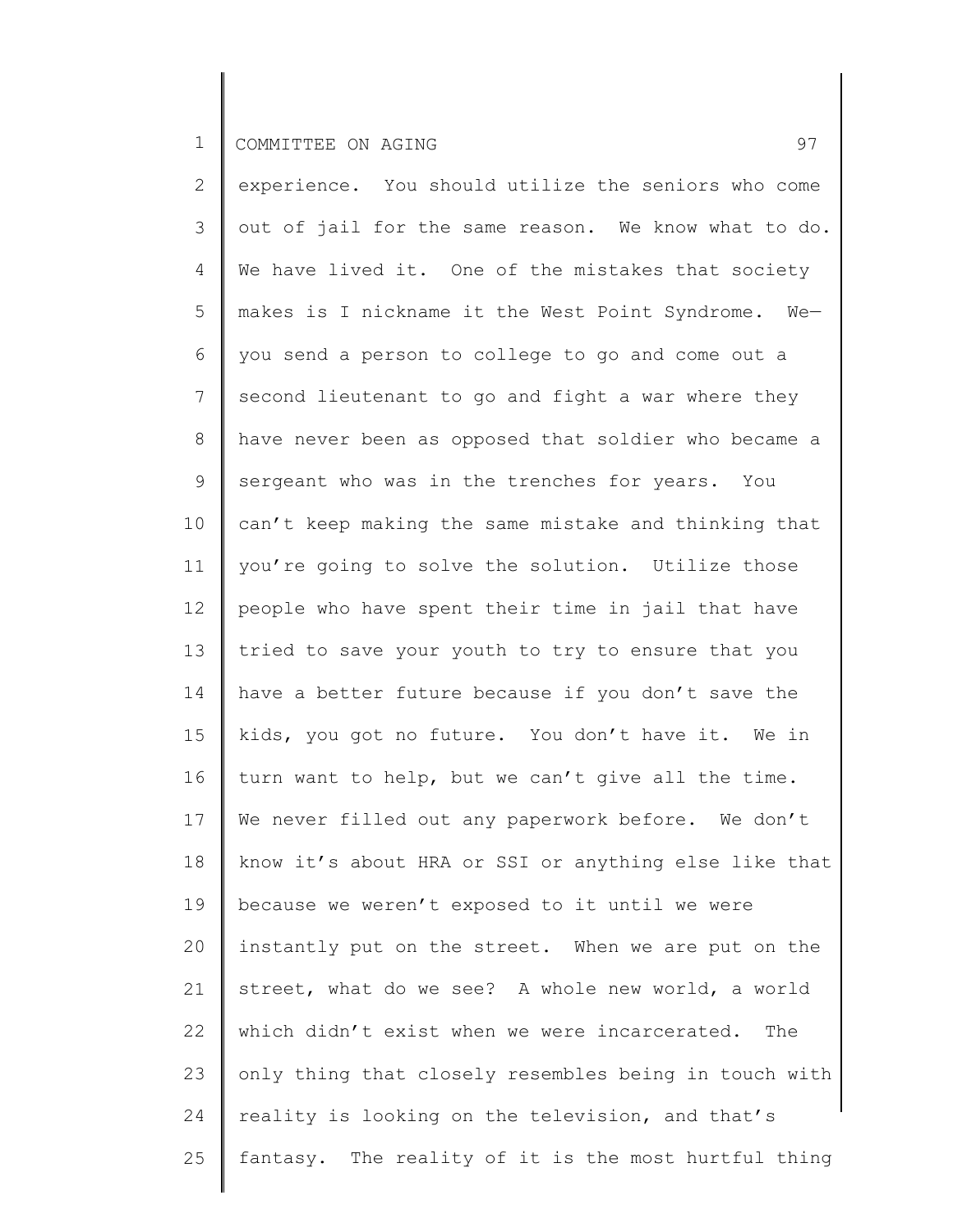2 3 4 5 6 7 8 9 10 11 12 13 14 15 16 17 18 19 20 21 22 23 24 25 that I've seen since I've been home is seeing individuals meaning anyone that's sleeping in the streets. Because when I look at them, I say that could be me, and I'm thankful that the Fortune Society and many others like them accepted us and helped us because we're here, but don't waste our talent. We can help you clear up this mess because it's a mess. You might not see it, but if you've never been to jail, you don't know what it's like to be in there. You have no idea other than what somebody told you. Live it for—for a year, and see what it's like. One of thing I advocated many years ago, I said you send every kid that's reached a certain age use the scare straight tactic. Let them go to jail for a year not on the real side but as a training, you would save a lot of going back to jail. But without that the gang, the peer pressure, the drugs, the things that attract people, they're going to fall into that spot as well, and they're going to get sucked up, and if you don't save the kids like I said, you're not saving the future. You're making your job harder because right now, you, yeah but you you're not going to enjoy seeing your grandchildren or your great grandchildren being sentenced to a time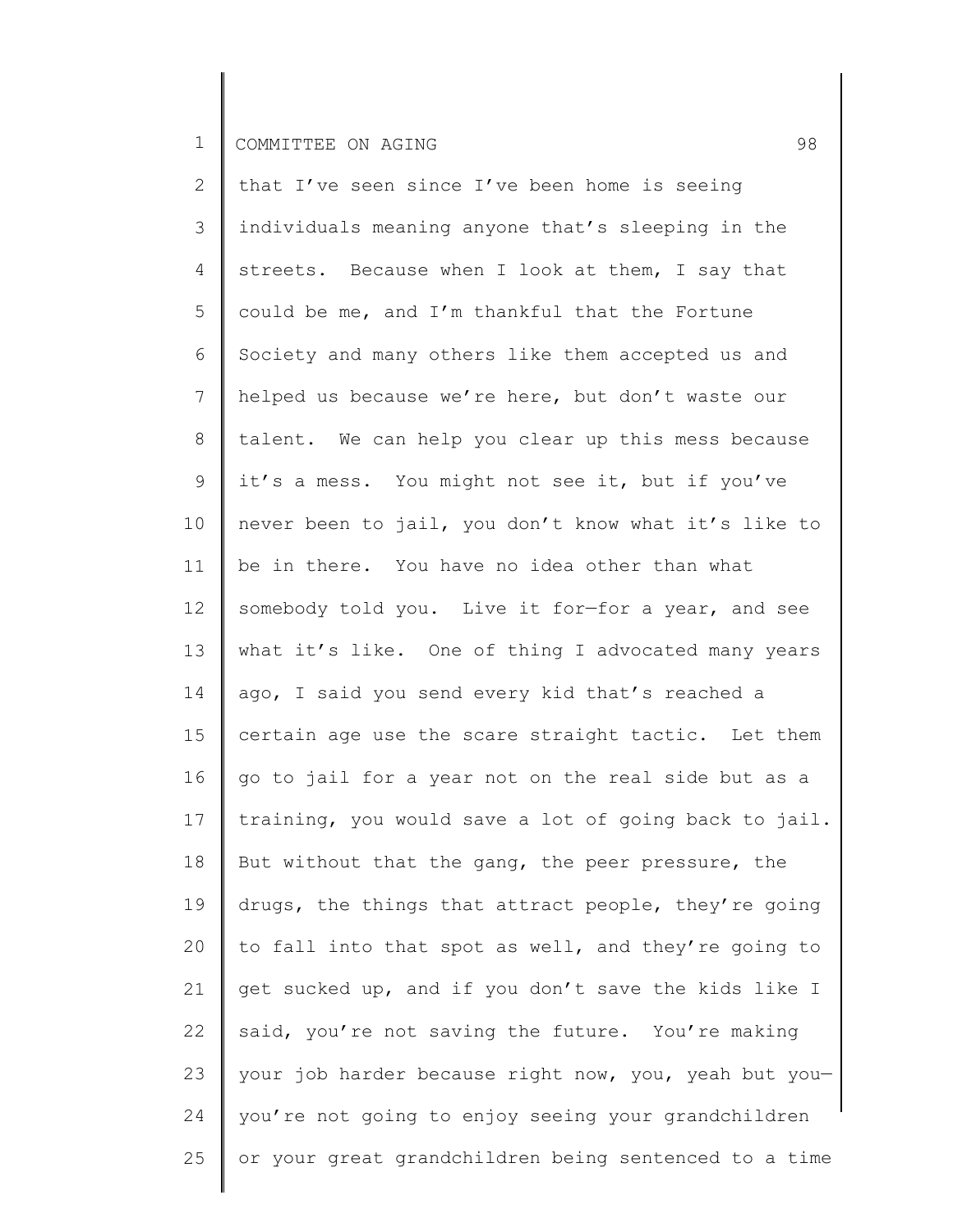| $\overline{2}$  | when you won't even be around to visit in the future  |
|-----------------|-------------------------------------------------------|
| 3               | because you're going to be dead. I had three          |
| 4               | children. I lost one, but I saved two. I saved two.   |
| 5               | My daughter became a CO and my son he-he made it. I   |
| 6               | lost one child and I got a grandchild, and she came   |
| 7               | to see me and she's alright, but I would love to help |
| 8               | all mothers and fathers not see their kids going to   |
| 9               | jail to be sentenced. The north is much better than   |
| 10 <sub>o</sub> | the south because they execute them down south. They  |
| 11              | execute them. They don't-they don't take no-they      |
| 12              | don't take no-no sharks, as we say, and I think you   |
| 13              | for letting me talk, and I appreciate it.             |
| 14              | CHAIRPERSON CHIN: Thank you for being                 |
| 15              | here. Thank you.                                      |
| 16              | FERNANDO MARTINEZ: I want to also thank               |
| 17              | my colleague for sharing his story. It's a story      |
| 18              | that we often hear at the Osborne Association. My     |
| 19              | name is Fernando Martinez and I am the Fulton Project |
| 20              | Director, and I'm speaking on behalf of Laura Rone    |
| 21              | (sic) who is the Program Manager for the Elder        |
| 22              | Reentry Initiative at the Osborne Association.<br>The |
| 23              | testimony that I'm about to provide is our testimony  |
| 24              | as the Program Manager. For two years the Elder       |
| 25              | Reentry Initiative with support from the Osborne and  |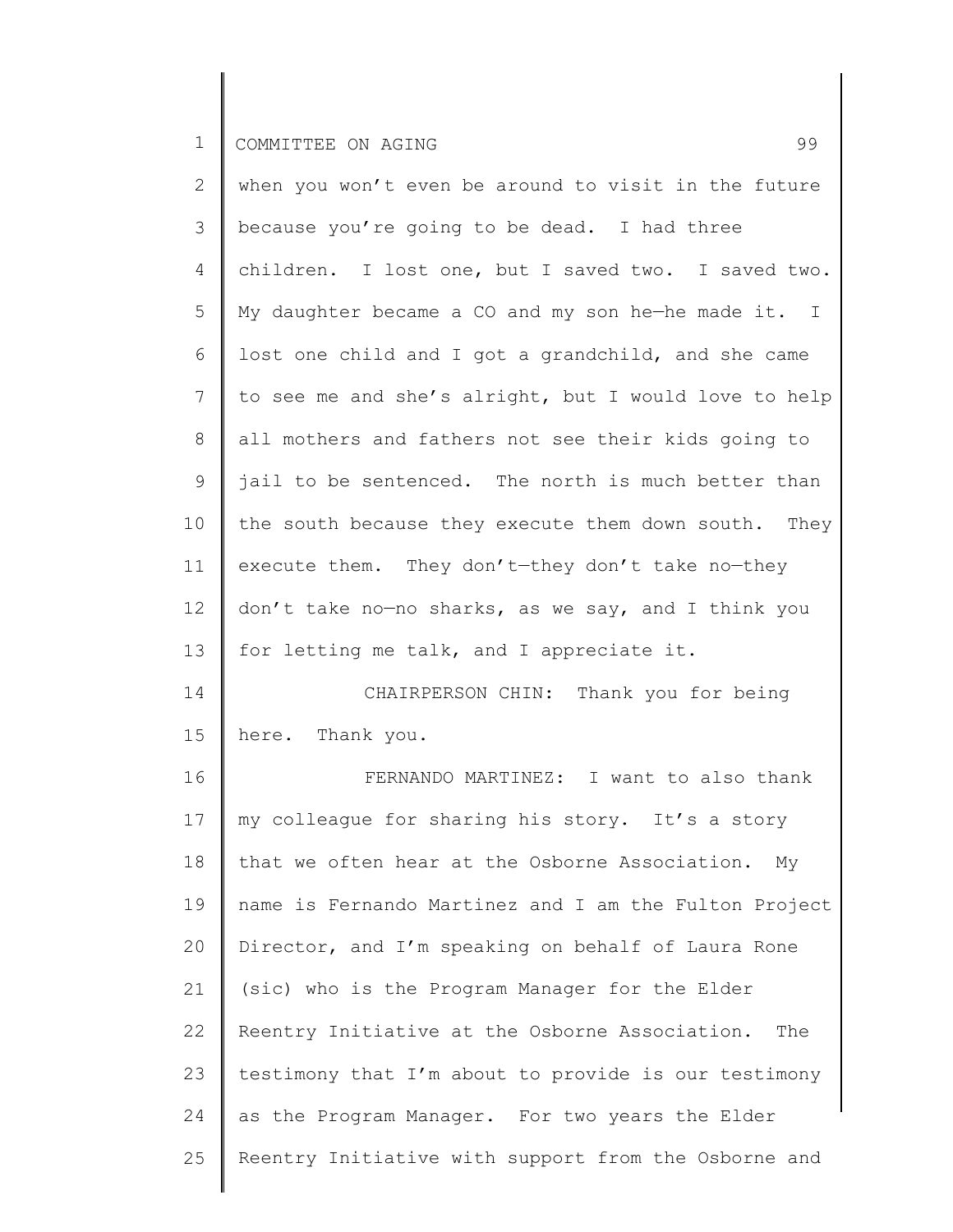2 3 4 5 6 7 8 9 10 11 12 13 14 15 16 17 18 19 20 21 22 23 24 25 City Council HA (sic) funding and Council Member Gibson's fund for Senior Services along with several foundations that has provided geriatric assessment and discharger planning services to incarcerated older adults prior to their release. And then comprehensive case management services post release in New York City. These services are for returning citizens individualize age appropriate care to ensure a successful reintegration into our communities. As you all have heard from other speakers such as my colleague next to me or my two colleagues, and in the testimony submitted by Tanya Krupat, who is here today, Director of Osborne's Center for Justice, the questions she raised older adults are the fast growing demographic in prison. Yet, to our knowledge we're operating perhaps the only program in the nation that serves the transitional needs of aging people in both jail and prison setting, and provides a continuity of care from pre-release to one year post-release. The programs operates in Rikers Island—Rikers Island jail and three New York City -- New York State prisons as well as five—as well as in the five boroughs of New York City, as you may be aware, that due to Osborne's request to the City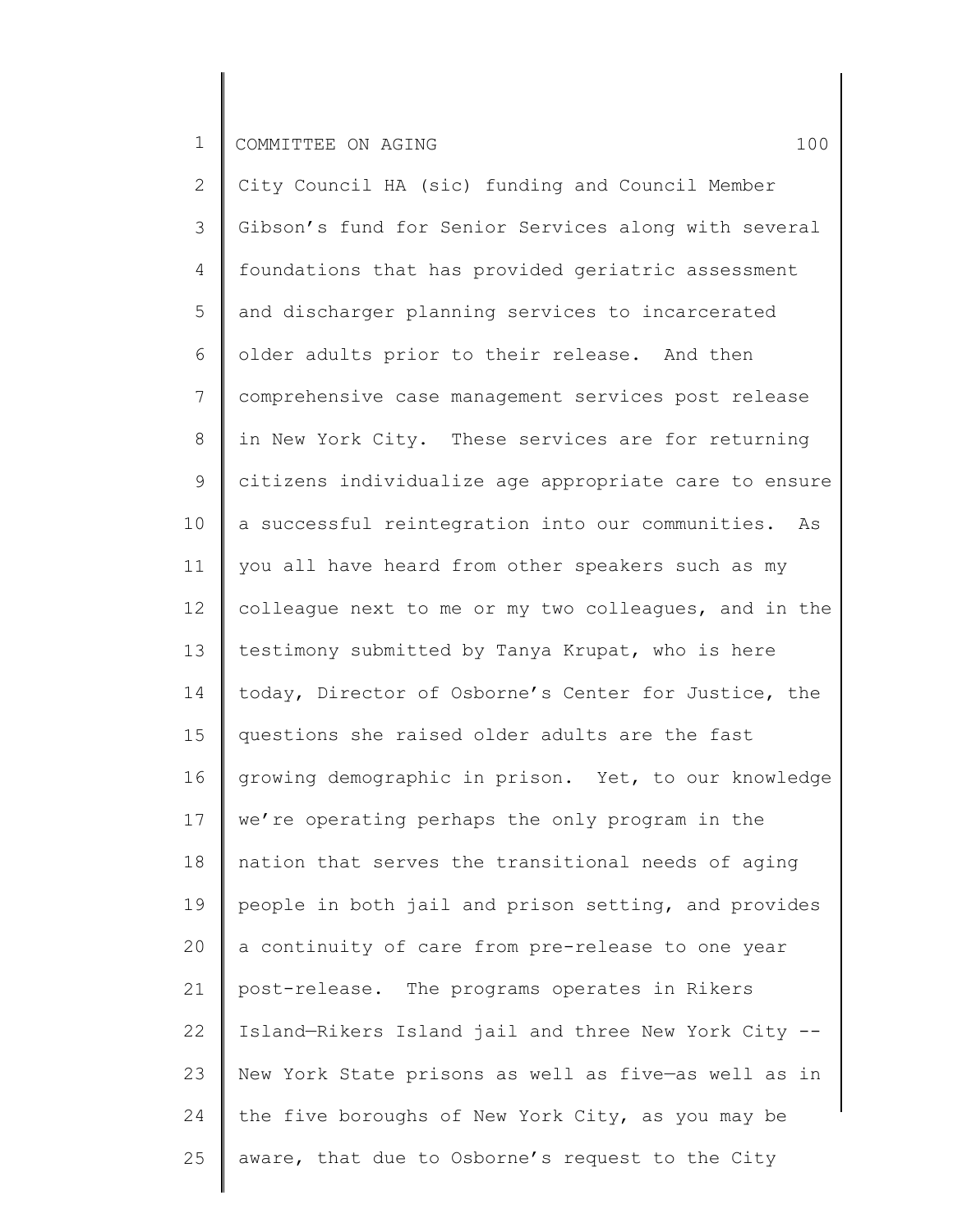2 3 4 5 6 7 8 9 10 11 12 13 14 15 16 17 18 19 20 21 22 23 24 25 Council for the past two years to fund this work. Since many others before me today have spoken on the challenges associated with incarcerated older adults, I am going to speak to Osborne's unique experience on the front lines of working with this older incarcerated population. Osborne's Elder Reentry Initiative initially focused on seniors released from incarceration after 10 or more years in New York State prisons. That has since expanded to include older people being released from Rikers Island jails. The populations are quite dissimilar as Rikers Island participants often have chronic substance abuse issues and they address mental health concerns and extensive periods of homelessness. They find themselves mired in cycles of detention, homelessness drug related crime and re-arrest. Our participants with ten or more years of incarceration, however, face distinctly different challenges. In both cases, we begin with a geriatric assessment that is especially modified for the incarcerated. Their struggles with crime and sobriety lie decades behind them but their age creates a new barrier. They face the world that has changed dramatically since their arrest: Cell phones, WiFi, touch screens, Metro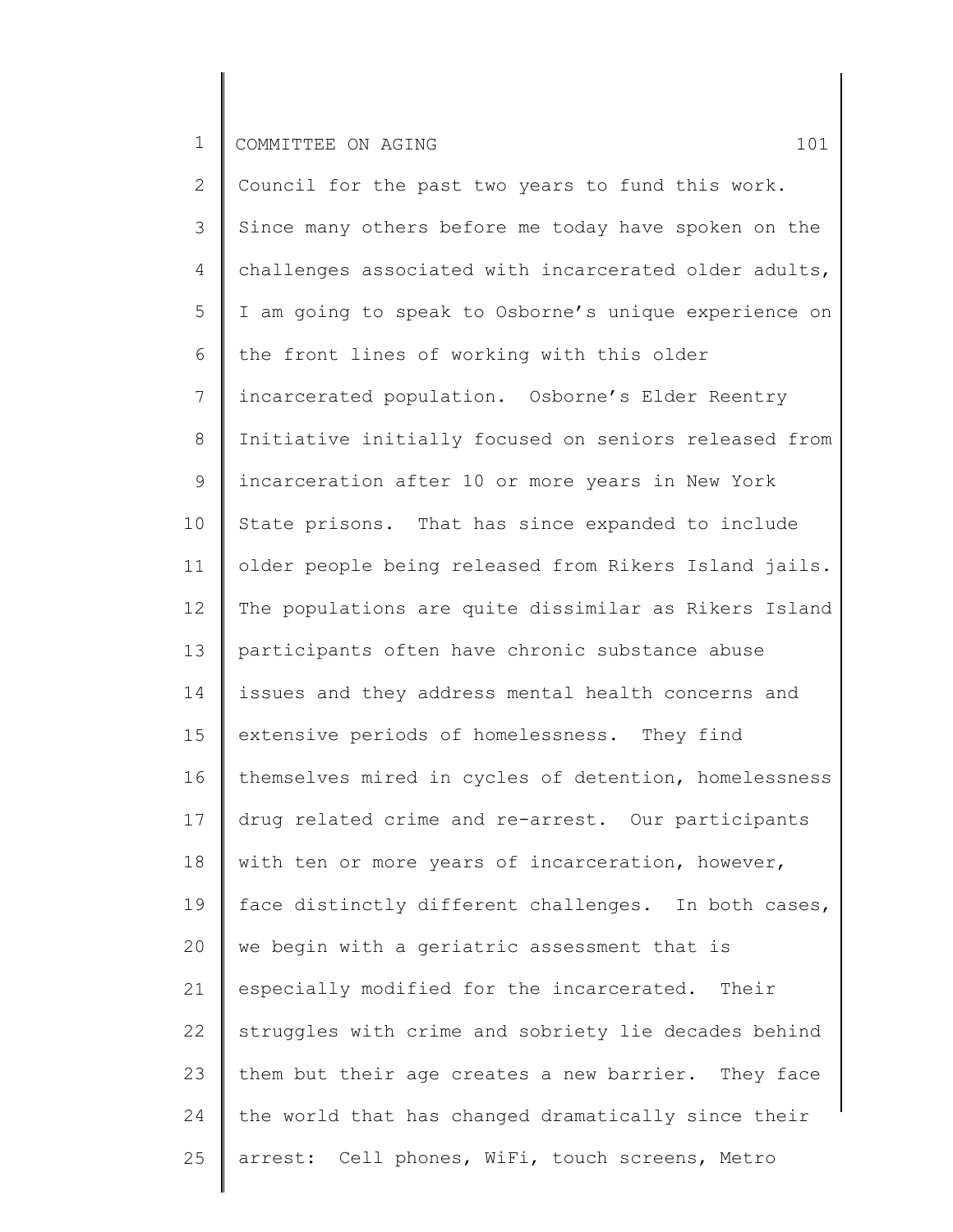2 3 4 5 6 7 8 9 10 11 12 13 14 15 16 17 18 19 20 21 22 23 24 25 Cards. They answer their apps. All of these are foreign to them. Key family members have died or moved away and their aging bodies often cannot work in a job sector they left behind decades ago. Because it is hard to image what entry—what reentry looks like for someone incarcerated 20, 30 or 40 years, I would like to share the story of one of our participants, Tyson, who we met at the prison gate and escorted home on the day of his release. The story begins months prior to his release when I met with Tyson to begin finalizing his release plans. He had been granted release after his sixth Parole Board hearing, and after 35 years of incarceration. Tyson was awash with emotion. When I approach Tyson in the prison waiting area, he had been crying for 20—24 hours since he'd been notified about his parole decision leaving him with red swollen eyes. In our prior sessions, he had expressed what he had—that he had—was depressed, anxious and lonely, and was so grateful that he would soon be released living with his mother in freedom. His mother's health was declining and he was thrilled to be able to go home to her and to care for her and spend time with her. Release day was overwhelming for Tyson at 61 years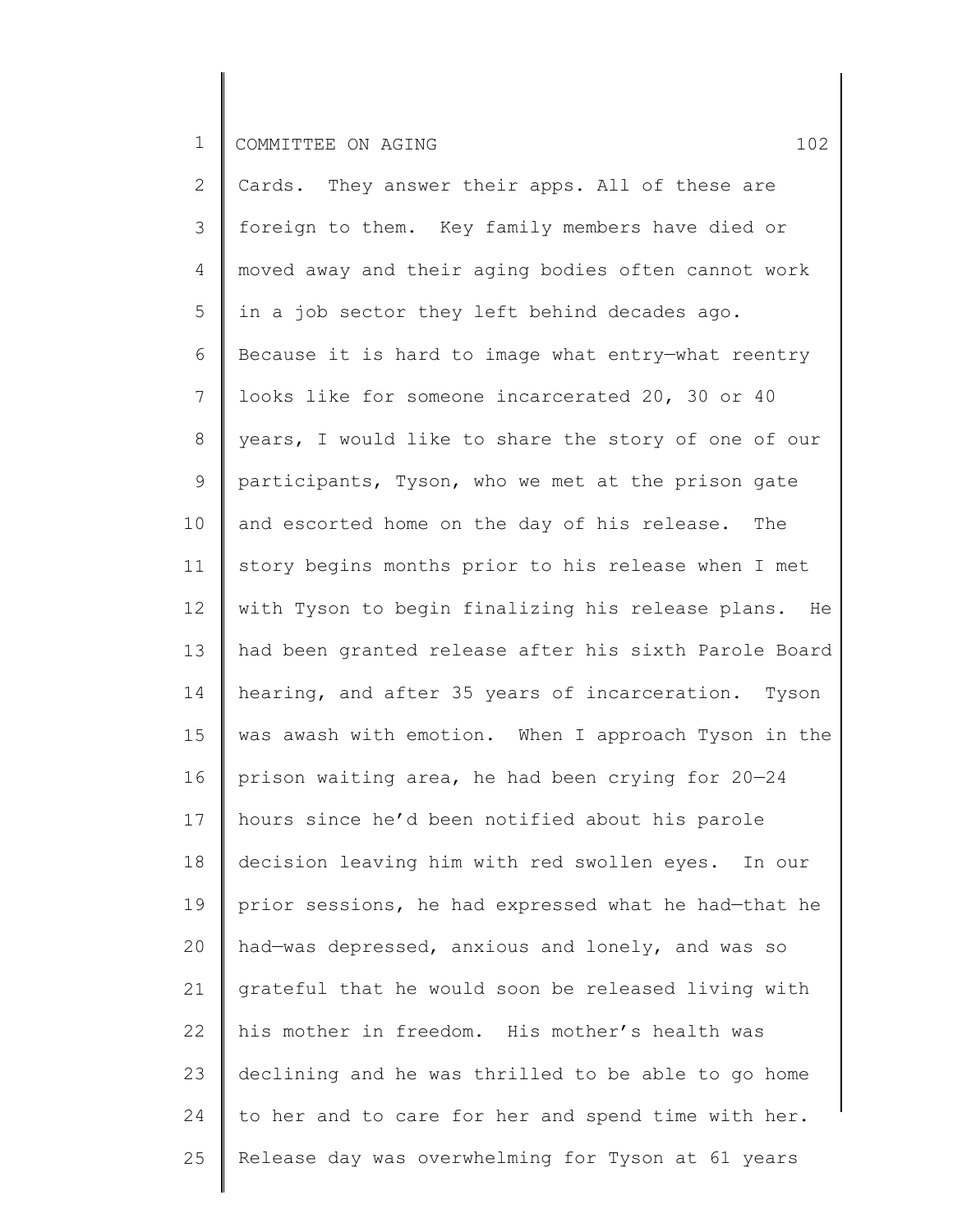2 3 4 5 6 7 8 9 10 11 12 13 14 15 16 17 18 19 20 21 22 23 24 25 old and 35 incarcerated, he didn't know how to buckle a seat belt, how to turn on a cell phone or how to operate a touch screen. When he held money in his hands for the first time in 35 years, he asked me if it was real money because the colors and type face, pictures, textures had all changed. He said the only thing he recognized about it was the small. He said he'll get used to using Monopoly money. Several times in initial hours of freedom, Tyson broke down in tears overcome with emotion. Tyson brought almost nothing with him when he left prison. He had give most of his things away to his incarcerated peers. He wanted to shed everything about prison life as quickly as possible, the prison ID, the release clothes, the soap smell. So we took him to a store to get a few essentials like a razor and socks, and you we experience people with extensive time behind bars make so few decisions for many years that their decision making muscles atrophy, and shopping can be overwhelming for many of them. Tyson was no different. When it came time to pick out new boxer shorts, Tyson was completely flamuxed.(sic) He felt paralyzed and unable to make a decision though the choices were limited to just two options: Plaid or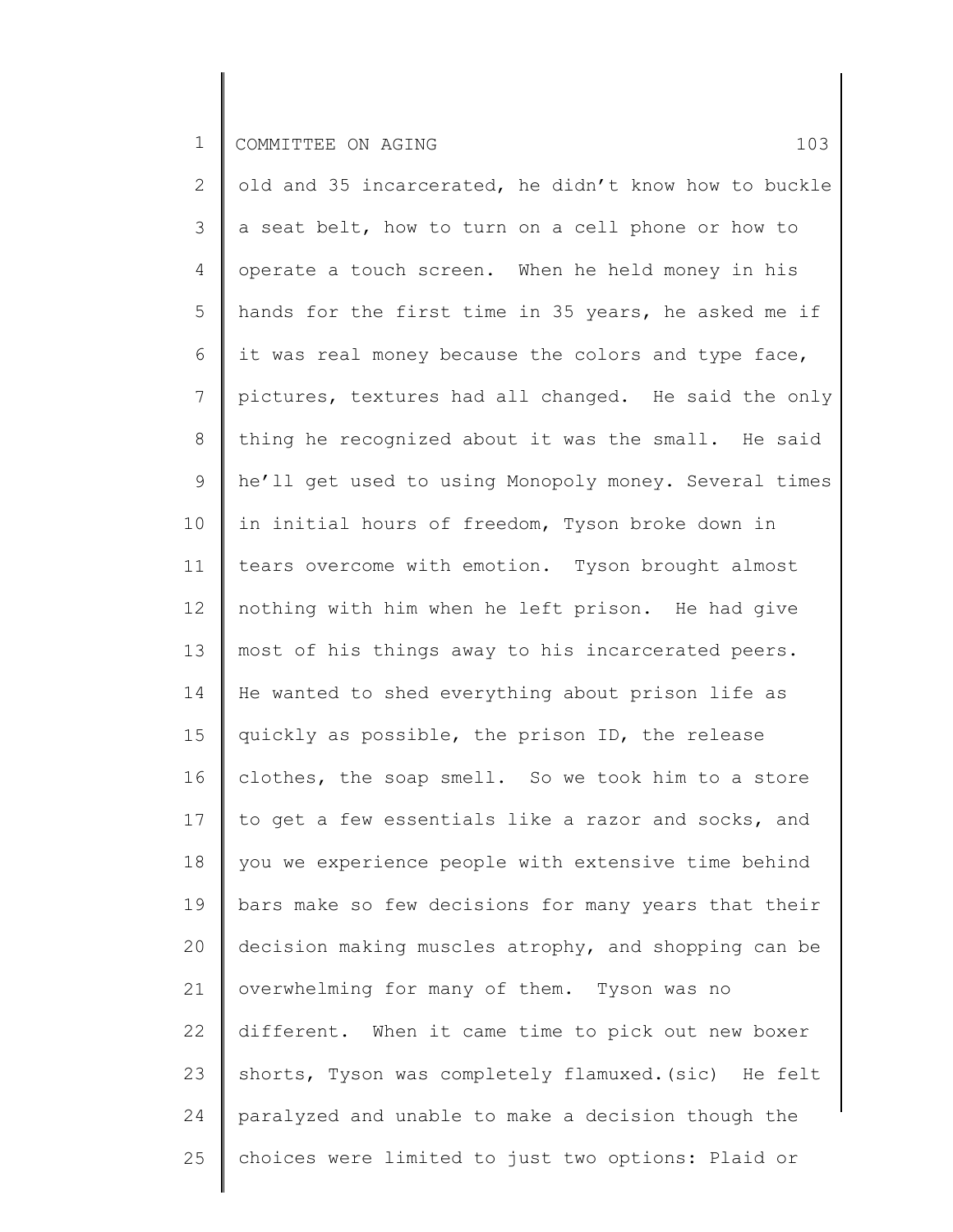2 3 4 5 6 7 8 9 10 11 12 13 14 15 16 17 18 19 20 21 22 23 24 25 solid. [coughing] When he couldn't decide after several minutes of thinking, we flipped a coin, grabbed the associated pack of underwear and kept shopping. Minutes later he took me aside, Miss Laura, can I please get the other boxers. In prison we're we aren't allowed to wear stripes. So, I'd like to get the plaid instead. Of course, we went straight back and exchanged the solids for the plaid, but the moment struck solidly. Tyson's recovery and reentry were going to be grueling for him if the plaid/solid decision was so paralyzing. Beyond that, he was going to have to figure out who he was a human without the yoke of incarceration on his shoulders. Was he stripes or was he a solid man? Would he always pick up the not-prison choice or would he be able to recover, reestablish his own identify and truly be free? I'm happy to report that at the four almost four months being released, Tyson was—has recovered his ability to make decisions and he's living a purposeful, pro-social life. He helps his mother with her daily living needs. He is actively looking for work. He's still working on mastering technology while he embraces the challenge. He found his laugh again and his anxiety, depression and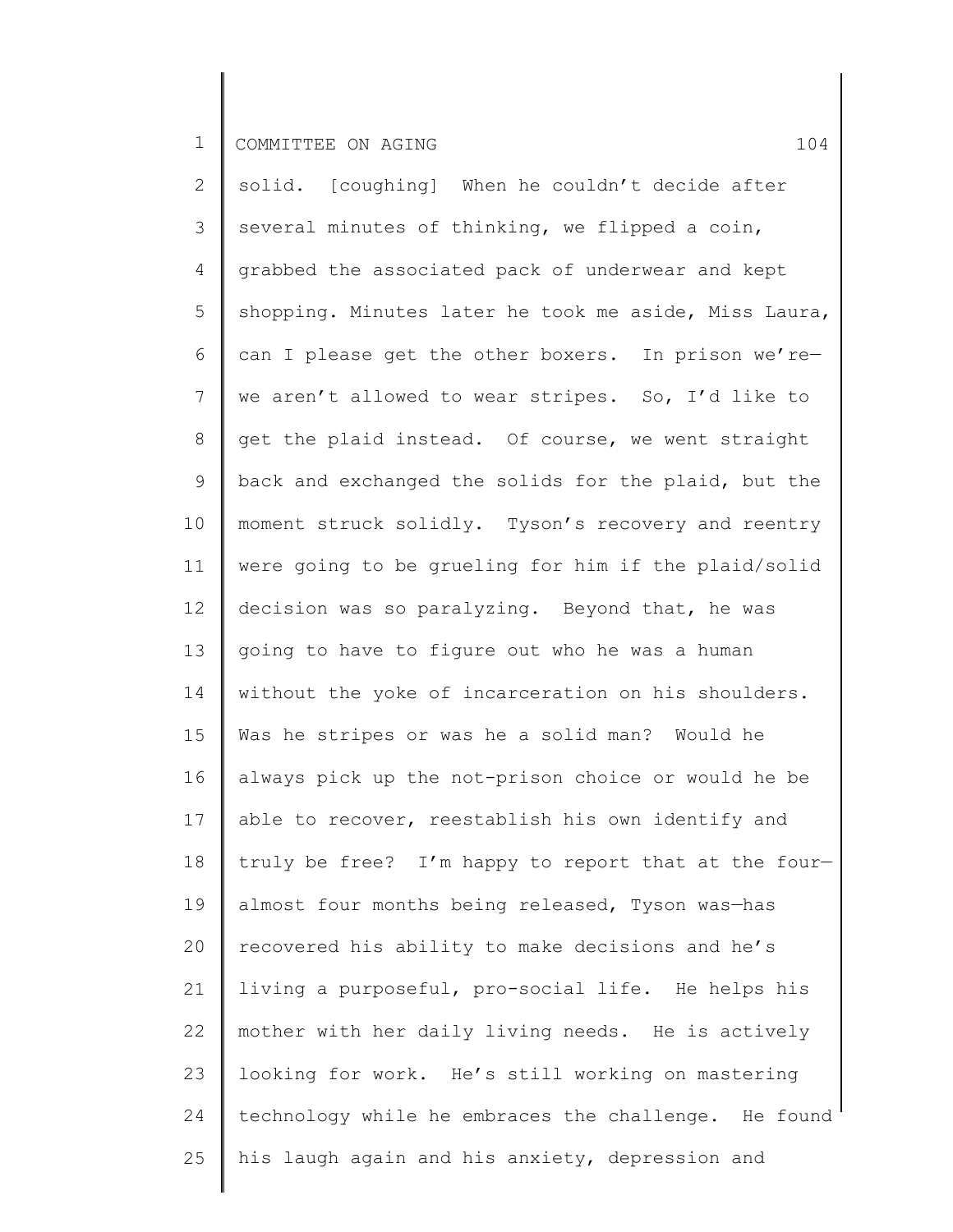2 3 4 5 6 7 8 9 10 11 12 13 14 15 16 17 18 19 20 21 22 23 24 25 loneliness seem obliterated. Tyson' success is typical of our—of our participants. We have—we have had only on participant rearrested. Our comprehensive adaptive care management means that each participant receives compassion assistance tailored to her or his needs. However, Osborne's Elder Reentry Initiative serves only a small fraction of the seniors released from New York City jails and New York State prisons every year. So, most reentering seniors do not have someone to help them learn how to use a Metro Card, a seat belt or a touch screen. They do not have transitional housing, medical appointments or relapse prevention services in place prior to release. Instead, they often are lost and alone. Released back to the homelessness, mental—mental illness and substance use that led to them—that led to them to incarceration in the first place. Almost as—although Osborne is currently redeveloping the Fulton Correctional Facility in the Bronx to provide transitional housing that will prioritize older adults, the demand is far greater than the question as we were able to go after what remains. I would like—reentering adults are prioritized for senior and supportive permanent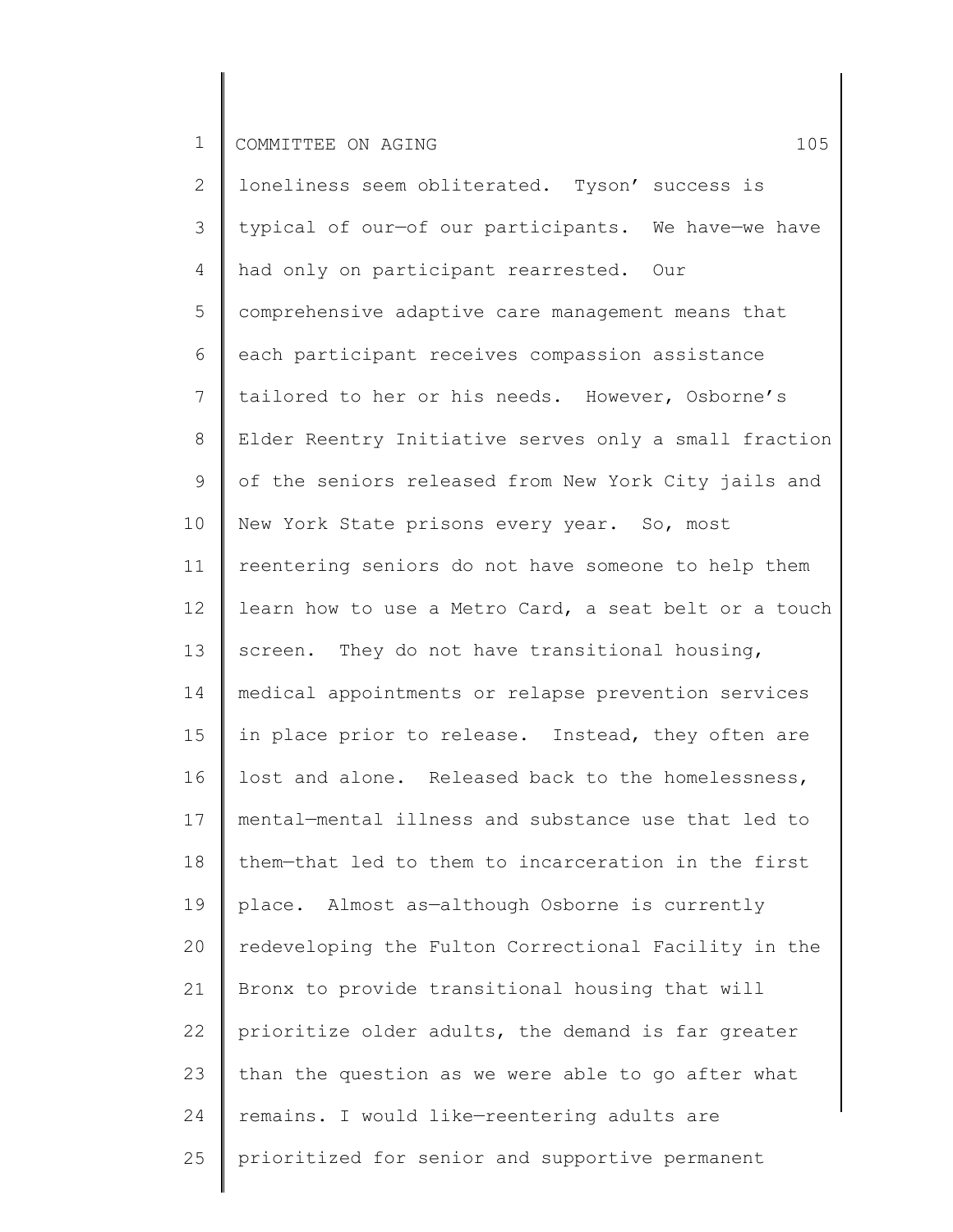2 3 4 5 6 housing. For all these reasons and more, we endorse Council Member Dromm's proposal to crate a temporary task force to address post-incarceration reentry for older adults. Thank you for the opportunity to speak today.

7 8 9 10 11 12 13 14 15 16 17 18 19 20 21 22 23 24 25 CHAIRPERSON CHIN: [off mic] Thank you. LAURA WHITEHORN: Okay. Good afternoon. I think now it is. My name is Laura Whitehorn. I am representing the Release Aging People in Prison, RAPP, and I am formerly incarcerated. I had the good fortune largely because of my privilege in the society. So, was a person who had family and friends who were able to take care of me when I got out of prison, and I want to take us for a minute out of this hearing room. We had a press conference this morning, which was a lot of people, and a lot of formerly incarcerated people and their families and lot of support for 1616 and we really appreciate that it's being brought up. And we appreciate that it's coming out of the Aging Committee because just to—a little show and tell. So, one of our submissions today is the book: *Aging in Prison and Reducing Elder Incarceration and Promoting Public Safety*. That began I don't know 2012 or '13. We can never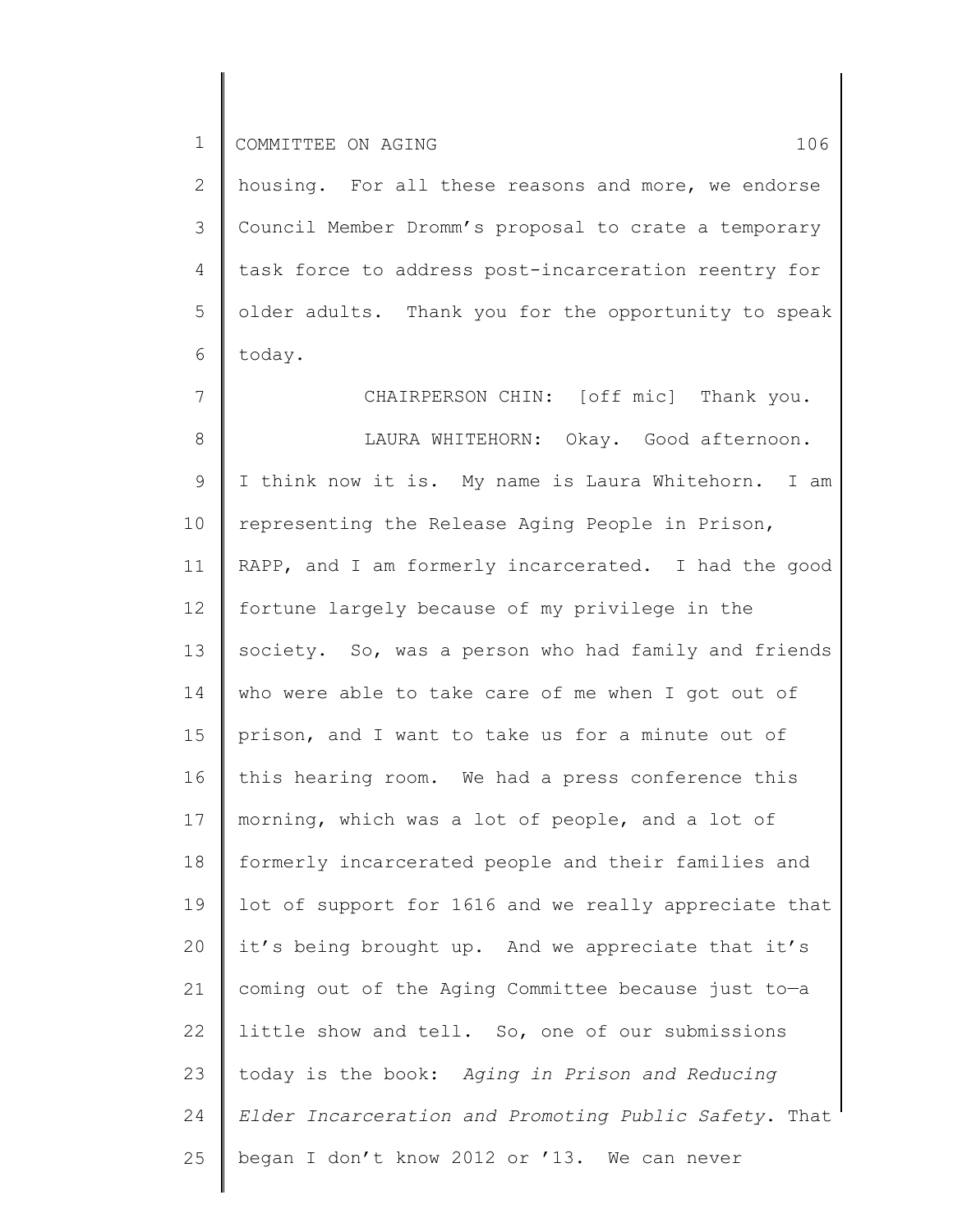2 3 4 5 6 7 8 9 10 11 12 13 14 15 16 17 18 19 20 21 22 23 24 25 remember because we were planning it because we saw the exponential rise of the number of elders in prison across the country and the statistic in—in New York is that since 2000 the overall prison population in New York fell by about 27% whereas the population of people 50 and older went up by 98%, and this is largely something that is not the concern of the City Council. It's because our state agencies, the parole boards they're not letting people go, and because of the massive rise of the thinking that you have to keep people in prison, people don't get a second change. So, that also, though, creates a context to this hearing because if there are 2.3 million in prison in the United States and all of those people have families, then anything that affects the incarcerated and formerly incarcerated population, affects everyone in the community as well. So, this booklet began when started to work on RAPP, we were asked by people where are people going to go? So, we contacted the Department for the Aging to discuss this, and they had never thought about incarcerated elders as part of their population, and immediately they saw how important that was, and with DFTA and the Osborne Association, and RAPP and some other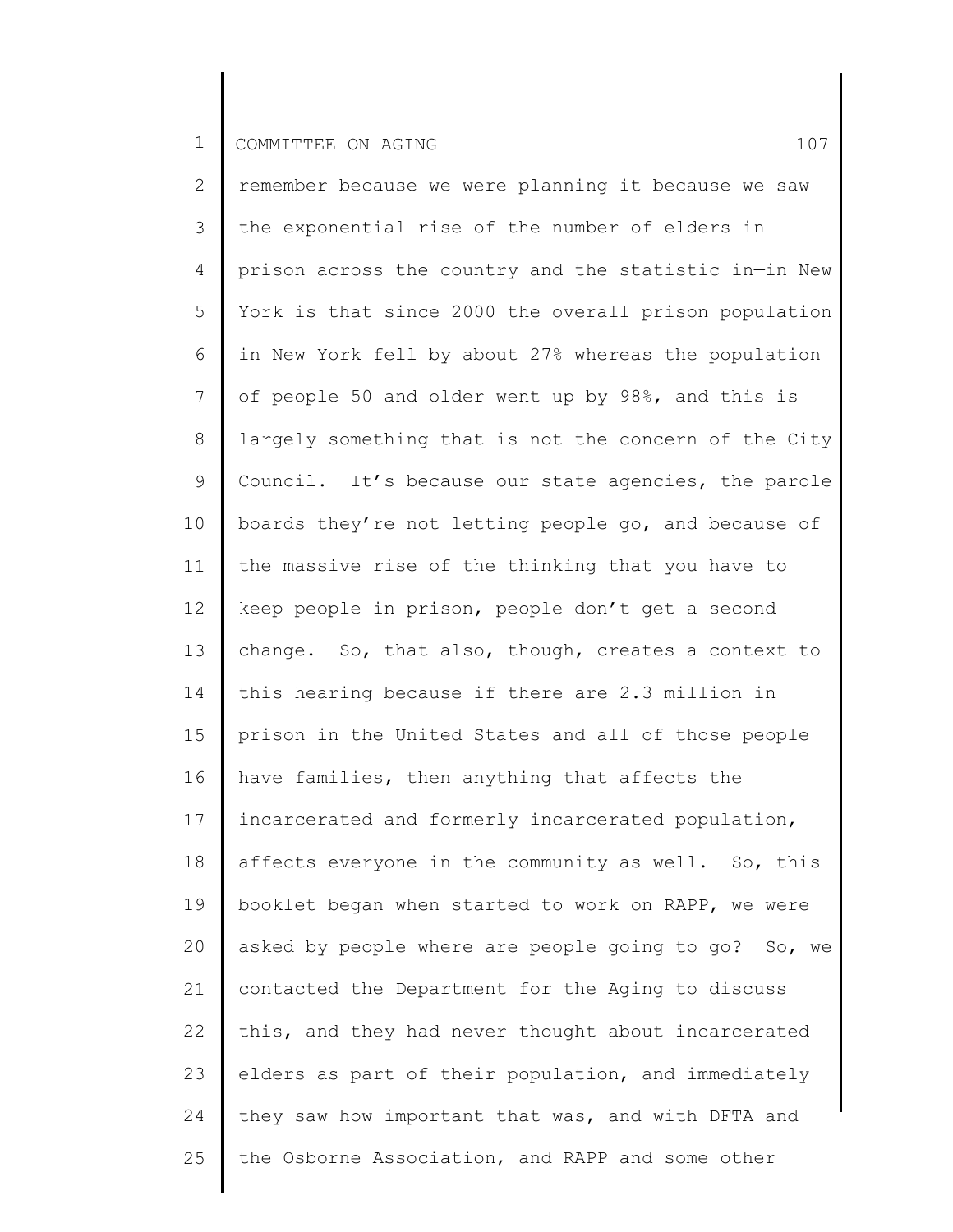2 3 4 5 6 7 8 9 10 11 12 13 14 15 16 17 18 19 20 21 22 23 24 25 groups, we set up the Aging Reentry Task Force, which worked for about a year and a half to do a study of the issues facing elders coming back into the community, and created a case management plan, which is in the back of this book, which is part of what Fernando was talking about, about the Elderly Reentry Initiative is being practiced, and it is the only one or maybe there is one other there, but I'm not sure. I think it's the only one in the country that is dealing with reentry needs of older people. That tells us that this task force is needed here. I—we also have in our submission a report from the State Comptroller, Thomas DiNapoli about the crisis emerging in prison, which also talks about the need for looking at release, more release mechanisms for older people, and that means that we need more reentry. I would also just point out when I got out of prison, because I was in prison during the height of the AIDs epidemic, I did and Farid Mujahid, I had Farid, my co-founder of RAPP. He did, too, AIDS education and counseling in prison. We used to speak for opioid inhibitors. It's before any of the good medication, and so when I came out I worked for about 12 years at Paz Magazine, a magazine for people with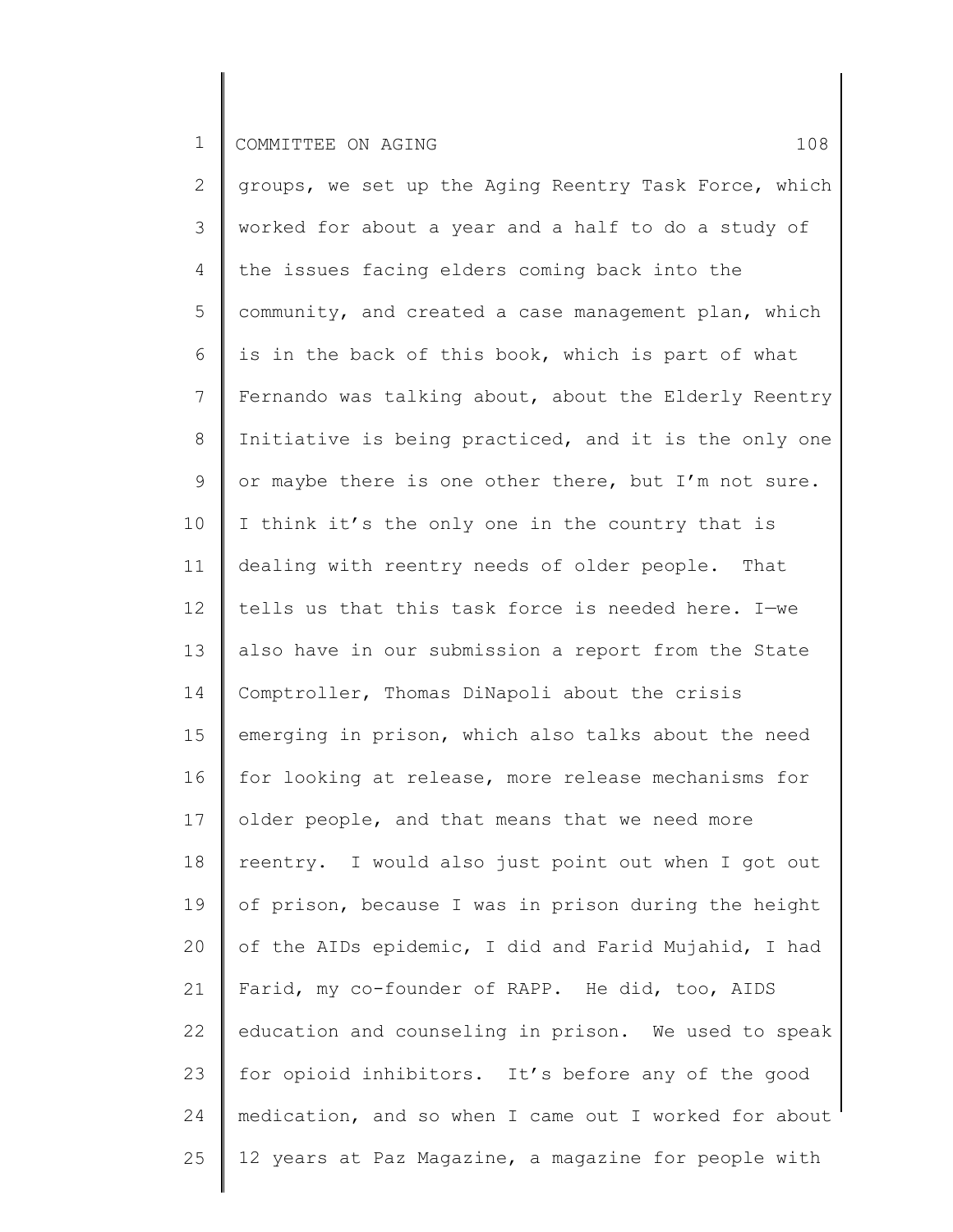2 3 4 5 6 7 8 9 10 11 12 13 14 15 16 17 18 19 20 21 22 23 24 25 HIV, and we studied the issue of people with HIV getting out of prison, and how over the years programs were developed to institute continuity of care and how those programs that were designed solely for people with HIV then influenced how reentry was done for other populations. And so we feel that the 1616 is so important because whatever we figure out among us, and it is people who've been there who have to be very much part of leading this process, will then affect issues of homelessness for people who aren't formerly incarcerated and it will affect how housing programs are set up for all kinds of vulnerable populations. So, we think that's really important. I wanted to say something about—which I couldn't hear totally, but I think the Mayor's Office was—was saying that they are doing all kind of reentry work, and that this is not necessary, but I think that I don't want to use the word ridiculous, but I think that what we've heard, and what we will hear from other people is that there is not—it's not just that we could always do more. Like what's being talked about with DFTA. So, it's that there is just not enough, and that it hasn't been modeled with the expertise of the formerly incarcerated. So, RAPP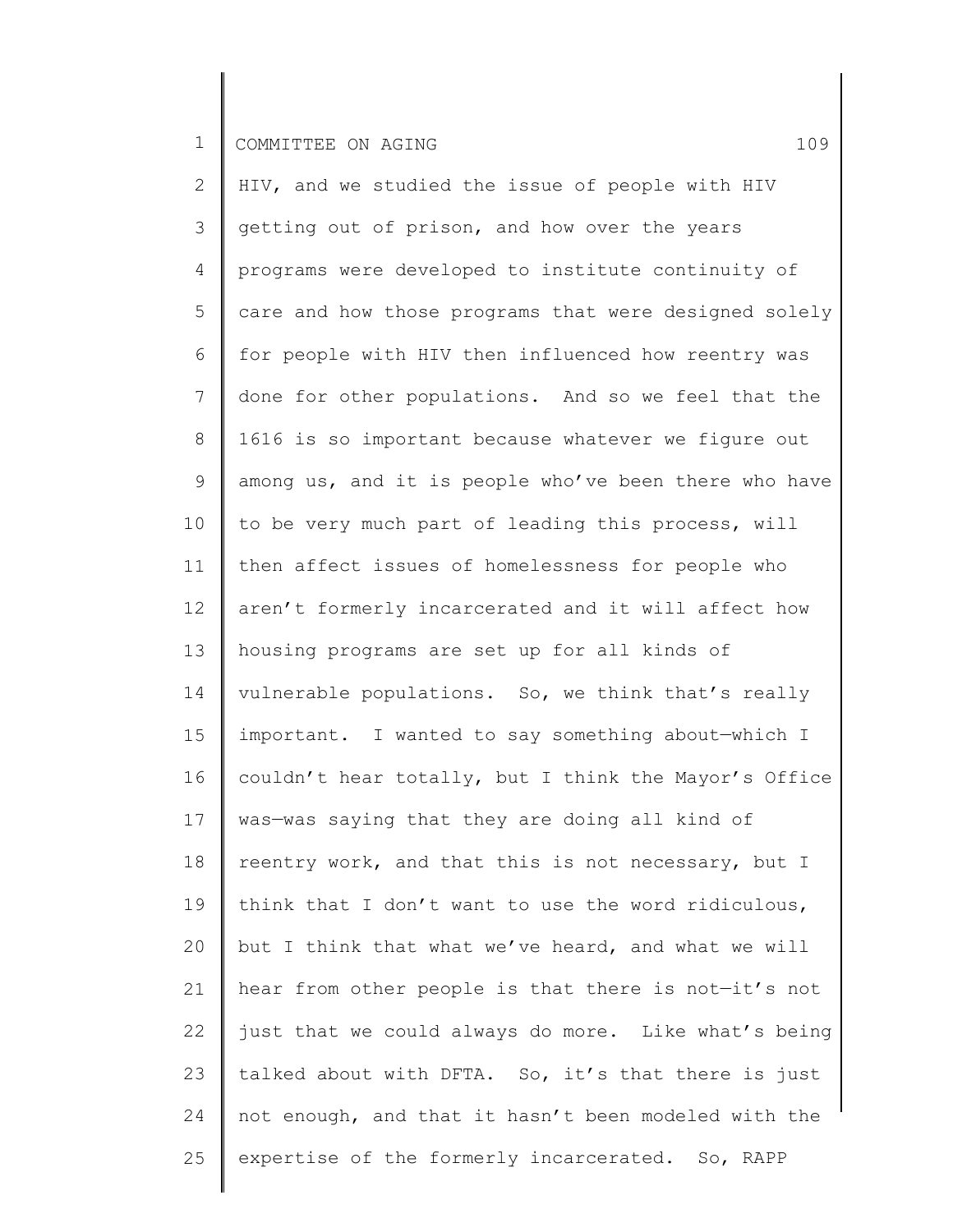2 3 4 5 6 7 8 9 10 11 12 13 14 15 16 17 18 19 20 21 22 23 24 25 which is contacted all the time. We were a tiny bunch of people, but were contacted from all over the country and around the world because we're people who said this is a problem, and the solution is to let people out and create good reentry, and the Mayor's Office did not reach out to us. I don't know if they reached out to any of the other groups doing this work. So, I just want to end by saying that this issue of elder reentry is one which we appreciate the City Council getting behind. We do think that there's one change that we need to make or a few, but the one I'm going to talk about to the—the legislation as it's written is that I think there's room, and it's mandated to have one formerly incarcerated person. We think there should be at least three if not more, and that's partly because we don't want to a token. We want—like when talk if we talk about what it's like for you to get out of the state and me to get out of the feds, we'll come up with a different—we'll end up with something different than we started with. If we talk as a woman and a man getting out, we'll talk about things that are—we'll end up with different answers than we started out with. So we would urge that—that the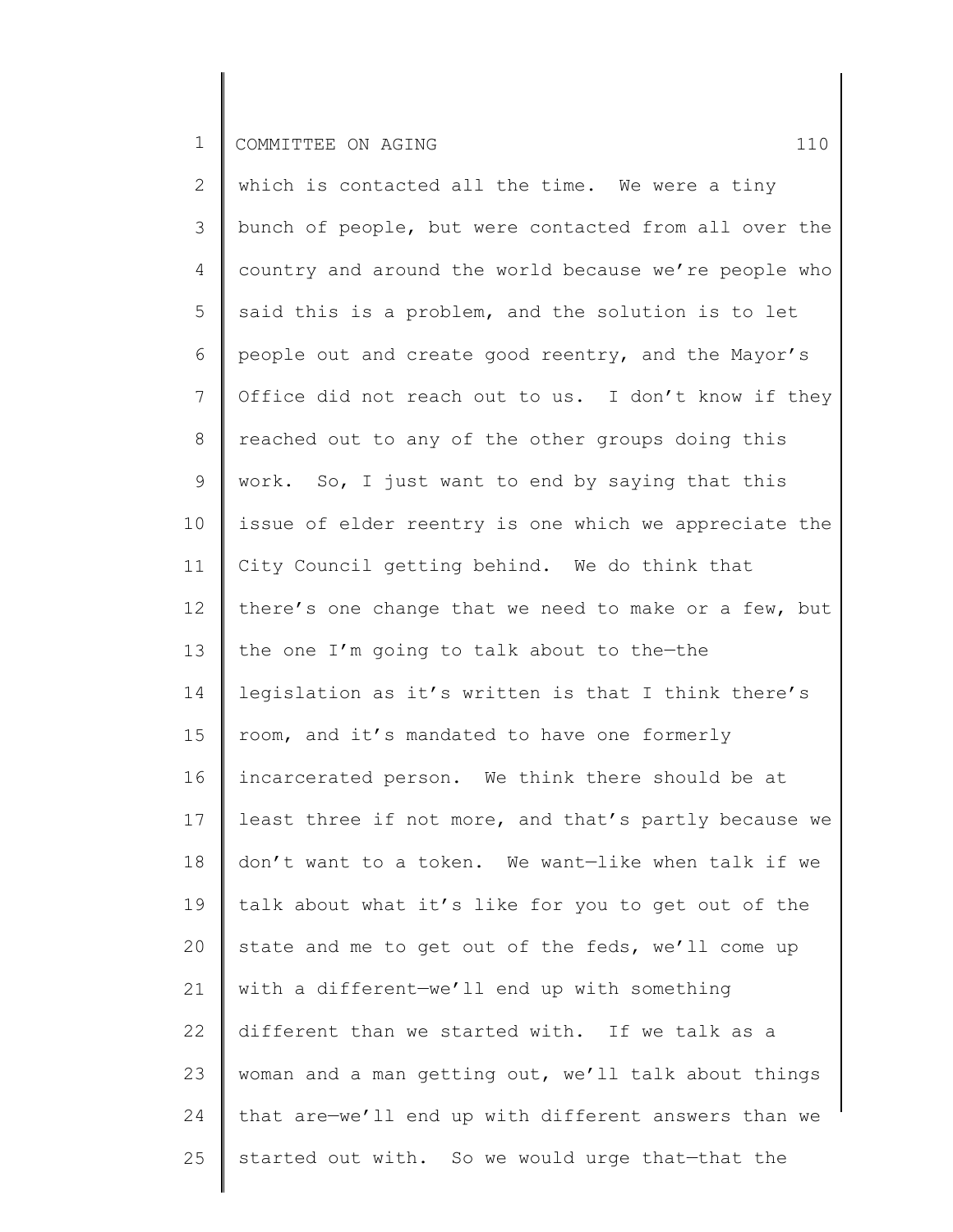2 3 4 5 6 7 8 9 10 11 12 13 14 15 City Council recognize that the expertise of the people who have been there, not just because we have the experience, but because we understand what the problems are. We understand what the emotional effect are because we've lived—not just because we've lived through them, but because we've conquered tem, and that's what this—what I think is so important that 1616 is that we'll recognize that not only are the people closest to the problem closest to the solution, but that those of us who have survived this and have overcome it have some really good ideas and spirit to put into this problem that we have to solve. So, thank you very much. [applause] CHAIRPERSON CHIN: Thank you. Thank you. Thank you. Thank you so much for your testimony, and

16 17 18 19 20 21 22 23 24 we will, you know, push for us on this legislation for all the things that you have testified. It's such a great need. I mean the—one question that I have I mean from the—the Mayor's Office of Criminal Justice, you know, their testimony that they have this strategy it involves the creation of the New York City Diversion and Reentry Council. Were any one of your organizations contacted for that? [pause]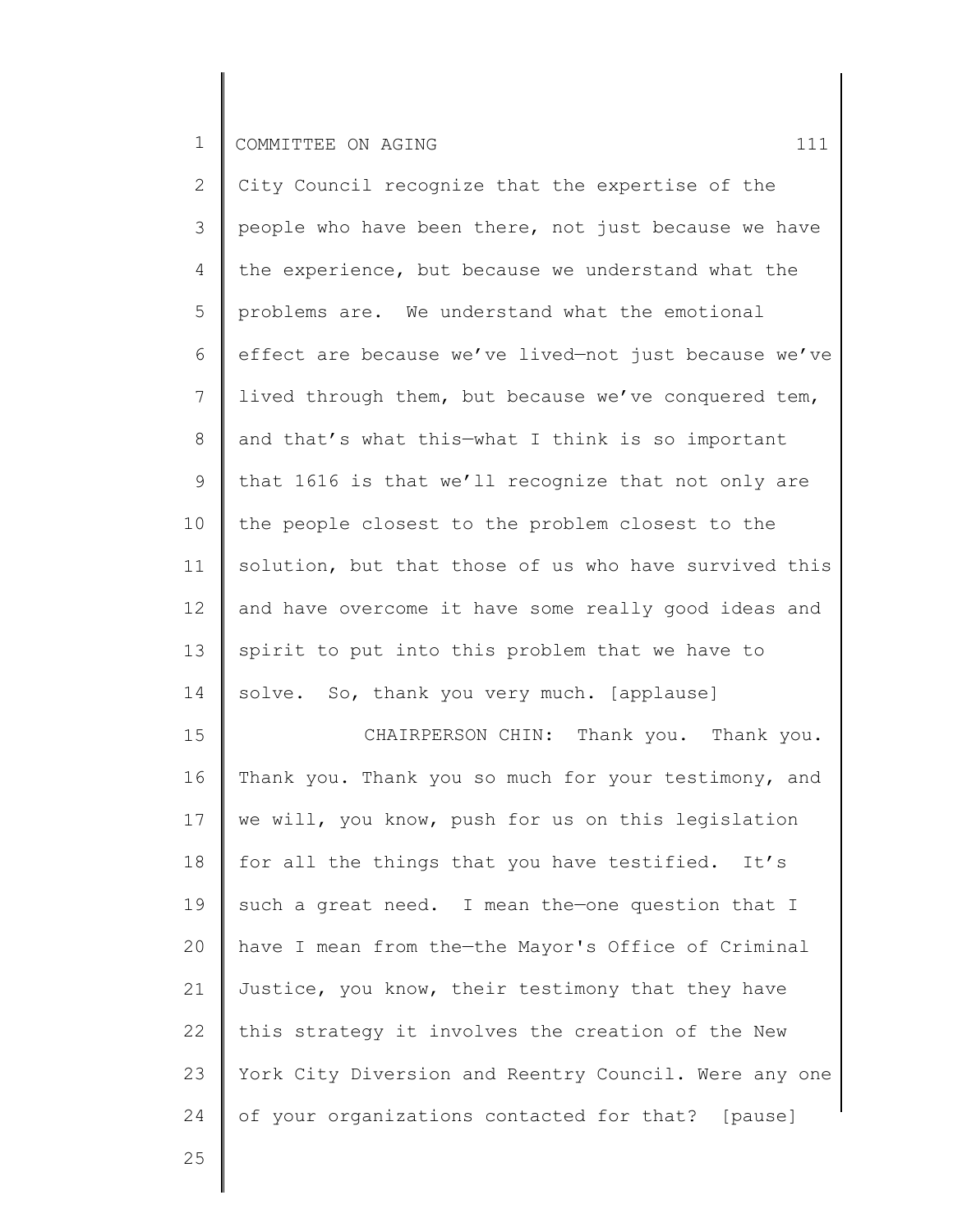| 2             | FERNANDO MARTINEZ: We were not. I had                 |
|---------------|-------------------------------------------------------|
| 3             | to turn back to my colleague Tanya Krupat, but were-  |
| 4             | were not from the Osborne Association.                |
| 5             | CHAIRPERSON CHIN: Okay, because they                  |
| 6             | mention all these, you know, safe communities,        |
| 7             | formerly incarcerated, individual advocates, but they |
| 8             | didn't invite any one of you?                         |
| $\mathcal{G}$ | FERNANDO MARTINEZ: Right.                             |
| 10            | CHAIRPERSON CHIN: Okay, well thank you.               |
| 11            | FERNANDO MARTINEZ: Thank you.                         |
| 12            | CHAIRPERSON CHIN: Well, thank you for                 |
| 13            | your testimony and we will continue to work with      |
| 14            | Council Member Dromm on this legislation. We're       |
| 15            | going to call up the next panel. [pause] Rosalie      |
| 16            | Cutting, also from RAPP; Sovini-Sophia.               |
| 17            | SOPHIA BANDELLI: Yes.                                 |
| 18            | CHAIRPERSON CHIN: Okay, you're back.                  |
| 19            | [background comments] Your last name is Bag--         |
| 20            | SOPHIA BANDELLI: Bandelli.                            |
| 21            | CHAIRPERSON CHIN: Oh, Bandelli, okay.                 |
| 22            | SOPHIA BANDELLI: Yeah.                                |
| 23            |                                                       |
| 24            | CHAIRPERSON CHIN: From Medgar Evers                   |
| 25            | College. James Royale from Brooklyn Defenders         |
|               |                                                       |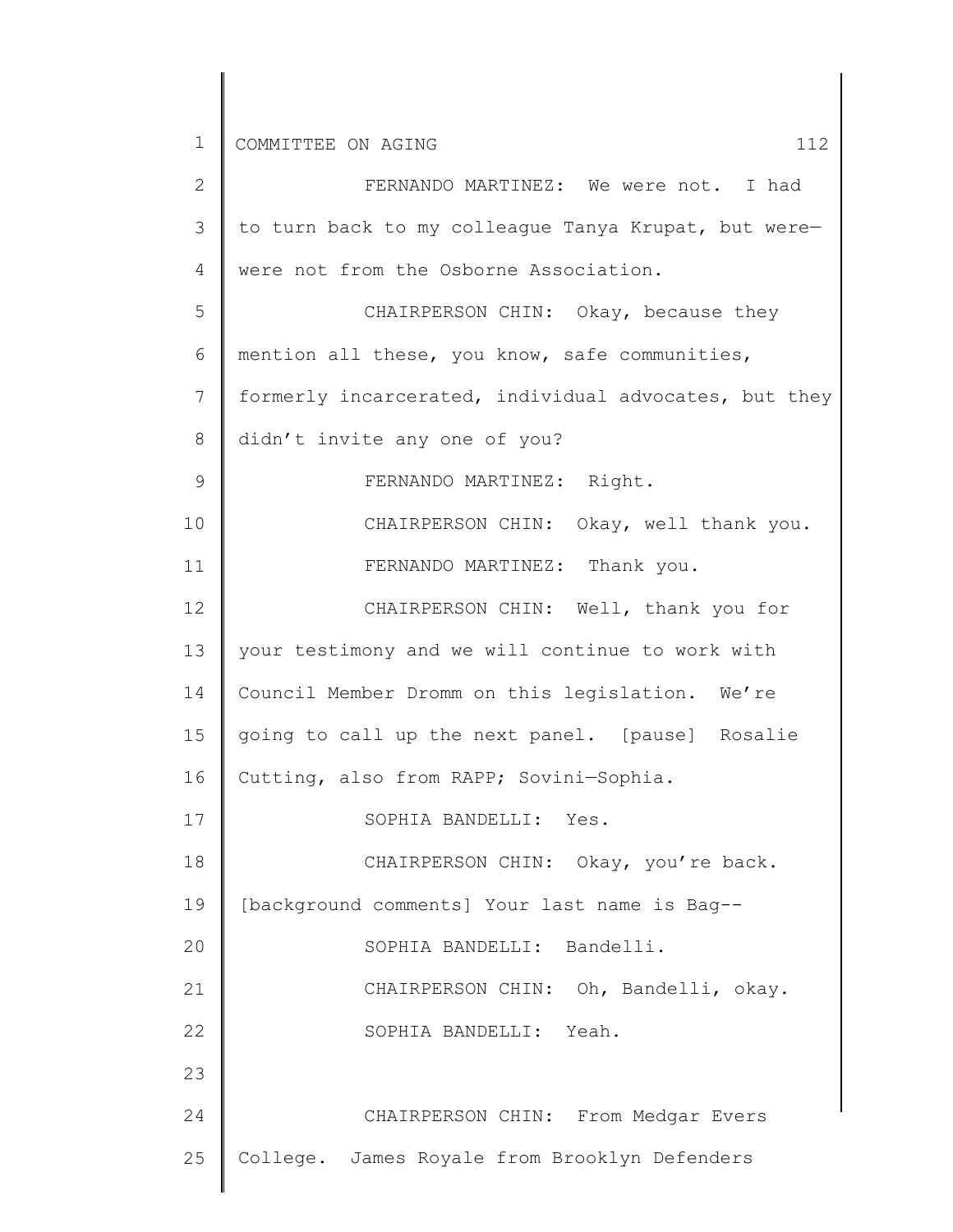2 3 4 Service and Theresa Montini from the Brookdale Center on Hunter—in Hunter College. [pause] You may begin. Sarah, do you want to start? [pause]

5 6 7 8 9 ROSALIE CUTTING: Is this on? Oh, okay. Good morning, Madam Chair and distinguished panel. I'm sorry for the confusion. I must have filled out my form wrong. [laughs] It's nothing unusual. I'm a formerly incarcerated woman who as you know-

10 11 CHAIRPERSON CHIN: [interposing] Can you identify yourself first, you name?

12 13 14 15 16 17 18 19 20 21 22 23 24 25 ROSALIE CUTTING: Oh, my name is Rosalie Cutting. I served 27 years in the State facility and I was released at the age of 70. I was released on a de novo hearing. I was representing by Morningside Heights Legal Services and two Columbia students represented me and won the argument with the Supreme Court Justice who honored all the points, and it set a precedent for those that follow me. It was—I really am passionate about the reintegration process for the formerly incarcerated and those to be release. I think one human right is to have a safe appropriate place to lay one's head when one is returned from prison into the community. It's not asking a lot. It's nothing luxurious. It's just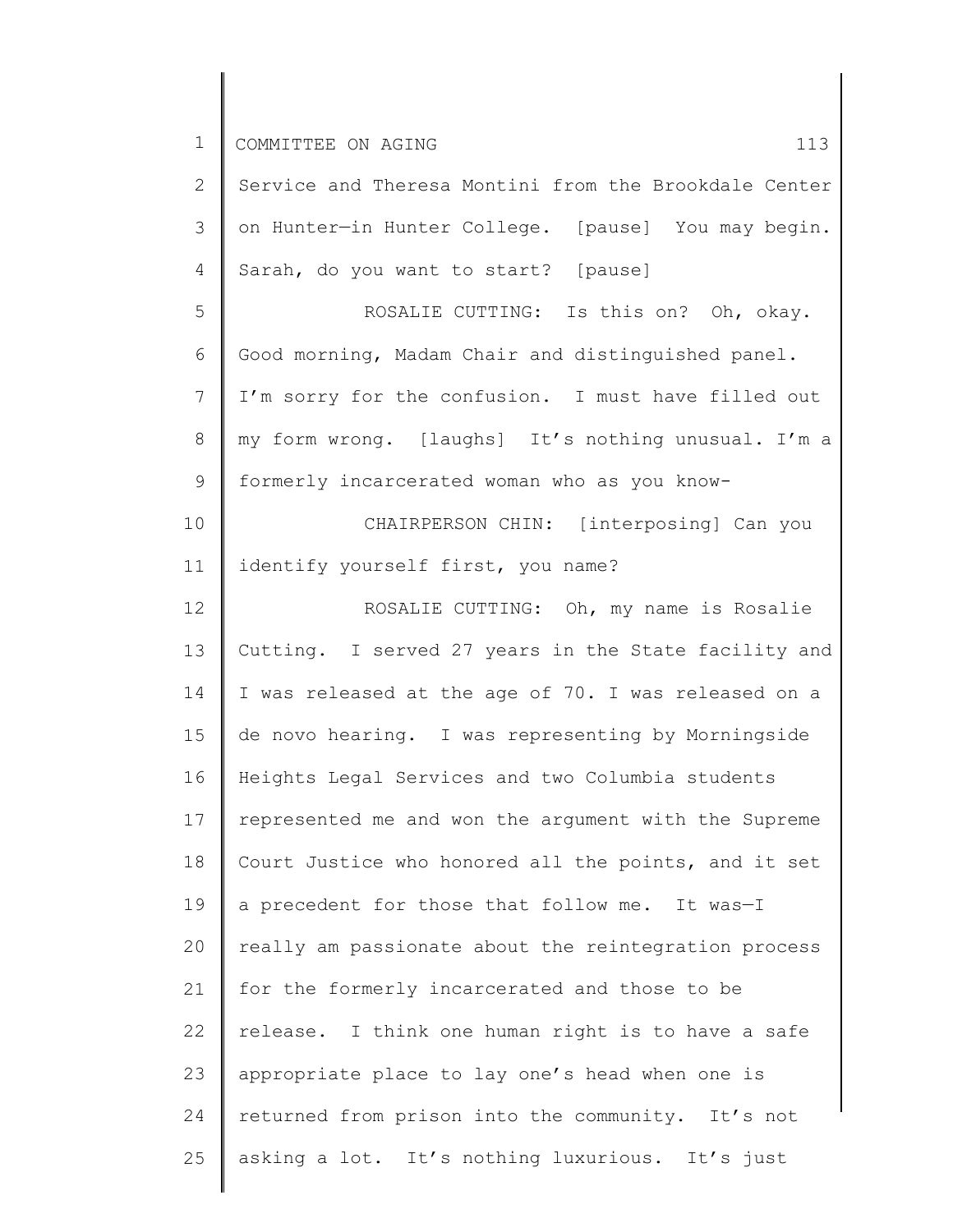2 3 4 5 6 7 8 9 10 11 12 13 14 15 16 17 18 19 20 21 22 23 24 25 that safe place. I'm responsible for the crime I committed. I would never try to justify it and each step I take I think about my victim and my victim's family. Those of us that have been incarcerated for a number of years, we have learned a lot about ourselves and our potential, and we pick up the responsibility and step forward and stand for the responsibility for what one has done. I made bad choices and that's how I ended up there. So, I'm not blaming anyone but myself. I want to make that perfectly. I think when—when I was release, when I first got from the Parole Board after that special dinner with a hearing, you know, almost three years ago now, I was just elated that instead of being denied parole, I was granted parole. So, in preparation for that, all my—my plans for release kind of fell apart, which is not unusual, but friends of mine for almost four years stepped up to the plate and welcomed me into their home. So, they were the ones that welcomed me at the gate. Upon leaving the facility I remember all the women cheering, and I went—walked through the gates after 27 years with officer that had kind of done time with all of us, and I remember turning around and hearing those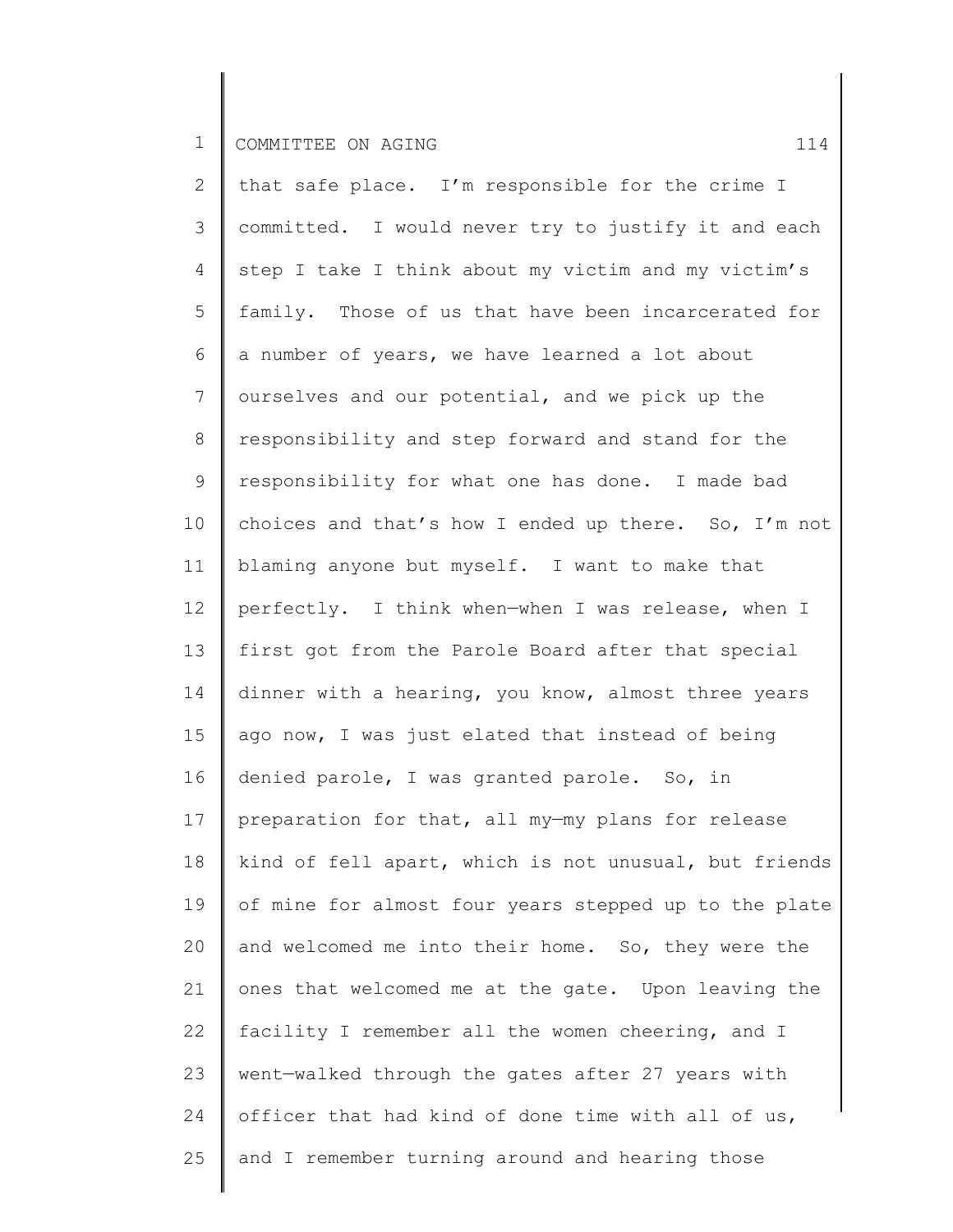2 3 4 5 6 7 8 9 10 11 12 13 14 15 16 17 18 19 20 21 22 23 24 25 voices and then looking down the hill at my friends picking me up blinking Oh, my gosh, what do I do now? Inside I could navigate. I developed programs with the college, mentored women who were searching for their own potential and searching for themselves who they are and where they are going. They're just and burned, and for the women, and I know for the men it's—it's totally different from us and our needs, but for women it was bonding with their families. I work for the Family Reunion and DMV and the Puppy Program, and everything that was possible it positive inside me encouraged my sisters inside to move ahead because they had permission now to do it. While that seems a little bit strange, it is for women who have been beaten down most of their lives. That's not a justification in anyway as to why they were incarcerated, but they just felt that way because of choices they made and what they were faced with. So, during the time and then and—and being released after 27 years I ended up at Costco. That was overwhelming for me. The technology, the web didn't come in until 1994 was my understanding and we have done computers inside and I worked on those computers. It was nothing what I was prepared for coming out. The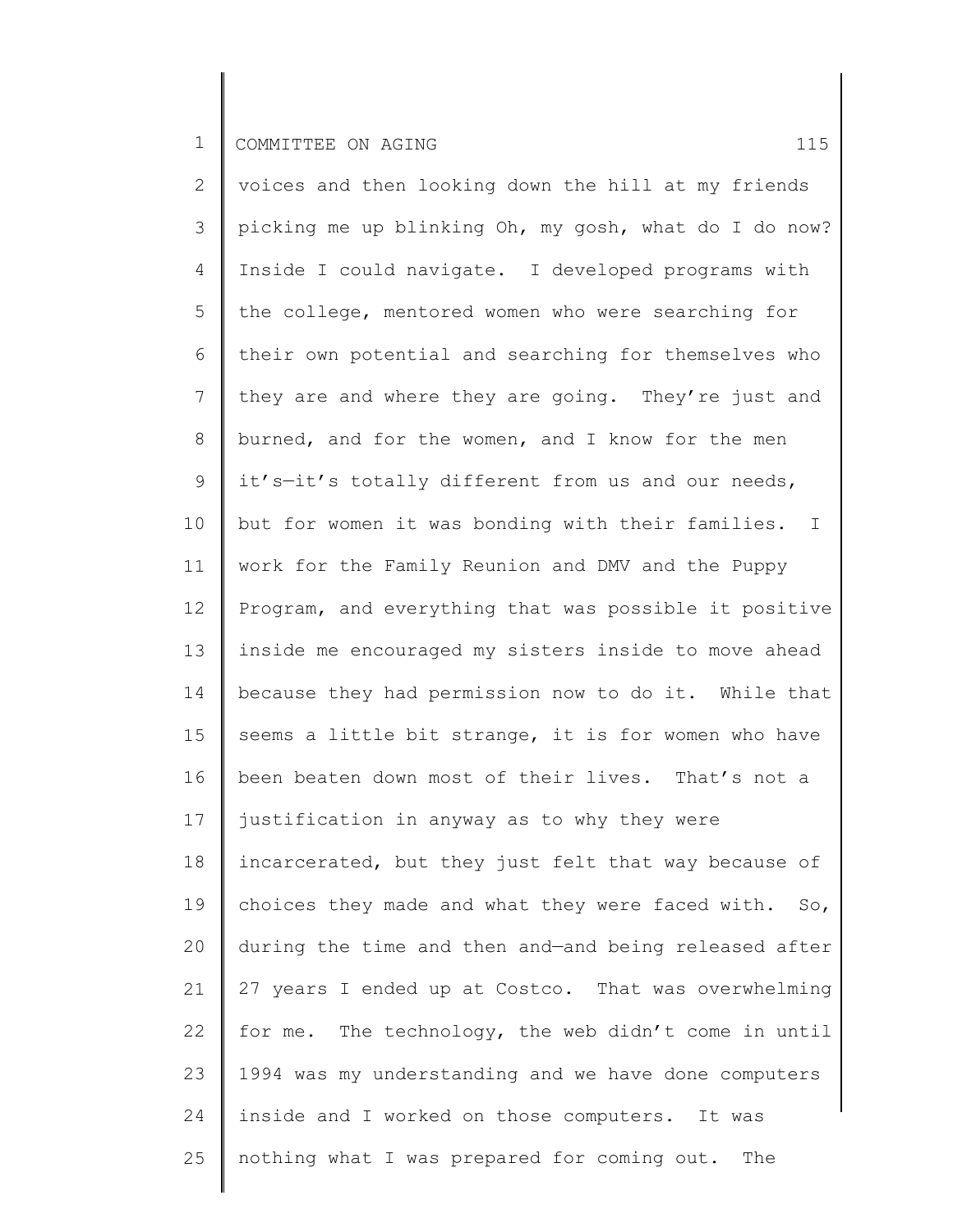2 3 4 5 6 7 8 9 10 11 12 13 14 15 16 17 18 19 20 21 22 23 24 25 prices on milk when I went into the system was 98 cents a gallon, and coming out what is it, \$5 or \$6 a gallon. So, I was faced with handling money. I was also faced with housing, which is a big thing for those who were formerly incarcerated coming back into their communities because no one wanted to rent to me because of my past. Employment was the same way. We have block the box, but they can look, they can pull you up in a computer and while they won't state that that is the reason they will not hire you, you don't get employment. I was blessed with friends that step forward and I did volunteer work for an architect in Queens. So, I kind of started learning about all those necessities with the computer and locking the grid in New York City. I'm from upstate so I had to master the subway. I also-this sounds kind of crazy. After 27 years going into a public lavatory and—and panicking because there was nothing to flush the toilet, somebody screamed out "walk away". So, I walked away and kept walking like for 10 minutes because I couldn't believe it would flush itself, but those are part of the ridiculous things from some people, but for me it was a big thing and at 70 years old I was facing 71, and then—and then it was what am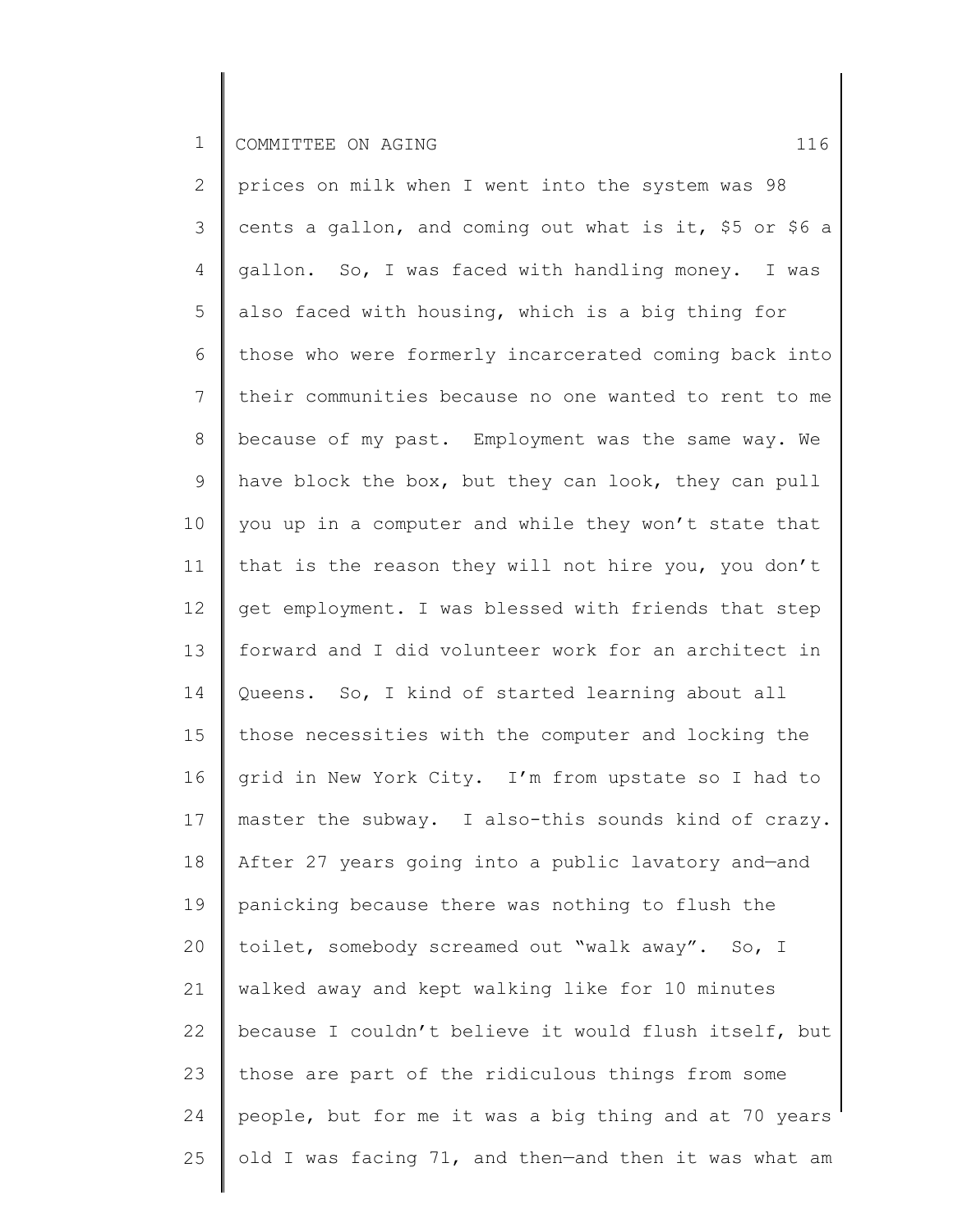2 3 4 5 6 7 8 9 10 11 12 13 14 15 16 17 18 19 20 21 22 23 24 25 I going to do. I'm not—I'm tenacious so I thought well, you know, I'm—I'm not going to feel bad about all this. I'm going to stand back up like my dad always told me, who was a veteran.(sic) Get on your feet and move ahead. So, that's what I did. I went to Fortune Society. While there's many agencies out that are helpful, Fortune Society assisted me all the way to my employment at Black Veterans. I learned my computer skills. I picked it up, and Ms. Wendy McClinton, who was a former veteran herself and CEO of Black Veterans was a homeless person, totally understood those needs and gave me that second chance, and that's all we're asking for is second chance. So, I totally stand behind the whole movement especially RAPP because they are positive force and I believe, I would hope anyway with the respect I have for our Mayor and the Council Members that they would step up and support the release of elderly people in prison to be released and for those formerly incarcerated the support they need when they are release because it was a real struggle without friends and family. I can't imagine being out all by myself at my age and being successful. It—it's just it's really difficult and I'm not saying feel sorry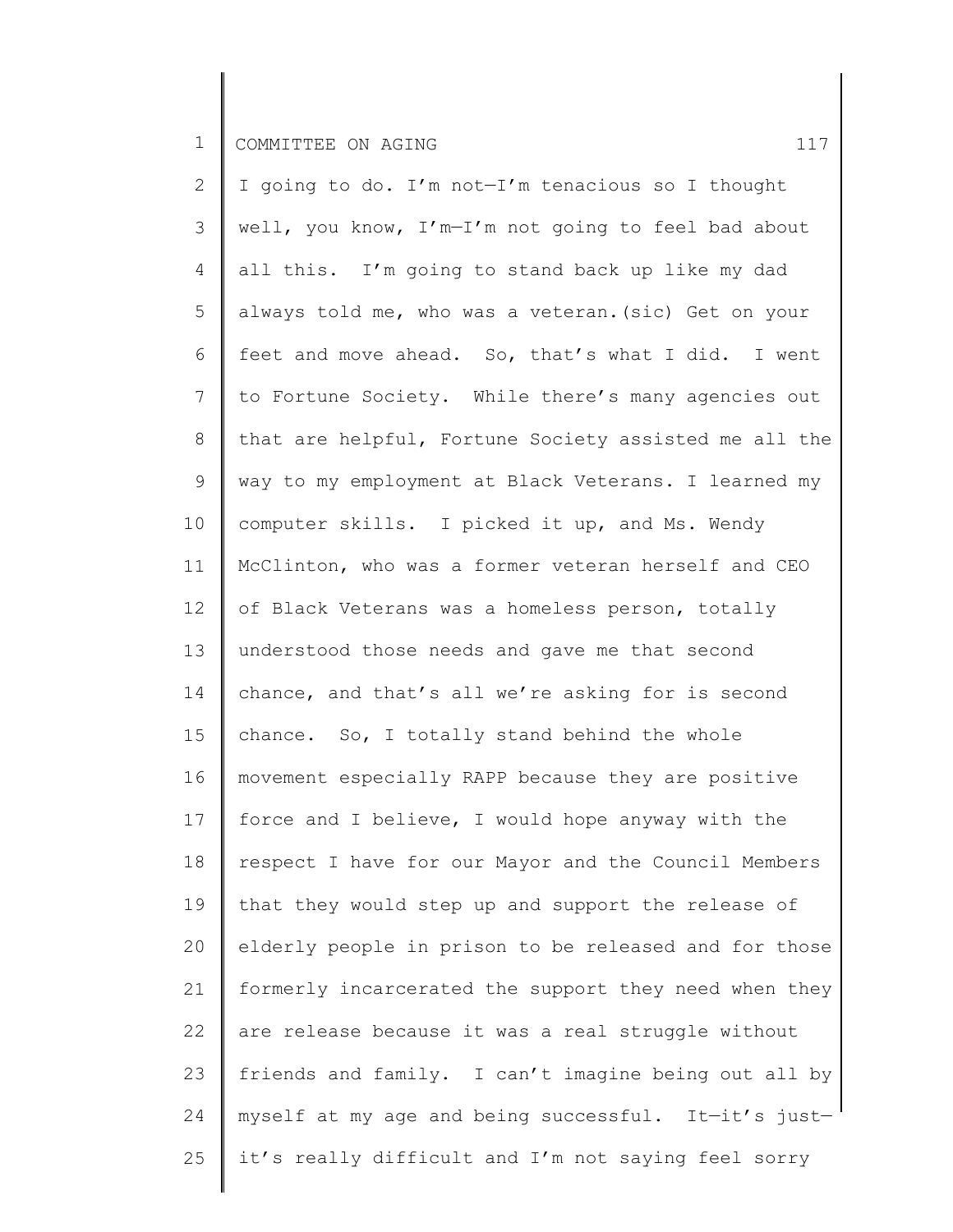7

2 3 4 5 6 for me because that is not the way it is. I'm not a victim and I'm a real strong woman who stood up, and I'm standing up for the rights of those that are still waiting to be released. Thank you so much for allowing me to speak.

CHAIRPERSON CHIN: Thank you.

8 9 10 11 12 13 14 15 16 17 18 19 20 21 22 23 24 25 SOPHIA BANDELLI: Hello. My name is Sophia Bandelli. I work with the RAPP organization. I'm very pleased and proud to be involved with RAPP, which I think is high or near the leader of this movement. I'm also retired from Medgar Evers College, CUNY and my testimony references my 34 years of experience at Medgar Evers College where I served not only as a classroom instructor in the humanities, but also Director of the college's pioneering campus base Center for Women's Development. The center earned the reputation as a social justice organization promoting not only gender equity, but informally providing a space for peopled released for New York State prisons to visit or support and information. Because my loved one Evan Quinada (sp?) was and still is incarcerated, I have deep knowledge of incarceration issues as well as higher education. Thus, the returning formerly incarcerated found a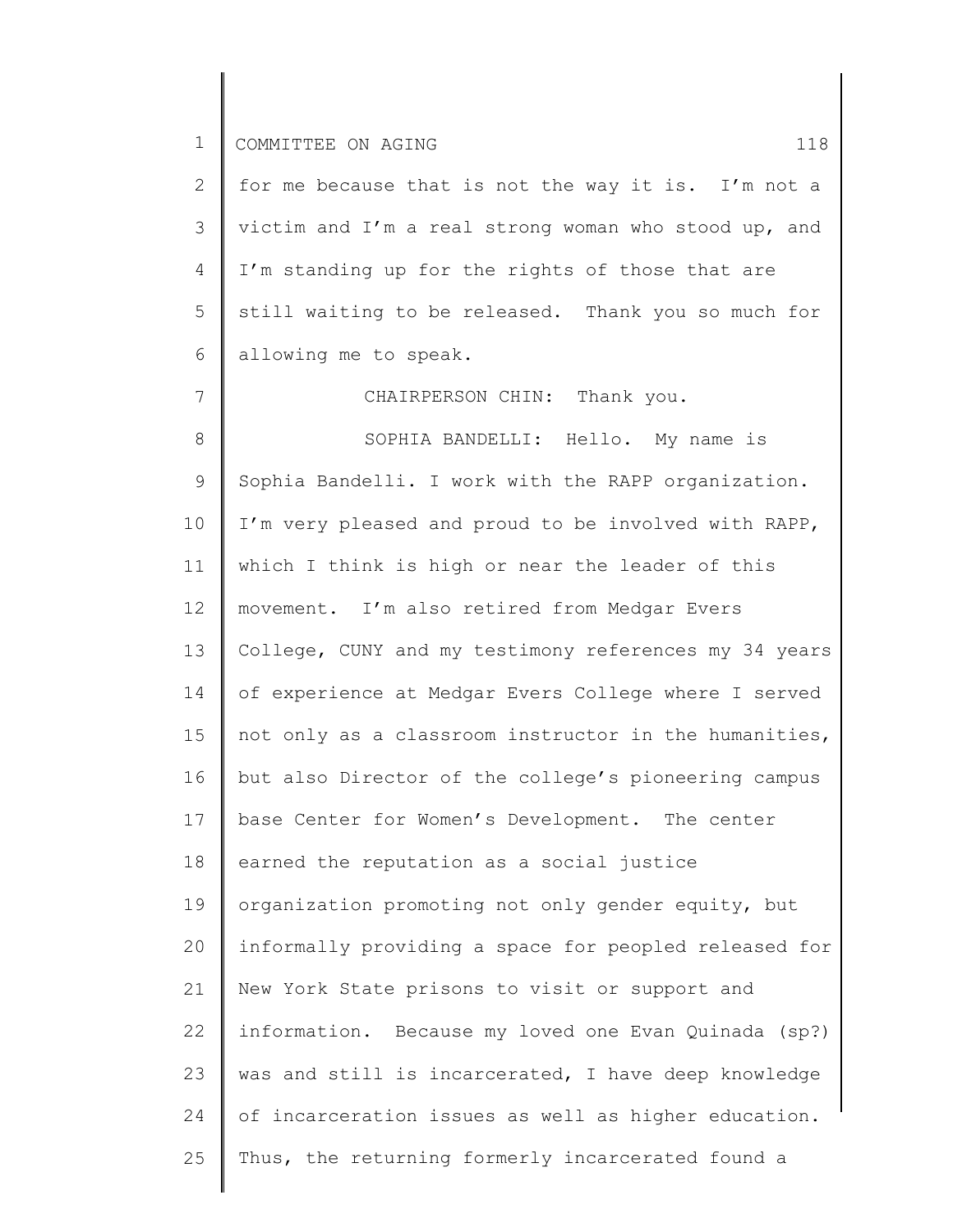2 3 4 5 6 7 8 9 10 11 12 13 14 15 16 17 18 19 20 21 22 23 24 25 welcoming and knowledgeable person—persons in our center. Four of these people who returned: Marvin Calvin, Melvin Thompson, Chris Brunson and Freddy Sutton, each had been sentenced early in their lives. Each had done long bids over 20 years, each had exemplary institutional records when they were paroled to the community, the Brooklyn community. Each of these men had experienced health issues as they grew older in prison. Upon their release, the substandard prison medical—medical care exacerbated these illnesses. Each of these four men spent hours in my office as we discussed life outside and their options and the collateral consequences of incarceration. Each of these four men died shortly after release. Two had had housing problems including stints in shelter. The others had not. Research has estimated the years that prison adds to one's chronological age. Thus, my friends were in the older adult category, and because we live in a youth focused society, the issues facing older persons are usually marginalized. This is one reason 1616, the Care Act is so very important. Just establishing this task force to examine issues related to postincarceration sends a powerful message that this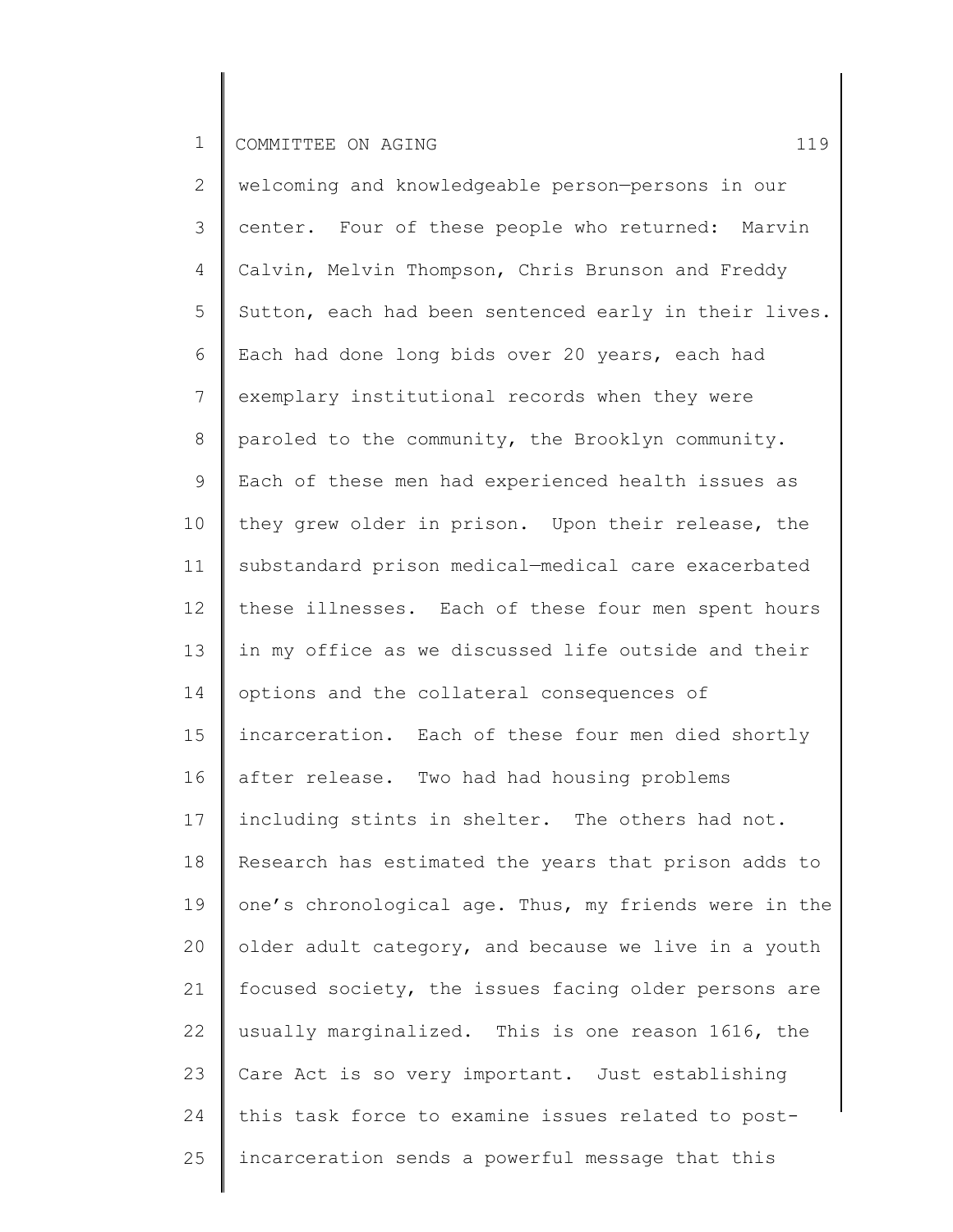2 3 4 5 6 7 8 9 10 11 12 13 14 15 16 17 18 19 20 21 22 23 24 25 cohort the marginalized within the marginalized should be recognized. The absence of the older formerly incarcerated individual on civic and community based and city organizations is frankly deplorable. How the lives of all citizens matter when this group is so overlooked legislatively including the community boards. Medgar Eves College and RAPP hosted a symposium several months ago on this issue. To Medgar's credit, the Administration expressed interest in becoming more and involved through research and direct action. Specifically the nursing and social work departments are ready to contribute to the work of that and the Care task force when it's established. Medgar Evers has a history of compassion and assistance with the formerly incarcerated, and cleaning out my files I found this record from March 1993. We had a forum on the great Fanny Lou Hamer and at that time we advertised for a community based coalition to discuss criminal justice issues entitled *Changing the Criminal Justice System Through Community Empowerment*. The forum was held Saturday, April 3, 1993. I was a speaker along with the formerly incarcerated brother Asala Gibson. That's almost a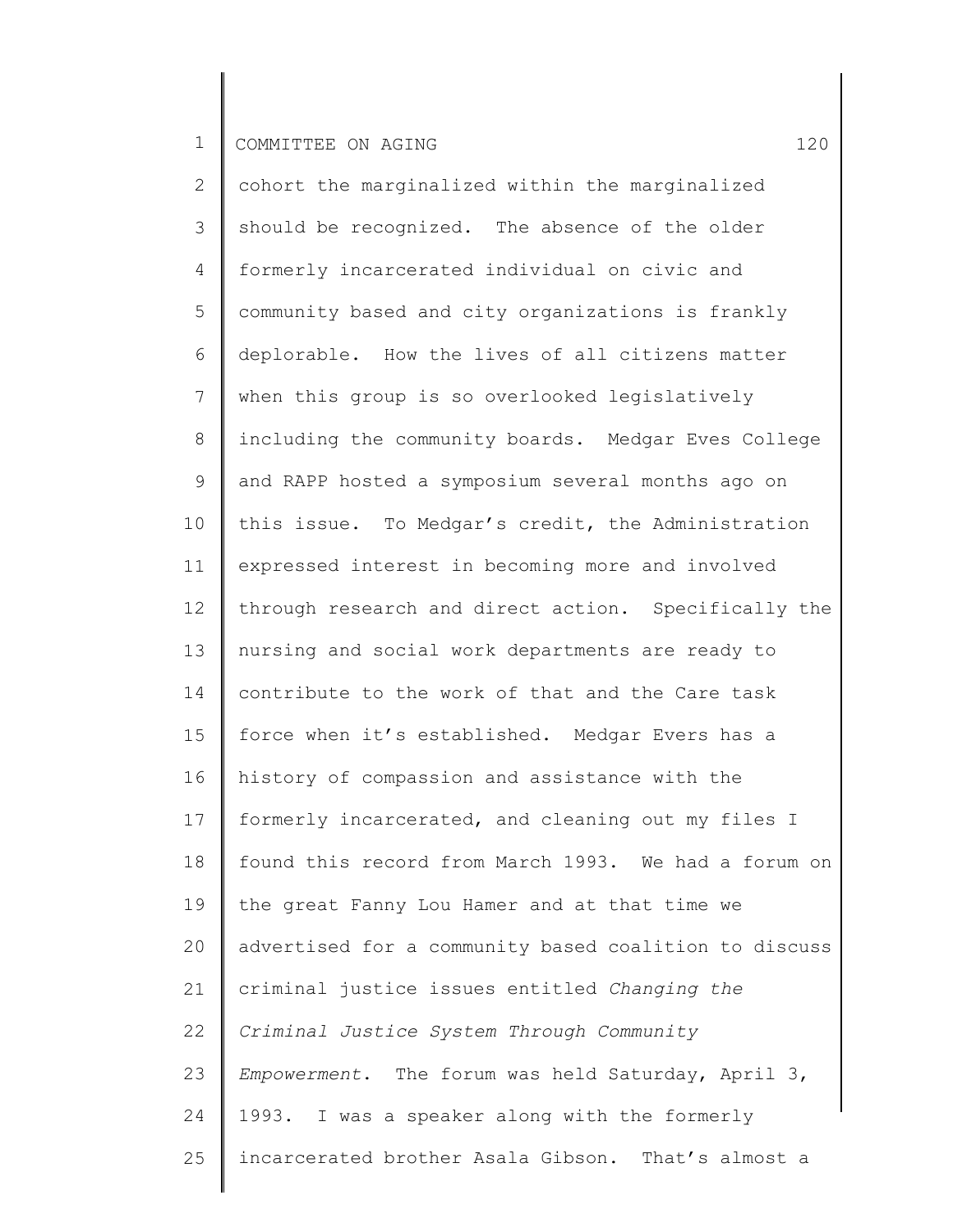2 3 4 5 6 7 8 9 10 11 12 13 14 15 16 17 18 19 20 quarter of a century ago. We are still—I mean just to establish this task force is major and so we thank you, Commissioner—Commissioner, you should be Commissioner. We thank you Councilperson [laughs] for your leadership as well as Dromm. So this is the—my friends who are now ancestors: Freddy, Chris, Melvin and Marvin, you know, they would applaud today's events and they would talk about this is one of the positive collateral consequences that here a city agency is taking notice. More of the City Council people should get on board with this, and that is our job at RAPP to make sure that that happens, but at least this is the beginning and to have the task force dedicated to older returning people from prison, is a really, really great leap forward. Thank you very much. CHAIRPERSON CHIN: Thank you. [applause] JAMES ROYALL: You definitely deserve some applause. Hello, hello, do you hear me? Good

21 22 afternoon. Thank you Sophia and that was very nice. SOPHIA BANDELLI: Thanks for that.

23 24 25 JAMES ROYALL: Yes. Good afternoon. My name is James Royall and I'm Reentry Specialist BDS, Brooklyn Defender Services, and before I begin, I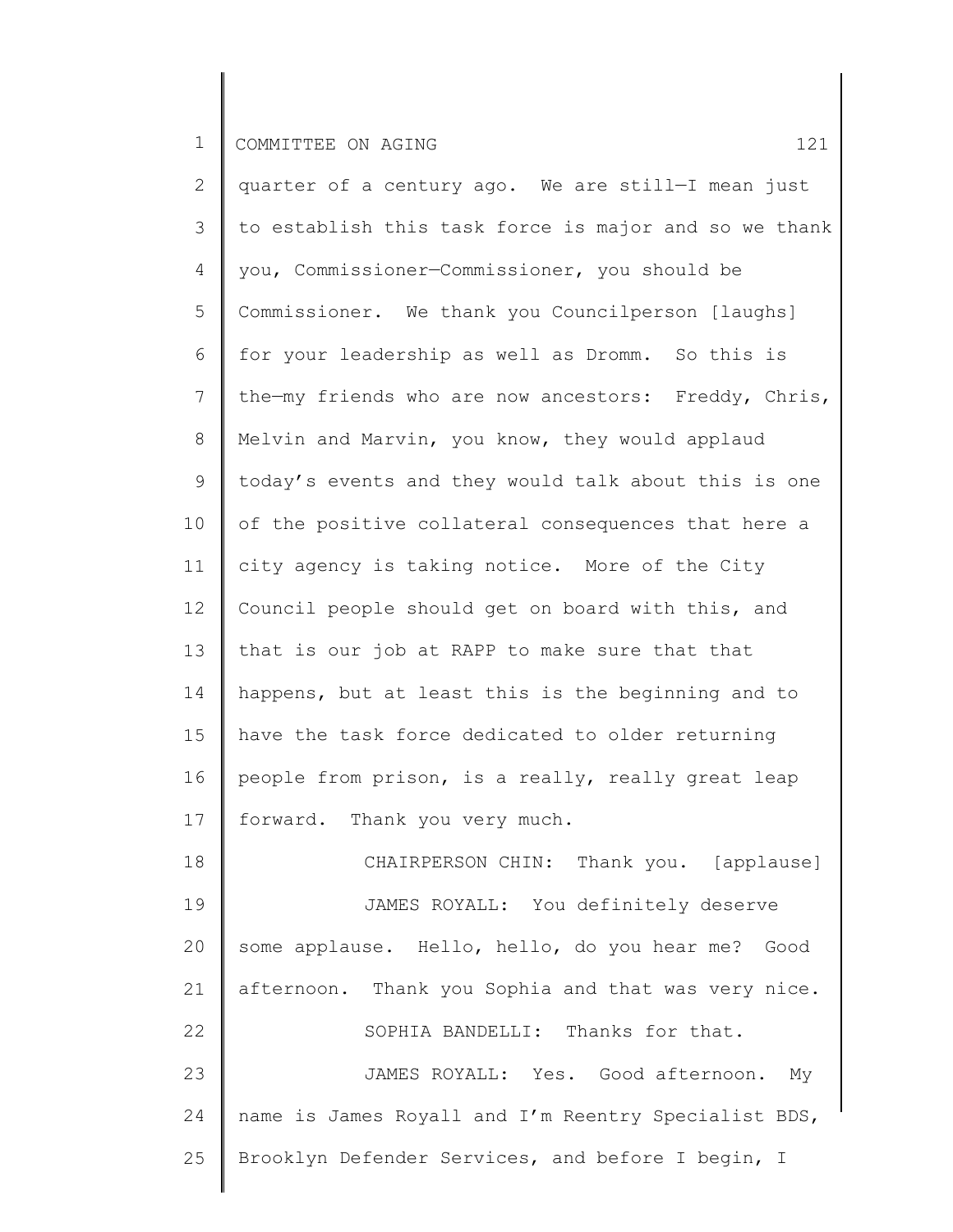2 3 4 5 6 7 8 9 10 11 12 13 14 15 16 17 18 19 20 21 22 23 24 25 just want to thank the City Council. I'd like to thank Chairperson Chin and—and the Committee on Aging, and I would like to particularly thank, although he stepped out, Council Member Dromm, the bill's sponsor for giving me the opportunity to testify on Intro No. 1616. At the Brooklyn Defender Services, we strongly support the establishment of a task force for older adults. Those are investors returned to society and offers—and we also offer that application to strengthen this task force and this legislation. More than 10,000 people age 50 or older are currently incarcerated in New York according to the latest available data and excusably this number is rising. Advocates are pushing and influencing Governor Cuomo and Legislature to adopt reforms that would allow for many incarcerated older adults who have the lowest recidivism rates to be released. Led by this proposed task force, New York City can be an alley in the parole reform, with resources in place to help individuals successfully return. Currently, there's legislative programs that actually address these problems, and services for older New Yorkers across the city and a growing network of financial resources, but very little overlap between those two.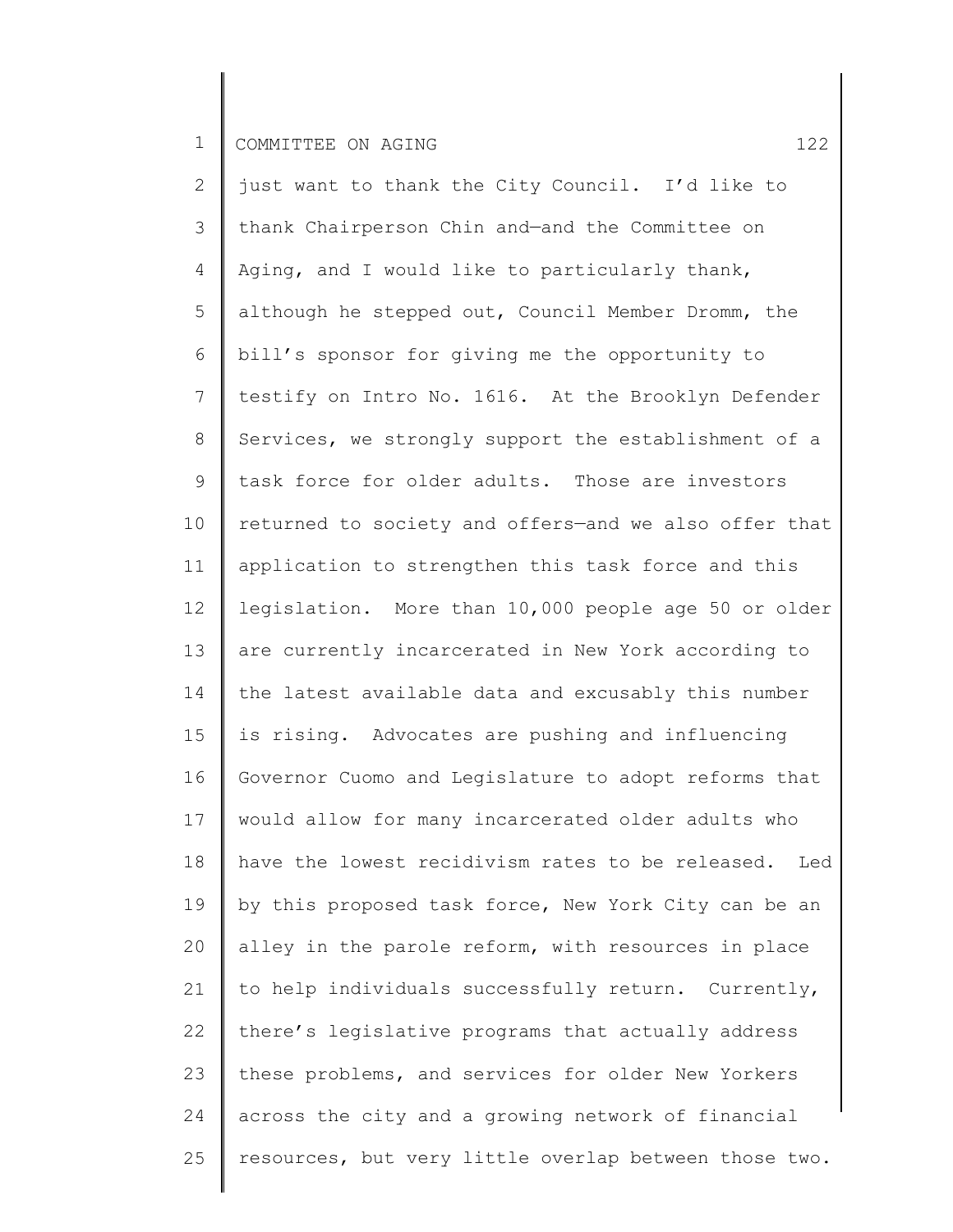2 3 4 5 6 7 8 9 10 11 12 13 14 One organization that truly gets it right we heard from today was the Fortune Society. We know the Osborne Association is on board with the new facility that they are establishing in Fulton, and however the—the issues and the providers is—is far more than what we know. We need more than just one or two providers to address this particular issue of older adults returning to our society as citizens. We at BDS we have four recommendations to strengthen this legislation, and one additional recommendation from the advanced—that's in advance, excuse me. We had one additional recommendation to offer in advance for the task force.

15 16 17 18 19 First the task force should remain in place for at least five years to be able to monitor the implementation of the recommendations that they made in its forthcoming report and hold policymakers accountable with additional progress reports.

20 21 22 23 24 25 Second, BDS believes that at least half of its members should have close personal experience with incarceration either through their own incarceration or that of a family member. The agency officials and academics sought to the task force in the current bill languish had a variety of valuable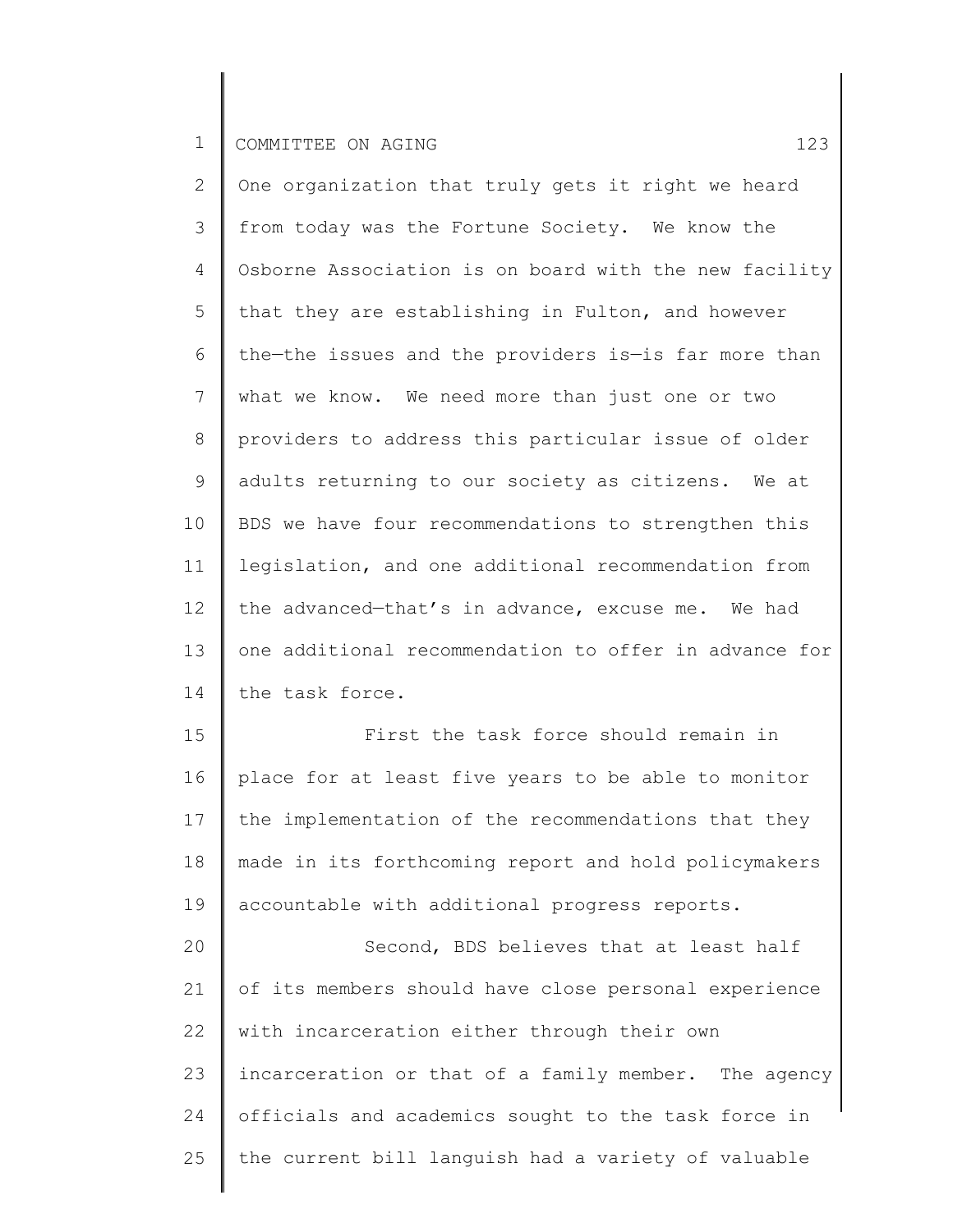2 3 4 5 6 7 8 9 10 11 12 13 14 15 16 17 18 19 20 21 22 23 24 25 expertise and they should make—and make any and all data and information available to the task force as the bill requires for them to do so, but those who have lived through the challenges of reentry should be on the front lines of identifying the solutions We heard from a couple of individuals tonight that spoke that—that some—or many individuals that's older adults that's older 50 years old they have the tendency of educating themselves or rehabilitating themselves once they are incarcerated. Of course, the state prisons does have basic programs for rehabilitation, but that's what they are. They are basic. Beyond that, the first two or three years of incarceration those programs are no longer available to older adults, everybody that has basically resolved that issue. There's more rehabilitation to be done, and most people do it themselves. These are the individuals, though, that have the ability to help with the recidivism rate. These are the-these are the individuals that have the ability to help with the—with the juvenile and the youth and the recidivism rate that is so high among that group. Such—the third, the third recommendation that we would have to attach was to also include at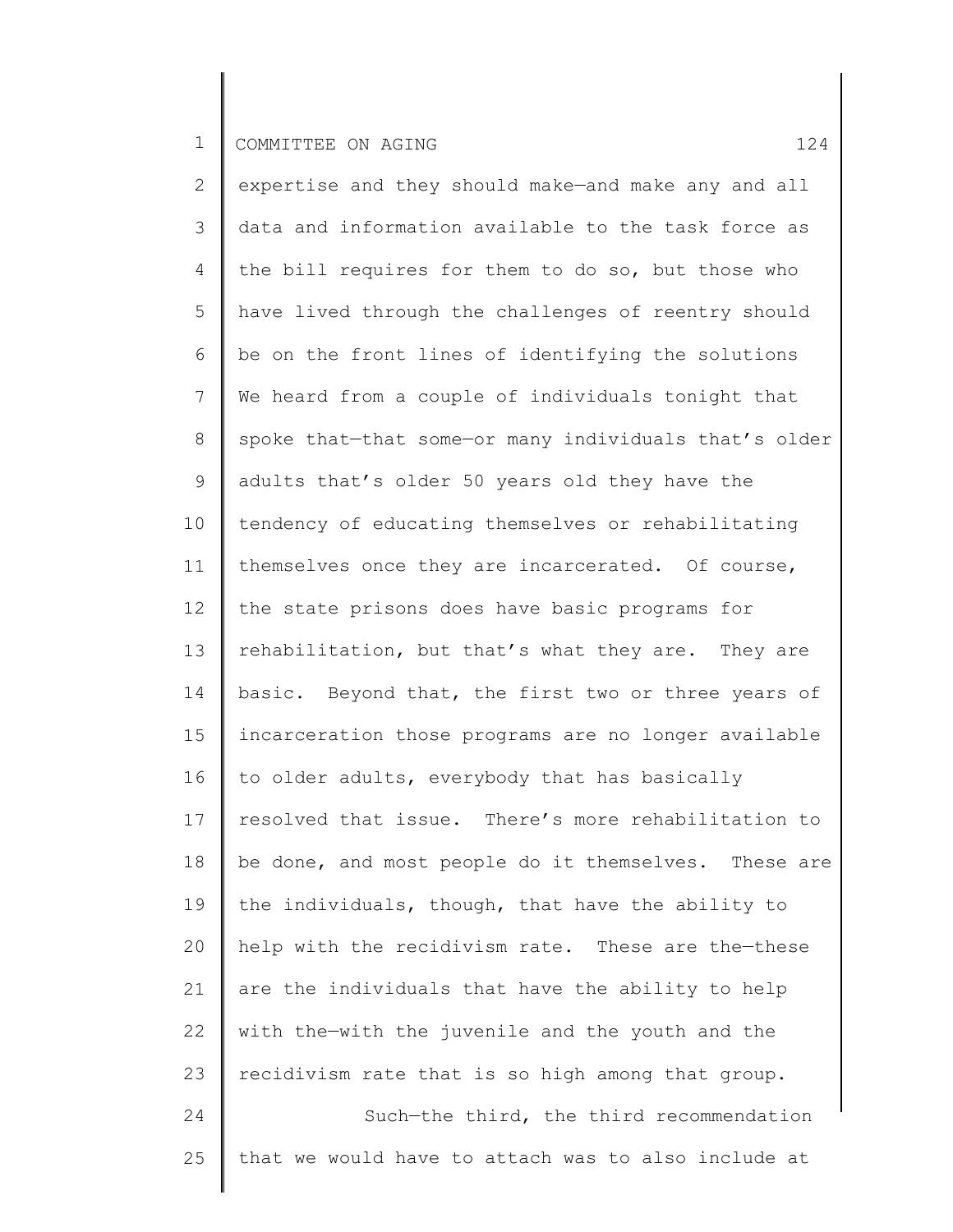2 3 4 5 6 7 8 9 10 11 12 13 14 15 16 17 18 19 20 21 22 23 24 25 least one provider of affordable housing and one provider by—provider of supportive housing. Our clients' experiences affirm the reality that stable housing is the key to successful reentry. Yet, 58% of older adults, which is about 1,600 of them were homeless upon release and really 1,200 went directly to a homeless shelter, and as we heard from releasing aging people in prison, those statistics came from them. They have done the research. Such unstable housing can disrupt medication, the therapy resumes and hearings. It would impose additional unnecessary restrictions like curfews and add to the overall volatility and stress of being poor in New York City and subject to widespread discrimination in employment and in elsewhere. Lastly, the bill should be—should require that the task force is flirting unique challenges of reentry for people because they get a sex offense especially older adults, and made recommendations to the state regarding the movement and residency restrictions for this population. While there are substantial political challenges associated with the system, this population with reentry public safety, reforms and fairness demands be consideration of years of policy that ultimately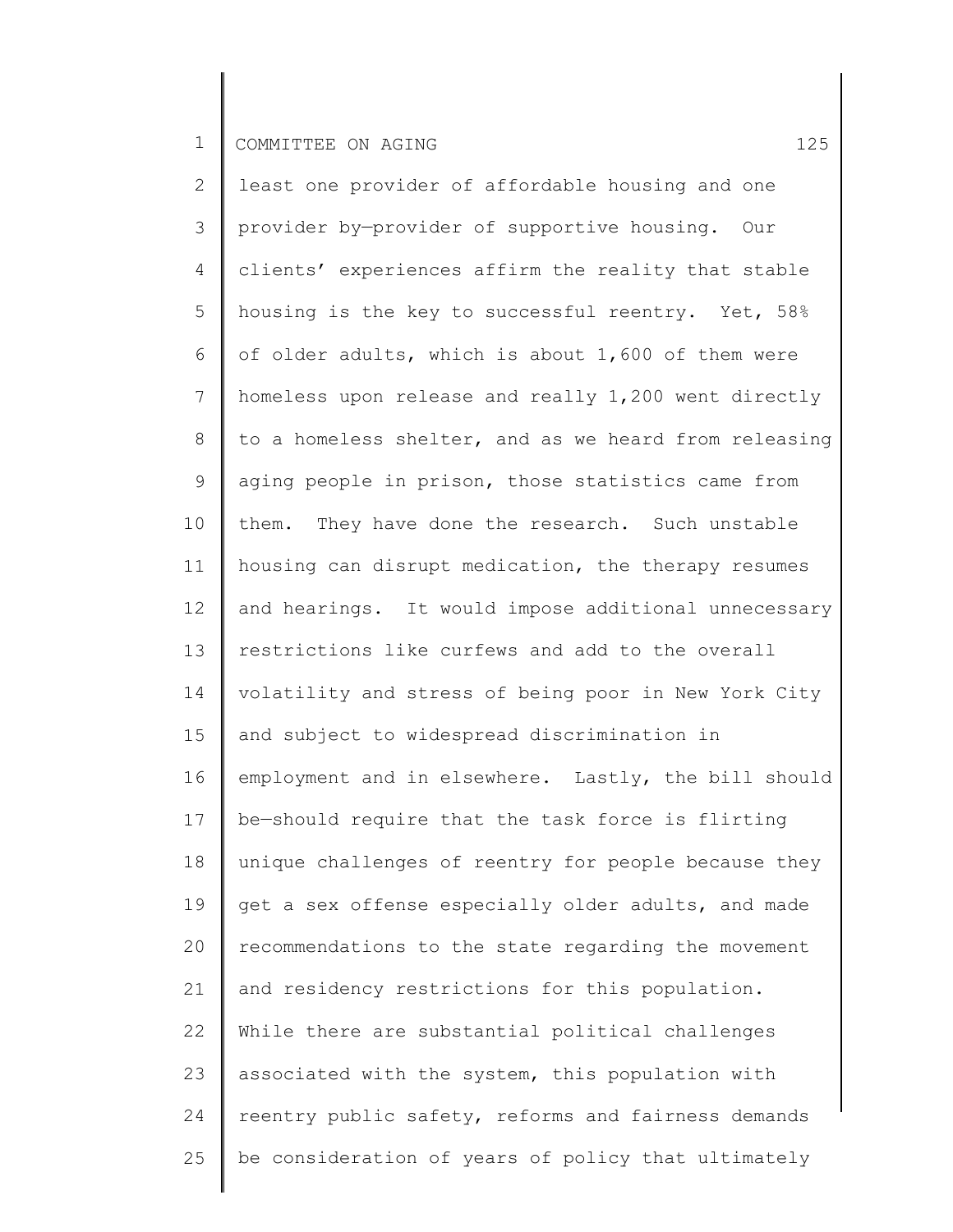2 3 4 5 6 7 8 9 10 11 12 13 14 15 16 17 18 19 20 21 22 23 24 25 is no linked with positive outcomes or increased public safety. The restrictions should include the seller and the server generally prohibits—the restriction included in the Section Reform Act (SIRA) and Essentially Funded Restoration Act generally prohibits defendants from knowingly answering any areas within a thousand feet of schools or facilities primarily used by people under the age of 18. In short, they do nothing to prevent sex offenses from occurring and, in fact, it can increase risk of reoffending by preventing effective individuals from obtaining stable housing, employment access and treatment and even Mandatory Parole Office appointments. This has a direct impact on New York City government, which is required by court order to provide shelter and often fail to do so while complying with these restrictions. Likewise, the state prison system requires a home address to release an individual to parole, but often fails to identify a viable and compliant one. The shocking thing, though, is that people in state prisons are sometimes held beyond the end of their sentence until a solid (sic) compliance residence is found. BDS has successfully litigated to remove some sort of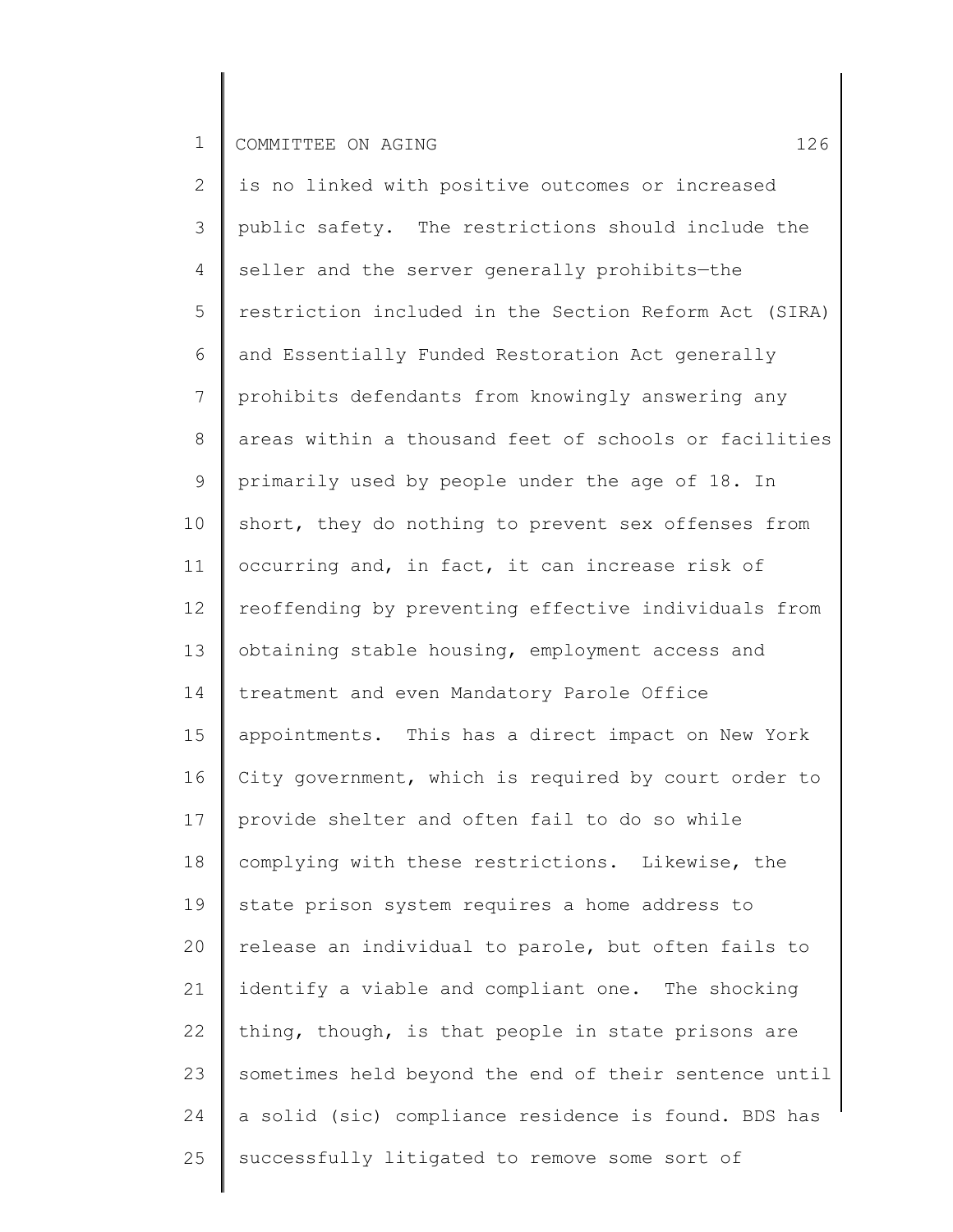2 3 4 5 6 7 8 9 10 11 12 13 14 15 16 17 18 19 20 21 22 23 24 25 restrictions for--[background comments]. Well, excuse me. New York City—so, the shocking thing, though, is that people in state prisons are sometimes held beyond their sentence until solid (sic) compliance residence is found. BDS has successfully litigated—has successfully litigated to remove these sort of restrictions for one client, but broader reform is still urgently needed. Reentry is not about the crime of prediction, which is the one thing that cannot be changed, but rather the rehabilitation and reintegration are the individual. Reentry is a process of leaving the correctional facility, and the state locale of custody and return to society. Once this task force has been established, BDS will have additional recommendations for members. One area in need of urgent reform that we will highlight and that is critical to our clients and their families is prison visiting. Maintaining tight support networks while incarcerated can be both very difficult and extremely beneficial for people on both sides of the prison walls. The biggest challenge to maintaining these that much is a direct result of choices made by policymakers. They need the placement of prisons in the region of the state [pause]. New York State used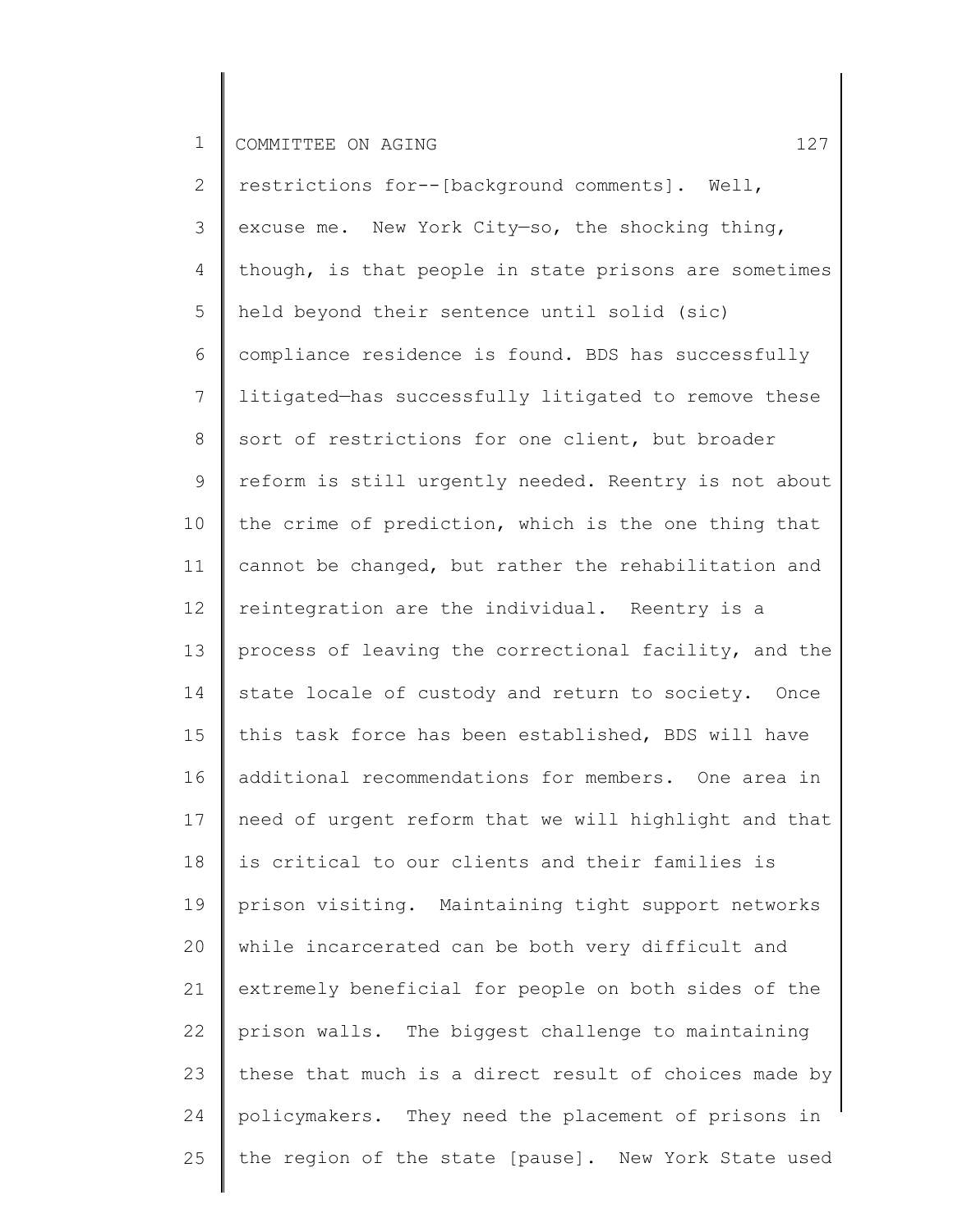2 3 4 5 6 7 8 9 10 11 12 13 14 to mitigate this problem by offering free visiting buses to families and they should be installed as soon as possible. Legislation to do just that is pending in Albany and the Council should—owes Governor Cuomo legislation to include it in the State Budget this coming session. Substantial resource has shown that the system visitation is one of the primary drivers of rehabilitation and protection against recidivism. It is well worth the investment. So, I thank you for considering comments. I look forward to working with the Council to support the creating of this task force and to ensure that it is effective. Thank you.

15 16 17 18 19 20 21 22 23 24 25 CHAIRPERSON CHIN: Thank you very much for your testimony, your personal experience and your support for this legislation in terms of setting up this task force. We will look forward to continue to work with you to make sure this happens because right now we heard from the Administration. The support is not there yet, but by working together and navigating together and working together with the bill's sponsor Council Member Dromm he will—will make sure that he gets all the information from the testimony today because he's chairing the—the committee hearing next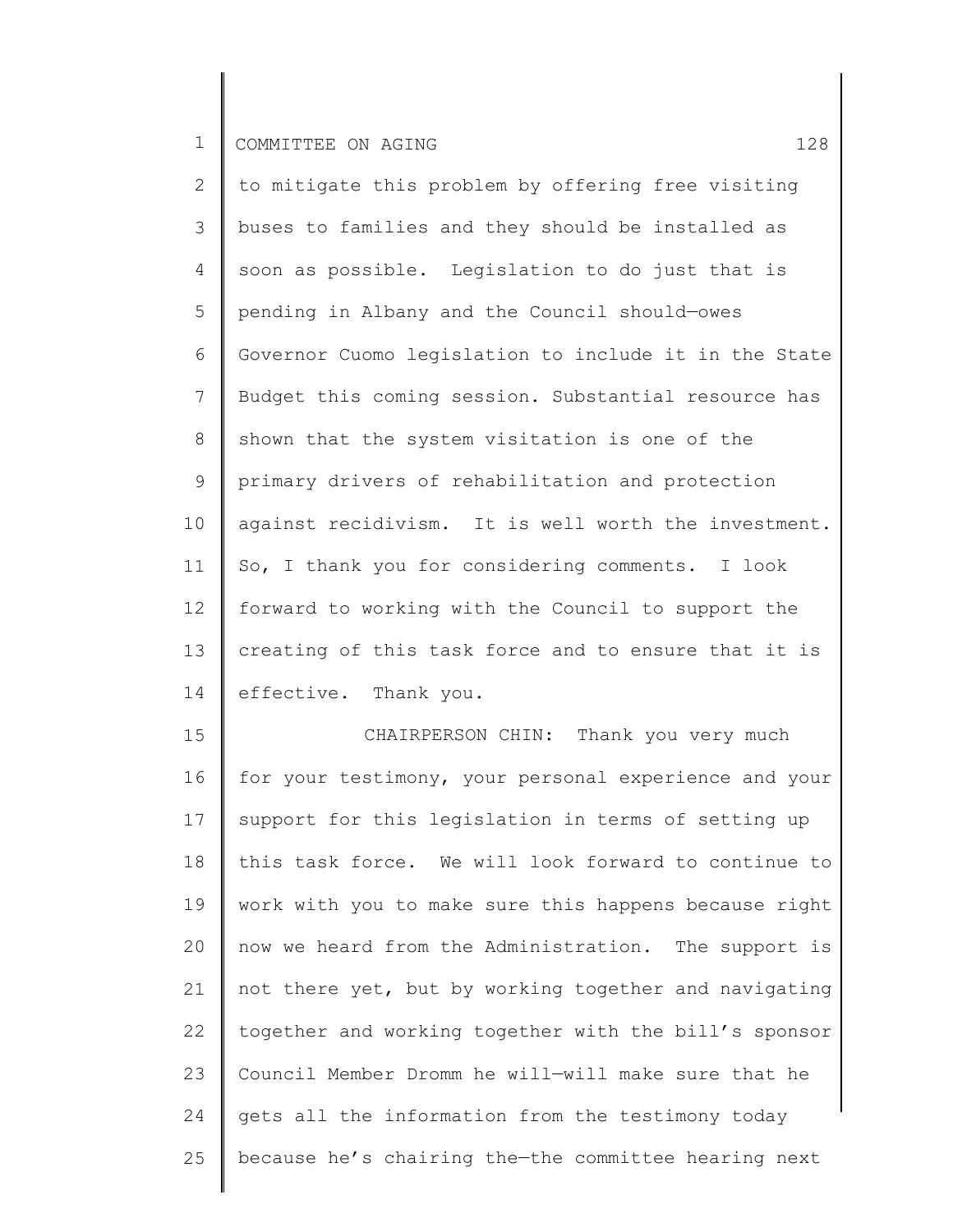1 2 3 4 5 6 7 8 9 10 11 12 13 14 15 16 17 18 19 20 21 22 23 24 25 COMMITTEE ON AGING 129 door, and we will work with you to make sure that the legislation is past, and thank you so much for your recommendations and that's the negotiation, you know, process that will go on within legislation. SOPHIA BANDELLI: Thank you. CHAIRPERSON CHIN: And thank you for being here today. SOPHIA BANDELLI: Thank you so much. JAMES ROYALL: Oh, you're welcome. CHAIRPERSON CHIN: Is there anyone else that would like to testify that had not filled out a form. No. Well, once again I want to thank everyone who testified today, and we look forward to working with you to get all this legislation passed. SOPHIA BANDELLI: Thank you. CHAIRPERSON CHIN: Thank you. [background comments] [gavel] The hearing is adjourned.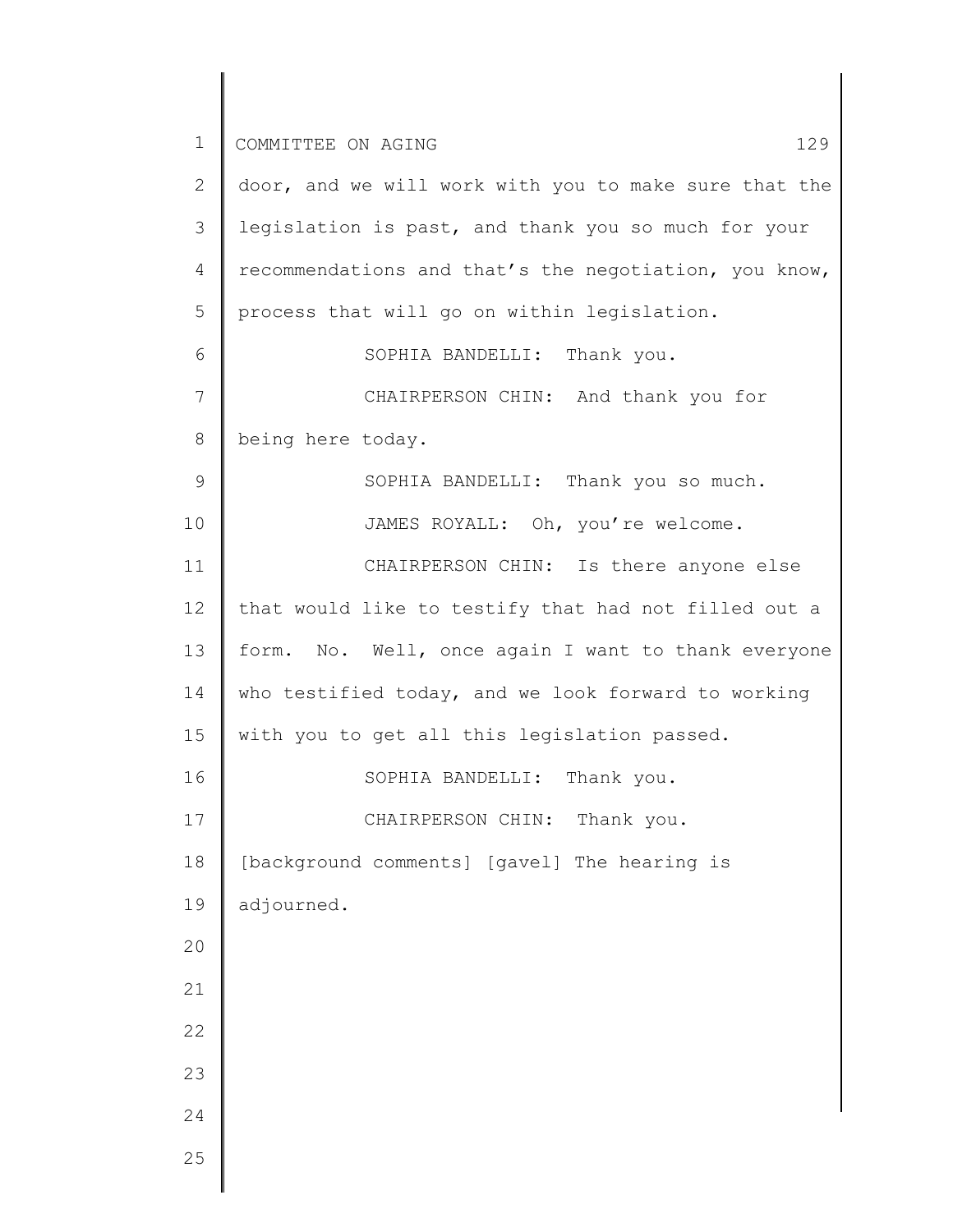| $\mathbf 1$                      | COMMITTEE ON AGING |  | 130 |
|----------------------------------|--------------------|--|-----|
| $\overline{c}$                   |                    |  |     |
| $\overline{3}$                   |                    |  |     |
| $\overline{4}$                   |                    |  |     |
| $\overline{5}$                   |                    |  |     |
| $\overline{6}$                   |                    |  |     |
| $\overline{7}$                   |                    |  |     |
| $\begin{array}{c} 8 \end{array}$ |                    |  |     |
| 9                                |                    |  |     |
| $10$                             |                    |  |     |
| $11\,$                           |                    |  |     |
| $12\,$                           |                    |  |     |
| $13\,$                           |                    |  |     |
| $1\,4$                           |                    |  |     |
| 15                               |                    |  |     |
| $16$                             |                    |  |     |
| $17$                             |                    |  |     |
| $18$                             |                    |  |     |
| 19                               |                    |  |     |
| 20                               |                    |  |     |
| 21                               |                    |  |     |
| 22                               |                    |  |     |
| 23                               |                    |  |     |
| 24                               |                    |  |     |
| 25                               | Ш                  |  |     |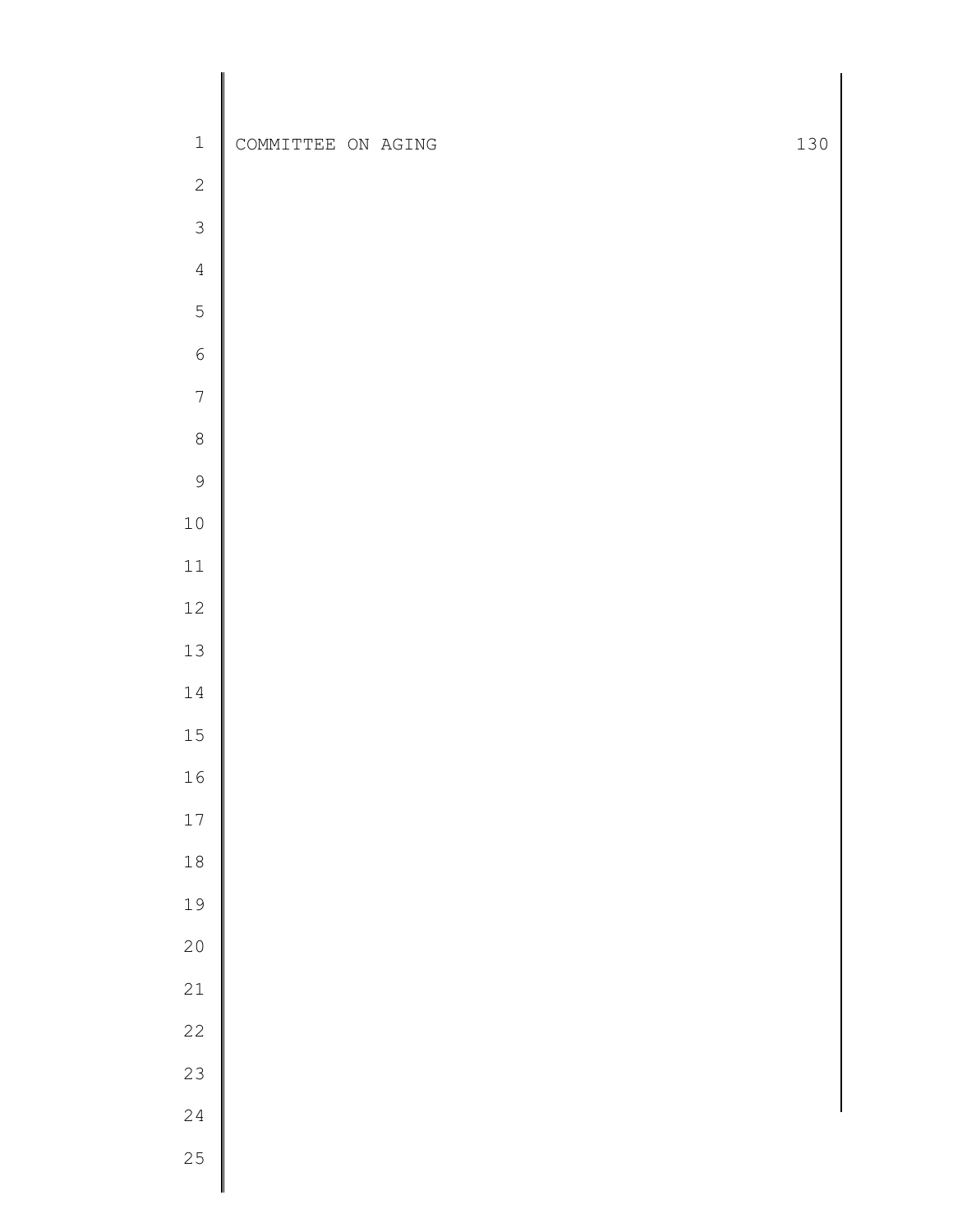| $\mathbf 1$                      | COMMITTEE ON AGING | 131 |
|----------------------------------|--------------------|-----|
| $\overline{c}$                   |                    |     |
| $\overline{3}$                   |                    |     |
| $\overline{4}$                   |                    |     |
| $\overline{5}$                   |                    |     |
| $\sqrt{6}$                       |                    |     |
| $\overline{7}$                   |                    |     |
| $\begin{array}{c} 8 \end{array}$ |                    |     |
| 9                                |                    |     |
| $10$                             |                    |     |
| $11\,$                           |                    |     |
| $12\,$                           |                    |     |
| 13                               |                    |     |
| $1\,4$                           |                    |     |
| 15                               |                    |     |
| 16                               |                    |     |
| $17$                             |                    |     |
| $1\,8$                           |                    |     |
| 19                               |                    |     |
| 20                               |                    |     |
| 21                               |                    |     |
| $2\sqrt{2}$                      |                    |     |
| 23                               |                    |     |
| 24                               |                    |     |
| 25                               | II                 |     |